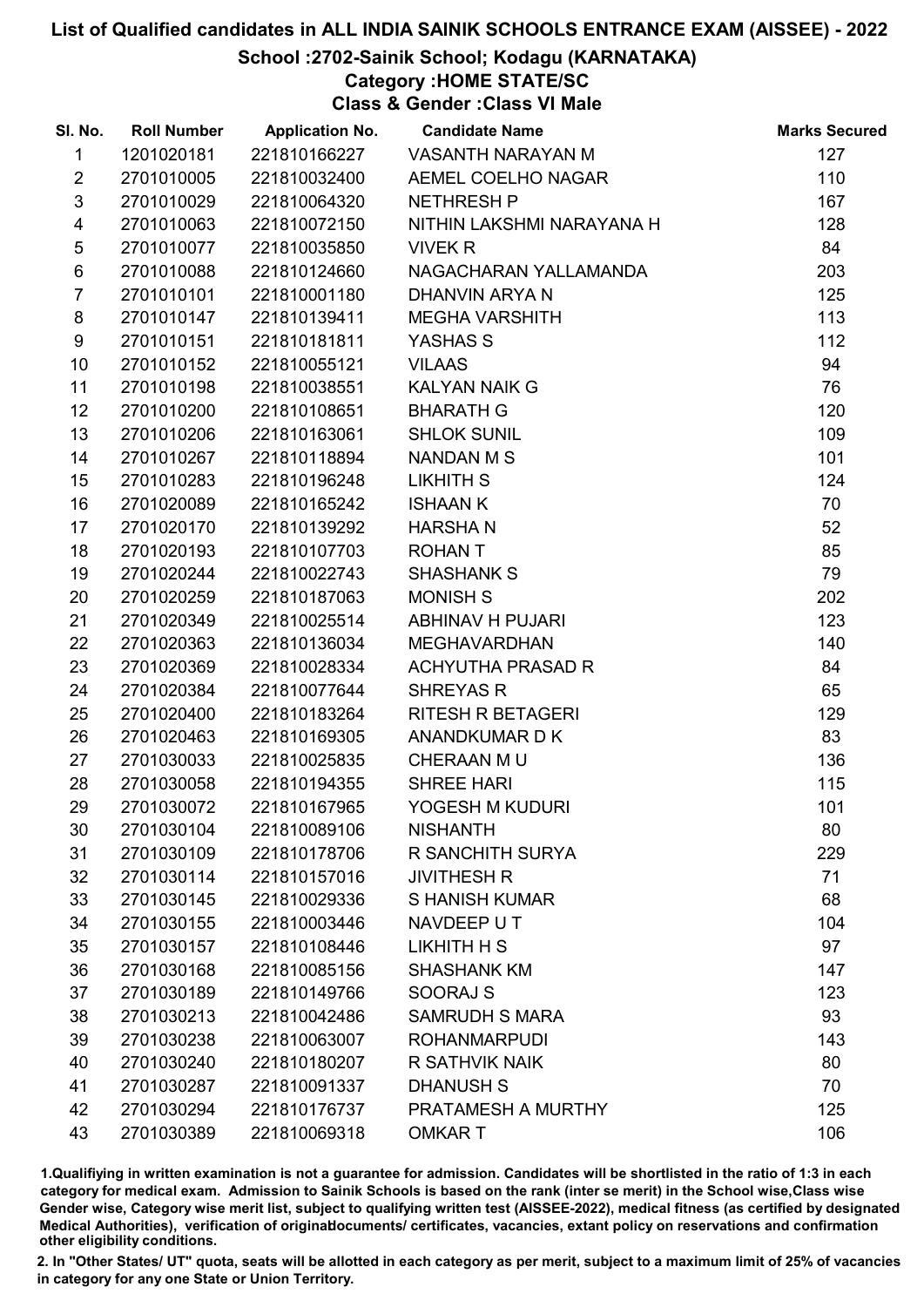### School :2702-Sainik School; Kodagu (KARNATAKA)

Category :HOME STATE/SC

Class & Gender :Class VI Male

| SI. No. | <b>Roll Number</b> | <b>Application No.</b> | <b>Candidate Name</b>            |    | <b>Marks Secured</b> |
|---------|--------------------|------------------------|----------------------------------|----|----------------------|
| 44      | 2701030419         | 221810093048           | ADVITH VIVASVAN M                |    | 73                   |
| 45      | 2701040022         | 221810167858           | NISHANTH N SWAMY                 |    | 118                  |
| 46      | 2701040082         | 221810027109           | <b>DEEKSHITH R</b>               |    | 110                  |
| 47      | 2701040168         | 221810154069           | <b>DISHANTH V</b>                |    | 113                  |
| 48      | 2701040200         | 221810190979           | K N VINOD KUMAR                  |    | 99                   |
| 49      | 2702010132         | 221810170022           | SAMARTH MARUTI BHAJANTRI         |    | 114                  |
| 50      | 2702010150         | 221810127062           | <b>MADESH SHRIKANT BHAJANTRI</b> |    | 86                   |
| 51      | 2702010233         | 221810134063           | AMRUT UDDAPPANAVAR               |    | 58                   |
| 52      | 2702010332         | 221810166305           | <b>SAMARTH KAMBALE</b>           |    | 132                  |
| 53      | 2702020077         | 221810169611           | <b>AKASH DAKANAIK</b>            |    | 184                  |
| 54      | 2702020150         | 221810020442           | ARYAN RAVINDRA MAVARKAR          |    | 210                  |
| 55      | 2702020153         | 221810189542           | NIRANJAN MALLESH KAMBLE          |    | 103                  |
| 56      | 2702020320         | 221810091138           | PRUTHWIRAJ SANJAY                |    | 130                  |
| 57      | 2702020383         | 221810091459           | <b>ASHLESH KAMBLE</b>            |    | 99                   |
| 58      | 2702030034         | 221810100594           | <b>KRISHNA SHRIKANT</b>          |    | 90                   |
| 59      | 2703010039         | 221810044680           | <b>K SWARUP</b>                  |    | 106                  |
| 60      | 2703010054         | 221810093231           | <b>PUTTARAJA</b>                 |    | 171                  |
| 61      | 2703010112         | 221810129682           | MALLINATH.S.N                    |    | 159                  |
| 62      | 2703010113         | 221810197982           | L DHANRAJ NAIK                   | CG | 85                   |
| 63      | 2703010134         | 221810096543           | <b>SAMARTHA H</b>                |    | 213                  |
| 64      | 2703010140         | 221810143163           | C SHANKAR GOUDA                  |    | 96                   |
| 65      | 2703010213         | 221810171165           | PRUTHVI HEGADE K                 |    | 138                  |
| 66      | 2703010255         | 221810064886           | PREETAM P                        |    | 222                  |
| 67      | 2703010270         | 221810140827           | N RAM CHARAN                     |    | 108                  |
| 68      | 2703010287         | 221810077767           | <b>AKASH</b>                     |    | 165                  |
| 69      | 2703010308         | 221810089748           | <b>PRAJWAL</b>                   |    | 199                  |
| 70      | 2703010313         | 221810138558           | <b>ABHISHEK</b>                  |    | 104                  |
| 71      | 2703010336         | 221810082519           | PRATHIK D S                      |    | 152                  |
| 72      | 2703010345         | 221810185849           | <b>VENKATESH KUMAR</b>           |    | 139                  |
| 73      | 2703010349         | 221810170779           | <b>S RAHUL</b>                   |    | 111                  |
| 74      | 2703020052         | 221810165681           | <b>SANKETH N</b>                 |    | 89                   |
| 75      | 2703020094         | 221810012803           | <b>J SRI HARI</b>                |    | 96                   |
| 76      | 2703020156         | 221810054164           | <b>GOUTHAM J NAIK</b>            |    | 78                   |
| 77      | 2703020227         | 221810123016           | <b>SHARATH KUMAR</b>             |    | 140                  |
| 78      | 2703020276         | 221810139247           | <b>PRUTHVI KUMAR S</b>           |    | 127                  |
| 79      | 2703020325         | 221810172398           | T M NOOTANA                      |    | 84                   |
| 80      | 2704010088         | 221810092740           | KRISHNA BASAVARAJ LOGAVI         |    | 183                  |
| 81      | 2704010280         | 221810180031           | <b>VIKAS CHALAVADI</b>           |    | 167                  |
| 82      | 2704020004         | 221810113212           | <b>ADARSH</b>                    |    | 114                  |
| 83      | 2704020040         | 221810088622           | PRAJWAL GUDENNAVAR               |    | 143                  |
| 84      | 2704020053         | 221810197922           | <b>BHARATAKUMARA NAYAK</b>       |    | 179                  |
| 85      | 2704020059         | 221810082232           | <b>HARSHA</b>                    |    | 228                  |
| 86      | 2704020083         | 221810178642           | <b>MANJUNATH BHAJANTRI</b>       |    | 108                  |

1.Qualifiying in written examination is not a guarantee for admission. Candidates will be shortlisted in the ratio of 1:3 in each category for medical exam. Admission to Sainik Schools is based on the rank (inter se merit) in the School wise,Class wise Gender wise, Category wise merit list, subject to qualifying written test (AISSEE-2022), medical fitness (as certified by designated Medical Authorities), verification of originablocuments/ certificates, vacancies, extant policy on reservations and confirmation other eligibility conditions.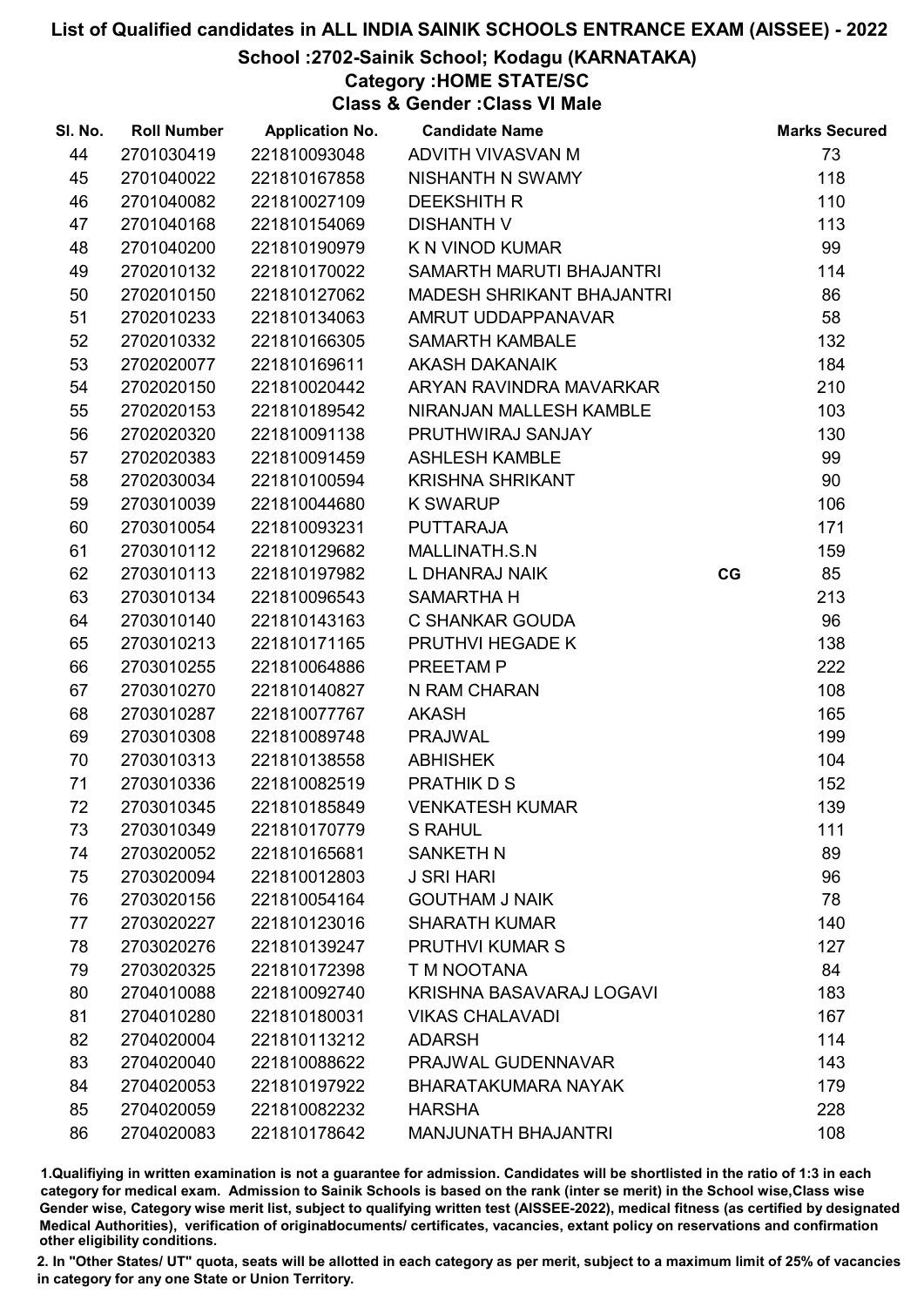### School :2702-Sainik School; Kodagu (KARNATAKA)

### Category :HOME STATE/SC

Class & Gender :Class VI Male

| SI. No. | <b>Roll Number</b> | <b>Application No.</b> | <b>Candidate Name</b>       |    | <b>Marks Secured</b> |
|---------|--------------------|------------------------|-----------------------------|----|----------------------|
| 87      | 2704020201         | 221810063503           | ROHIT KALMESH KAMBLE        |    | 153                  |
| 88      | 2704020206         | 221810050803           | PARASURAM SIDDU             |    | 82                   |
| 89      | 2704020343         | 221810172773           | ABHISHEK JADHAV             |    | 233                  |
| 90      | 2704020543         | 221810149384           | <b>ABHI LAMANI</b>          |    | 163                  |
| 91      | 2704020553         | 221810132984           | SAMARTH KASHINATH PAWAR     |    | 119                  |
| 92      | 2704020661         | 221810148145           | <b>VIKAS MOHAN RATHOD</b>   |    | 88                   |
| 93      | 2704020677         | 221810096845           | <b>KARTHIK</b>              |    | 116                  |
| 94      | 2704020779         | 221810062895           | NAGARAJ VINAYAK KAMBLE      |    | 147                  |
| 95      | 2704020795         | 221810085606           | <b>ARJUN</b>                |    | 181                  |
| 96      | 2704020816         | 221810179616           | HANAMESH KORAVAR            |    | 134                  |
| 97      | 2704020818         | 221810064716           | <b>VISHAL</b>               |    | 164                  |
| 98      | 2704020852         | 221810152236           | BASAVARAJ PARASAPPA         |    | 157                  |
| 99      | 2704020857         | 221810171536           | <b>GANESH JADHAV</b>        |    | 197                  |
| 100     | 2704020863         | 221810166636           | <b>GIRISH AMBANNA PAWAR</b> |    | 101                  |
| 101     | 2704020951         | 221810167576           | <b>ROHAN V PAWAR</b>        |    | 160                  |
| 102     | 2704021054         | 221810160037           | <b>GANESH RAMESH PAWAR</b>  |    | 94                   |
| 103     | 2704030051         | 221810071930           | <b>VISHWA SHIVASHARAN</b>   |    | 102                  |
| 104     | 2704030135         | 221810097780           | <b>DNYANESHWAR</b>          |    | 147                  |
| 105     | 2704030377         | 221810111232           | PREETAM MAHADEV SANKAPAL    |    | 146                  |
| 106     | 2704030573         | 221810162777           | DINESH DILIPA WALIKAR       |    | 115                  |
| 107     | 2704030673         | 221810149928           | <b>SHREE MADABHAVI</b>      |    | 100                  |
| 108     | 2704030743         | 221810083178           | <b>KARTIK</b>               |    | 165                  |
| 109     | 2704030847         | 221810195129           | <b>SUVIR MALI</b>           |    | 151                  |
| 110     | 2704030902         | 221810165939           | UMESH MADEVA PAWAR          |    | 82                   |
| 111     | 2704030954         | 221810131569           | RITESH KALLAPPA GAVAR       |    | 139                  |
| 112     | 2704040050         | 221810070343           | PREETAM B VANAHALLI         |    | 76                   |
| 113     | 2704040221         | 221810177654           | <b>SRUJAN</b>               |    | 71                   |
| 114     | 2704040473         | 221810104426           | ABHINAV SUBHASCHANDRA       |    | 91                   |
| 115     | 2704040511         | 221810089656           | <b>ASITOSH</b>              |    | 74                   |
| 116     | 2704040632         | 221810097937           | <b>VIJAY</b>                |    | 98                   |
| 117     | 2704040702         | 221810135087           | ASHOK KUMAR N H             |    | 83                   |
| 118     | 2704040825         | 221810070768           | <b>BABASAHEB MANOJE</b>     |    | 153                  |
| 119     | 2704041001         | 221810170099           | <b>TARUN RATHOD</b>         |    | 69                   |
| 120     | 2705010040         | 221810179433           | DHANVITH R                  |    | 108                  |
| 121     | 2705010042         | 221810081643           | <b>B SHIVASHANKAR</b>       |    | 192                  |
| 122     | 2705010094         | 221810072437           | <b>BHARATH RAJU</b>         |    | 178                  |
| 123     | 2705010155         | 221810027952           | <b>SURYA NARAYANA</b>       | CG | 70                   |
| 124     | 2705010176         | 221810101304           | <b>PAVAN KUMAR</b>          |    | 149                  |
| 125     | 2705010210         | 221810120136           | <b>GANGAPRASAD</b>          |    | 84                   |
| 126     | 2705010222         | 221810027257           | <b>SUJITH KUMAR H M</b>     |    | 85                   |
| 127     | 2705010223         | 221810148167           | <b>ROHAN</b>                |    | 142                  |
| 128     | 2705010230         | 221810089118           | <b>ARPITH RAJ</b>           |    | 147                  |
| 129     | 2705010235         | 221810098838           | PAVAN RATHOD                |    | 122                  |

1.Qualifiying in written examination is not a guarantee for admission. Candidates will be shortlisted in the ratio of 1:3 in each category for medical exam. Admission to Sainik Schools is based on the rank (inter se merit) in the School wise,Class wise Gender wise, Category wise merit list, subject to qualifying written test (AISSEE-2022), medical fitness (as certified by designated Medical Authorities), verification of originablocuments/ certificates, vacancies, extant policy on reservations and confirmation other eligibility conditions.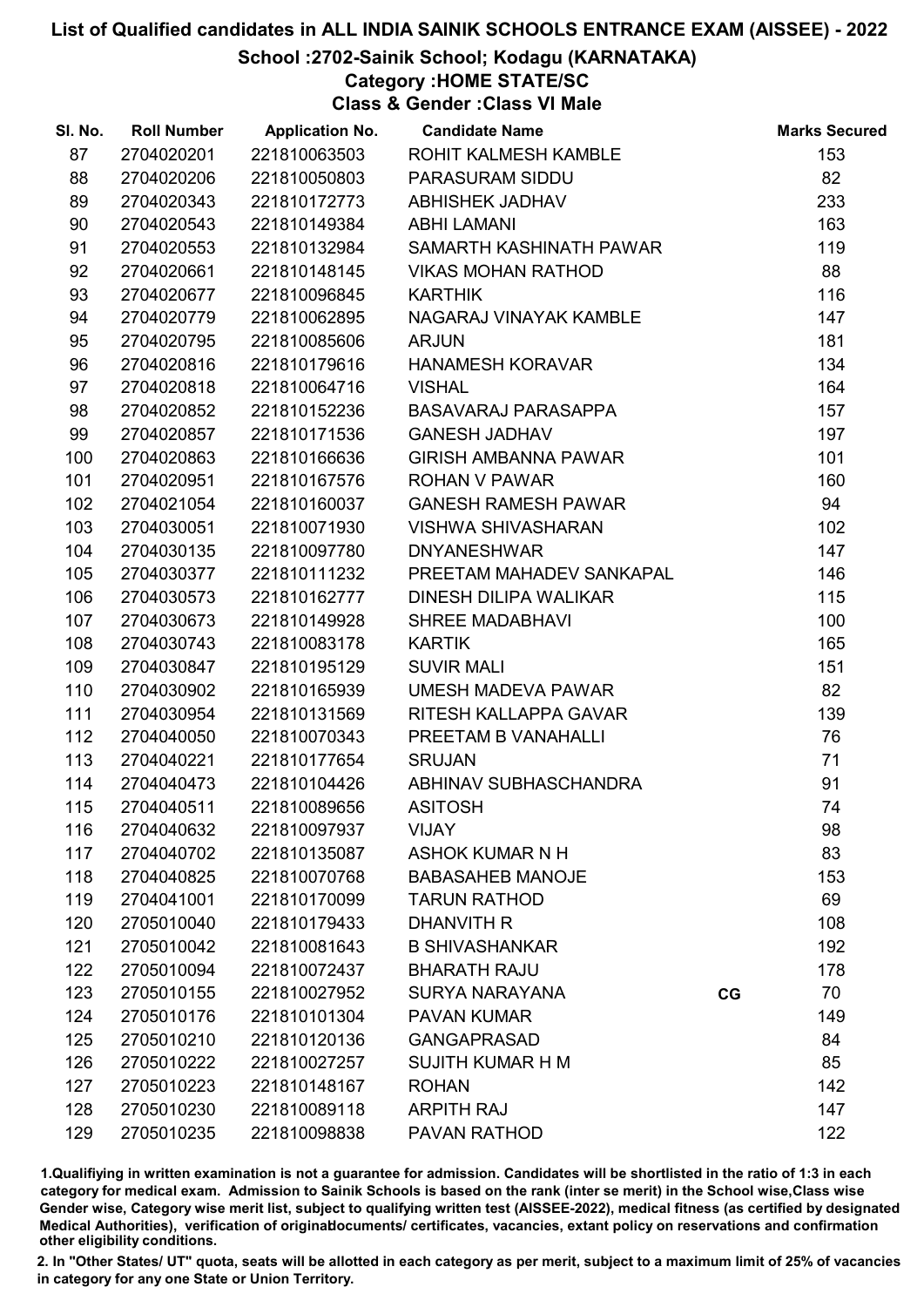### School :2702-Sainik School; Kodagu (KARNATAKA)

### Category :HOME STATE/SC

Class & Gender :Class VI Male

| SI. No. | <b>Roll Number</b> | <b>Application No.</b> | <b>Candidate Name</b>        |    | <b>Marks Secured</b> |
|---------|--------------------|------------------------|------------------------------|----|----------------------|
| 130     | 2706010027         | 221810164251           | <b>SHEMANTH</b>              | CG | 88                   |
| 131     | 2706010040         | 221810160122           | SHREYAS G L                  |    | 80                   |
| 132     | 2706010058         | 221810021892           | PRASHEEK RATNA               |    | 70                   |
| 133     | 2706010071         | 221810155223           | KARTHIK KUMAR V G            |    | 78                   |
| 134     | 2706010081         | 221810014183           | KISHAN PALLAVA M             |    | 160                  |
| 135     | 2706010095         | 221810032844           | <b>CHARAN V NAIK</b>         |    | 138                  |
| 136     | 2706010106         | 221810131194           | <b>SAINATH J</b>             |    | 67                   |
| 137     | 2706010110         | 221810031905           | <b>VISHWAS NAIK J</b>        |    | 72                   |
| 138     | 2706010173         | 221810061508           | <b>VINAY RAO N R</b>         |    | 122                  |
| 139     | 2706010215         | 221810069500           | <b>PRAVEEN</b>               |    | 161                  |
| 140     | 2706010220         | 221810070030           | <b>CHIRANTAN R</b>           |    | 228                  |
| 141     | 2706010221         | 221810082130           | <b>DEEPAKN</b>               |    | 186                  |
| 142     | 2706010235         | 221810114670           | SHRINIVAS SHIVAPPA LAMANI    |    | 125                  |
| 143     | 2706010236         | 221810092970           | NANDEESH HALAPPA KOTIHAL     |    | 158                  |
| 144     | 2706010239         | 221810104780           | <b>PRAVEEN</b>               |    | 95                   |
| 145     | 2706010241         | 221810195101           | <b>S PANKAJ RATHOD</b>       |    | 134                  |
| 146     | 2706010243         | 221810121011           | <b>SHANKARD</b>              |    | 149                  |
| 147     | 2706010245         | 221810116611           | <b>SHREEKANTH</b>            |    | 77                   |
| 148     | 2706010248         | 221810080221           | <b>CHETAN</b>                |    | 87                   |
| 149     | 2706010259         | 221810088361           | MITHUN GOWDA H T             |    | 197                  |
| 150     | 2706010267         | 221810118981           | <b>MARUTHI</b>               |    | 83                   |
| 151     | 2706010269         | 221810063891           | <b>KARTIK</b>                |    | 162                  |
| 152     | 2706010275         | 221810106522           | <b>ABHIGNA P S</b>           |    | 84                   |
| 153     | 2706010288         | 221810128952           | SAINATH HOSAMANI             |    | 95                   |
| 154     | 2706010310         | 221810187413           | <b>VISHAL RATHOD</b>         |    | 82                   |
| 155     | 2706010313         | 221810114323           | <b>SHRINIVASA A</b>          |    | 75                   |
| 156     | 2706010323         | 221810130643           | <b>HARIPRASAD NAMADAR</b>    |    | 180                  |
| 157     | 2706010330         | 221810089953           | <b>GOVARDHANA D H</b>        |    | 122                  |
| 158     | 2706010343         | 221810143093           | <b>MOHITH NAIK P</b>         |    | 96                   |
| 159     | 2706010349         | 221810183304           | SANDEEP M V                  |    | 154                  |
| 160     | 2706010352         | 221810061904           | <b>VASANTKUMAR</b>           |    | 193                  |
| 161     | 2706010369         | 221810117544           | NAVEEN KUMAR N L             |    | 189                  |
| 162     | 2706010370         | 221810156644           | <b>GOWTHAM N</b>             |    | 101                  |
| 163     | 2706010381         | 221810113274           | <b>ABHISHEKA DORE</b>        |    | 130                  |
| 164     | 2706010385         | 221810061984           | <b>RANJEET</b>               |    | 229                  |
| 165     | 2706010431         | 221810064095           | <b>MURALI</b>                |    | 156                  |
| 166     | 2706010433         | 221810045695           | <b>GURUMURTHI NAIK H</b>     |    | 109                  |
| 167     | 2706010434         | 221810140895           | <b>DAYANAIK</b>              |    | 111                  |
| 168     | 2706010439         | 221810135216           | SHREYAS P B                  |    | 91                   |
| 169     | 2706010453         | 221810136246           | SANTHOSH D                   |    | 88                   |
| 170     | 2706010454         | 221810120346           | <b>MANJUNATH V CHAVAN</b>    |    | 148                  |
| 171     | 2706010462         | 221810182366           | <b>SHREYAS RAJU HOSAMANI</b> |    | 90                   |
| 172     | 2706010468         | 221810114976           | LAXMIKANTH ASHOK BHARADI     |    | 173                  |

1.Qualifiying in written examination is not a guarantee for admission. Candidates will be shortlisted in the ratio of 1:3 in each category for medical exam. Admission to Sainik Schools is based on the rank (inter se merit) in the School wise,Class wise Gender wise, Category wise merit list, subject to qualifying written test (AISSEE-2022), medical fitness (as certified by designated Medical Authorities), verification of originablocuments/ certificates, vacancies, extant policy on reservations and confirmation other eligibility conditions.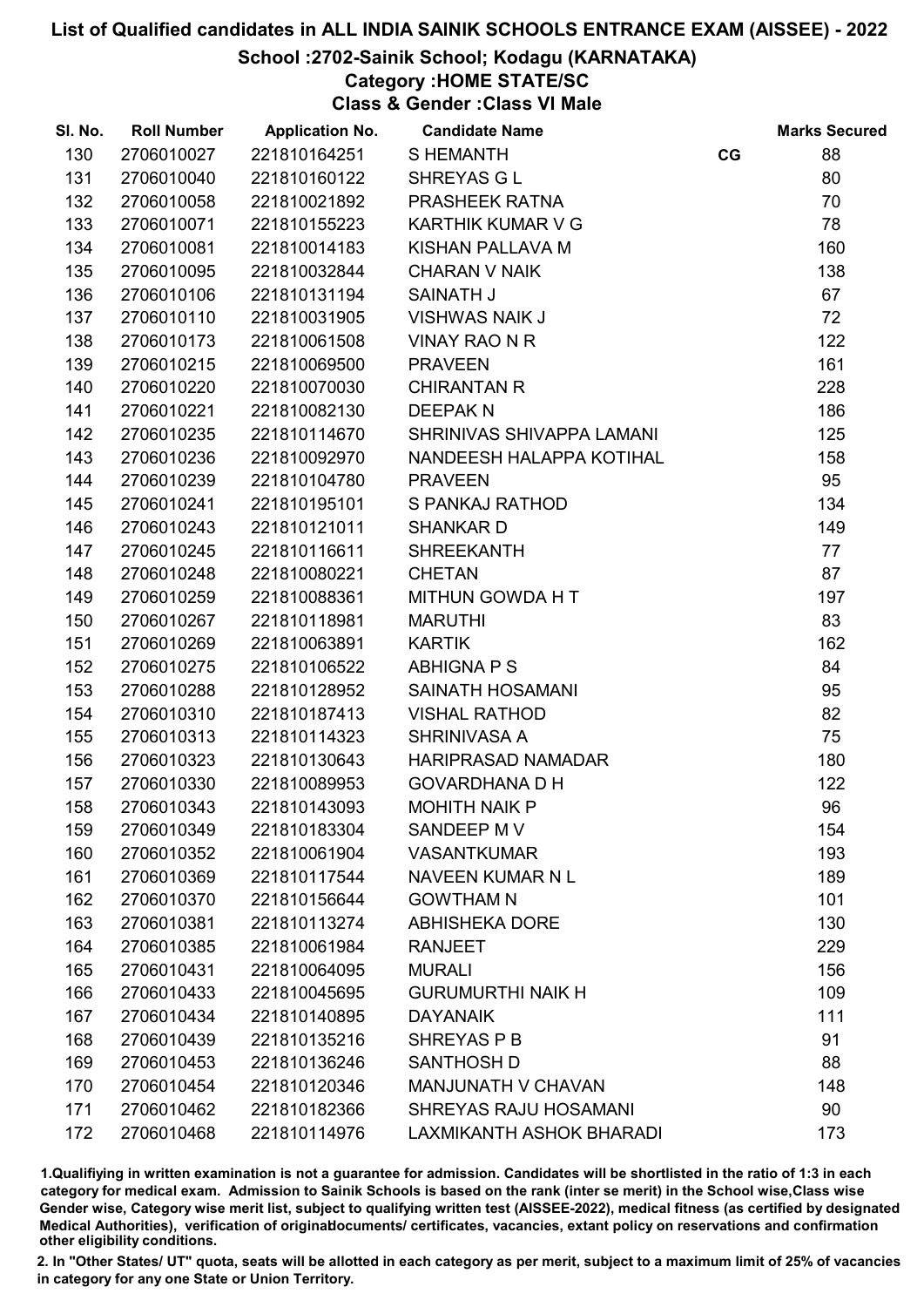### School :2702-Sainik School; Kodagu (KARNATAKA)

### Category :HOME STATE/SC

Class & Gender :Class VI Male

| SI. No. | <b>Roll Number</b> | <b>Application No.</b> | <b>Candidate Name</b>            | <b>Marks Secured</b> |
|---------|--------------------|------------------------|----------------------------------|----------------------|
| 173     | 2706010470         | 221810117386           | ROHITH BANAKARA                  | 144                  |
| 174     | 2706010472         | 221810154396           | <b>DIGANTH K NAIK</b>            | 104                  |
| 175     | 2706010473         | 221810136496           | <b>BASAVARAJ</b>                 | 89                   |
| 176     | 2706010475         | 221810146596           | <b>AJIT</b>                      | 213                  |
| 177     | 2706010479         | 221810115407           | RAHUL V N                        | 184                  |
| 178     | 2706010514         | 221810117028           | <b>BHUPEN MK</b>                 | 90                   |
| 179     | 2706010515         | 221810127428           | PRITAM CHAVAN                    | 160                  |
| 180     | 2706010537         | 221810168998           | <b>NISHAN N I</b>                | 123                  |
| 181     | 2707010040         | 221810091560           | <b>ARJUN DORE</b>                | 96                   |
| 182     | 2707010091         | 221810130251           | <b>SUPRITH K</b>                 | 121                  |
| 183     | 2707010093         | 221810189751           | RUSHABH .N. MAHURKAR             | 177                  |
| 184     | 2707010102         | 221810100661           | <b>JAI CHAVAN</b>                | 101                  |
| 185     | 2707010168         | 221810197672           | ANIRUDHA PRABUDHA KAMBLE         | 89                   |
| 186     | 2707010188         | 221810171810           | <b>NAITIK LAMANI</b>             | 142                  |
| 187     | 2707010237         | 221810164080           | KISHAN MALOTTAR                  | 105                  |
| 188     | 2707010275         | 221810097021           | L K UDIT KRISHNA                 | 110                  |
| 189     | 2707010307         | 221810194561           | ARUN BABU LAMANI                 | 122                  |
| 190     | 2707010354         | 221810079822           | KRISHNA SHANKAR RATHOD           | 82                   |
| 191     | 2707010368         | 221810175342           | <b>ISHWAR MALLAYYA HARIJAN</b>   | 76                   |
| 192     | 2707010369         | 221810173442           | <b>IRANNA KARAMUDI</b>           | 70                   |
| 193     | 2707010372         | 221810077942           | MUTTAPPA BHAJANTRI               | 84                   |
| 194     | 2707010387         | 221810103172           | <b>VINAYAK MUTTAPPA BHAJATRI</b> | 75                   |
| 195     | 2707010417         | 221810118113           | PRUTHVIRAJ TUKARAM HOTAKAR       | 155                  |
| 196     | 2707010551         | 221810123374           | <b>VIKAS CHAVAN</b>              | 80                   |
| 197     | 2707010563         | 221810178984           | <b>SHASHANK DALAPATI</b>         | 76                   |
| 198     | 2707010577         | 221810123505           | DAKSHATH JUMALAPUR               | 104                  |
| 199     | 2707010677         | 221810080726           | <b>GAGAN. K</b>                  | 83                   |
| 200     | 2707010741         | 221810031317           | PRAMOD KADAKOL                   | 164                  |
| 201     | 2707010742         | 221810123417           | <b>ROHIT PUJAR</b>               | 86                   |
| 202     | 2707010751         | 221810097337           | <b>RAKESH SHIVANAIK L</b>        | 134                  |
| 203     | 2707010757         | 221810176147           | AKSHAYA SOMAPPA NAYAK            | 71                   |
| 204     | 2707010833         | 221810177828           | <b>ABHISHEK JOGANNAVAR</b>       | 120                  |
| 205     | 2707010866         | 221810187668           | <b>ADITYAM</b>                   | 79                   |
| 206     | 2707010886         | 221810153309           | PREETAM BHAJANTRI                | 101                  |
| 207     | 2707010895         | 221810142619           | <b>KRUTIK BHAJANTRI</b>          | 74                   |
| 208     | 2707010902         | 221810094229           | <b>DHANUSH R</b>                 | 166                  |
| 209     | 2707010940         | 221810174189           | YOGESH KATTIMANI                 | 92                   |
| 210     | 2707020071         | 221810113393           | PRAYAG KHARATE                   | 85                   |
| 211     | 2707020090         | 221810145324           | <b>KRITIK G MORAB</b>            | 77                   |
| 212     | 2707020165         | 221810074445           | PRANAY HUNASHIKATTI              | 105                  |
| 213     | 2707020199         | 221810098195           | SAMRUDDH MALAGIMANI              | 74                   |
| 214     | 2707020221         | 221810030726           | YASH HUTAGI                      | 97                   |
| 215     | 2707020226         | 221810145336           | <b>AKASH SAMAGAR</b>             | 79                   |

1.Qualifiying in written examination is not a guarantee for admission. Candidates will be shortlisted in the ratio of 1:3 in each category for medical exam. Admission to Sainik Schools is based on the rank (inter se merit) in the School wise,Class wise Gender wise, Category wise merit list, subject to qualifying written test (AISSEE-2022), medical fitness (as certified by designated Medical Authorities), verification of originablocuments/ certificates, vacancies, extant policy on reservations and confirmation other eligibility conditions.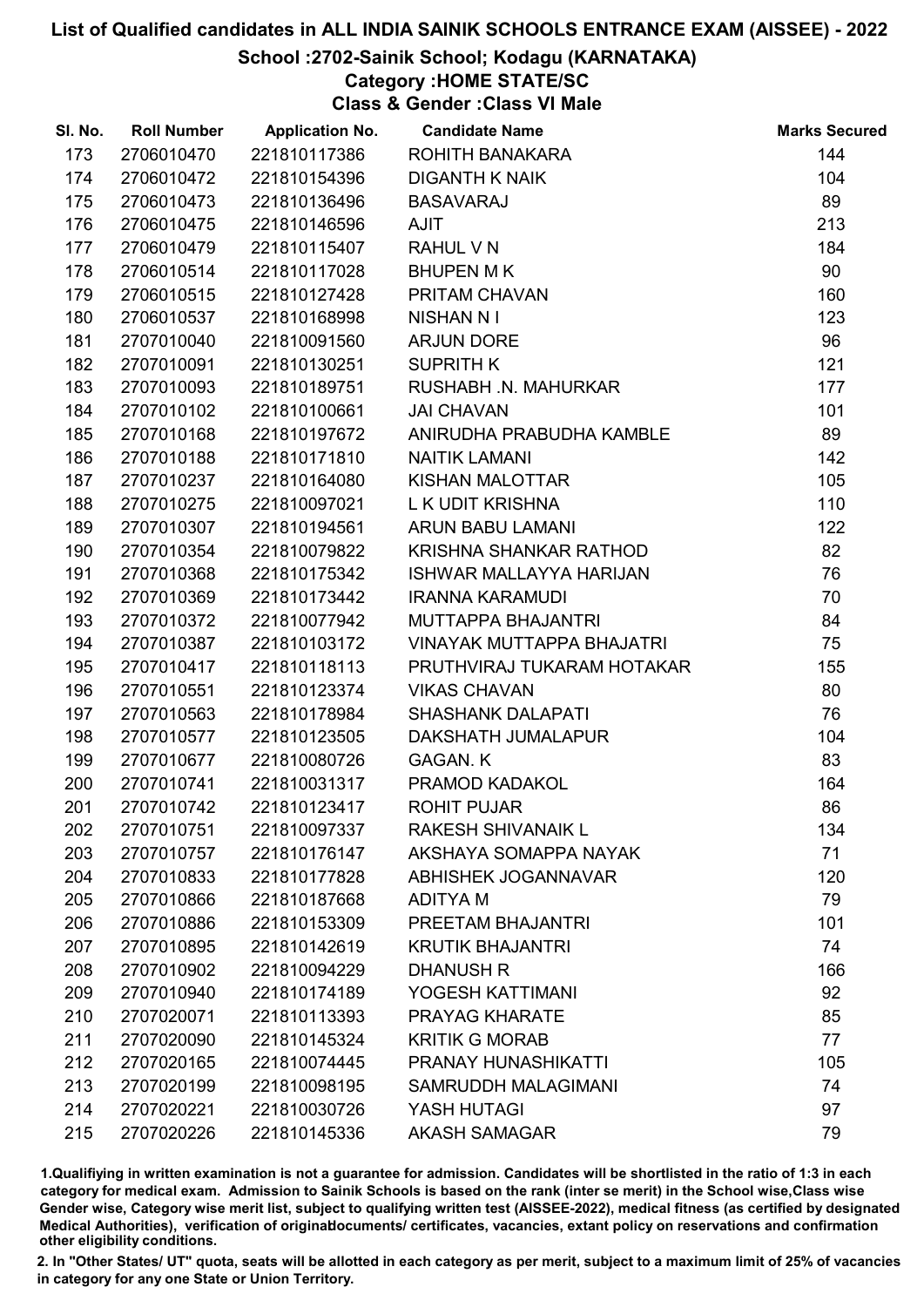School :2702-Sainik School; Kodagu (KARNATAKA)

Category :HOME STATE/SC

Class & Gender :Class VI Male

| SI. No. | <b>Roll Number</b> | <b>Application No.</b> | <b>Candidate Name</b>      |    | <b>Marks Secured</b> |
|---------|--------------------|------------------------|----------------------------|----|----------------------|
| 216     | 2707020235         | 221810173646           | C M CHINMAYEE CHANDRAKH    |    | 119                  |
| 217     | 2707020260         | 221810144276           | <b>AMITH DILEEP KALLER</b> |    | 115                  |
| 218     | 2707020388         | 221810119658           | SANJEEV M KALLIMANI        |    | 121                  |
| 219     | 2707020419         | 221810134698           | PRANEET BAJANTRI           |    | 129                  |
| 220     | 2707020438         | 221810194329           | PRAJWAL LINGAPPA KARABHARI |    | 100                  |
| 221     | 2707020448         | 221810105349           | SAMBHRAM KIRAN JOGLEKAR    |    | 78                   |
| 222     | 2707020463         | 221810144669           | <b>ATIKSH KALASAD</b>      |    | 181                  |
| 223     | 2708010050         | 221810108350           | <b>CHETAN</b>              |    | 155                  |
| 224     | 2708010097         | 221810118131           | <b>AKSHAY</b>              |    | 81                   |
| 225     | 2708010108         | 221810143141           | <b>DEVARAJ</b>             |    | 91                   |
| 226     | 2708010142         | 221810077471           | <b>SRINIVASA</b>           |    | 133                  |
| 227     | 2708010260         | 221810169392           | <b>MAHESH</b>              | CG | 88                   |
| 228     | 2708010283         | 221810097713           | <b>SOHAN</b>               |    | 195                  |
| 229     | 2708010302         | 221810158043           | <b>ROHIT</b>               |    | 102                  |
| 230     | 2708010321         | 221810159563           | <b>VENUGOPALA</b>          |    | 115                  |
| 231     | 2708010363         | 221810140024           | <b>AKASHA</b>              |    | 168                  |
| 232     | 2708010369         | 221810065424           | <b>SANJAY RATHOD</b>       |    | 130                  |
| 233     | 2708010379         | 221810130834           | <b>CHATRAPATI CHAVAN</b>   |    | 137                  |
| 234     | 2708010414         | 221810170474           | <b>AJITH</b>               | CG | 82                   |
| 235     | 2708010416         | 221810090184           | <b>TEJA CHATTI</b>         |    | 208                  |
| 236     | 2708010450         | 221810118525           | <b>PRITHVIRAJ</b>          |    | 225                  |
| 237     | 2708010458         | 221810113735           | <b>DEEPAK RATHOD</b>       |    | 99                   |
| 238     | 2708010481         | 221810150265           | RAMLAKHAN CHAWAN           |    | 109                  |
| 239     | 2708010495         | 221810035175           | <b>SANDEEP</b>             |    | 57                   |
| 240     | 2708010524         | 221810167516           | <b>PRAKASH</b>             |    | 80                   |
| 241     | 2708010546         | 221810034656           | <b>DARSHAN</b>             |    | 78                   |
| 242     | 2708010564         | 221810194386           | PAVAN RATHOD               |    | 121                  |
| 243     | 2708010619         | 221810076647           | PANKAJ PAWAR               |    | 130                  |
| 244     | 2708010635         | 221810097287           | <b>RAMCHARAN</b>           |    | 168                  |
| 245     | 2708010642         | 221810181887           | <b>MAHESH KUMAR</b>        |    | 97                   |
| 246     | 2708010659         | 221810049997           | <b>SUHAS S RATHOD</b>      |    | 64                   |
| 247     | 2708010683         | 221810109028           | <b>SHREEDHAR</b>           |    | 128                  |
| 248     | 2708010727         | 221810110768           | <b>JEETENDRA</b>           |    | 212                  |
| 249     | 2708010733         | 221810122578           | <b>VENKATESH</b>           |    | 139                  |
| 250     | 2708010737         | 221810037778           | <b>SRIKANTH</b>            |    | 123                  |
| 251     | 2708010747         | 221810080698           | <b>ABHISHEK</b>            |    | 121                  |
| 252     | 2708010790         | 221810099269           | <b>CHAITAN</b>             |    | 133                  |
| 253     | 2708020009         | 221810050830           | <b>SANDESH</b>             |    | 117                  |
| 254     | 2708020010         | 221810151930           | <b>YUVRAJ</b>              |    | 86                   |
| 255     | 2708020030         | 221810070760           | <b>SHIVAMANI S RAMPURI</b> |    | 74                   |
| 256     | 2708020053         | 221810017580           | <b>KUNAL</b>               |    | 117                  |
| 257     | 2708020054         | 221810147580           | <b>ADHARSH ARALIBENCHI</b> |    | 81                   |
| 258     | 2708020128         | 221810164641           | <b>PRATIK</b>              |    | 92                   |

1.Qualifiying in written examination is not a guarantee for admission. Candidates will be shortlisted in the ratio of 1:3 in each category for medical exam. Admission to Sainik Schools is based on the rank (inter se merit) in the School wise,Class wise Gender wise, Category wise merit list, subject to qualifying written test (AISSEE-2022), medical fitness (as certified by designated Medical Authorities), verification of originablocuments/ certificates, vacancies, extant policy on reservations and confirmation other eligibility conditions.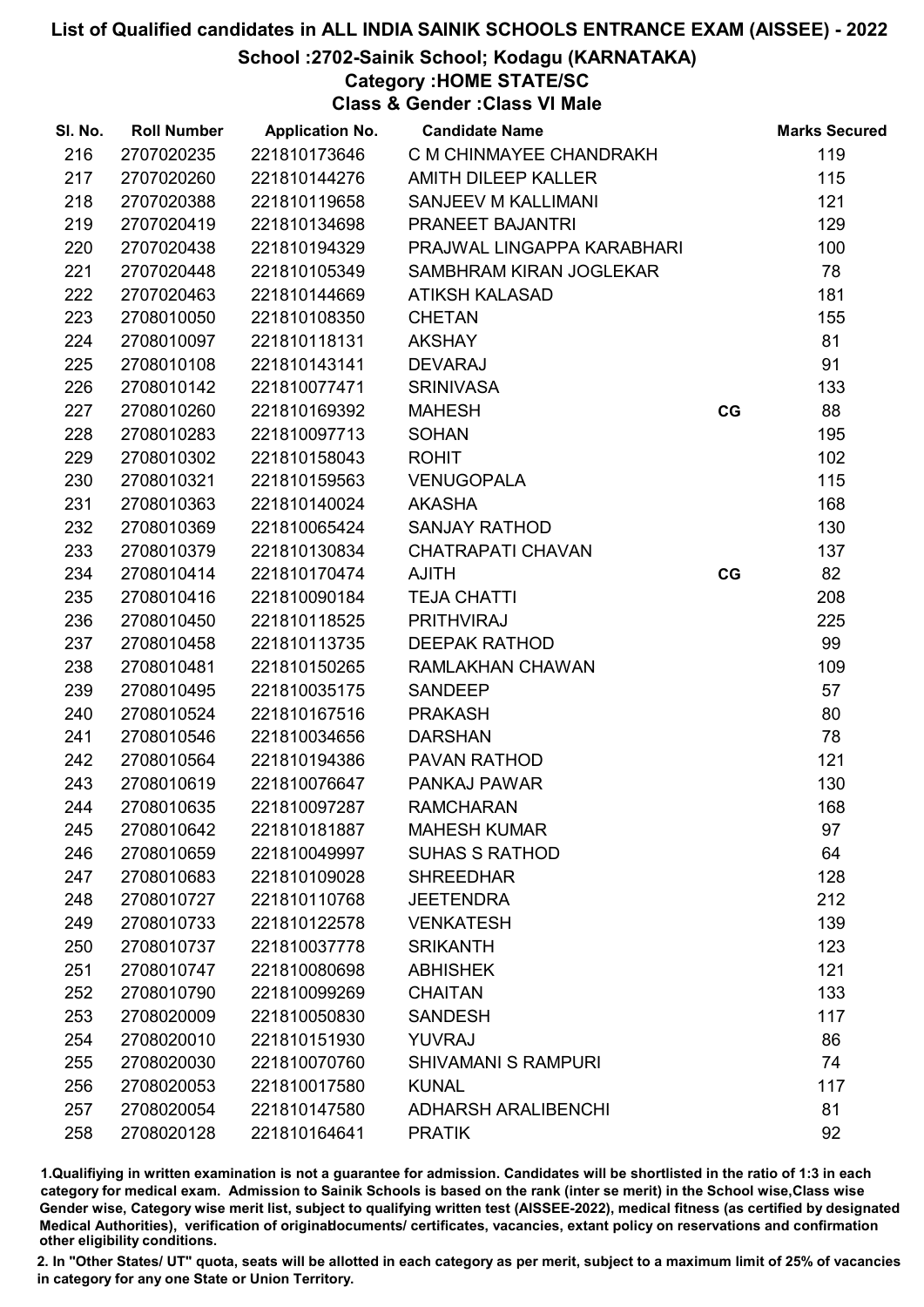### School :2702-Sainik School; Kodagu (KARNATAKA)

### Category :HOME STATE/SC

Class & Gender :Class VI Male

| SI. No. | <b>Roll Number</b> | <b>Application No.</b> | <b>Candidate Name</b>    | <b>Marks Secured</b> |
|---------|--------------------|------------------------|--------------------------|----------------------|
| 259     | 2708020211         | 221810035912           | <b>KISHOR</b>            | 109                  |
| 260     | 2708020290         | 221810026292           | <b>ANISH VAIDYA</b>      | 162                  |
| 261     | 2708020341         | 221810142833           | <b>SHARON KUMAR</b>      | 137                  |
| 262     | 2708020407         | 221810122704           | PRERAN T RATHOD          | 149                  |
| 263     | 2708020417         | 221810113914           | <b>G SUSHMENDRA</b>      | 93                   |
| 264     | 2708030041         | 221810022436           | PREETHAM JADAV           | 168                  |
| 265     | 2708030052         | 221810133646           | <b>ADARSH</b>            | 132                  |
| 266     | 2708030073         | 221810049166           | <b>KAUSHIK R J</b>       | 141                  |
| 267     | 2708030118         | 221810058996           | <b>SHREYASH</b>          | 86                   |
| 268     | 2708030217         | 221810127108           | <b>BIPPINDEV</b>         | 143                  |
| 269     | 2708030253         | 221810146538           | RITESH RATHOD            | 153                  |
| 270     | 2708030273         | 221810151658           | <b>ADITYA</b>            | 125                  |
| 271     | 2708030307         | 221810101498           | SHREYAS RAJ              | 110                  |
| 272     | 2708030315         | 221810113798           | <b>AKEELESH</b>          | 175                  |
| 273     | 2708030409         | 221810052589           | <b>PRATHVIRAJ</b>        | 101                  |
| 274     | 2709010034         | 221810158441           | <b>MINCHAN MOURYA</b>    | 72                   |
| 275     | 2709010047         | 221810080571           | RATNAKARA M S            | 115                  |
| 276     | 2709010058         | 221810021722           | <b>OMKAR RUDRAPUR</b>    | 140                  |
| 277     | 2709010078         | 221810131292           | <b>ABHINAV D</b>         | 74                   |
| 278     | 2709010079         | 221810115292           | R VISHWAS RAJANEESH      | 109                  |
| 279     | 2709010101         | 221810175404           | THEJAS RAJ N             | 113                  |
| 280     | 2709010133         | 221810139845           | <b>HARSHITH B NAIK</b>   | 86                   |
| 281     | 2709010151         | 221810124416           | <b>KANISHK A</b>         | 97                   |
| 282     | 2709010168         | 221810165186           | <b>KARAN A</b>           | 81                   |
| 283     | 2709010175         | 221810172727           | MANVITH M MOURYA         | 115                  |
| 284     | 2709010209         | 221810145838           | <b>SOURABH DODDAMANI</b> | 135                  |
| 285     | 2709010237         | 221810054949           | <b>JEEVAN H G</b>        | 53                   |
| 286     | 2709010331         | 221810172565           | <b>YAMUNURA</b>          | 186                  |
| 287     | 2709010335         | 221810010885           | <b>SAHIL MADAR</b>       | 138                  |
| 288     | 2709010385         | 221810086798           | MANVITH M D              | 101                  |
| 289     | 2710010010         | 221810017671           | PEEYUSH LAL A G          | 165                  |
| 290     | 2710010027         | 221810014436           | P K SHUBHAN              | 124                  |
| 291     | 2711010014         | 221810054420           | <b>MANVITH M</b>         | 66                   |
| 292     | 2711010046         | 221810056070           | <b>SUCHIT HANJI</b>      | 125                  |
| 293     | 2711010091         | 221810160461           | <b>RISHITH G SOSALE</b>  | 71                   |
| 294     | 2711010107         | 221810057391           | <b>VISHWAS R CHANDRA</b> | 120                  |
| 295     | 2711010128         | 221810084932           | <b>SUJAN MOURYA</b>      | 87                   |
| 296     | 2711010134         | 221810113842           | <b>DHRUVA M S</b>        | 91                   |
| 297     | 2711010140         | 221810172172           | <b>OHILESH M</b>         | 111                  |
| 298     | 2711010199         | 221810153631           | <b>SUHAS A</b>           | 115                  |
| 299     | 2711010239         | 221810147196           | POORVITH M G             | 84                   |
| 300     | 2711020095         | 221810011376           | SOWHARDH P               | 104                  |
| 301     | 2711020106         | 221810083296           | <b>GOKUL JN</b>          | 155                  |

1.Qualifiying in written examination is not a guarantee for admission. Candidates will be shortlisted in the ratio of 1:3 in each category for medical exam. Admission to Sainik Schools is based on the rank (inter se merit) in the School wise,Class wise Gender wise, Category wise merit list, subject to qualifying written test (AISSEE-2022), medical fitness (as certified by designated Medical Authorities), verification of originablocuments/ certificates, vacancies, extant policy on reservations and confirmation other eligibility conditions.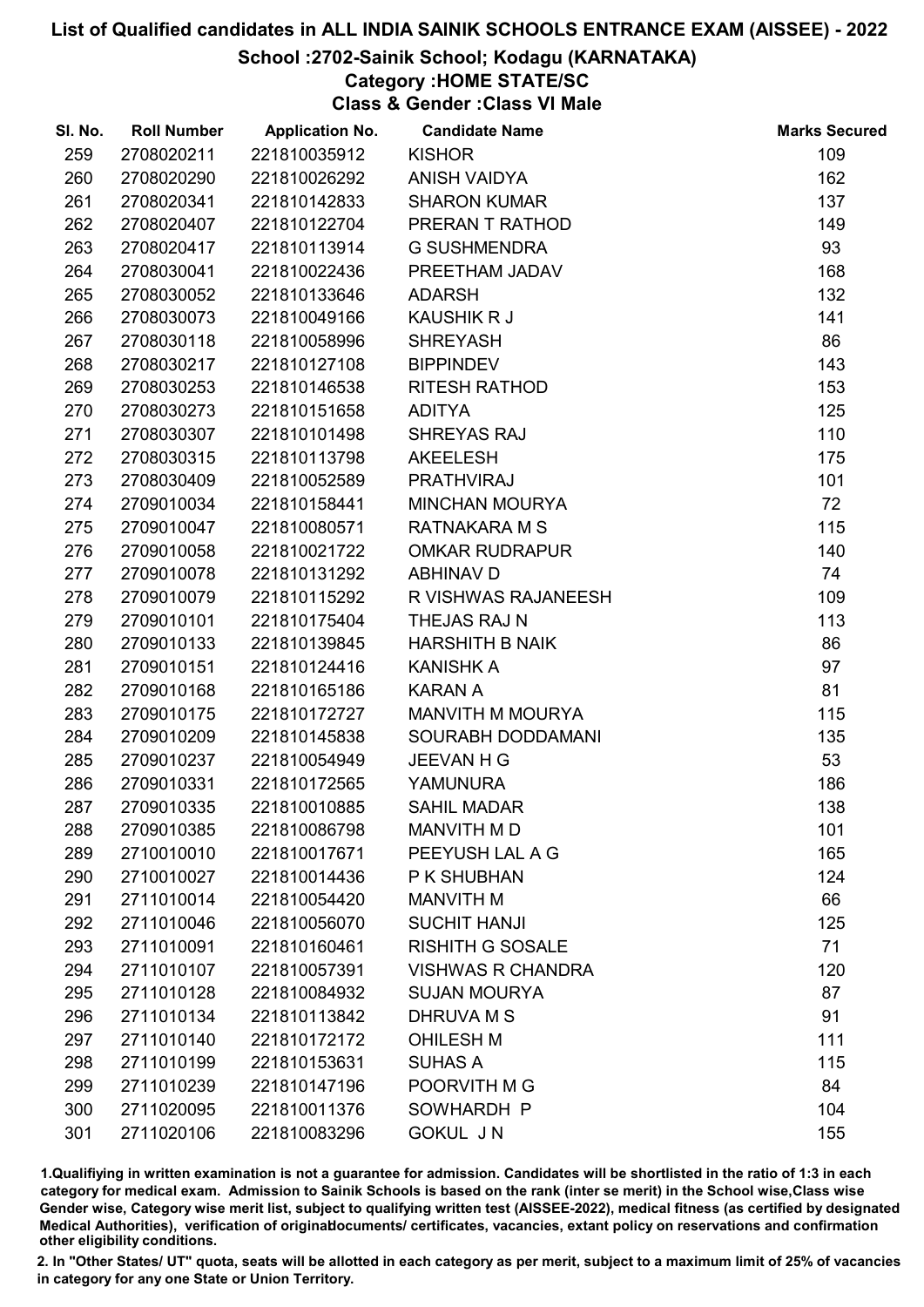### School :2702-Sainik School; Kodagu (KARNATAKA)

### Category :HOME STATE/SC

Class & Gender :Class VI Male

| SI. No. | <b>Roll Number</b> | <b>Application No.</b> | <b>Candidate Name</b>      |    | <b>Marks Secured</b> |
|---------|--------------------|------------------------|----------------------------|----|----------------------|
| 302     | 2711020157         | 221810022308           | <b>JAYAKEERTHI K.S.</b>    |    | 146                  |
| 303     | 2711020205         | 221810022729           | <b>KUSHAL M S</b>          |    | 77                   |
| 304     | 2711020206         | 221810085729           | <b>TASI SAMDOOP M</b>      |    | 102                  |
| 305     | 2711020216         | 221810097449           | THARUN PRASAD N G          |    | 92                   |
| 306     | 2712010002         | 221810099900           | <b>UJWALKUMAR S NAIK</b>   |    | 70                   |
| 307     | 2712010011         | 221810162340           | <b>JITVAN N VISHLAVATH</b> |    | 102                  |
| 308     | 2712010014         | 221810146450           | <b>TANMAY GE NAIK</b>      |    | 90                   |
| 309     | 2712010032         | 221810134881           | <b>DHANUSH B R</b>         |    | 85                   |
| 310     | 2712010071         | 221810130593           | <b>GOUTAM K</b>            |    | 78                   |
| 311     | 2712010072         | 221810018793           | PREETHAM C S               |    | 77                   |
| 312     | 2712010091         | 221810049674           | <b>PAVANSHANKAR S</b>      |    | 63                   |
| 313     | 2712010092         | 221810078774           | <b>CHARANA S</b>           |    | 94                   |
| 314     | 2712010097         | 221810086005           | <b>ANURAG YALLUR</b>       |    | 73                   |
| 315     | 2712010106         | 221810129975           | PRATEEK A K                |    | 75                   |
| 316     | 2712010125         | 221810107566           | PRAMITH H                  |    | 211                  |
| 317     | 2712010142         | 221810009177           | AMSHU GIREESH PAWASKAR     |    | 211                  |
| 318     | 2712010148         | 221810136297           | <b>SOHAN U NAIK</b>        |    | 109                  |
| 319     | 2712010149         | 221810161397           | <b>NUTHAN M</b>            |    | 86                   |
| 320     | 2712010219         | 221810090591           | <b>TARUN NAIK</b>          |    | 167                  |
| 321     | 2712010226         | 221810129712           | <b>CHINMAY P</b>           |    | 88                   |
| 322     | 2712010243         | 221810161393           | PREETHAM RAJ CHAUHAN R     | CG | 147                  |
| 323     | 2712010250         | 221810112134           | <b>GOWTHAM</b>             |    | 80                   |
| 324     | 2712010288         | 221810146896           | <b>INDRAJITH C</b>         |    | 94                   |
| 325     | 2712010289         | 221810088107           | <b>LOHITH PRASADA P</b>    |    | 99                   |

<sup>1.</sup>Qualifiying in written examination is not a guarantee for admission. Candidates will be shortlisted in the ratio of 1:3 in each category for medical exam. Admission to Sainik Schools is based on the rank (inter se merit) in the School wise,Class wise Gender wise, Category wise merit list, subject to qualifying written test (AISSEE-2022), medical fitness (as certified by designated Medical Authorities), verification of originablocuments/ certificates, vacancies, extant policy on reservations and confirmation other eligibility conditions.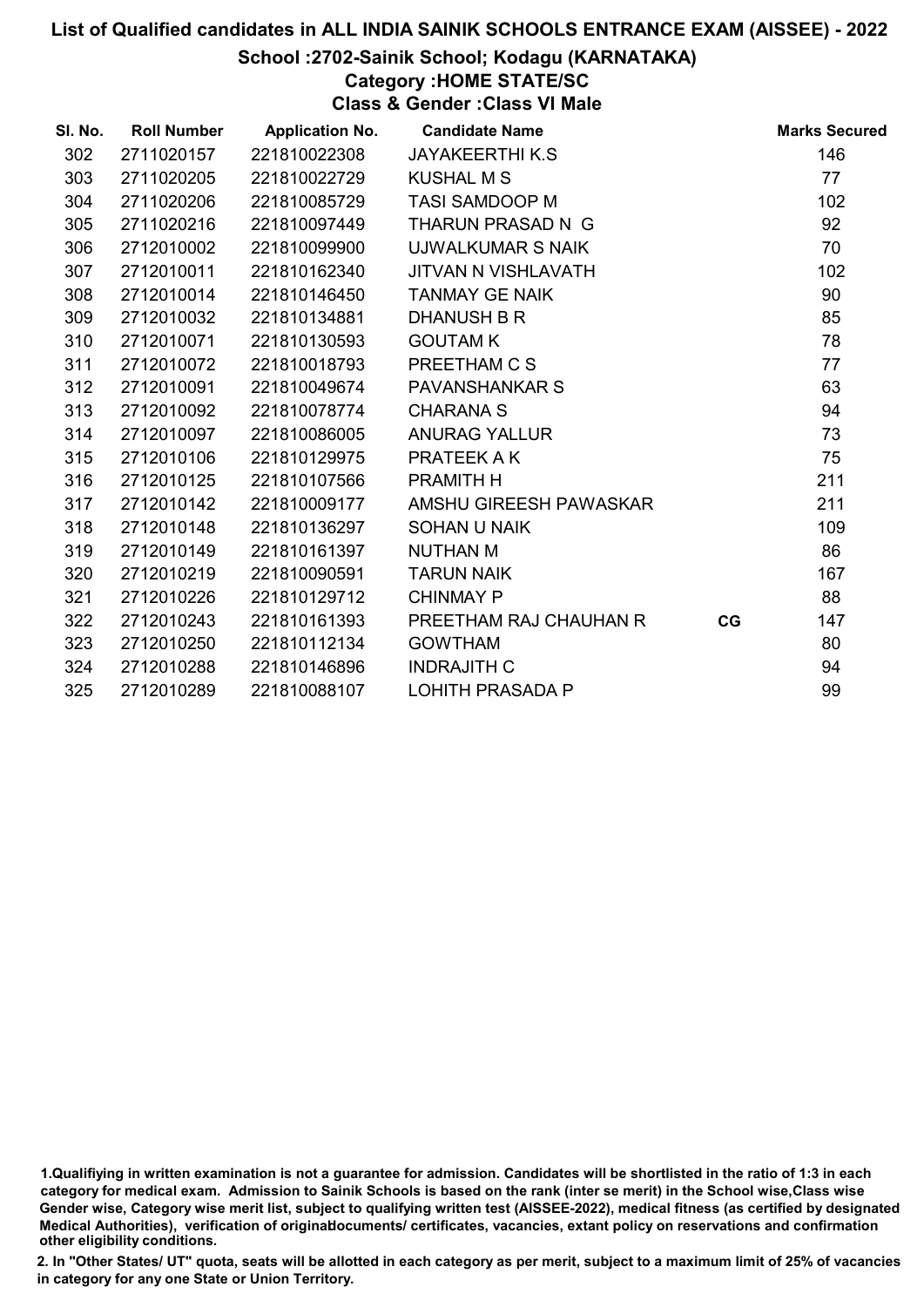### School :2702-Sainik School; Kodagu (KARNATAKA)

### Category :HOME STATE/ST

Class & Gender :Class VI Male

| SI. No. | <b>Roll Number</b> | <b>Application No.</b> | <b>Candidate Name</b>          | <b>Marks Secured</b> |
|---------|--------------------|------------------------|--------------------------------|----------------------|
| 326     | 2304030186         | 221810046611           | ADITYA J                       | 140                  |
| 327     | 2701010082         | 221810021160           | <b>D SHAMANTH KUMAR</b>        | 231                  |
| 328     | 2701010160         | 221810080521           | <b>CHANDAN</b>                 | 71                   |
| 329     | 2701010201         | 221810149651           | <b>GANESH K M</b>              | 134                  |
| 330     | 2701010281         | 221810101367           | <b>DEEKSHITH KV</b>            | 152                  |
| 331     | 2701020001         | 221810187091           | PADMANABHA.H                   | 92                   |
| 332     | 2701020386         | 221810060744           | <b>SRUJANTS</b>                | 75                   |
| 333     | 2701020394         | 221810083454           | PREM KHANDRI                   | 113                  |
| 334     | 2701020445         | 221810143294           | ROHITH T M                     | 101                  |
| 335     | 2701020464         | 221810072405           | <b>DARSHITH M</b>              | 118                  |
| 336     | 2701030003         | 221810187615           | SANKIRTH RAJASHEKAR            | 207                  |
| 337     | 2701030034         | 221810045835           | KUMAR NAYAK M V                | 64                   |
| 338     | 2701030061         | 221810156555           | <b>RISHIK PRABHUDEV BAGALI</b> | 176                  |
| 339     | 2701030183         | 221810001566           | <b>VIVASWANTH K</b>            | 221                  |
| 340     | 2701030202         | 221810171876           | PUNITH M                       | 96                   |
| 341     | 2701030333         | 221810188467           | <b>PARIKSHITH SRINIVAS</b>     | 162                  |
| 342     | 2701040020         | 221810158758           | <b>DINESH N</b>                | 56                   |
| 343     | 2701040058         | 221810077488           | S KRISHNA CHAITANYA            | 85                   |
| 344     | 2701040107         | 221810123719           | <b>MAYANK K M</b>              | 127                  |
| 345     | 2701040165         | 221810092069           | <b>DEEKSHITHAN</b>             | 107                  |
| 346     | 2701040225         | 221810067999           | <b>THANMAIR</b>                | 119                  |
| 347     | 2702010410         | 221810177446           | <b>SANAT JALIHAL</b>           | 117                  |
| 348     | 2702010434         | 221810126986           | <b>CHETAN ARAKERI</b>          | 87                   |
| 349     | 2702010479         | 221810084357           | <b>CHANDAN DURGANNAVAR</b>     | 190                  |
| 350     | 2702020007         | 221810041410           | ABISEEK LAXMAN BURALI          | 79                   |
| 351     | 2702030108         | 221810046326           | <b>ADARSH KARADIGUDDI</b>      | 116                  |
| 352     | 2703010013         | 221810157910           | <b>LIKHITH KUMAR R</b>         | 111                  |
| 353     | 2703010036         | 221810127670           | <b>B S CHETAN</b>              | 85                   |
| 354     | 2703010041         | 221810143490           | <b>KARTHIK</b>                 | 181                  |
| 355     | 2703010055         | 221810102331           | <b>MALLIKARJUN</b>             | 209                  |
| 356     | 2703010083         | 221810193191           | <b>G MANU</b>                  | 113                  |
| 357     | 2703010119         | 221810017603           | <b>T NIKHIL</b>                | 157                  |
| 358     | 2703010152         | 221810154783           | RAHUL TALAVARA                 | 94                   |
| 359     | 2703010165         | 221810032824           | <b>MANIKANTA P S</b>           | 96                   |
| 360     | 2703010181         | 221810125564           | SACHIN NAYAK D T               | 79                   |
| 361     | 2703010200         | 221810090625           | <b>D RAJESHA</b>               | 122                  |
| 362     | 2703010237         | 221810132136           | <b>MUDAY KIRAN</b>             | 75                   |
| 363     | 2703010298         | 221810036118           | NITIN TALAVARA                 | 107                  |
| 364     | 2703010301         | 221810172438           | <b>B SANJAY KUMAR</b>          | 93                   |
| 365     | 2703010306         | 221810159048           | RANJEETH NAGARI A              | 183                  |
| 366     | 2703020027         | 221810079101           | T H AMIT                       | 58                   |
| 367     | 2703020041         | 221810093931           | RAJASHEKHARA Y                 | 58                   |
| 368     | 2703020077         | 221810161852           | <b>NAVEEN NAYAK</b>            | 54                   |

1.Qualifiying in written examination is not a guarantee for admission. Candidates will be shortlisted in the ratio of 1:3 in each category for medical exam. Admission to Sainik Schools is based on the rank (inter se merit) in the School wise,Class wise Gender wise, Category wise merit list, subject to qualifying written test (AISSEE-2022), medical fitness (as certified by designated Medical Authorities), verification of originablocuments/ certificates, vacancies, extant policy on reservations and confirmation other eligibility conditions.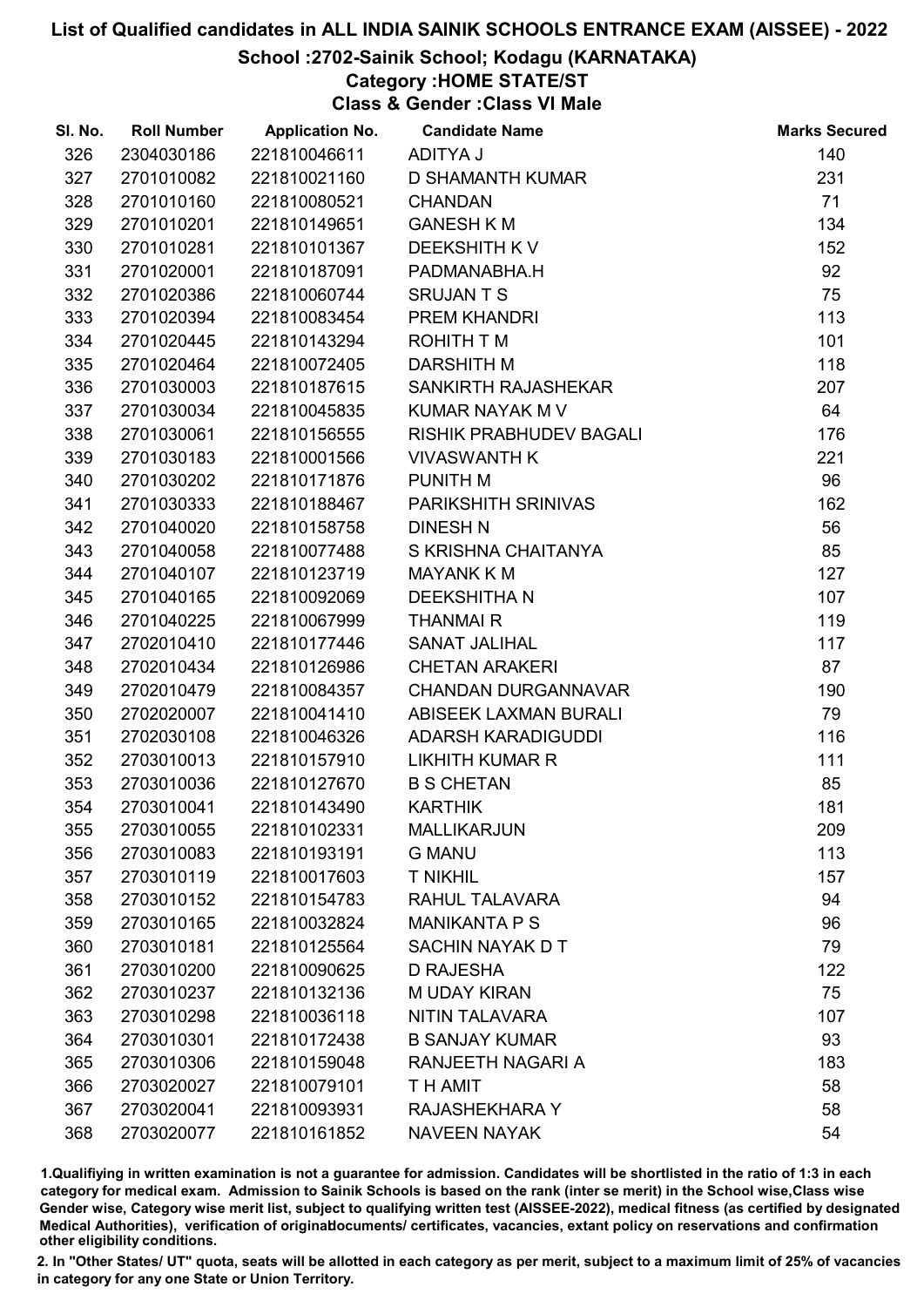### School :2702-Sainik School; Kodagu (KARNATAKA)

### Category :HOME STATE/ST

Class & Gender :Class VI Male

| SI. No. | <b>Roll Number</b> | <b>Application No.</b> | <b>Candidate Name</b>      | <b>Marks Secured</b> |
|---------|--------------------|------------------------|----------------------------|----------------------|
| 369     | 2703020129         | 221810176093           | <b>SHAMANTH H</b>          | 123                  |
| 370     | 2703020353         | 221810076979           | SHREYAS KP                 | 107                  |
| 371     | 2703020357         | 221810004099           | U R PREETAM NAYAKA         | 85                   |
| 372     | 2704010294         | 221810160631           | SHRAVANAKUMAR DIVATAGI     | 98                   |
| 373     | 2704020007         | 221810092512           | PARASHURAM SHREESHAIL GANI | 140                  |
| 374     | 2704020051         | 221810092922           | DIGANTH N S                | 152                  |
| 375     | 2704020221         | 221810162813           | <b>CHIRANJEEVI K H</b>     | 212                  |
| 376     | 2704020844         | 221810028926           | <b>ADITYANAYAK</b>         | 189                  |
| 377     | 2704021062         | 221810098337           | PRAJWAL PARAMANAND PATRI   | 66                   |
| 378     | 2704030186         | 221810078411           | SANDEEP KENCHAPPAGOL       | 227                  |
| 379     | 2704030416         | 221810088652           | <b>RAHUL</b>               | 85                   |
| 380     | 2704030629         | 221810187608           | ARUNKUMAR NIRUPADAPPA      | 61                   |
| 381     | 2704040581         | 221810097707           | <b>GURUPRASAD</b>          | 142                  |
| 382     | 2704040755         | 221810184618           | <b>ADITYA</b>              | 103                  |
| 383     | 2705010045         | 221810183353           | K UDAYA                    | 140                  |
| 384     | 2705010078         | 221810087975           | <b>BHANUPRAKASH D J</b>    | 109                  |
| 385     | 2705010123         | 221810076140           | <b>SRUJAN R</b>            | 144                  |
| 386     | 2705010129         | 221810147160           | <b>SANJANA</b>             | 101                  |
| 387     | 2705010137         | 221810173931           | <b>CHIRANT S J</b>         | 198                  |
| 388     | 2705010245         | 221810148219           | <b>KISHOR KUMAR S</b>      | 146                  |
| 389     | 2706010043         | 221810167332           | <b>TARUN R</b>             | 84                   |
| 390     | 2706010056         | 221810011682           | <b>ROHANTK</b>             | 106                  |
| 391     | 2706010113         | 221810183415           | <b>DONKESH T</b>           | 110                  |
| 392     | 2706010122         | 221810172535           | TRIJAL CK                  | 69                   |
| 393     | 2706010218         | 221810144710           | <b>CHARAN H M</b>          | 166                  |
| 394     | 2706010247         | 221810106911           | <b>GIRISHA R</b>           | 136                  |
| 395     | 2706010266         | 221810160981           | JEEVAN KISHOR N K          | 163                  |
| 396     | 2706010279         | 221810135632           | KANAKARAYA BANNATTI        | 111                  |
| 397     | 2706010292         | 221810139462           | SAMPREETH M                | 143                  |
| 398     | 2706010407         | 221810035145           | DHANUSH KUMAR G S          | 134                  |
| 399     | 2706010423         | 221810108275           | A GURURAJA                 | 92                   |
| 400     | 2706010429         | 221810141975           | SHEKHANAGOUD GOUDRA        | 105                  |
| 401     | 2706010437         | 221810078506           | LOKESHA H C                | 93                   |
| 402     | 2706010496         | 221810161747           | LOHITH S                   | 54                   |
| 403     | 2706010501         | 221810107877           | <b>T VARDANA</b>           | 62                   |
| 404     | 2706010502         | 221810134977           | NAGARAJ BANNATTI           | 112                  |
| 405     | 2706010534         | 221810150578           | <b>VENKATESH BENAL</b>     | 172                  |
| 406     | 2706010562         | 221810114069           | <b>HT NANDISHA</b>         | 107                  |
| 407     | 2707010258         | 221810164301           | <b>SAGAR GOUDAR</b>        | 112                  |
| 408     | 2707010263         | 221810034701           | ABHAY SHIVANAND KUNKUR     | 108                  |
| 409     | 2707010331         | 221810118891           | <b>MURALI HAMANI</b>       | 137                  |
| 410     | 2707010346         | 221810167412           | <b>GAGAN LAXMAN</b>        | 90                   |
| 411     | 2707010409         | 221810083992           | <b>SURESH IRAINAVAR</b>    | 163                  |

1.Qualifiying in written examination is not a guarantee for admission. Candidates will be shortlisted in the ratio of 1:3 in each category for medical exam. Admission to Sainik Schools is based on the rank (inter se merit) in the School wise,Class wise Gender wise, Category wise merit list, subject to qualifying written test (AISSEE-2022), medical fitness (as certified by designated Medical Authorities), verification of originablocuments/ certificates, vacancies, extant policy on reservations and confirmation other eligibility conditions.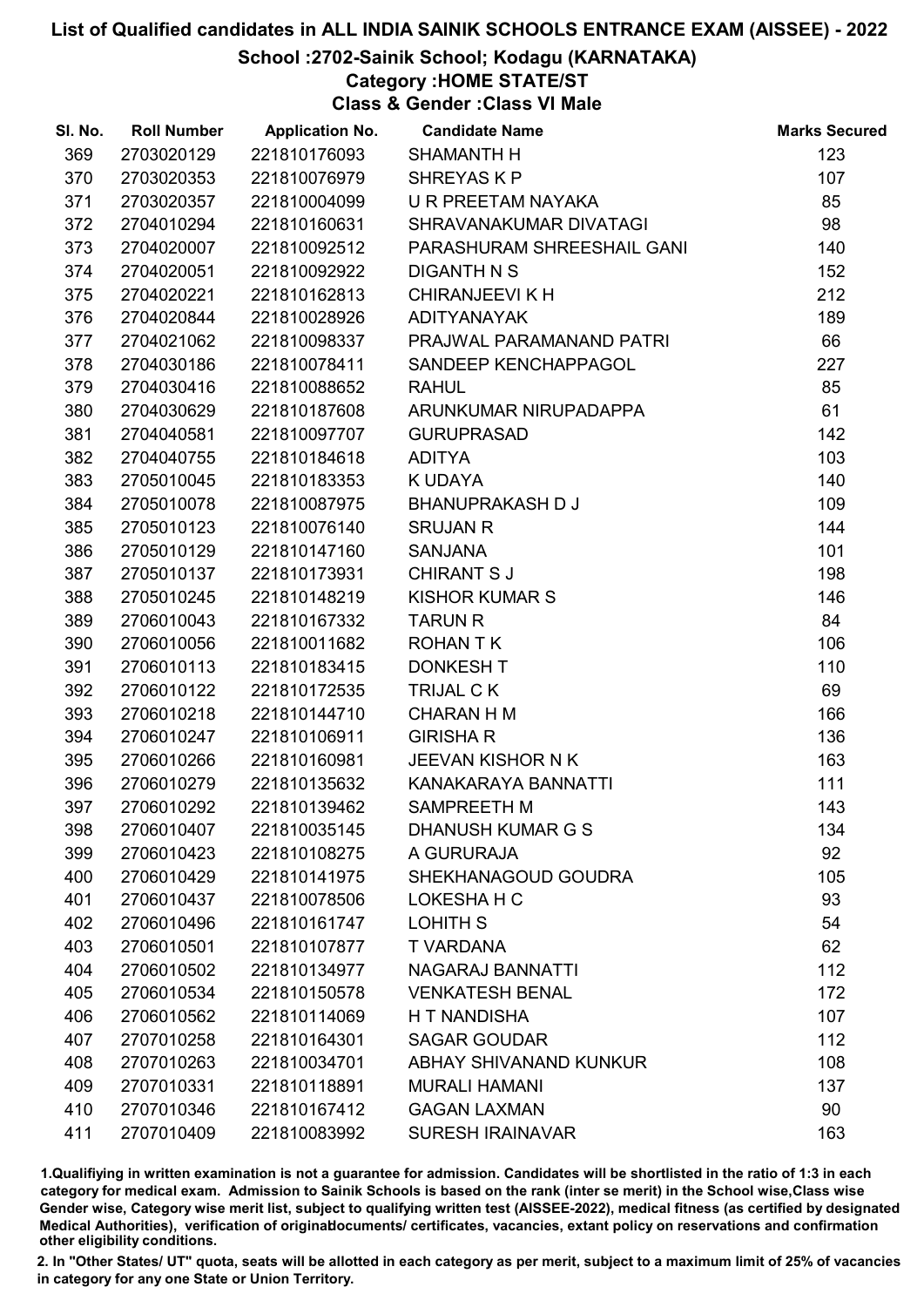### School :2702-Sainik School; Kodagu (KARNATAKA)

### Category :HOME STATE/ST

Class & Gender :Class VI Male

| SI. No. | <b>Roll Number</b> | <b>Application No.</b> | <b>Candidate Name</b>            | <b>Marks Secured</b> |
|---------|--------------------|------------------------|----------------------------------|----------------------|
| 412     | 2707010516         | 221810163824           | <b>DARSHAN OLEKAR</b>            | 175                  |
| 413     | 2707010540         | 221810175364           | <b>SHASHIKUMAR TALAWAR</b>       | 179                  |
| 414     | 2707010667         | 221810161716           | <b>BHUVANAGUPTA N T</b>          | 120                  |
| 415     | 2707010686         | 221810076636           | CHINAMAY BASAVARAJ YADAGODI      | 200                  |
| 416     | 2707010948         | 221810169199           | <b>VENKATESH MANJUNATH PUJAR</b> | 98                   |
| 417     | 2707020134         | 221810024394           | <b>UDAY DOLLIN</b>               | 135                  |
| 418     | 2707020465         | 221810089769           | DHEEMANTH B G                    | 154                  |
| 419     | 2708010137         | 221810104171           | <b>NAVEEN</b>                    | 145                  |
| 420     | 2708010168         | 221810159102           | <b>SUBRAMANYA</b>                | 137                  |
| 421     | 2708010175         | 221810141012           | <b>PRUTHVI</b>                   | 166                  |
| 422     | 2708010408         | 221810134864           | <b>PREM</b>                      | 95                   |
| 423     | 2708010440         | 221810075705           | <b>MALLIKARJUNA H</b>            | 207                  |
| 424     | 2708010462         | 221810080145           | <b>NIRANJAN</b>                  | 162                  |
| 425     | 2708010483         | 221810173265           | <b>MALLIKARJUN</b>               | 203                  |
| 426     | 2708010544         | 221810091456           | <b>NIRUPADI</b>                  | 71                   |
| 427     | 2708010602         | 221810114327           | <b>VIJAY KUMAR</b>               | 120                  |
| 428     | 2708020016         | 221810105340           | AMIT                             | 90                   |
| 429     | 2708020029         | 221810149660           | <b>NAMAN</b>                     | 236                  |
| 430     | 2708020113         | 221810098231           | <b>VIKAS</b>                     | 155                  |
| 431     | 2708020124         | 221810123241           | <b>DEEPAK</b>                    | 156                  |
| 432     | 2708020187         | 221810040991           | <b>BALAJI JATGONDA</b>           | 106                  |
| 433     | 2708020227         | 221810041622           | <b>ADARSHA</b>                   | 170                  |
| 434     | 2708020323         | 221810068813           | PUNYA CHARANA                    | 261                  |
| 435     | 2708020335         | 221810076923           | <b>HARISH</b>                    | 105                  |
| 436     | 2708020380         | 221810051573           | <b>PRATIK</b>                    | 121                  |
| 437     | 2708020423         | 221810146224           | <b>NIKHIL</b>                    | 74                   |
| 438     | 2708020469         | 221810146664           | RAAM ANNARAO NAYAK               | 142                  |
| 439     | 2708020525         | 221810154425           | <b>PREMKUMAR</b>                 | 103                  |
| 440     | 2708030016         | 221810147116           | <b>SHYAM</b>                     | 190                  |
| 441     | 2708030029         | 221810028126           | <b>HARSHITH</b>                  | 163                  |
| 442     | 2708030045         | 221810141636           | <b>SANKET</b>                    | 104                  |
| 443     | 2708030046         | 221810099636           | <b>KRISHNA</b>                   | 99                   |
| 444     | 2708030302         | 221810105788           | <b>SUMIT</b>                     | 82                   |
| 445     | 2708030324         | 221810139509           | <b>PRATIK</b>                    | 123                  |
| 446     | 2708030376         | 221810122259           | <b>ADARSH</b>                    | 122                  |
| 447     | 2708030377         | 221810075259           | <b>VITESH</b>                    | 113                  |
| 448     | 2708030388         | 221810040079           | <b>ARYAN</b>                     | 100                  |
| 449     | 2708030406         | 221810151489           | <b>ROHAN</b>                     | 98                   |
| 450     | 2709010161         | 221810077856           | <b>VINAYAKA UMESH</b>            | 122                  |
| 451     | 2709010181         | 221810101857           | <b>LATHESH D P</b>               | 85                   |
| 452     | 2709010283         | 221810091452           | <b>MANIKANTA IRANNA ADDODAGI</b> | 61                   |
| 453     | 2709010398         | 221810178789           | TIMMANNA VAJJAL                  | 61                   |
| 454     | 2711010050         | 221810142470           | <b>CHANDAN V</b>                 | 96                   |

1.Qualifiying in written examination is not a guarantee for admission. Candidates will be shortlisted in the ratio of 1:3 in each category for medical exam. Admission to Sainik Schools is based on the rank (inter se merit) in the School wise,Class wise Gender wise, Category wise merit list, subject to qualifying written test (AISSEE-2022), medical fitness (as certified by designated Medical Authorities), verification of originablocuments/ certificates, vacancies, extant policy on reservations and confirmation other eligibility conditions.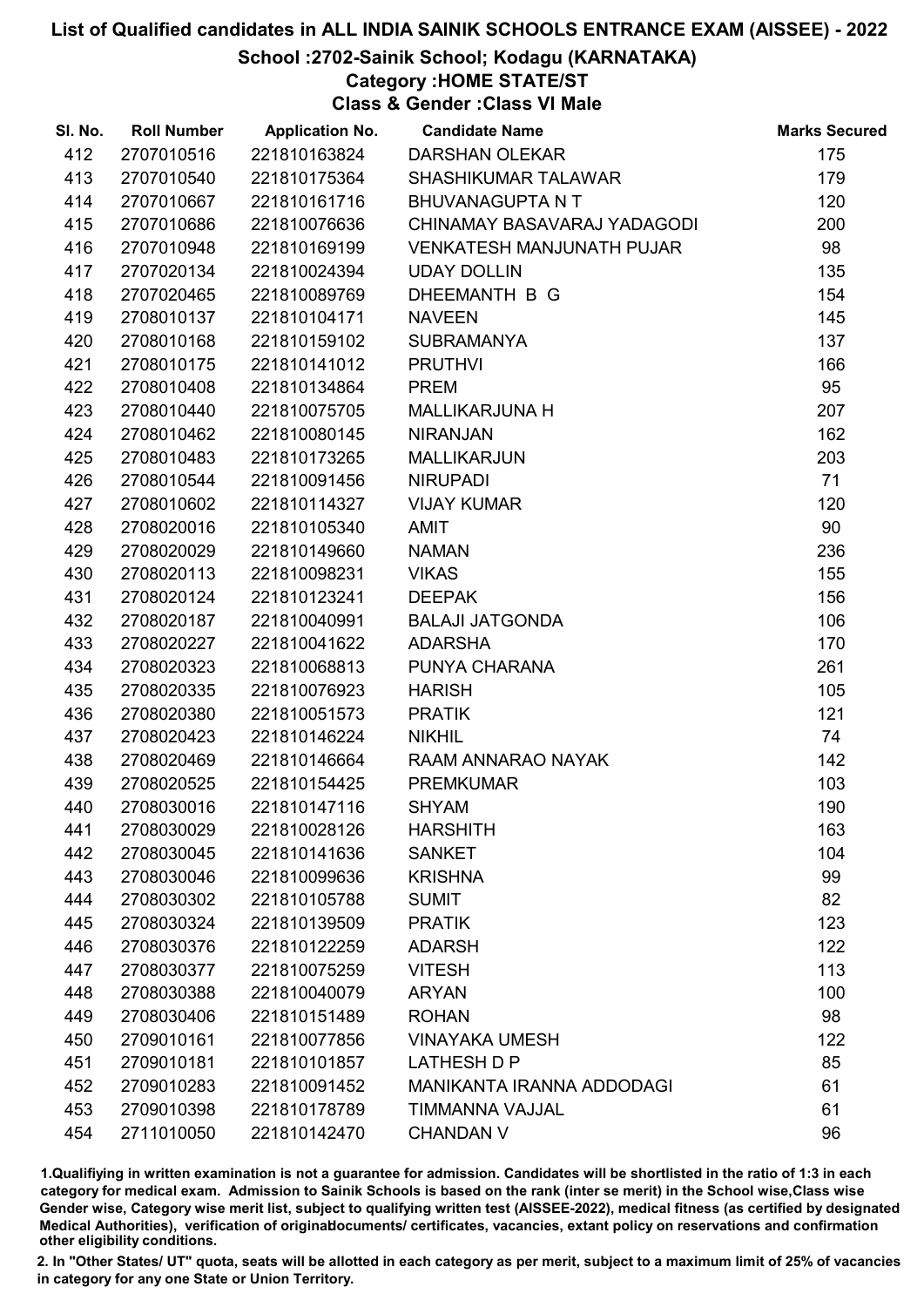### School :2702-Sainik School; Kodagu (KARNATAKA)

### Category :HOME STATE/ST

Class & Gender :Class VI Male

| SI. No. | <b>Roll Number</b> | <b>Application No.</b> | <b>Candidate Name</b>     |           | <b>Marks Secured</b> |
|---------|--------------------|------------------------|---------------------------|-----------|----------------------|
| 455     | 2711010061         | 221810013490           | <b>SUMAN RAJ J</b>        |           | 198                  |
| 456     | 2711010098         | 221810129671           | YASHAS R NAYAK            |           | 74                   |
| 457     | 2711010110         | 221810084002           | <b>CHARITH J RAMESH</b>   |           | 97                   |
| 458     | 2711010135         | 221810055252           | YASHWANTH NAYAK G Y       |           | 145                  |
| 459     | 2711010226         | 221810157745           | <b>SACHIN A</b>           |           | 58                   |
| 460     | 2711020040         | 221810118515           | <b>VIKAS S</b>            |           | 70                   |
| 461     | 2711020070         | 221810174795           | <b>SAKSHITH V</b>         |           | 104                  |
| 462     | 2711020131         | 221810078457           | <b>VIKRAM.S</b>           |           | 121                  |
| 463     | 2711020155         | 221810093008           | <b>BENAKA S DHEEMANTH</b> |           | 85                   |
| 464     | 2711020161         | 221810146318           | <b>EKANTH R</b>           |           | 85                   |
| 465     | 2711020171         | 221810179048           | <b>MOHITH K</b>           |           | 68                   |
| 466     | 2711020186         | 221810023188           | <b>KRUSHIK PRAKASH</b>    |           | 137                  |
| 467     | 2711020195         | 221810145909           | <b>TANUSH M</b>           |           | 89                   |
| 468     | 2711020207         | 221810081929           | JAYANTH JANARDHAN K L     |           | 120                  |
| 469     | 2711020220         | 221810141459           | <b>NIHAL V</b>            |           | 152                  |
| 470     | 2712010029         | 221810077461           | <b>GAGAN RAM B H</b>      | <b>AR</b> | 98                   |
| 471     | 2712010119         | 221810036536           | <b>ARUSH A</b>            |           | 98                   |
| 472     | 2712010171         | 221810101109           | MITHUN RAM B H            | CG        | 67                   |
| 473     | 2712010184         | 221810085989           | <b>SUMOD KURIYAVAR</b>    |           | 97                   |
| 474     | 2712010192         | 221810166830           | PRASANNAKUMAR D P         |           | 118                  |
| 475     | 2712010199         | 221810106070           | <b>BHARATH KUMAR K</b>    |           | 171                  |

1.Qualifiying in written examination is not a guarantee for admission. Candidates will be shortlisted in the ratio of 1:3 in each category for medical exam. Admission to Sainik Schools is based on the rank (inter se merit) in the School wise,Class wise Gender wise, Category wise merit list, subject to qualifying written test (AISSEE-2022), medical fitness (as certified by designated Medical Authorities), verification of originablocuments/ certificates, vacancies, extant policy on reservations and confirmation other eligibility conditions.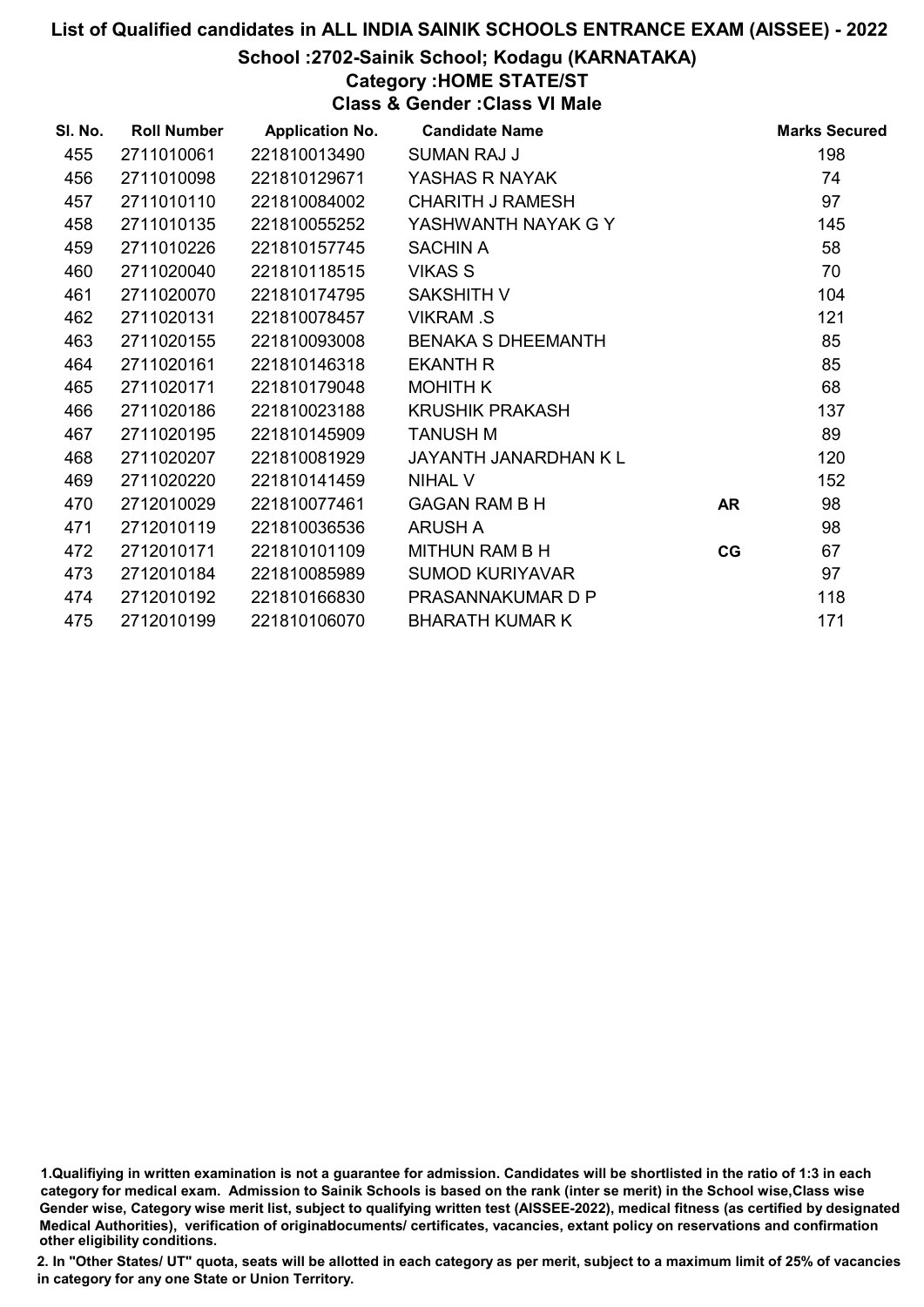### School :2702-Sainik School; Kodagu (KARNATAKA)

Category :HOME STATE/OBC

Class & Gender :Class VI Male

| SI. No. | <b>Roll Number</b> | <b>Application No.</b> | <b>Candidate Name</b>         | <b>Marks Secured</b> |
|---------|--------------------|------------------------|-------------------------------|----------------------|
| 476     | 2304030079         | 221810053840           | <b>BALAJI S</b>               | 131                  |
| 477     | 2304030208         | 221810027231           | ASHUTOSH SINGAM SHETTY        | 184                  |
| 478     | 2701010012         | 221810140900           | NARENDRANATHA REDDY H V       | 147                  |
| 479     | 2701010018         | 221810031310           | <b>RITHESH REDDY P</b>        | 128                  |
| 480     | 2701010042         | 221810167530           | <b>EDALA RISHITH</b>          | 176                  |
| 481     | 2701010089         | 221810135660           | <b>SRUJAN J</b>               | 128                  |
| 482     | 2701010144         | 221810080311           | <b>BHAVANTH GOWDA MK</b>      | 190                  |
| 483     | 2701010166         | 221810108921           | HARSHAVARDHAN G U             | 151                  |
| 484     | 2701010168         | 221810182431           | ARJUNA R                      | 173                  |
| 485     | 2701010170         | 221810194531           | YASHAS K GOWDA                | 139                  |
| 486     | 2701010226         | 221810148871           | DHRUV N M                     | 193                  |
| 487     | 2701010234         | 221810133981           | LEKHAN.B.M                    | 180                  |
| 488     | 2701010255         | 221810041672           | SAMARTHGOUDA J PATIL          | 157                  |
| 489     | 2701010276         | 221810104216           | SANTOSH CHANDRAPPA HADAPAD    | 140                  |
| 490     | 2701010278         | 221810076066           | <b>MANIKANTHA</b>             | 199                  |
| 491     | 2701010280         | 221810157786           | <b>BASAVARAJ SIDDU</b>        | 151                  |
| 492     | 2701020038         | 221810012112           | UTTAMM REDDY L                | 233                  |
| 493     | 2701020043         | 221810133412           | PRAVEEN H                     | 149                  |
| 494     | 2701020091         | 221810048342           | SHREERAJ KATAGERI             | 137                  |
| 495     | 2701020107         | 221810148352           | <b>LAVITH NALLAGU</b>         | 125                  |
| 496     | 2701020194         | 221810057703           | <b>NAKUL TEJA MK</b>          | 126                  |
| 497     | 2701020204         | 221810173513           | PAVAN K M                     | 183                  |
| 498     | 2701020207         | 221810086913           | <b>ABHISHEK A R</b>           | 166                  |
| 499     | 2701020223         | 221810039333           | <b>CHIDESH BALAJI P K</b>     | 192                  |
| 500     | 2701020268         | 221810037563           | DUSHYANTH GOWDA K M           | 179                  |
| 501     | 2701020314         | 221810034193           | KAUSTHUBHA U                  | 123                  |
| 502     | 2701020346         | 221810026114           | SUVIT Y SETTY                 | 222                  |
| 503     | 2701020362         | 221810143924           | <b>NISCHAL N</b>              | 178                  |
| 504     | 2701020372         | 221810009834           | <b>HIRITHIC BOOPATHY</b>      | 130                  |
| 505     | 2701020421         | 221810063774           | <b>M DHANWIN REDDY</b>        | 190                  |
| 506     | 2701020424         | 221810045974           | <b>RAGHAV MOHAN KUMAR</b>     | 135                  |
| 507     | 2701020426         | 221810093284           | <b>PRATHAM S METI</b>         | 129                  |
| 508     | 2701020430         | 221810147484           | <b>AAYUSH S</b>               | 159                  |
| 509     | 2701020434         | 221810100884           | <b>JAGAN L</b>                | 178                  |
| 510     | 2701020435         | 221810167884           | <b>JAIDEEP RAVINDRA PATIL</b> | 232                  |
| 511     | 2701030006         | 221810132815           | <b>CHARAN MAYUR L</b>         | 147                  |
| 512     | 2701030020         | 221810029135           | SOHAN REDDY M                 | 230                  |
| 513     | 2701030022         | 221810095435           | <b>HEMARSH GOWDA</b>          | 202                  |
| 514     | 2701030025         | 221810053635           | <b>K.BUSHAN</b>               | 132                  |
| 515     | 2701030048         | 221810143945           | <b>SANATH N</b>               | 188                  |
| 516     | 2701030077         | 221810048575           | YASHAS VIJAY G                | 183                  |
| 517     | 2701030090         | 221810092685           | PRADHUMN GOWDA A P            | 157                  |
| 518     | 2701030093         | 221810096395           | <b>THARUN KUMAR B</b>         | 137                  |

1.Qualifiying in written examination is not a guarantee for admission. Candidates will be shortlisted in the ratio of 1:3 in each category for medical exam. Admission to Sainik Schools is based on the rank (inter se merit) in the School wise,Class wise Gender wise, Category wise merit list, subject to qualifying written test (AISSEE-2022), medical fitness (as certified by designated Medical Authorities), verification of originablocuments/ certificates, vacancies, extant policy on reservations and confirmation other eligibility conditions.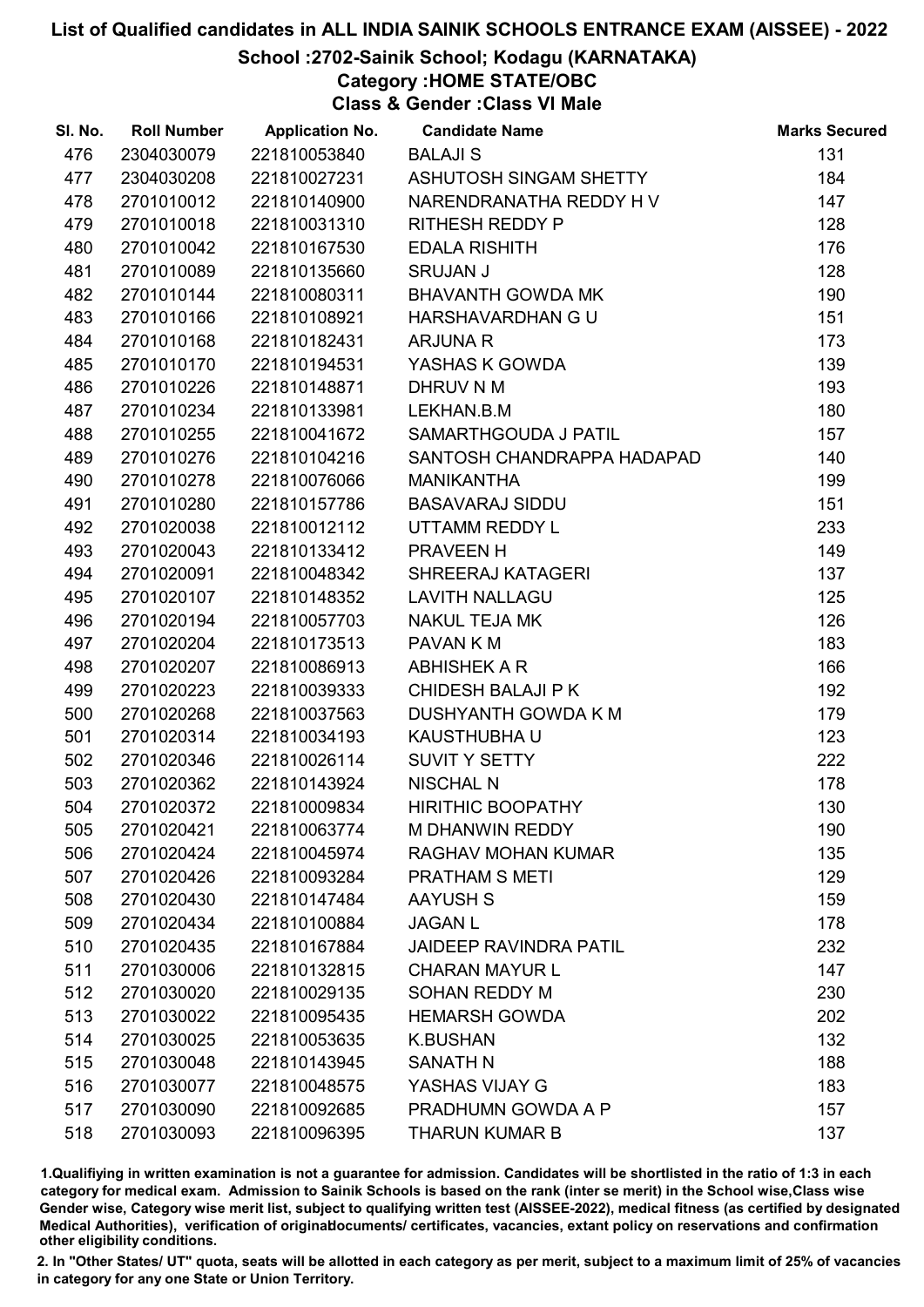### School :2702-Sainik School; Kodagu (KARNATAKA)

Category :HOME STATE/OBC

Class & Gender :Class VI Male

| SI. No. | <b>Roll Number</b> | <b>Application No.</b> | <b>Candidate Name</b>          | <b>Marks Secured</b> |
|---------|--------------------|------------------------|--------------------------------|----------------------|
| 519     | 2701030106         | 221810186406           | <b>SUPRITH GOWDA B</b>         | 176                  |
| 520     | 2701030144         | 221810076336           | DHEERAJ M                      | 177                  |
| 521     | 2701030156         | 221810045446           | <b>KUSHAL N</b>                | 179                  |
| 522     | 2701030164         | 221810088846           | SAI PRASAD K SAVANT            | 142                  |
| 523     | 2701030170         | 221810038256           | SHISHTA SAI SAMARTH            | 215                  |
| 524     | 2701030177         | 221810174856           | <b>HARIPRIYA M</b>             | 204                  |
| 525     | 2701030185         | 221810190766           | PREETHAM GOWDA L M             | 138                  |
| 526     | 2701030195         | 221810113176           | <b>KUSHAL GOWDA D</b>          | 132                  |
| 527     | 2701030200         | 221810133676           | PREETHAM S                     | 135                  |
| 528     | 2701030221         | 221810002686           | RUDHRANSH REDDY                | 150                  |
| 529     | 2701030230         | 221810037496           | <b>TARANH</b>                  | 185                  |
| 530     | 2701030239         | 221810183007           | <b>BHANU PRAKASH P M</b>       | 135                  |
| 531     | 2701030246         | 221810164507           | <b>KUSHAL SHETTY</b>           | 181                  |
| 532     | 2701030262         | 221810112717           | <b>PRATHAM BL</b>              | 126                  |
| 533     | 2701030292         | 221810153737           | SHOURYATEJ CHENUMALLA          | 162                  |
| 534     | 2701030301         | 221810074247           | <b>VASUKI URS G K</b>          | 210                  |
| 535     | 2701030326         | 221810185957           | HITHESH N GOWDA                | 233                  |
| 536     | 2701030331         | 221810073467           | A SOMESH                       | 160                  |
| 537     | 2701030338         | 221810048867           | DHEERAJ S POOJAR               | 169                  |
| 538     | 2701030368         | 221810043208           | <b>RAKESH R</b>                | 149                  |
| 539     | 2701030369         | 221810056208           | <b>HARUP GOWDA R</b>           | 126                  |
| 540     | 2701030386         | 221810085218           | LEKHAN R S GOWDA               | 120                  |
| 541     | 2701030395         | 221810183918           | HRUTHIK SIMHA .K               | 139                  |
| 542     | 2701030412         | 221810183838           | <b>HEMANTH REDDY M</b>         | 223                  |
| 543     | 2701030416         | 221810057938           | <b>VASIST SAI.B.M</b>          | 128                  |
| 544     | 2701040001         | 221810056348           | SAMARTH BALAJI S G             | 186                  |
| 545     | 2701040033         | 221810017268           | TEJAS.K.GOWDA                  | 239                  |
| 546     | 2701040061         | 221810093688           | N A KISHAN                     | 144                  |
| 547     | 2701040086         | 221810059509           | <b>SHIVAANSH PATIL</b>         | 176                  |
| 548     | 2701040093         | 221810070119           | DAKSHA MAYUR S                 | 143                  |
| 549     | 2701040106         | 221810152619           | SHASHANK MD                    | 141                  |
| 550     | 2701040136         | 221810067739           | CHIRAG.K.GOWDA                 | 148                  |
| 551     | 2701040146         | 221810115549           | <b>SUBHASH D</b>               | 183                  |
| 552     | 2701040155         | 221810123359           | <b>KUSHAL SAI RONANKI</b>      | 131                  |
| 553     | 2701040171         | 221810045369           | <b>VEDHANTH R</b>              | 165                  |
| 554     | 2701040174         | 221810024469           | AKRUTH.D.KAMBAR                | 130                  |
| 555     | 2701040181         | 221810101669           | <b>CHERITH A</b>               | 120                  |
| 556     | 2702010010         | 221810148110           | <b>MAHALING BANAJ</b>          | 201                  |
| 557     | 2702010016         | 221810127710           | <b>AMIT KONI</b>               | 203                  |
| 558     | 2702010029         | 221810060830           | <b>LAKHAN HANAMANTH PUJERI</b> | 122                  |
| 559     | 2702010111         | 221810147371           | <b>KARTIK MALLADI</b>          | 145                  |
| 560     | 2702010112         | 221810062571           | <b>DEVAKUMAR KURI</b>          | 204                  |
| 561     | 2702010114         | 221810034971           | PRADEEP PUJERI                 | 245                  |

1.Qualifiying in written examination is not a guarantee for admission. Candidates will be shortlisted in the ratio of 1:3 in each category for medical exam. Admission to Sainik Schools is based on the rank (inter se merit) in the School wise,Class wise Gender wise, Category wise merit list, subject to qualifying written test (AISSEE-2022), medical fitness (as certified by designated Medical Authorities), verification of originablocuments/ certificates, vacancies, extant policy on reservations and confirmation other eligibility conditions.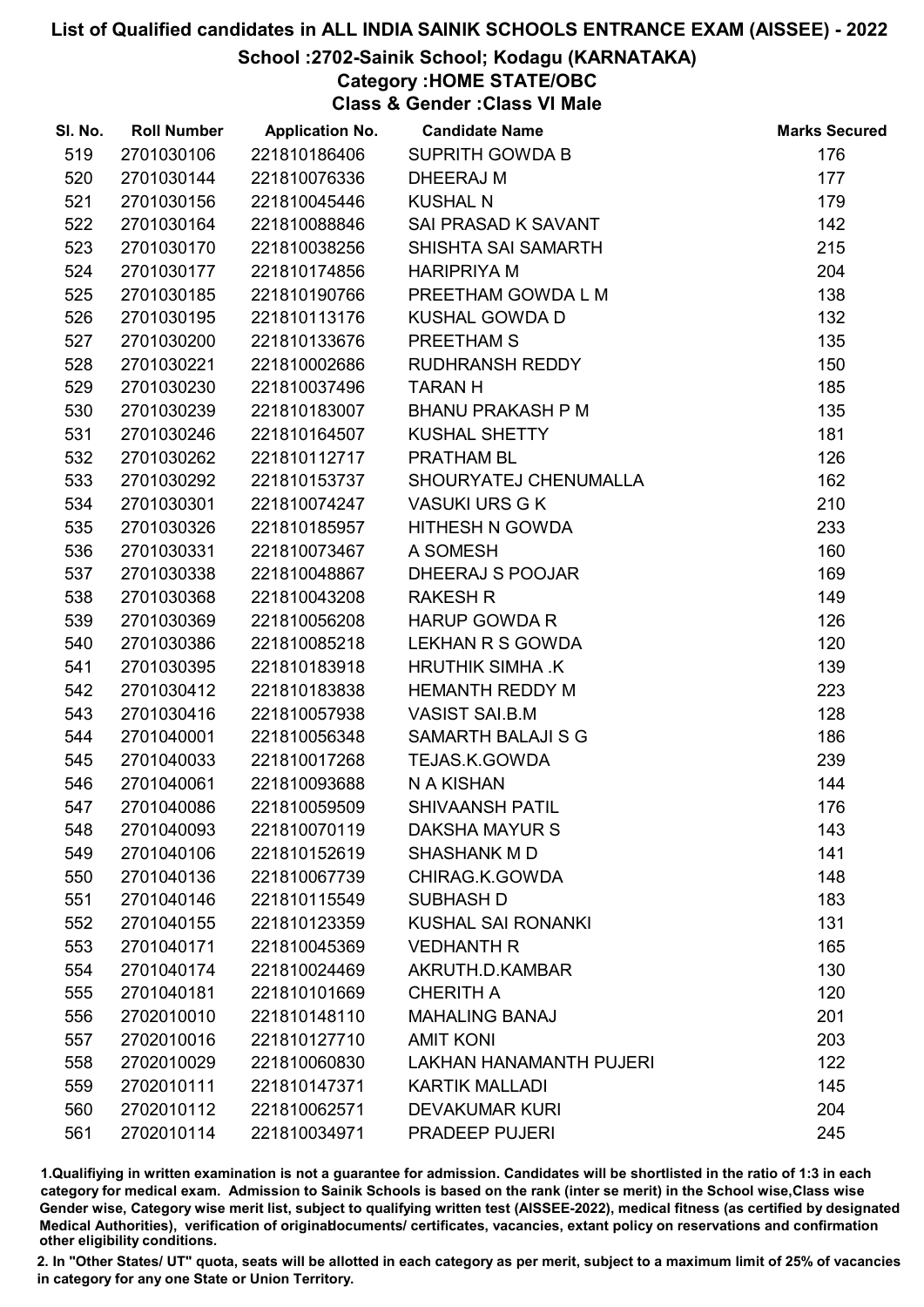### School :2702-Sainik School; Kodagu (KARNATAKA)

Category :HOME STATE/OBC

Class & Gender :Class VI Male

| SI. No. | <b>Roll Number</b> | <b>Application No.</b> | <b>Candidate Name</b>              |    | <b>Marks Secured</b> |
|---------|--------------------|------------------------|------------------------------------|----|----------------------|
| 562     | 2702010161         | 221810149172           | <b>AKASH AVARADI</b>               |    | 168                  |
| 563     | 2702010180         | 221810182192           | <b>DEEPAK JAGGINAVAR</b>           |    | 134                  |
| 564     | 2702010188         | 221810088703           | HARSHIT SIDDAPPA BANI              |    | 182                  |
| 565     | 2702010192         | 221810100313           | <b>SIDDU GANIGER</b>               |    | 173                  |
| 566     | 2702010208         | 221810091823           | <b>VIJAY REVAPPA GOTUR</b>         |    | 145                  |
| 567     | 2702010215         | 221810171633           | <b>BAPANNA CHICHAKANDI</b>         |    | 137                  |
| 568     | 2702010216         | 221810036833           | PREM HADAPAD                       |    | 159                  |
| 569     | 2702010224         | 221810034453           | <b>SHREYAS TYAPI</b>               |    | 230                  |
| 570     | 2702010236         | 221810131463           | CHINMAYA PARASANNAVAR              |    | 168                  |
| 571     | 2702010297         | 221810152344           | NINGARAJ VITHAL DALAWAI            |    | 211                  |
| 572     | 2702010300         | 221810175154           | <b>MANJUNATH BADAGI</b>            |    | 148                  |
| 573     | 2702010359         | 221810089255           | CHAITANYA VINAYAK RAMDURG          |    | 219                  |
| 574     | 2702010455         | 221810144017           | TANISHKA ARUNKUMAR LADAR           |    | 162                  |
| 575     | 2702020252         | 221810046883           | <b>HARISH BANASAGI</b>             |    | 145                  |
| 576     | 2702020344         | 221810066688           | <b>PRITAM PATIL</b>                |    | 159                  |
| 577     | 2702020345         | 221810148688           | MANJUNATH ONTAGODI                 |    | 211                  |
| 578     | 2702020369         | 221810099739           | <b>SAGAR BADIGER</b>               |    | 209                  |
| 579     | 2702020389         | 221810166669           | SAGAR SIDDAGOUD B PATIL            |    | 157                  |
| 580     | 2702020395         | 221810047179           | <b>CHINMAY BANASAGE</b>            |    | 177                  |
| 581     | 2702020401         | 221810034879           | <b>MARUTI PUJERI</b>               |    | 242                  |
| 582     | 2702030103         | 221810196616           | <b>VINAYKUMAR VITTHAL PUJER</b>    |    | 159                  |
| 583     | 2703010002         | 221810172100           | <b>KARTHIKA S C</b>                |    | 133                  |
| 584     | 2703010053         | 221810189921           | <b>S K MANISHNKRA</b>              |    | 121                  |
| 585     | 2703010079         | 221810036971           | <b>NITIN KUMAR V</b>               |    | 268                  |
| 586     | 2703010099         | 221810196242           | <b>JEEVAN KUMAR S</b>              |    | 169                  |
| 587     | 2703010106         | 221810057562           | <b>ANJANEYA</b>                    |    | 191                  |
| 588     | 2703010117         | 221810117892           | <b>SRUJAN</b>                      |    | 139                  |
| 589     | 2703010120         | 221810163013           | <b>VASANTH RAMALINGAPPA PUJARI</b> |    | 256                  |
| 590     | 2703010123         | 221810174413           | <b>SWAPNA</b>                      |    | 184                  |
| 591     | 2703010192         | 221810092305           | PRAVEENKUMAR T                     |    | 132                  |
| 592     | 2703010223         | 221810147595           | <b>H VEERESH</b>                   |    | 160                  |
| 593     | 2703010245         | 221810142256           | <b>BANU PRASAD R</b>               |    | 142                  |
| 594     | 2703010254         | 221810138186           | C NIKHIL CHANDAN                   | CG | 178                  |
| 595     | 2703010294         | 221810082408           | <b>SHASHANK S</b>                  |    | 186                  |
| 596     | 2703010315         | 221810076658           | KOTYAPPA BILICHODU                 | CG | 147                  |
| 597     | 2703010321         | 221810092668           | RAGHAVENDRA BINGI                  |    | 134                  |
| 598     | 2703010325         | 221810182578           | <b>TEJAS LAYADAGUNDI</b>           |    | 193                  |
| 599     | 2703010337         | 221810089819           | <b>ARUNKUMAR</b>                   |    | 172                  |
| 600     | 2703010342         | 221810091939           | PANKAJKUMAR V DASOHAMATH           |    | 136                  |
| 601     | 2703020046         | 221810044071           | POTTHURU RITESH                    |    | 165                  |
| 602     | 2703020084         | 221810001572           | KONKA SHUSANTH                     |    | 239                  |
| 603     | 2703020118         | 221810158963           | SAGAR KY                           |    | 135                  |
| 604     | 2703020134         | 221810081304           | <b>SRUJAN</b>                      |    | 184                  |

1.Qualifiying in written examination is not a guarantee for admission. Candidates will be shortlisted in the ratio of 1:3 in each category for medical exam. Admission to Sainik Schools is based on the rank (inter se merit) in the School wise,Class wise Gender wise, Category wise merit list, subject to qualifying written test (AISSEE-2022), medical fitness (as certified by designated Medical Authorities), verification of originablocuments/ certificates, vacancies, extant policy on reservations and confirmation other eligibility conditions.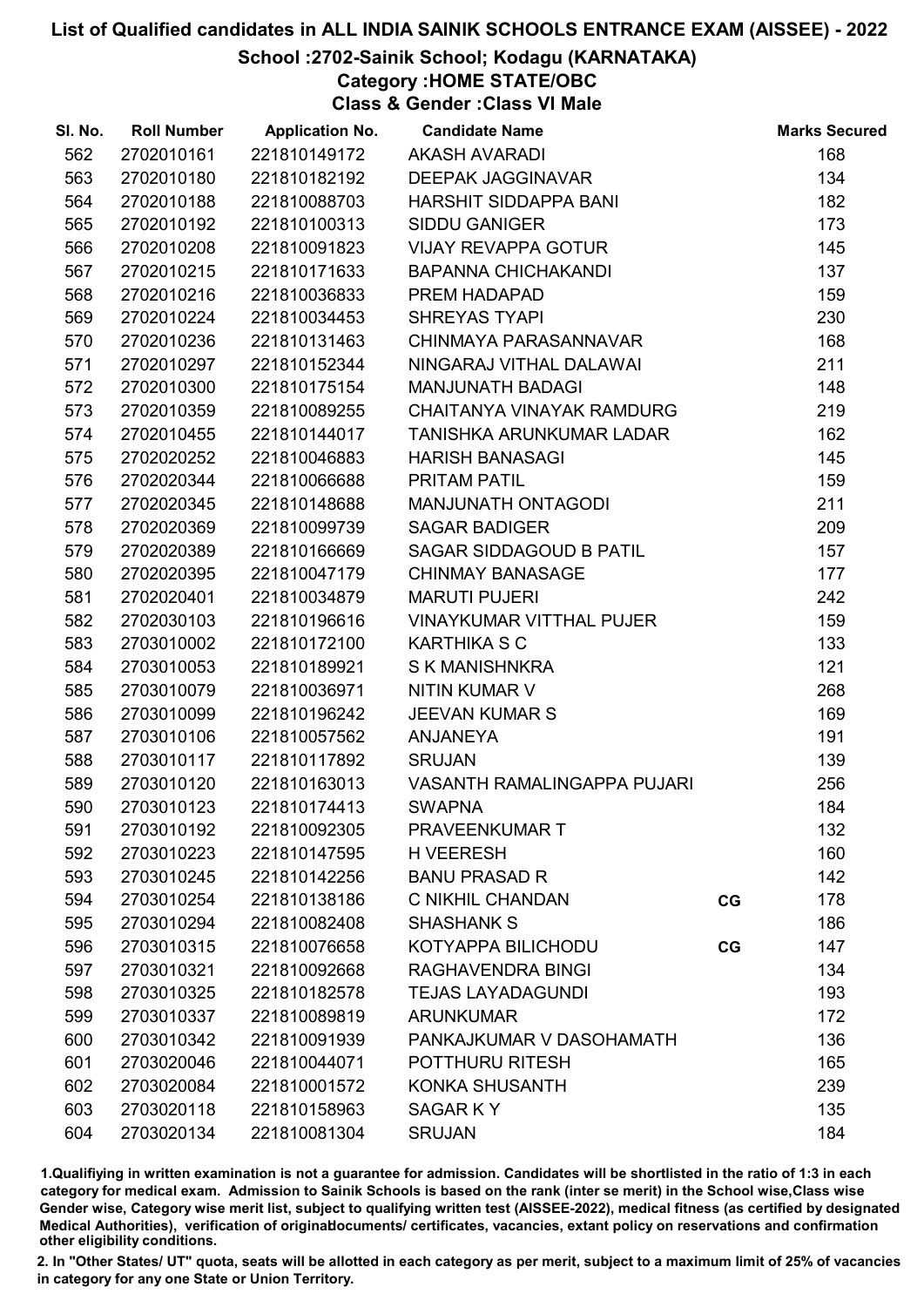### School :2702-Sainik School; Kodagu (KARNATAKA)

Category :HOME STATE/OBC

Class & Gender :Class VI Male

| SI. No. | <b>Roll Number</b> | <b>Application No.</b> | <b>Candidate Name</b>             | <b>Marks Secured</b> |
|---------|--------------------|------------------------|-----------------------------------|----------------------|
| 605     | 2703020165         | 221810108884           | <b>VARUN SHETTY</b>               | 191                  |
| 606     | 2703020219         | 221810130085           | <b>ABHINANDAN GHM</b>             | 122                  |
| 607     | 2703020236         | 221810013936           | NIKHIL YADAV M                    | 122                  |
| 608     | 2703020242         | 221810055256           | MANOJ REDDY P                     | 160                  |
| 609     | 2704010010         | 221810051400           | <b>SACHIN</b>                     | 174                  |
| 610     | 2704010057         | 221810055520           | SHIVANAND SHREESHAIL SONNA        | 140                  |
| 611     | 2704010102         | 221810051150           | <b>SHRAVAN SHRIKANT BADIGER</b>   | 135                  |
| 612     | 2704010107         | 221810085250           | SADASHIV UMESH MALI               | 180                  |
| 613     | 2704010147         | 221810074070           | <b>SHIVAKUMAR</b>                 | 122                  |
| 614     | 2704010209         | 221810093990           | <b>ABHI BAGALI</b>                | 205                  |
| 615     | 2704010269         | 221810147521           | <b>VARUNARAJ SHANTAGERI</b>       | 174                  |
| 616     | 2704010281         | 221810133031           | <b>MADIVALAPPA</b>                | 198                  |
| 617     | 2704010303         | 221810062241           | PRASHANT KUMAR KHOT               | 206                  |
| 618     | 2704010371         | 221810111171           | <b>GAJENDRA HANAMANT BIRADAR</b>  | 128                  |
| 619     | 2704010443         | 221810051602           | <b>AKASH</b>                      | 184                  |
| 620     | 2704020033         | 221810048322           | KIRAN SHRISHAIL NISHANI           | 153                  |
| 621     | 2704020074         | 221810091242           | <b>SANKET NARUTE</b>              | 124                  |
| 622     | 2704020118         | 221810051462           | <b>SHARANAGOUDA</b>               | 238                  |
| 623     | 2704020153         | 221810049772           | <b>SAMARTH KARIGOUDAR</b>         | 133                  |
| 624     | 2704020173         | 221810121192           | MOHAMMADSHAFI BAGAWAN             | 206                  |
| 625     | 2704020229         | 221810154523           | CHHAYAN SANJEEV ADAHALLI          | 215                  |
| 626     | 2704020308         | 221810176263           | AJAYKUMAR KALLAPPA                | 139                  |
| 627     | 2704020318         | 221810170863           | <b>VEENISH</b>                    | 163                  |
| 628     | 2704020365         | 221810065883           | <b>VIVEKANAND VISHWANATH</b>      | 174                  |
| 629     | 2704020431         | 221810050624           | <b>VINOD</b>                      | 178                  |
| 630     | 2704020477         | 221810063544           | <b>ABHISHEK TEGGI</b>             | 200                  |
| 631     | 2704020486         | 221810142154           | <b>SUMITH</b>                     | 148                  |
| 632     | 2704020490         | 221810095454           | <b>MADEV BHIMASHANKAR HALIJOL</b> | 160                  |
| 633     | 2704020531         | 221810158674           | <b>BASAVARAJ</b>                  | 142                  |
| 634     | 2704020539         | 221810051184           | <b>PRAJWAL</b>                    | 184                  |
| 635     | 2704020572         | 221810064694           | <b>SHRAVANKUMAR KAMPALI</b>       | 154                  |
| 636     | 2704020575         | 221810153005           | <b>VAIBHAV S K</b>                | 131                  |
| 637     | 2704020586         | 221810099205           | <b>ANIL</b>                       | 144                  |
| 638     | 2704020640         | 221810070725           | ADAVESHA HANAMANT KUMBAR          | 150                  |
| 639     | 2704020649         | 221810104335           | <b>KADAPPA METAGAR</b>            | 181                  |
| 640     | 2704020683         | 221810159155           | KUMAR MAHADEV KONNUR              | 156                  |
| 641     | 2704020758         | 221810095585           | AKSHAY SIDDALING MAKALE           | 141                  |
| 642     | 2704030025         | 221810086420           | SHRIDHAR MAHADEV GORADE           | 154                  |
| 643     | 2704030039         | 221810061230           | <b>BHIMU ANIL SANTE</b>           | 237                  |
| 644     | 2704030100         | 221810147070           | PREETAM HADAPAD                   | 123                  |
| 645     | 2704030229         | 221810113931           | <b>HANAMANT M BHOSALE</b>         | 128                  |
| 646     | 2704030340         | 221810175502           | AJEET GANJIJAL                    | 157                  |
| 647     | 2704030425         | 221810135262           | <b>VEDANT GUJJAR</b>              | 170                  |

1.Qualifiying in written examination is not a guarantee for admission. Candidates will be shortlisted in the ratio of 1:3 in each category for medical exam. Admission to Sainik Schools is based on the rank (inter se merit) in the School wise,Class wise Gender wise, Category wise merit list, subject to qualifying written test (AISSEE-2022), medical fitness (as certified by designated Medical Authorities), verification of originablocuments/ certificates, vacancies, extant policy on reservations and confirmation other eligibility conditions.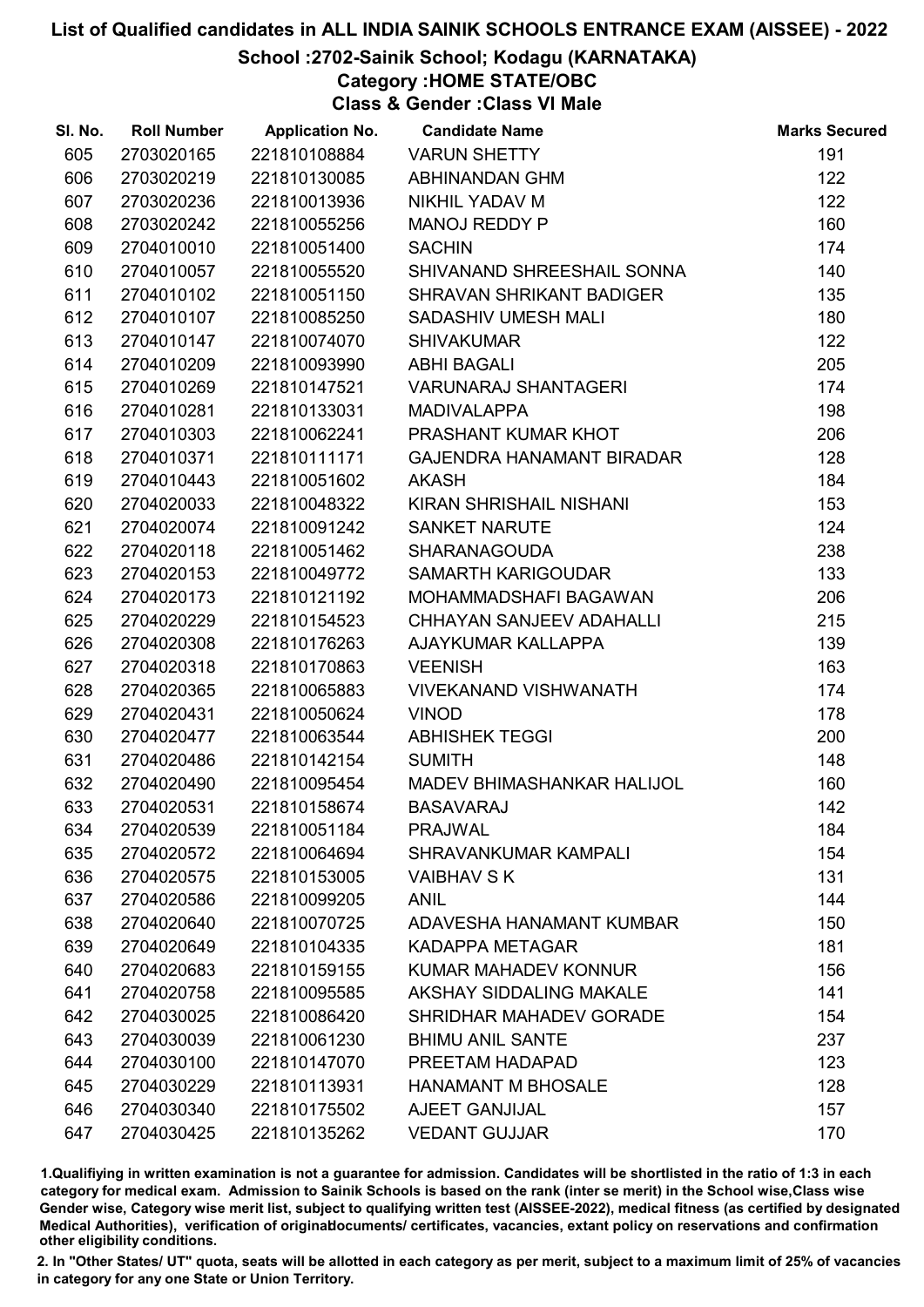### School :2702-Sainik School; Kodagu (KARNATAKA)

Category :HOME STATE/OBC

Class & Gender :Class VI Male

| SI. No. | <b>Roll Number</b> | <b>Application No.</b> | <b>Candidate Name</b>     |            | <b>Marks Secured</b> |
|---------|--------------------|------------------------|---------------------------|------------|----------------------|
| 648     | 2704030440         | 221810082272           | SHARANABASSAPPA KORI      |            | 264                  |
| 649     | 2704030517         | 221810035847           | <b>VEERESH</b>            |            | 138                  |
| 650     | 2704030549         | 221810076367           | <b>ABHISHEK BIRADAR</b>   |            | 224                  |
| 651     | 2704030550         | 221810161467           | SHRINIVAS RAVI PATTAR     |            | 182                  |
| 652     | 2704030579         | 221810063087           | ARJUN SABAPPA HIREGOUDAR  |            | 131                  |
| 653     | 2704030586         | 221810043287           | <b>MANOJ PATIL</b>        |            | 153                  |
| 654     | 2704030646         | 221810172618           | <b>PRAVINAKUMAR</b>       |            | 135                  |
| 655     | 2704030774         | 221810072988           | <b>CHETANAKUMAR KOLUR</b> |            | 149                  |
| 656     | 2704030804         | 221810092998           | SHIMANTHKUMAR TEJI        |            | 149                  |
| 657     | 2704030814         | 221810157209           | RAKESH BASAPPA KUMBAR     |            | 124                  |
| 658     | 2704030887         | 221810087339           | <b>VINAYAK NAIK</b>       |            | 146                  |
| 659     | 2704040054         | 221810115443           | PREETAM KADAKALLA         |            | 148                  |
| 660     | 2704040254         | 221810115074           | <b>SOHEB MUJAWAR</b>      |            | 145                  |
| 661     | 2704040388         | 221810036965           | NIRAJ K K                 |            | 147                  |
| 662     | 2704040735         | 221810192508           | <b>GOVINDARAJU SAMER</b>  |            | 195                  |
| 663     | 2704040995         | 221810099689           | <b>ABHISHEK S JAGGAL</b>  |            | 139                  |
| 664     | 2705010002         | 221810036810           | PRUTHVIRAJ GOUDA K V      |            | 203                  |
| 665     | 2705010011         | 221810102360           | <b>LIKITH N RAJ</b>       |            | 146                  |
| 666     | 2705010049         | 221810131373           | <b>H KIRAN KUMAR</b>      |            | 131                  |
| 667     | 2705010050         | 221810043773           | YEDDULA CHARANASAI        | <b>WOS</b> | 167                  |
| 668     | 2705010071         | 221810080915           | <b>SHRAVAN M</b>          |            | 151                  |
| 669     | 2705010074         | 221810109735           | RAVI RANGANATHA H D       |            | 126                  |
| 670     | 2705010082         | 221810189946           | <b>SHABIR KHAN</b>        |            | 132                  |
| 671     | 2705010088         | 221810176196           | <b>UTHAM GOWDA P</b>      |            | 192                  |
| 672     | 2705010126         | 221810138150           | YOGESH HALLI              |            | 203                  |
| 673     | 2705010127         | 221810096250           | DHRUVAN U                 |            | 137                  |
| 674     | 2705010132         | 221810155270           | NANDEESHWARA J            |            | 168                  |
| 675     | 2705010133         | 221810183311           | <b>PAMPANNA</b>           |            | 142                  |
| 676     | 2705010140         | 221810139141           | <b>VARUN P KOPPARAD</b>   |            | 182                  |
| 677     | 2705010143         | 221810131861           | <b>NARESH</b>             |            | 155                  |
| 678     | 2705010145         | 221810088081           | <b>SACHIN SAJJAN</b>      |            | 154                  |
| 679     | 2705010150         | 221810107142           | <b>SAI SAMARTH</b>        |            | 214                  |
| 680     | 2705010157         | 221810091372           | <b>MANOJ KUMAR BHAVI</b>  |            | 214                  |
| 681     | 2705010167         | 221810081733           | SHREYAS GOWDA M K         |            | 212                  |
| 682     | 2705010168         | 221810102243           | <b>MANIKANTA</b>          |            | 171                  |
| 683     | 2705010169         | 221810097453           | <b>SHREERAM</b>           |            | 161                  |
| 684     | 2705010171         | 221810035363           | <b>SATHVIK A S</b>        |            | 146                  |
| 685     | 2705010173         | 221810194273           | <b>VISHWA</b>             |            | 130                  |
| 686     | 2705010175         | 221810170104           | <b>MALLIKARJUN</b>        |            | 122                  |
| 687     | 2705010207         | 221810108426           | <b>SUMANTA</b>            |            | 189                  |
| 688     | 2705010216         | 221810108696           | <b>SANJAYA</b>            |            | 172                  |
| 689     | 2705010218         | 221810089507           | <b>SRUJAN MALAGI</b>      |            | 190                  |
| 690     | 2705010219         | 221810120907           | SARVESHWAR M              |            | 200                  |

1.Qualifiying in written examination is not a guarantee for admission. Candidates will be shortlisted in the ratio of 1:3 in each category for medical exam. Admission to Sainik Schools is based on the rank (inter se merit) in the School wise,Class wise Gender wise, Category wise merit list, subject to qualifying written test (AISSEE-2022), medical fitness (as certified by designated Medical Authorities), verification of originablocuments/ certificates, vacancies, extant policy on reservations and confirmation other eligibility conditions.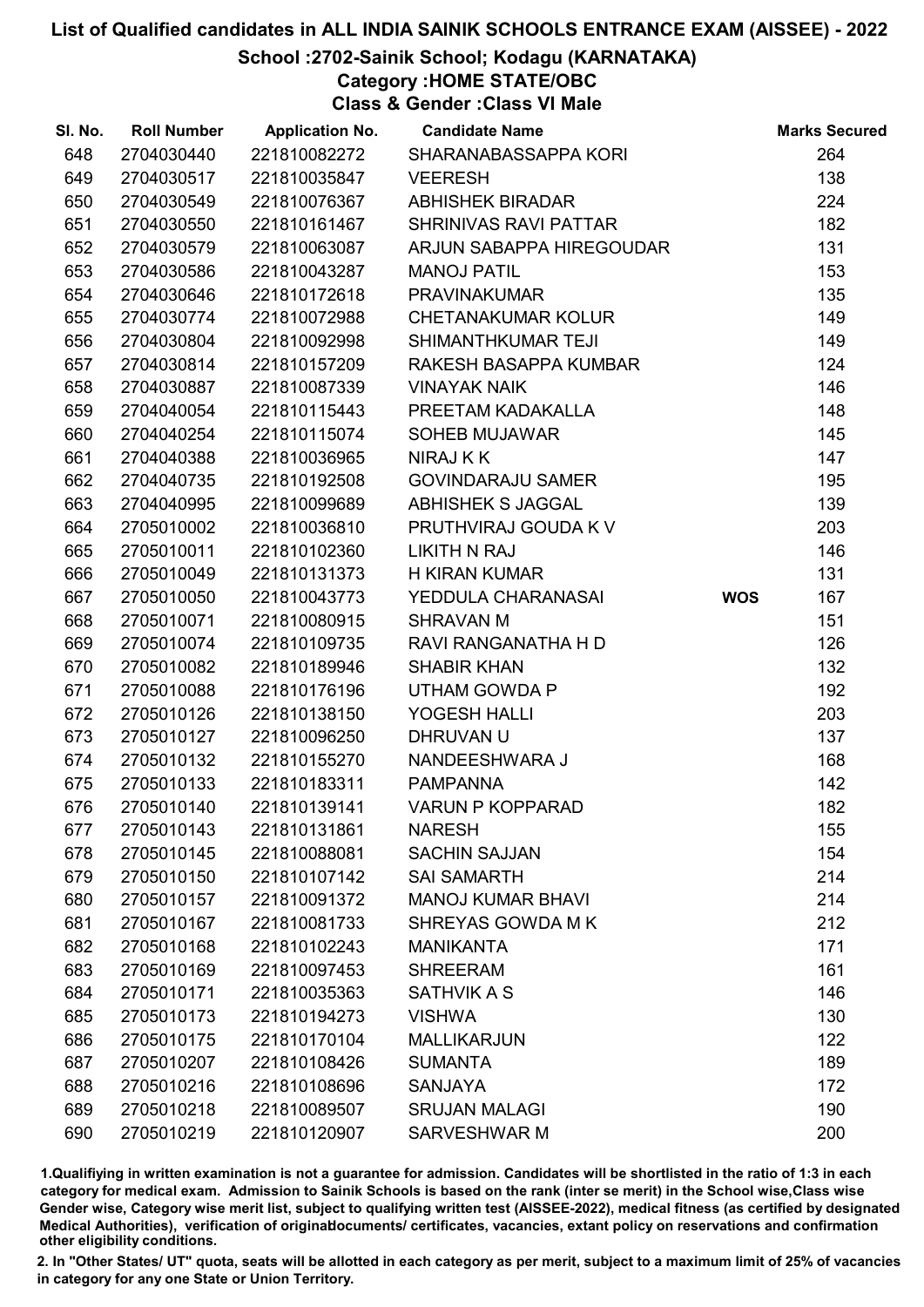### School :2702-Sainik School; Kodagu (KARNATAKA)

Category :HOME STATE/OBC

Class & Gender :Class VI Male

| SI. No. | <b>Roll Number</b> | <b>Application No.</b> | <b>Candidate Name</b>           | <b>Marks Secured</b> |
|---------|--------------------|------------------------|---------------------------------|----------------------|
| 691     | 2705010228         | 221810109808           | <b>MANISH KUMAR NATEKAR</b>     | 235                  |
| 692     | 2705010229         | 221810145018           | <b>VASANT KUMAR</b>             | 120                  |
| 693     | 2705010234         | 221810097738           | <b>MANAS UDBAL</b>              | 232                  |
| 694     | 2705010240         | 221810110688           | <b>AJAY KUMAR</b>               | 136                  |
| 695     | 2705010242         | 221810109909           | <b>ROHITH</b>                   | 167                  |
| 696     | 2706010020         | 221810019021           | <b>MANOJ GOWDA D</b>            | 197                  |
| 697     | 2706010104         | 221810194774           | <b>MANOJ S DEVASHETTI</b>       | 160                  |
| 698     | 2706010111         | 221810185115           | <b>LALITH KISHAN M D</b>        | 135                  |
| 699     | 2706010114         | 221810079225           | POORVIK G                       | 149                  |
| 700     | 2706010124         | 221810107645           | <b>KUSHAL MD</b>                | 206                  |
| 701     | 2706010126         | 221810055255           | YUVRAJ GOWDA G                  | 230                  |
| 702     | 2706010128         | 221810144555           | <b>PRAVEEN KUMAR G</b>          | 146                  |
| 703     | 2706010136         | 221810136885           | AJAYKUMAR D HAMPANAL            | 184                  |
| 704     | 2706010142         | 221810089595           | PREETHAM K                      | 148                  |
| 705     | 2706010165         | 221810082757           | DHRUVANTH H                     | 159                  |
| 706     | 2706010176         | 221810070818           | <b>VISHAL RAYABAGI</b>          | 168                  |
| 707     | 2706010187         | 221810001948           | R A SRIRAM GOUNDER              | 222                  |
| 708     | 2706010193         | 221810146198           | DEV M S                         | 182                  |
| 709     | 2706010195         | 221810139929           | <b>VISHAL KIRAN GOWDA</b>       | 133                  |
| 710     | 2706010208         | 221810032589           | <b>KIRAN REDDY</b>              | 147                  |
| 711     | 2706010209         | 221810045599           | <b>HEMAKANTH</b>                | 137                  |
| 712     | 2706010246         | 221810083811           | SANGANAGOUDA                    | 147                  |
| 713     | 2706010250         | 221810130921           | <b>VINAYAKUMAR WALIKAR</b>      | 190                  |
| 714     | 2706010272         | 221810061602           | <b>MUJAHID</b>                  | 153                  |
| 715     | 2706010300         | 221810115682           | AARYAN RAAJ V A                 | 195                  |
| 716     | 2706010301         | 221810113782           | <b>K ARUNA</b>                  | 122                  |
| 717     | 2706010304         | 221810063192           | <b>HARISH J PUJAR</b>           | 196                  |
| 718     | 2706010308         | 221810048703           | <b>VINOD SHIVANAND DODAMANI</b> | 150                  |
| 719     | 2706010311         | 221810063513           | <b>BHAGESH</b>                  | 159                  |
| 720     | 2706010312         | 221810087813           | AMITH J P                       | 136                  |
| 721     | 2706010328         | 221810098653           | SHANKAR PRASAD H M              | 140                  |
| 722     | 2706010332         | 221810163463           | SIDDHANTH S SANDUR              | 173                  |
| 723     | 2706010337         | 221810064073           | R DIGANTH                       | 134                  |
| 724     | 2706010342         | 221810071783           | RAVISHANKAR KODATAGERI          | 175                  |
| 725     | 2706010348         | 221810195204           | <b>SHIVARAJ</b>                 | 121                  |
| 726     | 2706010367         | 221810140444           | <b>KANAKAPPA GATTI</b>          | 135                  |
| 727     | 2706010384         | 221810061484           | <b>BHIMANAGOUDA</b>             | 192                  |
| 728     | 2706010398         | 221810083725           | <b>SOYAL</b>                    | 140                  |
| 729     | 2706010402         | 221810133335           | <b>SHARANABASU</b>              | 154                  |
| 730     | 2706010404         | 221810079435           | <b>VEERESH</b>                  | 157                  |
| 731     | 2706010414         | 221810176255           | <b>HEMAGIRISHA NAGARAJA</b>     | 132                  |
| 732     | 2706010420         | 221810132665           | <b>HEMANTH</b>                  | 195                  |
| 733     | 2706010425         | 221810063575           | <b>BHIMARAYA</b>                | 149                  |

1.Qualifiying in written examination is not a guarantee for admission. Candidates will be shortlisted in the ratio of 1:3 in each category for medical exam. Admission to Sainik Schools is based on the rank (inter se merit) in the School wise,Class wise Gender wise, Category wise merit list, subject to qualifying written test (AISSEE-2022), medical fitness (as certified by designated Medical Authorities), verification of originablocuments/ certificates, vacancies, extant policy on reservations and confirmation other eligibility conditions.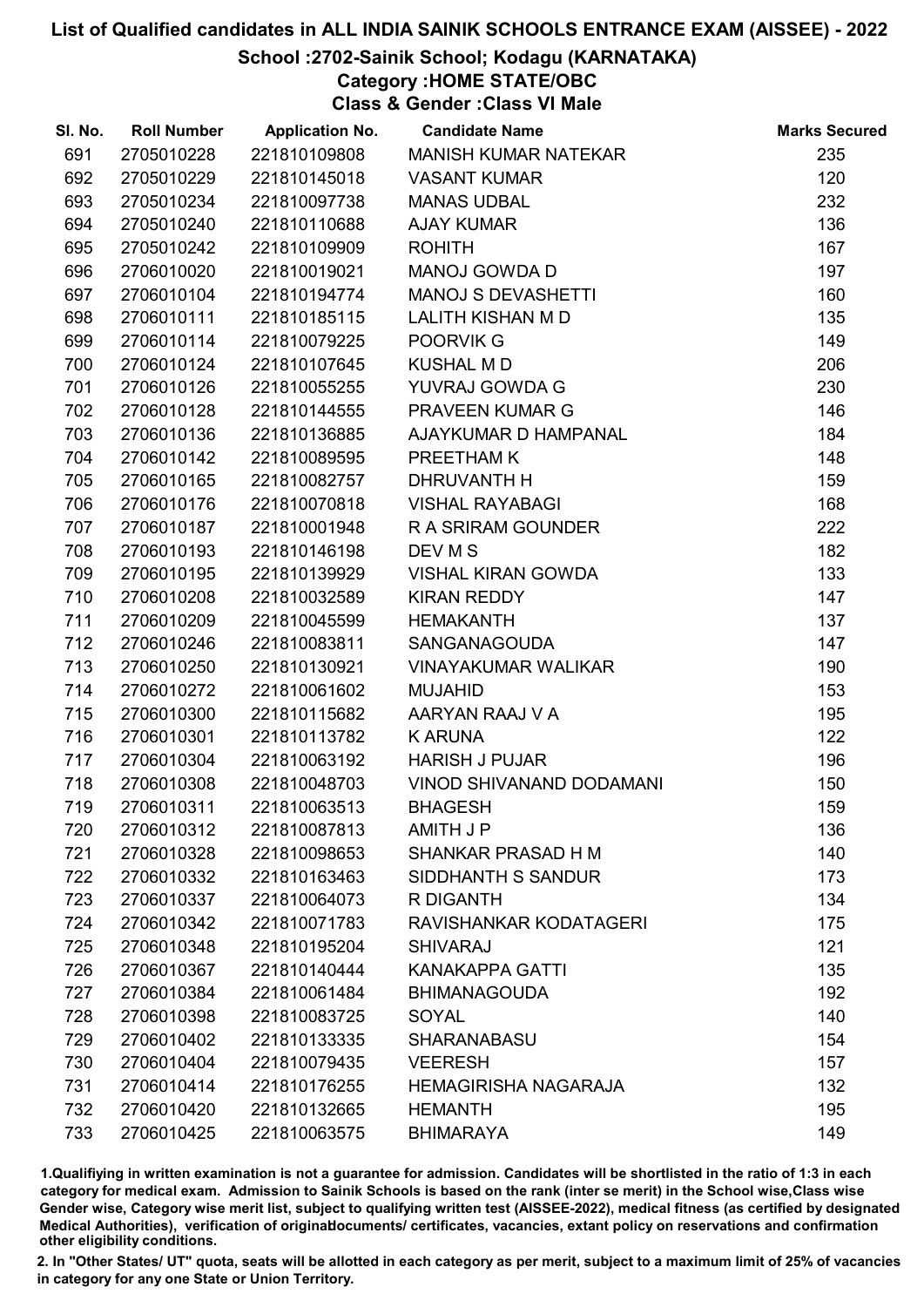### School :2702-Sainik School; Kodagu (KARNATAKA)

Category :HOME STATE/OBC

Class & Gender :Class VI Male

| SI. No. | <b>Roll Number</b> | <b>Application No.</b> | <b>Candidate Name</b>              |           | <b>Marks Secured</b> |
|---------|--------------------|------------------------|------------------------------------|-----------|----------------------|
| 734     | 2706010450         | 221810064536           | <b>PRAVEEN</b>                     |           | 121                  |
| 735     | 2706010461         | 221810061366           | <b>SAGAR</b>                       |           | 210                  |
| 736     | 2706010467         | 221810160676           | <b>FARHAN B HIREKOPPA</b>          |           | 229                  |
| 737     | 2706010474         | 221810100596           | DHANUSH GOWDA H S                  | <b>AR</b> | 218                  |
| 738     | 2706010491         | 221810063827           | <b>RAHUL</b>                       |           | 178                  |
| 739     | 2706010499         | 221810135957           | <b>LALITH KISHOR A S</b>           |           | 189                  |
| 740     | 2706010505         | 221810070487           | <b>NAVEEN KUMAR</b>                |           | 174                  |
| 741     | 2706010517         | 221810106928           | PRAJVAL NAGAPPA                    |           | 124                  |
| 742     | 2706010523         | 221810057058           | <b>MOHAN G</b>                     |           | 258                  |
| 743     | 2706010531         | 221810175568           | <b>SANTOSH BHANGI</b>              |           | 157                  |
| 744     | 2706010547         | 221810061819           | <b>AMIT</b>                        |           | 219                  |
| 745     | 2706010559         | 221810080059           | <b>CHETAN</b>                      |           | 143                  |
| 746     | 2706010563         | 221810126179           | <b>JEEVAN METRI</b>                |           | 135                  |
| 747     | 2707010015         | 221810084620           | SAMPRIT ANKOLEKAR                  |           | 158                  |
| 748     | 2707010042         | 221810095760           | <b>VRUSHABH RAVI CHAKRASALI</b>    |           | 130                  |
| 749     | 2707010110         | 221810147281           | <b>ABHAY NARAGUND</b>              |           | 132                  |
| 750     | 2707010133         | 221810165722           | PRUTHVIRAJ R PATTAR                |           | 147                  |
| 751     | 2707010156         | 221810087662           | <b>NITEESH</b>                     |           | 175                  |
| 752     | 2707010202         | 221810123330           | <b>AMRUT KONISAGAR</b>             |           | 210                  |
| 753     | 2707010245         | 221810169880           | <b>VISHWANATH GOURIMANI</b>        |           | 141                  |
| 754     | 2707010250         | 221810123590           | PRAJWAL MUSHIGERI                  |           | 223                  |
| 755     | 2707010284         | 221810177131           | <b>VASANTH KOLLAKHARA</b>          |           | 133                  |
| 756     | 2707010294         | 221810123541           | <b>SUHEL MULLA</b>                 |           | 143                  |
| 757     | 2707010363         | 221810136632           | PANNAG NAGARAJ NAIK                |           | 168                  |
| 758     | 2707010398         | 221810171182           | BHARATKUMAR SHARANAPPA             |           | 135                  |
| 759     | 2707010418         | 221810151213           | <b>JEEVAN NAGARAJ KONAPUR</b>      |           | 158                  |
| 760     | 2707010459         | 221810134073           | <b>MOHAN MUGALI</b>                |           | 161                  |
| 761     | 2707010520         | 221810146234           | <b>SACHIN KUMBAR</b>               |           | 147                  |
| 762     | 2707010545         | 221810095964           | M.D.ARFAD                          |           | 178                  |
| 763     | 2707010579         | 221810051705           | MITHUNGOUDA C R                    |           | 199                  |
| 764     | 2707010626         | 221810078175           | <b>BHARAT BADIGER</b>              |           | 133                  |
| 765     | 2707010722         | 221810151686           | <b>BASAVARAJ KURI</b>              |           | 137                  |
| 766     | 2707010732         | 221810103896           | SANJU NAGAPPA UDAGATTI             |           | 158                  |
| 767     | 2707010738         | 221810077507           | <b>NAVEEN M KIRASUR</b>            |           | 123                  |
| 768     | 2707010933         | 221810166279           | <b>CHANDAN DASAR</b>               |           | 154                  |
| 769     | 2707010942         | 221810181489           | <b>NACHIKETH VEERESH AVALAGERI</b> |           | 158                  |
| 770     | 2707020082         | 221810085704           | <b>TANMAY D RAO</b>                |           | 134                  |
| 771     | 2707020144         | 221810084115           | SHIVABASAVA HUBBALLI               |           | 127                  |
| 772     | 2707020161         | 221810046735           | DHRUVA D MIRAJKAR                  |           | 134                  |
| 773     | 2707020178         | 221810164555           | <b>SNEHAN JAY SUREBAN</b>          |           | 139                  |
| 774     | 2707020195         | 221810103585           | <b>BHARAT</b>                      |           | 177                  |
| 775     | 2707020283         | 221810069107           | <b>BHUVAN SIDDAPPA</b>             |           | 229                  |
| 776     | 2707020332         | 221810172677           | YASHWANTH HULLI                    |           | 228                  |
|         |                    |                        |                                    |           |                      |

1.Qualifiying in written examination is not a guarantee for admission. Candidates will be shortlisted in the ratio of 1:3 in each category for medical exam. Admission to Sainik Schools is based on the rank (inter se merit) in the School wise,Class wise Gender wise, Category wise merit list, subject to qualifying written test (AISSEE-2022), medical fitness (as certified by designated Medical Authorities), verification of originablocuments/ certificates, vacancies, extant policy on reservations and confirmation other eligibility conditions.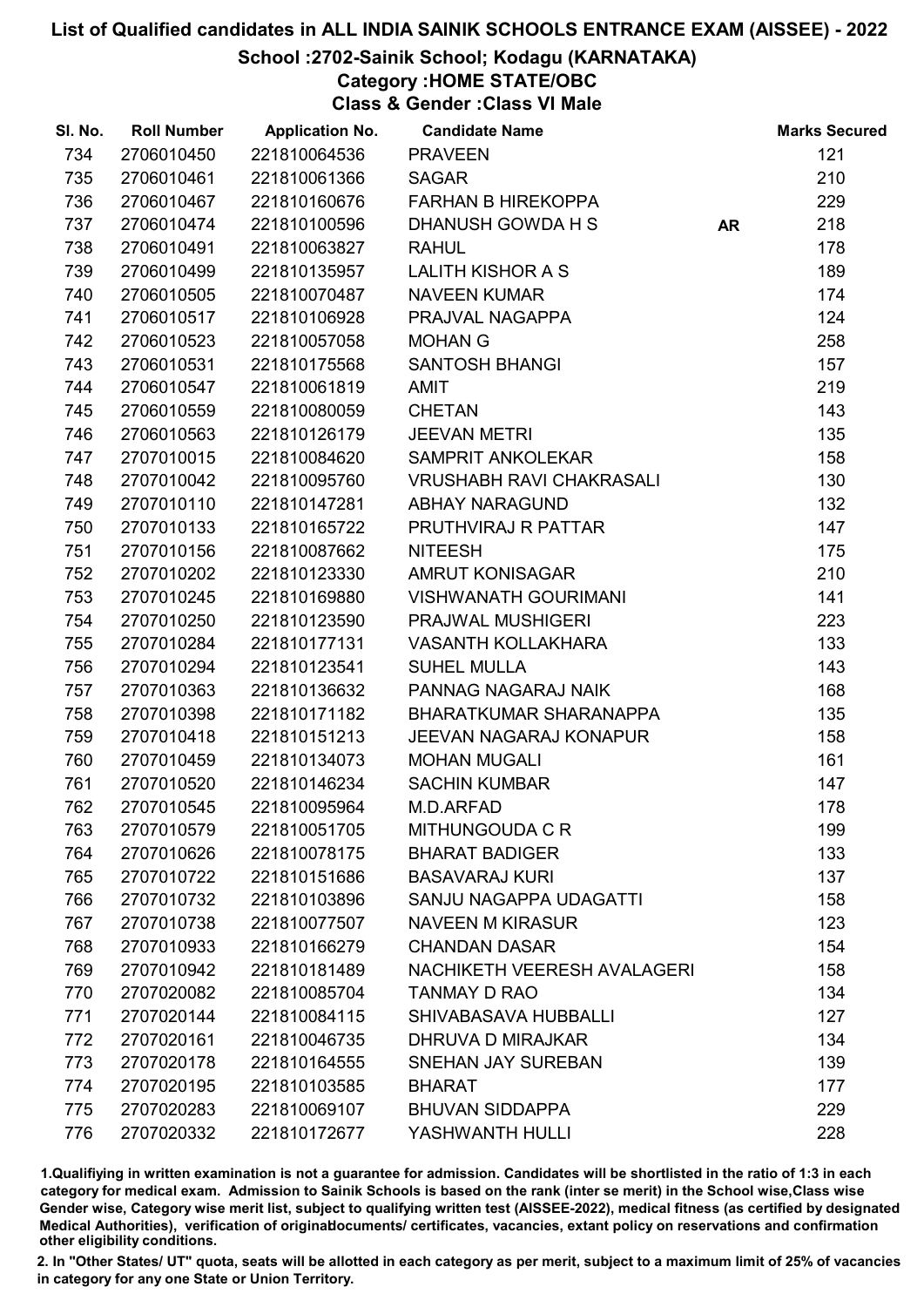### School :2702-Sainik School; Kodagu (KARNATAKA)

### Category :HOME STATE/OBC

Class & Gender :Class VI Male

| SI. No. | <b>Roll Number</b> | <b>Application No.</b> | <b>Candidate Name</b>        | <b>Marks Secured</b> |
|---------|--------------------|------------------------|------------------------------|----------------------|
| 777     | 2707020367         | 221810060228           | <b>LIKHITH N A</b>           | 132                  |
| 778     | 2707020376         | 221810031538           | SHREYAS NAGARAJ GAJANNAVAR   | 169                  |
| 779     | 2707020378         | 221810088738           | <b>RATHAN B S</b>            | 141                  |
| 780     | 2707020478         | 221810176599           | <b>KARTHIK DHULEHOLI</b>     | 180                  |
| 781     | 2708010088         | 221810134911           | <b>MALLESH</b>               | 187                  |
| 782     | 2708010170         | 221810061502           | <b>BASAVARAJ</b>             | 217                  |
| 783     | 2708010228         | 221810089452           | <b>AKUL BELAGUNDI</b>        | 158                  |
| 784     | 2708010235         | 221810069362           | SHIVARAJ DEVINDRAPPA BIRADAR | 179                  |
| 785     | 2708010236         | 221810157462           | <b>SHARAN</b>                | 148                  |
| 786     | 2708010278         | 221810059113           | <b>TARUN KUMAR</b>           | 174                  |
| 787     | 2708010299         | 221810090733           | <b>PRATHAP</b>               | 168                  |
| 788     | 2708010388         | 221810060944           | <b>HANAMESH</b>              | 156                  |
| 789     | 2708010409         | 221810088964           | HARSHA HULLAPPA GHANTI       | 186                  |
| 790     | 2708010417         | 221810081184           | <b>PREM KUMAR</b>            | 177                  |
| 791     | 2708010448         | 221810088325           | <b>VINAY</b>                 | 187                  |
| 792     | 2708010456         | 221810157235           | <b>CHANDRASHEKHAR</b>        | 160                  |
| 793     | 2708010471         | 221810032945           | <b>VINOD RAJ</b>             | 169                  |
| 794     | 2708010509         | 221810076395           | NANDAKISHOR V M              | 236                  |
| 795     | 2708010517         | 221810081806           | <b>DEVARAJ</b>               | 150                  |
| 796     | 2708010537         | 221810127246           | <b>M.S SIDDARATH</b>         | 202                  |
| 797     | 2708010539         | 221810064546           | <b>MAHAMMAD RIHAAN</b>       | 169                  |
| 798     | 2708010572         | 221810084396           | <b>VIGNESH</b>               | 126                  |
| 799     | 2708010605         | 221810089927           | <b>RAMESH</b>                | 211                  |
| 800     | 2708010696         | 221810070438           | PRASANNA KUMAR SUBHEDAR      | 168                  |
| 801     | 2708010710         | 221810037548           | <b>NEERAJGOUDA</b>           | 169                  |
| 802     | 2708010743         | 221810114098           | PRAJWAL PATIL                | 269                  |
| 803     | 2708010745         | 221810083298           | <b>ASIF</b>                  | 160                  |
| 804     | 2708020024         | 221810063550           | <b>G LIKITH</b>              | 122                  |
| 805     | 2708020136         | 221810082351           | <b>SUMEET</b>                | 134                  |
| 806     | 2708020470         | 221810050764           | <b>CHINMAY</b>               | 194                  |
| 807     | 2708020497         | 221810025894           | <b>VIGNESH</b>               | 121                  |
| 808     | 2708020531         | 221810143035           | <b>BRIJULAL</b>              | 131                  |
| 809     | 2708030010         | 221810095506           | <b>SUJAN</b>                 | 151                  |
| 810     | 2708030086         | 221810123276           | <b>VIVEK</b>                 | 144                  |
| 811     | 2708030109         | 221810081696           | <b>BASAVA</b>                | 122                  |
| 812     | 2708030139         | 221810177027           | <b>CHARAN GOWDA A</b>        | 165                  |
| 813     | 2708030191         | 221810060877           | <b>BASAVAPRANIT</b>          | 159                  |
| 814     | 2708030295         | 221810050978           | <b>TANMAY</b>                | 181                  |
| 815     | 2708030338         | 221810103619           | <b>SOHAN</b>                 | 140                  |
| 816     | 2708030372         | 221810020749           | <b>ADITYA</b>                | 217                  |
| 817     | 2709010039         | 221810032251           | <b>VINAYAK GHOBADE</b>       | 120                  |
| 818     | 2709010052         | 221810190691           | <b>KANIHAL</b>               | 164                  |
| 819     | 2709010054         | 221810131891           | MONISH MUTHANNA K S          | 136                  |

1.Qualifiying in written examination is not a guarantee for admission. Candidates will be shortlisted in the ratio of 1:3 in each category for medical exam. Admission to Sainik Schools is based on the rank (inter se merit) in the School wise,Class wise Gender wise, Category wise merit list, subject to qualifying written test (AISSEE-2022), medical fitness (as certified by designated Medical Authorities), verification of originablocuments/ certificates, vacancies, extant policy on reservations and confirmation other eligibility conditions.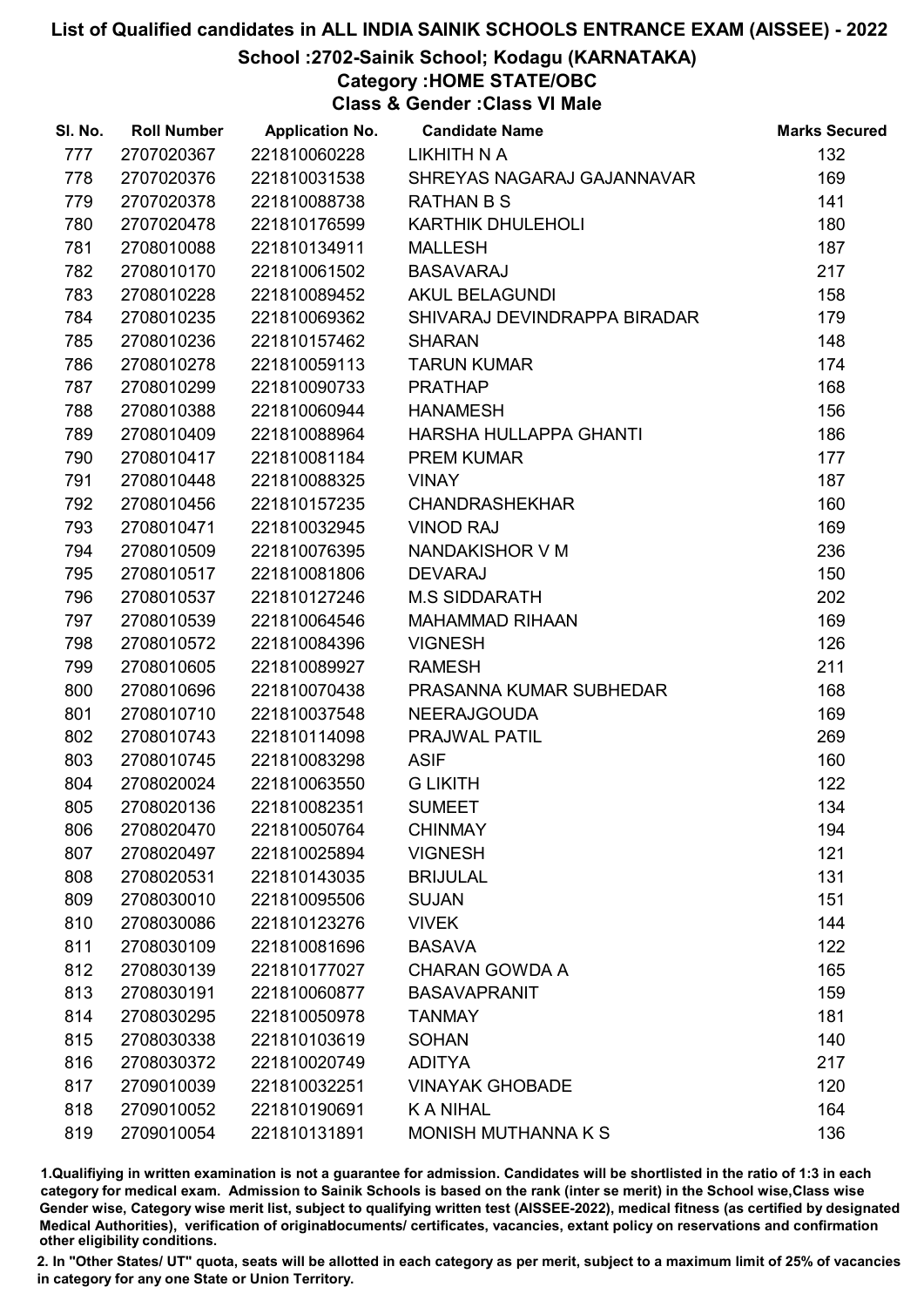### School :2702-Sainik School; Kodagu (KARNATAKA)

Category :HOME STATE/OBC

Class & Gender :Class VI Male

| SI. No. | <b>Roll Number</b> | <b>Application No.</b> | <b>Candidate Name</b>        |    | <b>Marks Secured</b> |
|---------|--------------------|------------------------|------------------------------|----|----------------------|
| 820     | 2709010080         | 221810101592           | <b>RONITH GOWDAKS</b>        |    | 179                  |
| 821     | 2709010095         | 221810129283           | <b>BHAVIK BOPAIAH K U</b>    |    | 125                  |
| 822     | 2709010114         | 221810094864           | ARYAN SANJEEVAKUMAR SHINDE   |    | 123                  |
| 823     | 2709010122         | 221810107394           | YASHWANTH B                  |    | 138                  |
| 824     | 2709010196         | 221810028308           | <b>CHIRAG S R</b>            |    | 157                  |
| 825     | 2709010203         | 221810116618           | PRAJVAL HIREMATH             |    | 187                  |
| 826     | 2709010213         | 221810125348           | <b>MOHAN M G</b>             |    | 130                  |
| 827     | 2709010282         | 221810067132           | <b>VIVEK NAIK</b>            |    | 197                  |
| 828     | 2709010329         | 221810075945           | <b>DARSHAN KATAGIGAN</b>     |    | 151                  |
| 829     | 2709010337         | 221810063195           | BHAGAVANTARAYA AMBIGER       |    | 158                  |
| 830     | 2709010356         | 221810066986           | <b>VIKAS NAIK</b>            |    | 203                  |
| 831     | 2709010393         | 221810049169           | PRUTWIRAJ MANAGOOLI          |    | 149                  |
| 832     | 2710010002         | 221810050530           | <b>DIGANTH VIVEK</b>         |    | 122                  |
| 833     | 2710010019         | 221810132844           | YAJNA U HEGDE                |    | 220                  |
| 834     | 2711010002         | 221810026000           | <b>SAMARTH G H</b>           |    | 148                  |
| 835     | 2711010032         | 221810101550           | <b>THOSHIK GOWDA S</b>       |    | 142                  |
| 836     | 2711010037         | 221810170260           | <b>CHINMAY S VASU</b>        |    | 136                  |
| 837     | 2711010072         | 221810180421           | <b>SAMARTH C</b>             |    | 170                  |
| 838     | 2711010076         | 221810174631           | <b>GAGAN RAJ M R</b>         |    | 127                  |
| 839     | 2711010083         | 221810081641           | YASHWANTH K J                |    | 126                  |
| 840     | 2711010112         | 221810079102           | THEJAS PATEL MU              |    | 133                  |
| 841     | 2711010174         | 221810155953           | <b>AADITHYA R</b>            |    | 146                  |
| 842     | 2711010186         | 221810088693           | <b>SURYAP</b>                |    | 134                  |
| 843     | 2711010209         | 221810007272           | A S MOHITHGOWDA              |    | 134                  |
| 844     | 2711010215         | 221810076404           | PRANAV DEVANG N              |    | 144                  |
| 845     | 2711010218         | 221810122774           | <b>HARSHITH GOWDA N</b>      | CG | 166                  |
| 846     | 2711010230         | 221810091185           | SAMARTH MUNSIF GOWDA A       |    | 131                  |
| 847     | 2711010236         | 221810164066           | POORVIK GOWDA HN             |    | 134                  |
| 848     | 2711010244         | 221810085287           | <b>VEDANTH GOWDA D</b>       |    | 125                  |
| 849     | 2711020016         | 221810080764           | <b>BHUVAN GOWDA H T</b>      |    | 128                  |
| 850     | 2711020017         | 221810056274           | <b>RAGHAV M</b>              |    | 137                  |
| 851     | 2711020022         | 221810089084           | PREETHAM S                   |    | 215                  |
| 852     | 2711020039         | 221810042215           | <b>AMOGH DEVARAJ</b>         |    | 133                  |
| 853     | 2711020049         | 221810131245           | <b>BHUVAN M</b>              |    | 157                  |
| 854     | 2711020067         | 221810150295           | ARYAN KAVAN GOWDA            |    | 192                  |
| 855     | 2711020081         | 221810132636           | <b>YOJAN M</b>               |    | 200                  |
| 856     | 2711020108         | 221810064696           | <b>CHIRAG ARYA A</b>         |    | 192                  |
| 857     | 2711020121         | 221810137827           | NIHAL V GOWDA                |    | 143                  |
| 858     | 2711020133         | 221810193467           | DAIVIK B S                   |    | 140                  |
| 859     | 2711020152         | 221810077897           | NITHIN GOWDA A               |    | 126                  |
| 860     | 2711020175         | 221810011548           | AJAY.P                       |    | 176                  |
| 861     | 2711020176         | 221810089058           | <b>CHAKRAVARTHI B DINESH</b> |    | 135                  |
| 862     | 2711020232         | 221810063089           | <b>MARYAN GOWDA</b>          |    | 192                  |

1.Qualifiying in written examination is not a guarantee for admission. Candidates will be shortlisted in the ratio of 1:3 in each category for medical exam. Admission to Sainik Schools is based on the rank (inter se merit) in the School wise,Class wise Gender wise, Category wise merit list, subject to qualifying written test (AISSEE-2022), medical fitness (as certified by designated Medical Authorities), verification of originablocuments/ certificates, vacancies, extant policy on reservations and confirmation other eligibility conditions.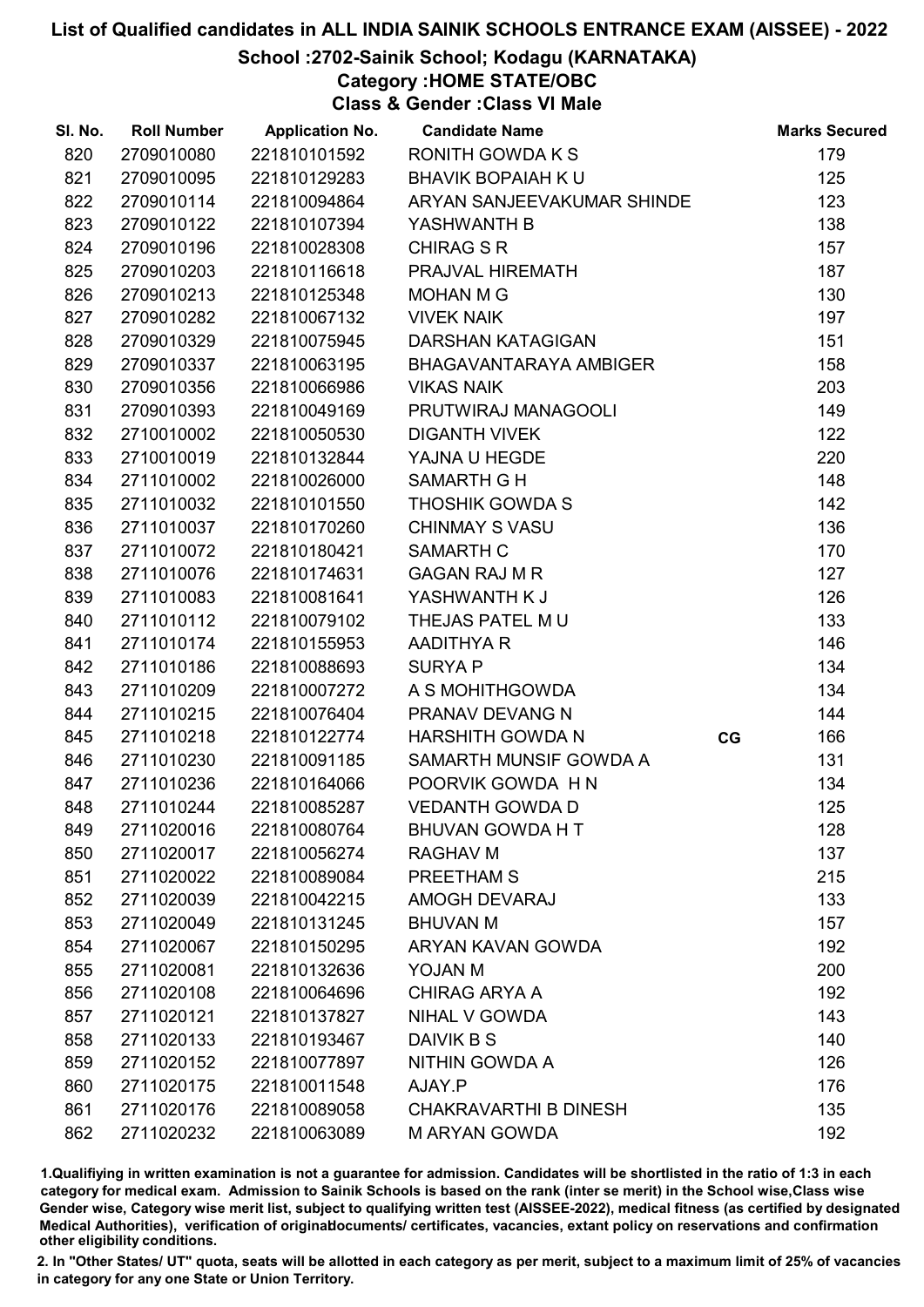### School :2702-Sainik School; Kodagu (KARNATAKA) Category :HOME STATE/OBC

Class & Gender :Class VI Male

| SI. No. | <b>Roll Number</b> | <b>Application No.</b> | <b>Candidate Name</b>        | <b>Marks Secured</b> |
|---------|--------------------|------------------------|------------------------------|----------------------|
| 863     | 2711020236         | 221810144789           | <b>KRITHIK Y SHETTY</b>      | 144                  |
| 864     | 2712010015         | 221810085960           | <b>VISHWAS KATHARI</b>       | 211                  |
| 865     | 2712010058         | 221810015543           | NIKHIL SHETTY J S            | 136                  |
| 866     | 2712010074         | 221810178404           | <b>HAVISH S ACHARYA</b>      | 147                  |
| 867     | 2712010100         | 221810120625           | <b>GUNADEEP N V</b>          | 172                  |
| 868     | 2712010110         | 221810134806           | TANAV. H. P                  | 149                  |
| 869     | 2712010118         | 221810146336           | <b>SANDRU PRETHEEK</b>       | 139                  |
| 870     | 2712010120         | 221810165146           | HARSHAVARDHANA S SAGAR       | 121                  |
| 871     | 2712010164         | 221810089568           | ARYA R                       | 133                  |
| 872     | 2712010166         | 221810165188           | <b>PRATHAM B SAGANAHALLI</b> | 151                  |
| 873     | 2712010282         | 221810036156           | K MARITHI                    | 122                  |
| 874     | 3802010178         | 221810013389           | <b>DAMAN</b>                 | 210                  |

1.Qualifiying in written examination is not a guarantee for admission. Candidates will be shortlisted in the ratio of 1:3 in each category for medical exam. Admission to Sainik Schools is based on the rank (inter se merit) in the School wise,Class wise Gender wise, Category wise merit list, subject to qualifying written test (AISSEE-2022), medical fitness (as certified by designated Medical Authorities), verification of originablocuments/ certificates, vacancies, extant policy on reservations and confirmation other eligibility conditions.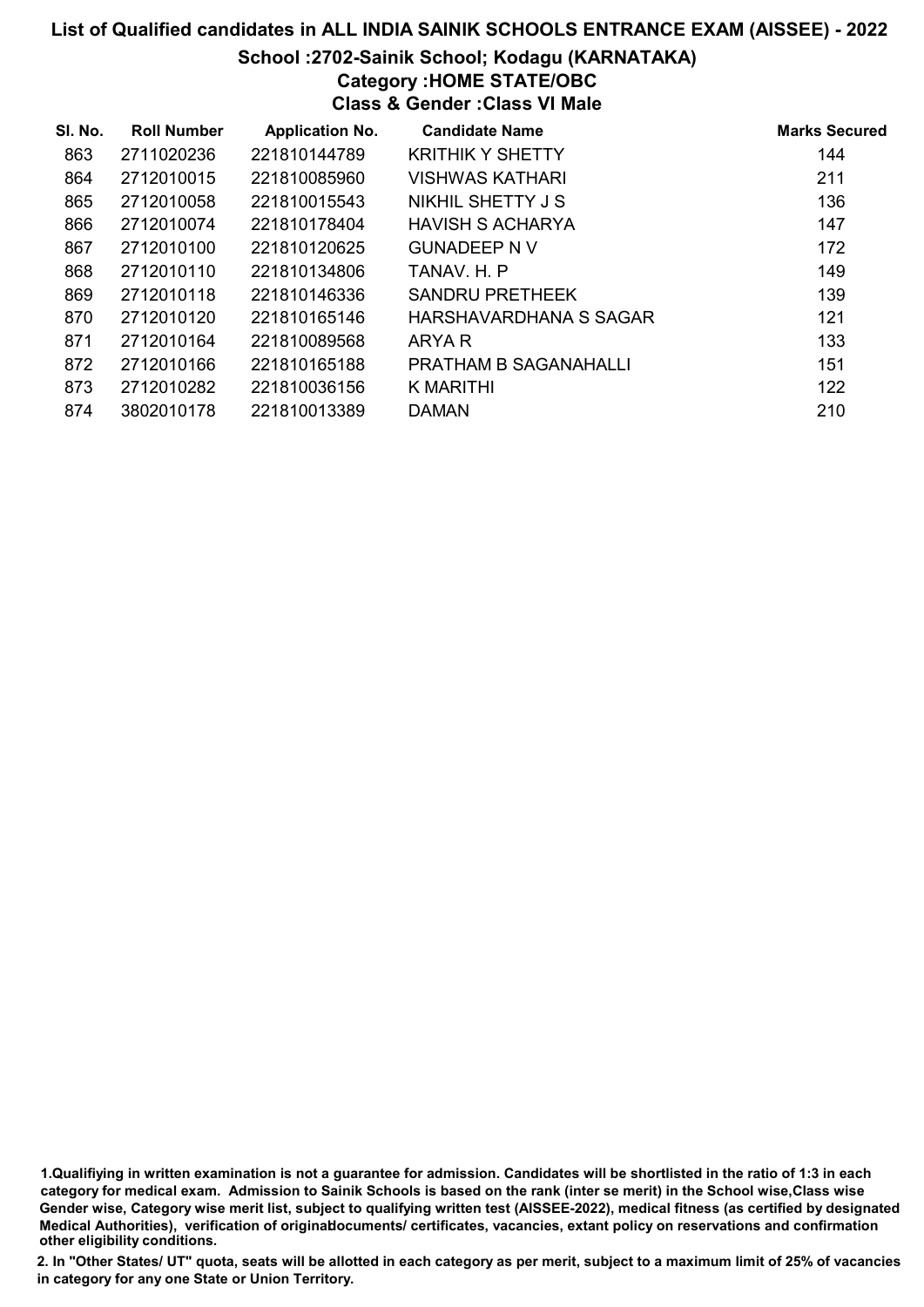### School :2702-Sainik School; Kodagu (KARNATAKA)

### Category :HOME STATE/DEF

Class & Gender :Class VI Male

| SI. No. | <b>Roll Number</b> | <b>Application No.</b> | <b>Candidate Name</b>       | <b>Marks Secured</b> |
|---------|--------------------|------------------------|-----------------------------|----------------------|
| 875     | 2201020041         | 221810075770           | <b>SHREYAS KAMATAGI</b>     | 137                  |
| 876     | 2701010043         | 221810029530           | D VENKATA SAI VARSHAN REDDY | 167                  |
| 877     | 2701010083         | 221810046160           | <b>SHREYANK R</b>           | 153                  |
| 878     | 2701010210         | 221810033461           | <b>HEMANTH</b>              | 163                  |
| 879     | 2701010224         | 221810108671           | <b>KARTHIK S</b>            | 125                  |
| 880     | 2701020098         | 221810002742           | <b>ISHANTH SAI CG</b>       | 138                  |
| 881     | 2701020201         | 221810057213           | <b>B M HEMANTH</b>          | 209                  |
| 882     | 2701020270         | 221810066663           | UTEEK B M                   | 187                  |
| 883     | 2701020274         | 221810058763           | RAGHAVENDRA C B             | 162                  |
| 884     | 2701020376         | 221810039144           | <b>AAYUSH SINGH</b>         | 189                  |
| 885     | 2701020431         | 221810057484           | <b>VARUN KALAMUDDI</b>      | 185                  |
| 886     | 2701030123         | 221810100126           | SAMARTH SANTOSH PATIL       | 147                  |
| 887     | 2701030209         | 221810002286           | ADARSH MANOJ                | 215                  |
| 888     | 2702020015         | 221810012130           | SUDHAKAR SOMASHEKHAR        | 157                  |
| 889     | 2702020187         | 221810001103           | <b>SAMARTH</b>              | 258                  |
| 890     | 2702020368         | 221810158739           | <b>AJAY GANAGI</b>          | 151                  |
| 891     | 2702020416         | 221810136099           | <b>HARSHA MUTNAL</b>        | 166                  |
| 892     | 2702030027         | 221810018684           | <b>ADITHYA NAGASHETTI</b>   | 186                  |
| 893     | 2702030061         | 221810049945           | <b>SWASTIK R N</b>          | 196                  |
| 894     | 2702030105         | 221810017716           | <b>ROHIT HALYAL</b>         | 203                  |
| 895     | 2702030157         | 221810044686           | <b>ABHAY KISHOR SHINDE</b>  | 175                  |
| 896     | 2702030358         | 221810032799           | <b>TANAY SATHISH GIRI</b>   | 250                  |
| 897     | 2703010082         | 221810079781           | <b>KAILASH</b>              | 227                  |
| 898     | 2704021060         | 221810119237           | <b>AJAYKUMAR PUJERI</b>     | 170                  |
| 899     | 2704030094         | 221810071760           | <b>VISHNU</b>               | 136                  |
| 900     | 2704030195         | 221810119611           | SANKET UDDAPPA MAKALI       | 126                  |
| 901     | 2704030504         | 221810170703           | <b>SACHIN MATHAPATHI</b>    | 157                  |
| 902     | 2704040158         | 221810040414           | ARVINDKUMAR SOMESH          | 171                  |
| 903     | 2704040235         | 221810070264           | <b>SAMARTH LUGARE</b>       | 126                  |
| 904     | 2704040357         | 221810162645           | <b>SHLOK KESTI</b>          | 140                  |
| 905     | 2704040428         | 221810125595           | <b>BHARATAKUMAR</b>         | 169                  |
| 906     | 2704040759         | 221810128028           | SWARAJ MACHANDRANATH        | 194                  |
| 907     | 2705010023         | 221810139551           | <b>GOUTAM KANKATRI</b>      | 122                  |
| 908     | 2705010067         | 221810138015           | <b>GANESH KANKATRI</b>      | 149                  |
| 909     | 2706010097         | 221810162354           | <b>CHANDANAGOUDA</b>        | 183                  |
| 910     | 2707010147         | 221810030552           | PREETAM PRAKASH HUBBALLI    | 126                  |
| 911     | 2707010462         | 221810123573           | <b>ADHRUSH MY</b>           | 203                  |
| 912     | 2707010558         | 221810123584           | <b>SHREYAS AKKISAGAR</b>    | 126                  |
| 913     | 2707010664         | 221810041516           | <b>VINAYAK DURAPPANAVAR</b> | 192                  |
| 914     | 2707020265         | 221810078976           | SAGAR KARAVEERANAVAR        | 130                  |
| 915     | 2707020346         | 221810075387           | <b>ADARSH V MUDHOL</b>      | 129                  |
| 916     | 2707020375         | 221810083438           | SANDEEPKUMAR SUTAGATTI      | 182                  |
| 917     | 2707020441         | 221810066239           | <b>VINAY</b>                | 184                  |

1.Qualifiying in written examination is not a guarantee for admission. Candidates will be shortlisted in the ratio of 1:3 in each category for medical exam. Admission to Sainik Schools is based on the rank (inter se merit) in the School wise,Class wise Gender wise, Category wise merit list, subject to qualifying written test (AISSEE-2022), medical fitness (as certified by designated Medical Authorities), verification of originablocuments/ certificates, vacancies, extant policy on reservations and confirmation other eligibility conditions.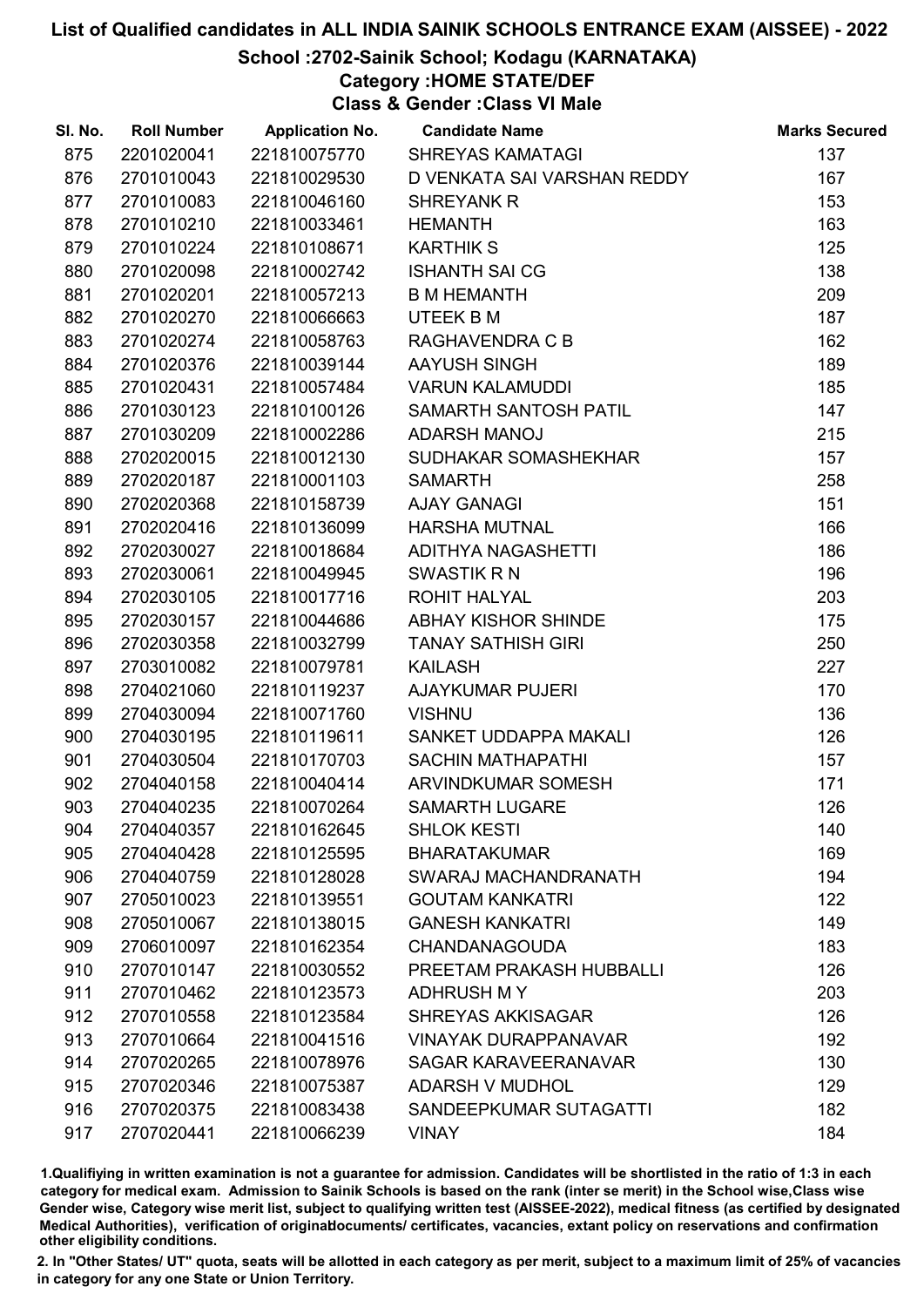#### School :2702-Sainik School; Kodagu (KARNATAKA)

### Category :HOME STATE/DEF

Class & Gender :Class VI Male

| SI. No. | <b>Roll Number</b> | <b>Application No.</b> | <b>Candidate Name</b>   | <b>Marks Secured</b> |
|---------|--------------------|------------------------|-------------------------|----------------------|
| 918     | 2707020452         | 221810122459           | SAMARTH A KAMATAR       | 137                  |
| 919     | 2709010150         | 221810139116           | <b>BHAVISH B P</b>      | 122                  |
| 920     | 2709010154         | 221810128126           | <b>MOKSHITH S GOWDA</b> | 175                  |
| 921     | 2710010029         | 221810160866           | <b>AMRIT B</b>          | 148                  |
| 922     | 2711010119         | 221810096312           | <b>TISHAN PRASHANTH</b> | 159                  |
| 923     | 2711020013         | 221810162264           | POORNESH GOWDA          | 125                  |
| 924     | 2711020144         | 221810069787           | <b>CHINMAY</b>          | 156                  |
| 925     | 2712010169         | 221810144198           | <b>VINAY KELOJI</b>     | 179                  |
| 926     | 3001040403         | 221810047539           | <b>HEMANTRAJ N</b>      | 187                  |
| 927     | 3003030204         | 221810024407           | <b>SATHVK S</b>         | 121                  |
| 928     | 3114030328         | 221810058908           | <b>PM VIHAAN</b>        | 211                  |
| 929     | 3301010022         | 221810027717           | DISHANT KESAREKAR       | 210                  |
| 930     | 3803010198         | 221810005615           | ABHAY CHAUDHARY         | 139                  |
| 931     | 3905050032         | 221810091324           | <b>RUSHIKESH GOPANE</b> | 163                  |
| 932     | 4602010066         | 221810013130           | ARYAN M KAMBREKAR       | 168                  |

1.Qualifiying in written examination is not a guarantee for admission. Candidates will be shortlisted in the ratio of 1:3 in each category for medical exam. Admission to Sainik Schools is based on the rank (inter se merit) in the School wise,Class wise Gender wise, Category wise merit list, subject to qualifying written test (AISSEE-2022), medical fitness (as certified by designated Medical Authorities), verification of originablocuments/ certificates, vacancies, extant policy on reservations and confirmation other eligibility conditions.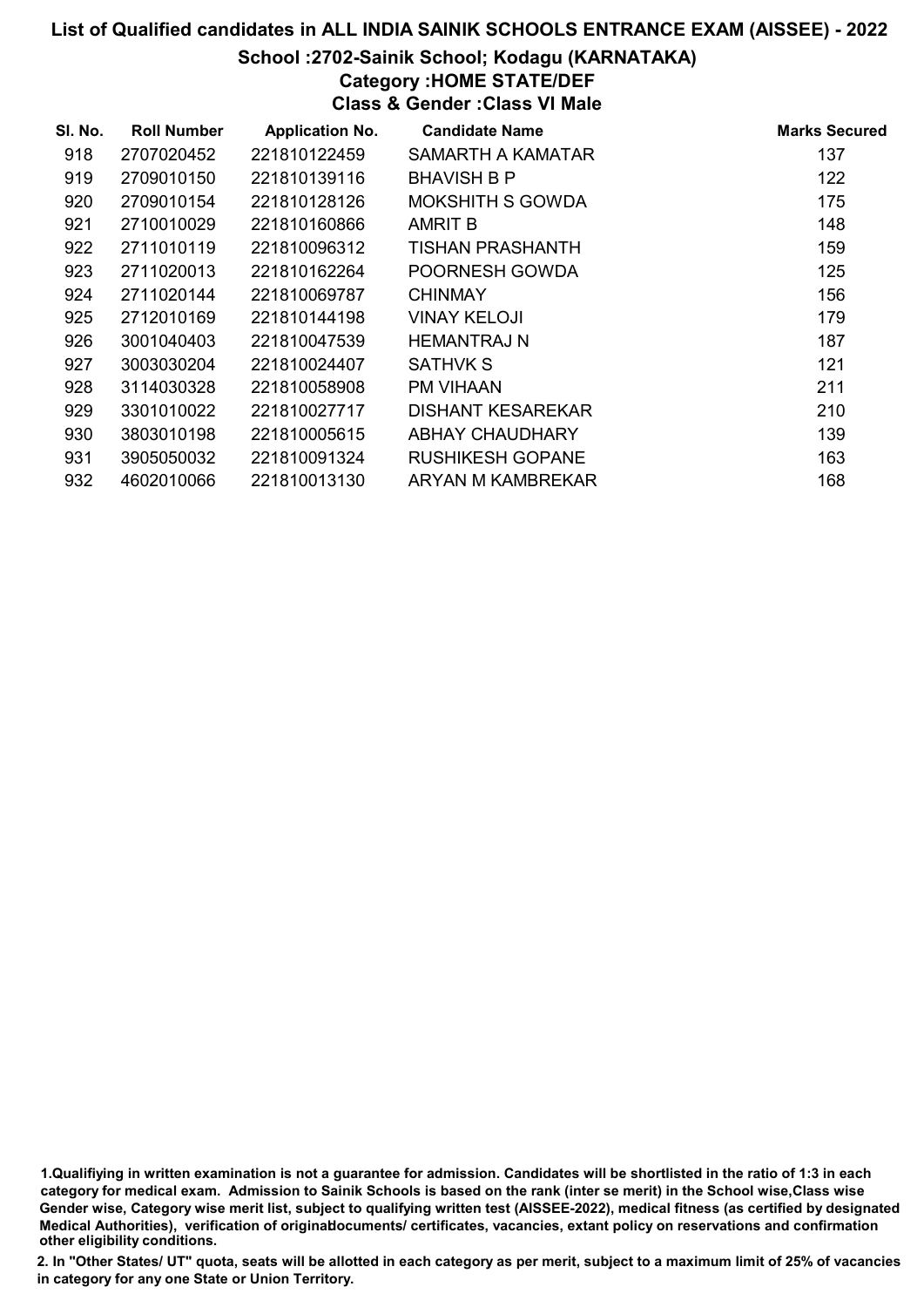### School :2702-Sainik School; Kodagu (KARNATAKA)

Category :HOME STATE/GEN

Class & Gender :Class VI Male

| SI. No. | <b>Roll Number</b> | <b>Application No.</b> | <b>Candidate Name</b>             | <b>Marks Secured</b> |
|---------|--------------------|------------------------|-----------------------------------|----------------------|
| 933     | 1201010231         | 221810123571           | <b>ARYAN P</b>                    | 143                  |
| 934     | 2701010048         | 221810033240           | <b>ASHWIN BRITTO</b>              | 210                  |
| 935     | 2701010051         | 221810021340           | HARSHITH CHOWDARY PATHI           | 131                  |
| 936     | 2701010056         | 221810113440           | <b>SATYA SANTOSH BAKALE</b>       | 197                  |
| 937     | 2701010058         | 221810176740           | <b>CHANNUPATI SESHA SAI</b>       | 213                  |
| 938     | 2701010069         | 221810082550           | DHRUV RAJENDRA POTADAR            | 179                  |
| 939     | 2701010078         | 221810020950           | <b>GAGAN CHANAVEERAGOUDRA</b>     | 243                  |
| 940     | 2701010080         | 221810097950           | <b>VIPASCHITH A</b>               | 157                  |
| 941     | 2701010100         | 221810019080           | AADHITHYA PRAKASH                 | 139                  |
| 942     | 2701010107         | 221810180680           | <b>YASH JOSHI</b>                 | 217                  |
| 943     | 2701010116         | 221810059290           | SIDDARTH M HOOLI                  | 248                  |
| 944     | 2701010131         | 221810084101           | ABHITEJ RANGANATH                 | 168                  |
| 945     | 2701010134         | 221810102701           | <b>GOWTHAM REDDY G</b>            | 255                  |
| 946     | 2701010139         | 221810136111           | DHANVI SRIVATSA M S               | 170                  |
| 947     | 2701010141         | 221810045211           | YALAMANDALA ASRITHRAM             | 188                  |
| 948     | 2701010155         | 221810146221           | KARTHIK ISHWARAPPA                | 251                  |
| 949     | 2701010158         | 221810084321           | <b>PRANAV SINDAGI</b>             | 243                  |
| 950     | 2701010159         | 221810166421           | SHRAVAN D N                       | 131                  |
| 951     | 2701010162         | 221810049621           | BHAIRAVA AMRUTH D A               | 139                  |
| 952     | 2701010165         | 221810172921           | <b>MOHAMAD ISHAN A</b>            | 196                  |
| 953     | 2701010183         | 221810042541           | ARJUNA VIHAAN CHENNAMPALLI        | 147                  |
| 954     | 2701010187         | 221810101741           | <b>SUJAN KRISHNA S</b>            | 152                  |
| 955     | 2701010188         | 221810143741           | <b>SUSHANT GANGA</b>              | 168                  |
| 956     | 2701010197         | 221810088451           | <b>HARSHAVARDHAN</b>              | 196                  |
| 957     | 2701010207         | 221810054061           | NIRAV SHIVA KIRAN                 | 200                  |
| 958     | 2701010222         | 221810172571           | <b>CHINMAI GOWDA M</b>            | 155                  |
| 959     | 2701010233         | 221810131881           | SIDDHANTHA MANJUNATHA             | 223                  |
| 960     | 2701010235         | 221810096981           | <b>HITHESH J GOWDA</b>            | 138                  |
| 961     | 2701010236         | 221810183091           | <b>SHYAM SIMHADRI</b>             | 140                  |
| 962     | 2701010240         | 221810080843           | <b>DIWYANK RANJAN</b>             | 177                  |
| 963     | 2701010254         | 221810150952           | <b>IRAYYA HIREMATH</b>            | 123                  |
| 964     | 2701010261         | 221810143904           | <b>MOHAN GOWDA M N</b>            | 211                  |
| 965     | 2701010262         | 221810167034           | <b>MOHITH M MATTIMANI</b>         | 166                  |
| 966     | 2701010266         | 221810038494           | KHUSHWANTH GOWDA N                | 146                  |
| 967     | 2701020012         | 221810118991           | <b>GIRISHAL</b>                   | 127                  |
| 968     | 2701020027         | 221810085602           | <b>VEDANTH D MURTHY</b>           | 123                  |
| 969     | 2701020041         | 221810153312           | <b>ISHANT SHEKAR M</b>            | 211                  |
| 970     | 2701020045         | 221810149412           | <b>RITVIK PRASAD K</b>            | 125                  |
| 971     | 2701020055         | 221810136022           | <b>ADITYAM</b>                    | 142                  |
| 972     | 2701020056         | 221810157222           | <b>MANEET MUNJANAHALLI RAJESH</b> | 220                  |
| 973     | 2701020060         | 221810028622           | <b>RAGHAV THAKUR</b>              | 221                  |
| 974     | 2701020064         | 221810089822           | <b>DHRUV PATIL</b>                | 164                  |
| 975     | 2701020075         | 221810121632           | NEELIAHGARI GOKUL KRISHNA         | 175                  |

1.Qualifiying in written examination is not a guarantee for admission. Candidates will be shortlisted in the ratio of 1:3 in each category for medical exam. Admission to Sainik Schools is based on the rank (inter se merit) in the School wise,Class wise Gender wise, Category wise merit list, subject to qualifying written test (AISSEE-2022), medical fitness (as certified by designated Medical Authorities), verification of originablocuments/ certificates, vacancies, extant policy on reservations and confirmation other eligibility conditions.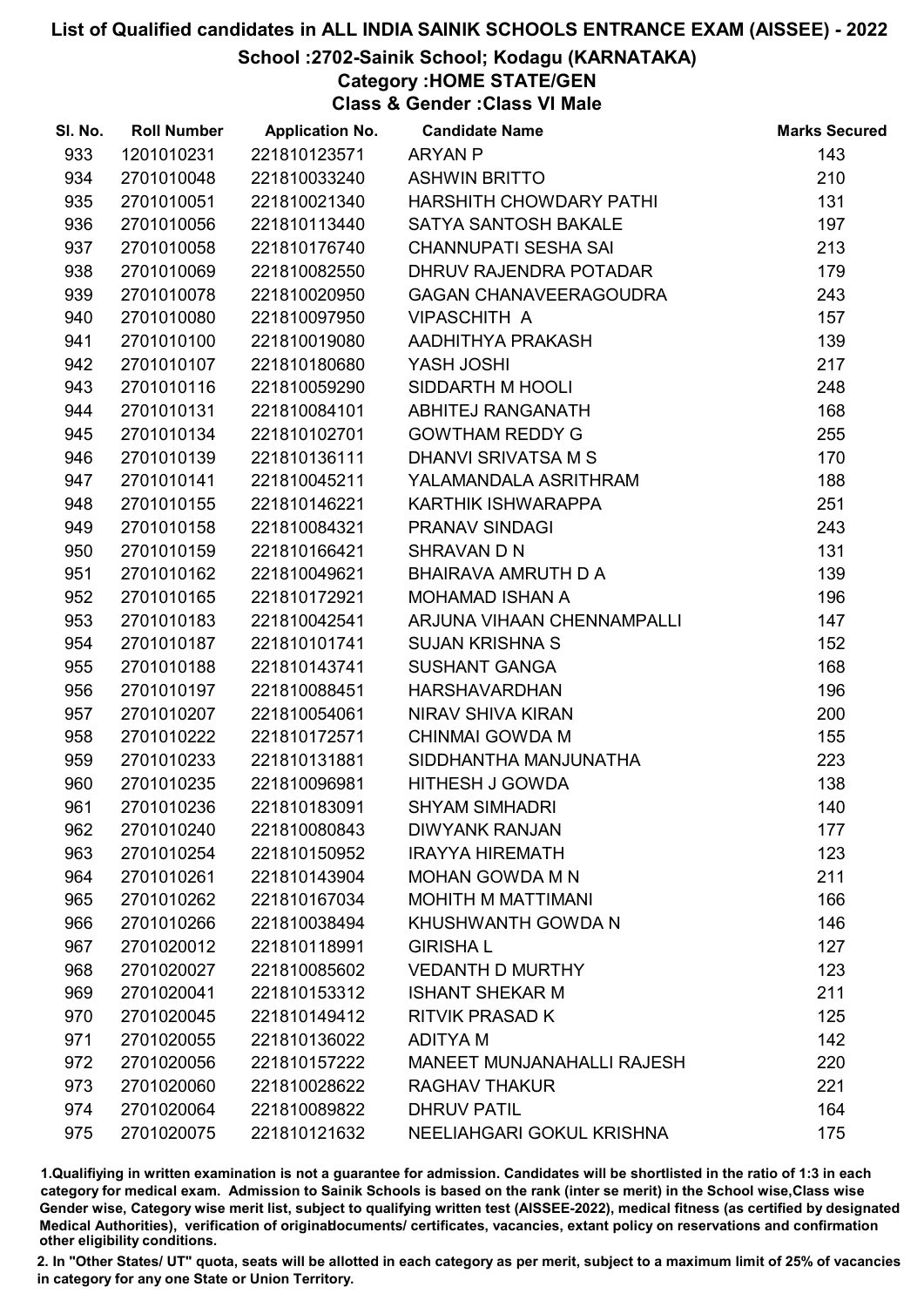### School :2702-Sainik School; Kodagu (KARNATAKA)

Category :HOME STATE/GEN

Class & Gender :Class VI Male

| SI. No. | <b>Roll Number</b> | <b>Application No.</b> | <b>Candidate Name</b>              | <b>Marks Secured</b> |
|---------|--------------------|------------------------|------------------------------------|----------------------|
| 976     | 2701020087         | 221810000242           | <b>VRISHAB VINAY</b>               | 175                  |
| 977     | 2701020101         | 221810096842           | <b>PRANAV K S</b>                  | 187                  |
| 978     | 2701020105         | 221810068152           | <b>NEEL SRINIVAS</b>               | 160                  |
| 979     | 2701020120         | 221810005162           | ADITYA NARAYAN PANDEY              | 190                  |
| 980     | 2701020125         | 221810113362           | <b>RISHEEK GOWDA K N</b>           | 212                  |
| 981     | 2701020131         | 221810011762           | <b>KHISHAN BALAGAVI</b>            | 161                  |
| 982     | 2701020137         | 221810132272           | <b>MOHITH S</b>                    | 121                  |
| 983     | 2701020141         | 221810122672           | <b>SUJAY SUBHASHCHANDRA</b>        | 145                  |
| 984     | 2701020147         | 221810144972           | <b>GAUTAM SURYA</b>                | 168                  |
| 985     | 2701020155         | 221810044582           | <b>ARJUN GOWDA</b>                 | 233                  |
| 986     | 2701020157         | 221810116582           | POTHURU JATIN SAI                  | 201                  |
| 987     | 2701020167         | 221810115192           | <b>VEMURI SRIHARSHA KARTHIKEYA</b> | 196                  |
| 988     | 2701020186         | 221810085303           | ABHIRAM GHATTAMARAJ DESAI          | 160                  |
| 989     | 2701020190         | 221810008603           | S ANIRUDH REDDY                    | 194                  |
| 990     | 2701020191         | 221810021703           | SURAJ.M                            | 147                  |
| 991     | 2701020202         | 221810097213           | <b>SHUBHAM MARUTI GOUROJI</b>      | 225                  |
| 992     | 2701020206         | 221810083813           | <b>KUSHAL KUMAR S D</b>            | 141                  |
| 993     | 2701020224         | 221810098433           | <b>ISHANTH SAI BALLA</b>           | 158                  |
| 994     | 2701020233         | 221810059043           | ASHITHSMARANARADHYA GV             | 154                  |
| 995     | 2701020235         | 221810004143           | PRUTHVI. B                         | 154                  |
| 996     | 2701020237         | 221810121443           | DAKSH JAISANI GUPTA                | 184                  |
| 997     | 2701020240         | 221810180643           | <b>DYAMESH G S</b>                 | 244                  |
| 998     | 2701020242         | 221810052643           | <b>SHOURYA B N</b>                 | 175                  |
| 999     | 2701020258         | 221810027953           | VARUN NAYAN HOGETOPPALA            | 165                  |
| 1000    | 2701020266         | 221810136463           | <b>HARDIK K WARAD</b>              | 145                  |
| 1001    | 2701020277         | 221810026963           | SHUBHANG PRADEEP KULKARNI          | 184                  |
| 1002    | 2701020280         | 221810123173           | <b>AYUSH AMIT GIDDI</b>            | 242                  |
| 1003    | 2701020282         | 221810050273           | <b>TANMAY H GOWDA</b>              | 186                  |
| 1004    | 2701020284         | 221810039373           | <b>ADVAITH D</b>                   | 157                  |
| 1005    | 2701020285         | 221810082473           | <b>ABHAY SURYA PATIL V</b>         | 148                  |
| 1006    | 2701020295         | 221810015083           | <b>VINAY KANTI</b>                 | 138                  |
| 1007    | 2701020302         | 221810183583           | <b>SAMANYU KC</b>                  | 169                  |
| 1008    | 2701020307         | 221810114883           | AARAV SOMAIAH MK                   | 130                  |
| 1009    | 2701020321         | 221810110693           | <b>VINEETH SRIRANGA</b>            | 162                  |
| 1010    | 2701020323         | 221810029693           | PRAMATH M                          | 197                  |
| 1011    | 2701020326         | 221810054993           | <b>VISHRUDH RAKESH</b>             | 148                  |
| 1012    | 2701020329         | 221810124104           | SAI SHREYAS N D                    | 158                  |
| 1013    | 2701020335         | 221810134504           | ROCHAN UTHAIAH M                   | 261                  |
| 1014    | 2701020341         | 221810116704           | <b>SOHAN GUMMA</b>                 | 267                  |
| 1015    | 2701020344         | 221810038014           | <b>B.JAIANVITH REDDY</b>           | 191                  |
| 1016    | 2701020370         | 221810144434           | <b>VRISHANK TUPPADA GIREESH</b>    | 180                  |
| 1017    | 2701020378         | 221810001444           | SHREYAS S                          | 152                  |
| 1018    | 2701020397         | 221810169654           | PRATHAMNANDEESH P Y                | 122                  |

1.Qualifiying in written examination is not a guarantee for admission. Candidates will be shortlisted in the ratio of 1:3 in each category for medical exam. Admission to Sainik Schools is based on the rank (inter se merit) in the School wise,Class wise Gender wise, Category wise merit list, subject to qualifying written test (AISSEE-2022), medical fitness (as certified by designated Medical Authorities), verification of originablocuments/ certificates, vacancies, extant policy on reservations and confirmation other eligibility conditions.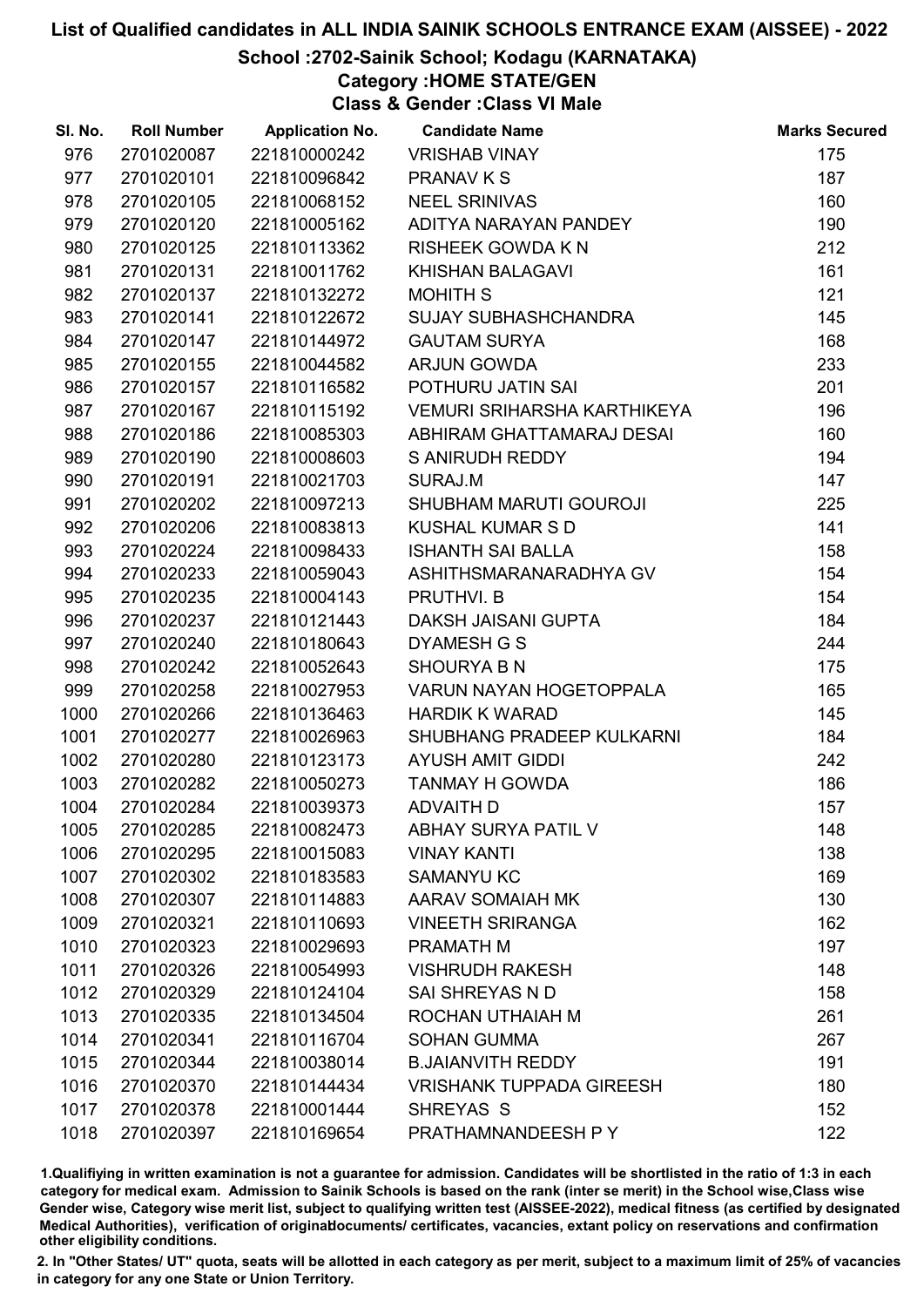### School :2702-Sainik School; Kodagu (KARNATAKA)

Category :HOME STATE/GEN

Class & Gender :Class VI Male

| SI. No. | <b>Roll Number</b> | <b>Application No.</b> | <b>Candidate Name</b>           |    | <b>Marks Secured</b> |
|---------|--------------------|------------------------|---------------------------------|----|----------------------|
| 1019    | 2701020406         | 221810077664           | <b>HEMAKESHA H G</b>            |    | 120                  |
| 1020    | 2701020409         | 221810083864           | <b>SAI PRAJWAL R WALI</b>       |    | 132                  |
| 1021    | 2701020412         | 221810083374           | <b>OMKAR VIVEK HITTINAHALLI</b> |    | 167                  |
| 1022    | 2701020427         | 221810002384           | PRADYUMNA.G                     |    | 183                  |
| 1023    | 2701020428         | 221810144384           | S D PUSHKAL GOUD                |    | 125                  |
| 1024    | 2701020446         | 221810100394           | <b>VISHNU PRASAD.P</b>          |    | 144                  |
| 1025    | 2701020457         | 221810192894           | <b>DHANUSH M</b>                |    | 172                  |
| 1026    | 2701030017         | 221810033925           | <b>MAMILLA SAI SANVITH</b>      |    | 224                  |
| 1027    | 2701030031         | 221810134735           | LAKSH DIGANTH K G               |    | 174                  |
| 1028    | 2701030041         | 221810192345           | YADHUNANDAN M                   |    | 156                  |
| 1029    | 2701030052         | 221810131055           | PRANAV DHUMMAWAD                |    | 204                  |
| 1030    | 2701030060         | 221810089455           | CHETHAS DALAVAI B M             |    | 223                  |
| 1031    | 2701030071         | 221810084865           | PRIYANSHU KUMAR MISHRA          |    | 127                  |
| 1032    | 2701030081         | 221810150975           | <b>VANSH TRIPATHI</b>           |    | 253                  |
| 1033    | 2701030089         | 221810157585           | PRATYUSH SHUKLA                 |    | 245                  |
| 1034    | 2701030095         | 221810146495           | SHUBHAM K SHETTY                |    | 236                  |
| 1035    | 2701030108         | 221810106706           | SAI SIDDHARTH PASUPULETI        |    | 234                  |
| 1036    | 2701030112         | 221810097906           | <b>AMOGH R SANKPAL</b>          |    | 143                  |
| 1037    | 2701030113         | 221810103016           | <b>VACHAN J K</b>               |    | 144                  |
| 1038    | 2701030115         | 221810003216           | <b>HARIAKSH SUMAN RAO</b>       |    | 223                  |
| 1039    | 2701030127         | 221810009226           | <b>NAMAN MALVIYA</b>            |    | 154                  |
| 1040    | 2701030134         | 221810129626           | <b>VISHWAS H S</b>              | CG | 153                  |
| 1041    | 2701030136         | 221810151926           | R.PRAJWAL                       |    | 195                  |
| 1042    | 2701030143         | 221810054336           | <b>DARSHISH JHA</b>             |    | 194                  |
| 1043    | 2701030152         | 221810063346           | <b>SHUBHANG G</b>               |    | 161                  |
| 1044    | 2701030161         | 221810180846           | <b>MUDIT IJAY</b>               |    | 229                  |
| 1045    | 2701030162         | 221810121846           | <b>GOKUL SATHWIK BALASA</b>     |    | 201                  |
| 1046    | 2701030163         | 221810131846           | <b>AKSHAJ NAMBIAR</b>           |    | 173                  |
| 1047    | 2701030175         | 221810189756           | SAMRUDH P REDDY                 |    | 127                  |
| 1048    | 2701030193         | 221810039866           | <b>DAKSH SOMAIAH</b>            |    | 142                  |
| 1049    | 2701030196         | 221810184176           | HITESH BILLIMAGGA JAYENDRA      |    | 147                  |
| 1050    | 2701030211         | 221810110386           | <b>GIRIDHAR M</b>               |    | 134                  |
| 1051    | 2701030215         | 221810065486           | <b>M YOGESH NAIDU</b>           |    | 153                  |
| 1052    | 2701030227         | 221810093096           | <b>HARSHITH NARAYANA KOLUR</b>  |    | 264                  |
| 1053    | 2701030231         | 221810059596           | <b>ATHARV KULKARNI</b>          |    | 136                  |
| 1054    | 2701030232         | 221810182696           | DHARAN R GOWDA                  |    | 209                  |
| 1055    | 2701030236         | 221810142896           | YATTHARTH KUMAR                 |    | 135                  |
| 1056    | 2701030253         | 221810017907           | <b>LIKITH M GOWDA</b>           |    | 132                  |
| 1057    | 2701030260         | 221810036317           | <b>TANMAY</b>                   |    | 151                  |
| 1058    | 2701030272         | 221810079427           | <b>B S MAURYA</b>               |    | 254                  |
| 1059    | 2701030279         | 221810022827           | <b>VAIBHAV SATHISH</b>          |    | 185                  |
| 1060    | 2701030281         | 221810003827           | <b>TEJAS S</b>                  |    | 186                  |
| 1061    | 2701030284         | 221810068827           | V K ADITH LAXMAN                |    | 136                  |

1.Qualifiying in written examination is not a guarantee for admission. Candidates will be shortlisted in the ratio of 1:3 in each category for medical exam. Admission to Sainik Schools is based on the rank (inter se merit) in the School wise,Class wise Gender wise, Category wise merit list, subject to qualifying written test (AISSEE-2022), medical fitness (as certified by designated Medical Authorities), verification of originablocuments/ certificates, vacancies, extant policy on reservations and confirmation other eligibility conditions.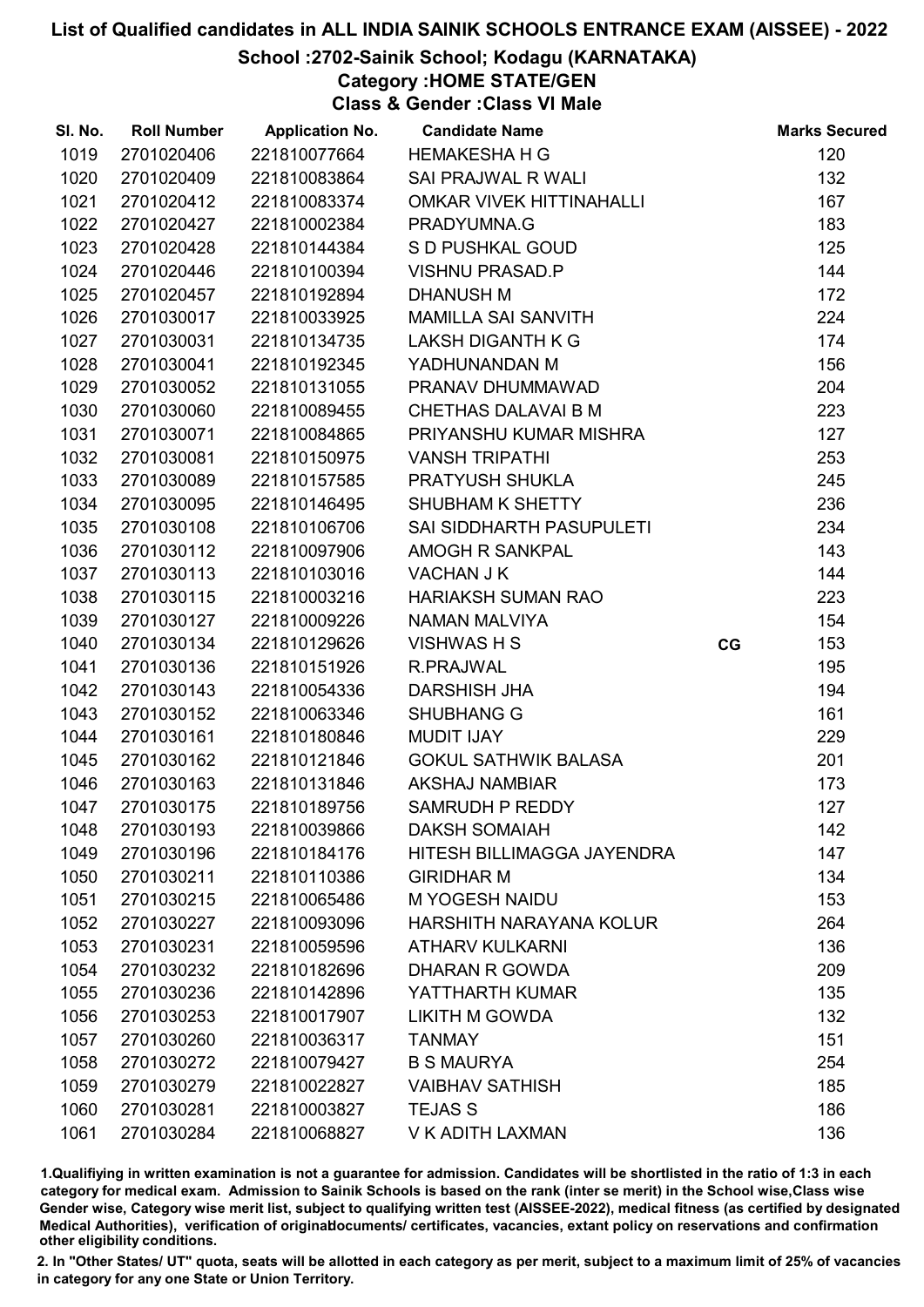### School :2702-Sainik School; Kodagu (KARNATAKA)

Category :HOME STATE/GEN

Class & Gender :Class VI Male

| SI. No. | <b>Roll Number</b> | <b>Application No.</b> | <b>Candidate Name</b>           | <b>Marks Secured</b> |
|---------|--------------------|------------------------|---------------------------------|----------------------|
| 1062    | 2701030309         | 221810026747           | AKANSH N R                      | 148                  |
| 1063    | 2701030310         | 221810117747           | PREETHAM S GOWDA                | 201                  |
| 1064    | 2701030323         | 221810122757           | <b>BRUHADRATH</b>               | 137                  |
| 1065    | 2701030332         | 221810157467           | DHRUVA V BHARADWAJ              | 255                  |
| 1066    | 2701030351         | 221810038487           | HARSHIT NU                      | 203                  |
| 1067    | 2701030372         | 221810066408           | <b>JAIRUS K BOBY</b>            | 249                  |
| 1068    | 2701030375         | 221810050708           | <b>VARDHAN.NALLURI</b>          | 225                  |
| 1069    | 2701030387         | 221810001318           | SHAAN SUBBAIAH P N              | 192                  |
| 1070    | 2701030388         | 221810033318           | <b>BATHINENI SRIHITH</b>        | 173                  |
| 1071    | 2701030393         | 221810128818           | NANDAN CHANDRASHEKAR            | 193                  |
| 1072    | 2701030394         | 221810050918           | <b>SHRESHTHA</b>                | 233                  |
| 1073    | 2701030399         | 221810037228           | TAKSHEEL SAI CHAKRADHARA        | 128                  |
| 1074    | 2701030400         | 221810170728           | DAKSH S VAIBHAAV                | 141                  |
| 1075    | 2701030418         | 221810097938           | <b>SURYAANSH J NAIR</b>         | 130                  |
| 1076    | 2701040007         | 221810094948           | <b>HIMAN J R</b>                | 179                  |
| 1077    | 2701040035         | 221810068568           | <b>CHENNA BASAVA BYALE</b>      | 139                  |
| 1078    | 2701040036         | 221810146668           | <b>HEMANTH KUMAR S</b>          | 125                  |
| 1079    | 2701040053         | 221810001288           | <b>VAIBHAV HULUKADI</b>         | 130                  |
| 1080    | 2701040055         | 221810121388           | <b>PRANAV J B</b>               | 120                  |
| 1081    | 2701040056         | 221810079388           | <b>AMIT PATIL</b>               | 233                  |
| 1082    | 2701040074         | 221810050598           | PURVANKAR G.K ARADYA            | 233                  |
| 1083    | 2701040079         | 221810196009           | THAMAN SIVASANKARAN NAIR        | 243                  |
| 1084    | 2701040085         | 221810169409           | <b>DHANUSH R GOWDA</b>          | 134                  |
| 1085    | 2701040109         | 221810144819           | AMAYKRISHNAN A PANICKER         | 171                  |
| 1086    | 2701040114         | 221810136129           | <b>ADVAITH EKSHWAK C</b>        | 120                  |
| 1087    | 2701040118         | 221810076229           | KARTHIK RANGANATHA              | 204                  |
| 1088    | 2701040121         | 221810087629           | <b>LOCHAN D M</b>               | 142                  |
| 1089    | 2701040129         | 221810007339           | YASH SINGHAL                    | 249                  |
| 1090    | 2701040140         | 221810078049           | SATHVIK N SHETTY                | 184                  |
| 1091    | 2701040149         | 221810005849           | <b>SHREYAS</b>                  | 197                  |
| 1092    | 2701040150         | 221810049849           | <b>ANIKET JOSHI</b>             | 206                  |
| 1093    | 2701040159         | 221810056459           | KOUSHIK M NAIKAR                | 130                  |
| 1094    | 2701040161         | 221810050759           | <b>PRANEEL</b>                  | 197                  |
| 1095    | 2701040173         | 221810027369           | <b>PRATYUSH S RASTAPUR</b>      | 243                  |
| 1096    | 2701040189         | 221810140079           | <b>HEMANTH K M</b>              | 243                  |
| 1097    | 2701040191         | 221810094079           | <b>PRANAV B</b>                 | 236                  |
| 1098    | 2701040196         | 221810055679           | <b>ADITHYA KUMAR</b>            | 176                  |
| 1099    | 2701040199         | 221810149879           | <b>LAKSHYA MALIK</b>            | 275                  |
| 1100    | 2701040203         | 221810026979           | AKARSH N R                      | 139                  |
| 1101    | 2701040217         | 221810081899           | <b>VEERABHADRA REDDY CHALLA</b> | 157                  |
| 1102    | 2701040218         | 221810132899           | <b>BHUVAN C</b>                 | 131                  |
| 1103    | 2701040224         | 221810146999           | <b>V G HARSHITH</b>             | 130                  |
| 1104    | 2702010001         | 221810165100           | <b>AKSHAY PANCHAGAVI</b>        | 254                  |

1.Qualifiying in written examination is not a guarantee for admission. Candidates will be shortlisted in the ratio of 1:3 in each category for medical exam. Admission to Sainik Schools is based on the rank (inter se merit) in the School wise,Class wise Gender wise, Category wise merit list, subject to qualifying written test (AISSEE-2022), medical fitness (as certified by designated Medical Authorities), verification of originablocuments/ certificates, vacancies, extant policy on reservations and confirmation other eligibility conditions.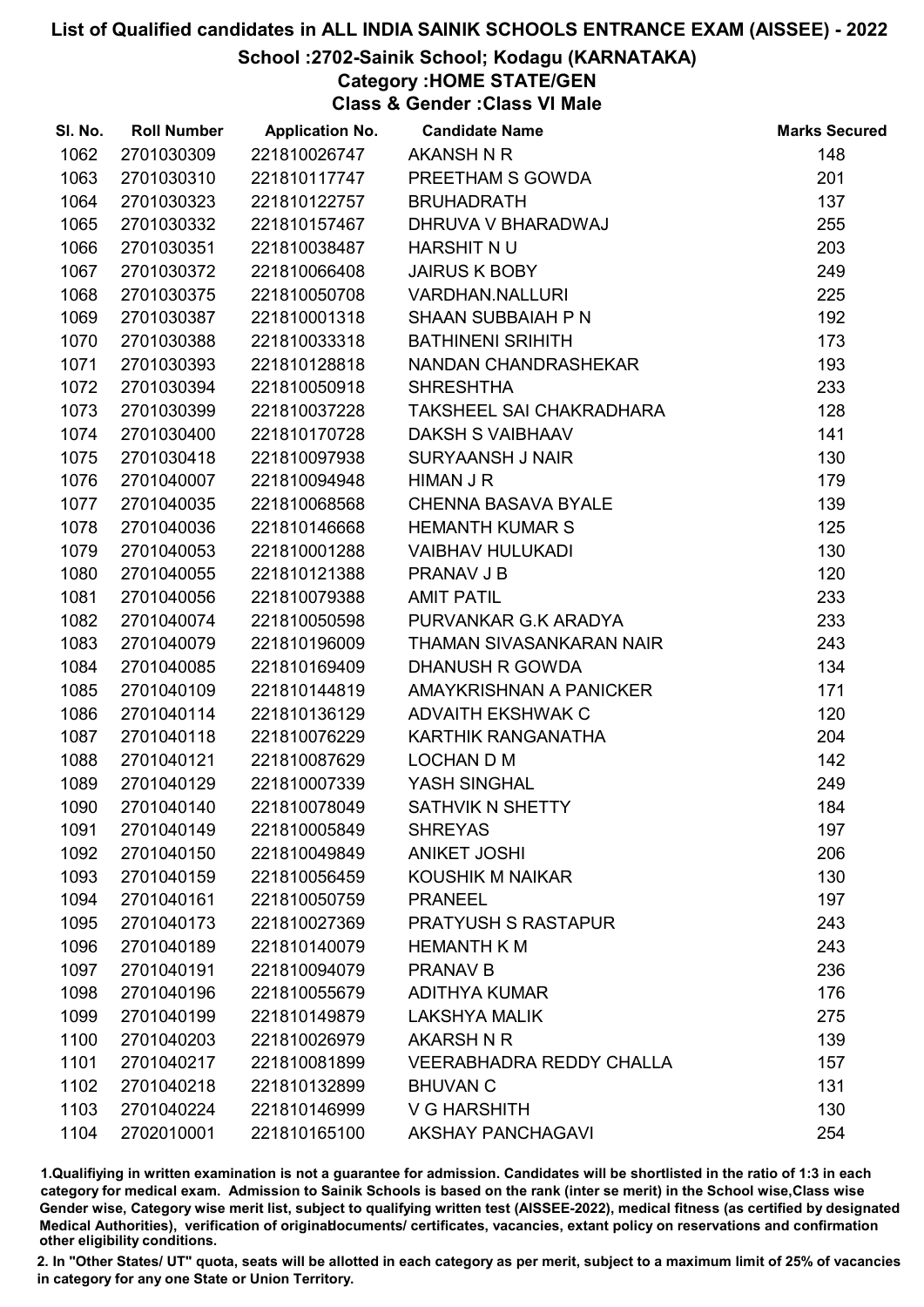### School :2702-Sainik School; Kodagu (KARNATAKA)

Category :HOME STATE/GEN

Class & Gender :Class VI Male

| SI. No. | <b>Roll Number</b> | <b>Application No.</b> | <b>Candidate Name</b>            | <b>Marks Secured</b> |
|---------|--------------------|------------------------|----------------------------------|----------------------|
| 1105    | 2702010030         | 221810180830           | <b>MANORANJAN PATIL</b>          | 156                  |
| 1106    | 2702010082         | 221810028331           | <b>VEERESH ANGADI</b>            | 146                  |
| 1107    | 2702010107         | 221810173071           | PRAJWAL BHIMAPPA MANJARE         | 131                  |
| 1108    | 2702010116         | 221810169181           | SHIVABHODH SAYANNAVAR            | 141                  |
| 1109    | 2702010121         | 221810175191           | MAHMADAYAN RAMAZAN GOKAK         | 141                  |
| 1110    | 2702010139         | 221810116432           | <b>VIVEK GURUPRASAD</b>          | 183                  |
| 1111    | 2702010140         | 221810095632           | <b>SHREYAS AVARADI</b>           | 205                  |
| 1112    | 2702010178         | 221810176982           | <b>VIKAS BASARAGI</b>            | 140                  |
| 1113    | 2702010184         | 221810175103           | <b>SHRISHAIL KICHADI</b>         | 146                  |
| 1114    | 2702010207         | 221810170623           | <b>SHREYAS EMMI</b>              | 171                  |
| 1115    | 2702010248         | 221810197083           | AMIT IRANNA BAGEWADI             | 121                  |
| 1116    | 2702010282         | 221810064524           | <b>SANKET SHIDAGOUDA</b>         | 164                  |
| 1117    | 2702010286         | 221810120924           | <b>VENKATESH S GULGALJAMBAGI</b> | 128                  |
| 1118    | 2702010313         | 221810143874           | SHIVU JUNJARAWAD                 | 156                  |
| 1119    | 2702010345         | 221810195525           | KIRAN BHARATESH SAJANE           | 216                  |
| 1120    | 2702010365         | 221810125365           | SHASHIDAR TOTAPPA RAJUR          | 219                  |
| 1121    | 2702010373         | 221810174775           | BASAVARAJ MUTTEPPA BANASI        | 157                  |
| 1122    | 2702010385         | 221810126006           | <b>SAGAR</b>                     | 149                  |
| 1123    | 2702010399         | 221810170226           | ABHINAV KUMAR MOLAKE             | 140                  |
| 1124    | 2702010402         | 221810085626           | NEERAJ IRAPPA GADAD              | 217                  |
| 1125    | 2702010408         | 221810185346           | <b>VIKRAM METI</b>               | 126                  |
| 1126    | 2702010437         | 221810184396           | <b>VISHWANATH RABAKAVI</b>       | 148                  |
| 1127    | 2702020073         | 221810168311           | SAISH SOMASHEKHAR CHOULGE        | 232                  |
| 1128    | 2702020099         | 221810094351           | MAHAVEER BASAVARAJ DOTARAD       | 207                  |
| 1129    | 2702020162         | 221810095162           | ROSHAN SANDEEP MAGADUM           | 133                  |
| 1130    | 2702020170         | 221810177372           | <b>AKUL LALASANGI</b>            | 121                  |
| 1131    | 2702020197         | 221810088913           | <b>SANTOSH PATIL</b>             | 128                  |
| 1132    | 2702020221         | 221810057153           | <b>ABHISHEK SANKAPALE</b>        | 190                  |
| 1133    | 2702020242         | 221810097183           | <b>NISCHIT S BHASME</b>          | 151                  |
| 1134    | 2702020298         | 221810184897           | <b>SHANKAR BADIGER</b>           | 178                  |
| 1135    | 2702020375         | 221810147749           | PRATIK RUDRAPPA ABBAYI           | 206                  |
| 1136    | 2702020388         | 221810064669           | <b>ABHISHEK GHARABUDE</b>        | 129                  |
| 1137    | 2702020406         | 221810078389           | <b>SHAMBH KUNDARAGI</b>          | 162                  |
| 1138    | 2702030059         | 221810028645           | SHIVAPRASAD SOMALINGAPPA         | 226                  |
| 1139    | 2702030107         | 221810140126           | SAMPREET MALLAPPA BALIKAI        | 138                  |
| 1140    | 2702030192         | 221810023637           | AMOD K SHINDE                    | 158                  |
| 1141    | 2702030208         | 221810122967           | <b>SRUJAN SHIVALINGAYYA</b>      | 138                  |
| 1142    | 2702030249         | 221810175228           | SAMRUDDH BELLANNAVAR             | 144                  |
| 1143    | 2702030296         | 221810107888           | ARUSH AMIT HUKKERIPATIL          | 211                  |
| 1144    | 2702030338         | 221810117769           | <b>BASAVARAJ MALLAPPA</b>        | 148                  |
| 1145    | 2702030349         | 221810193089           | <b>SHRIDHAR KOLADURGI</b>        | 122                  |
| 1146    | 2703010001         | 221810162000           | <b>NANDAN PATIL</b>              | 151                  |
| 1147    | 2703010051         | 221810075321           | VAIBHAVA REDDY D M               | 228                  |

1.Qualifiying in written examination is not a guarantee for admission. Candidates will be shortlisted in the ratio of 1:3 in each category for medical exam. Admission to Sainik Schools is based on the rank (inter se merit) in the School wise,Class wise Gender wise, Category wise merit list, subject to qualifying written test (AISSEE-2022), medical fitness (as certified by designated Medical Authorities), verification of originablocuments/ certificates, vacancies, extant policy on reservations and confirmation other eligibility conditions.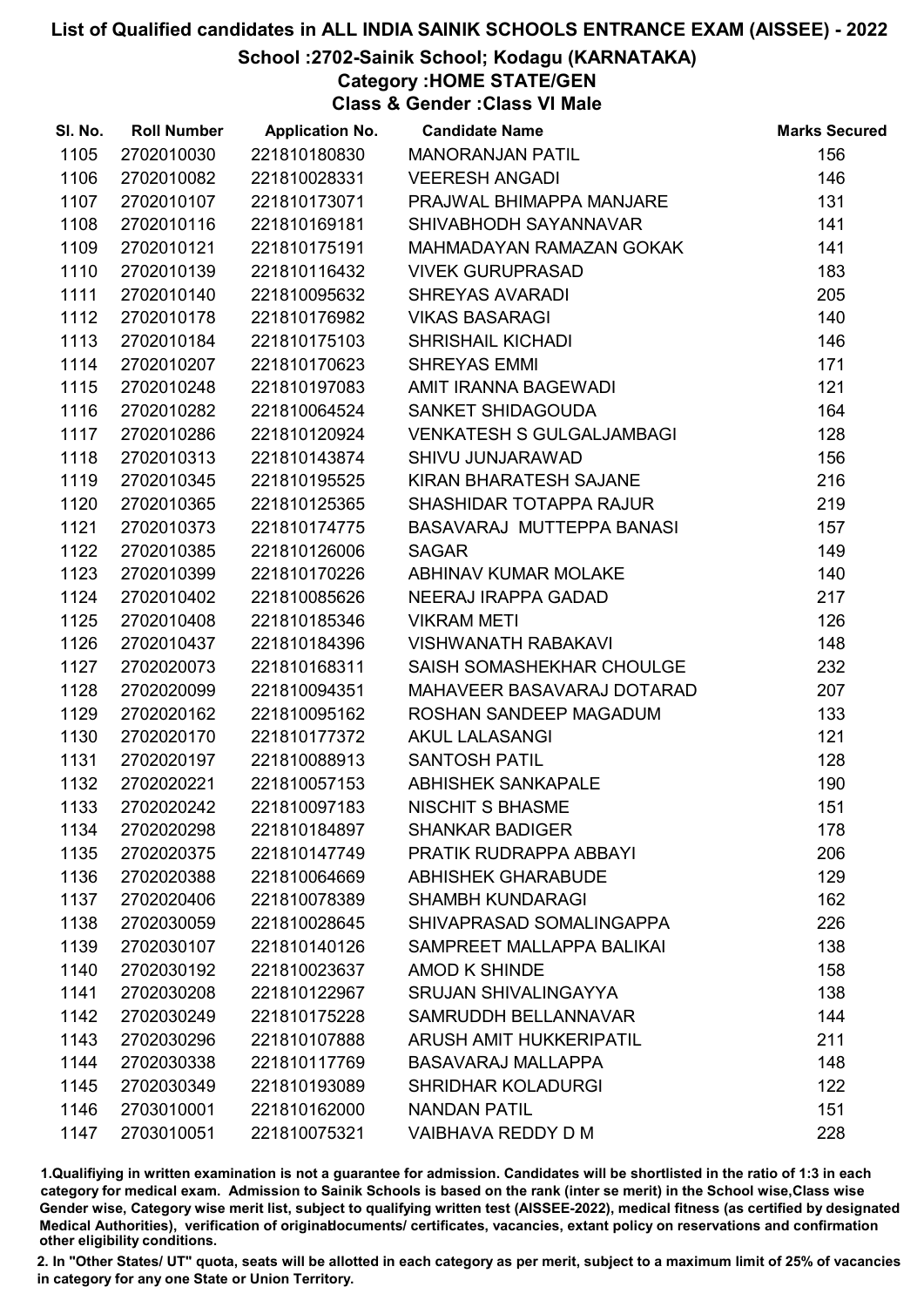### School :2702-Sainik School; Kodagu (KARNATAKA)

Category :HOME STATE/GEN

Class & Gender :Class VI Male

| SI. No. | <b>Roll Number</b> | <b>Application No.</b> | <b>Candidate Name</b>         | <b>Marks Secured</b> |
|---------|--------------------|------------------------|-------------------------------|----------------------|
| 1148    | 2703010063         | 221810152741           | M KOUSHIK CHOWDARY            | 172                  |
| 1149    | 2703010074         | 221810128261           | <b>MY NANDISH GOUDA</b>       | 207                  |
| 1150    | 2703010078         | 221810025771           | <b>KOUSHIK R</b>              | 172                  |
| 1151    | 2703010114         | 221810049982           | <b>RAJASHEKARGOUDA</b>        | 135                  |
| 1152    | 2703010145         | 221810141873           | <b>VINAYAGOWDA</b>            | 214                  |
| 1153    | 2703010164         | 221810095124           | <b>SANJAYAKUMAR</b>           | 200                  |
| 1154    | 2703010184         | 221810043474           | <b>M PRADEEP</b>              | 180                  |
| 1155    | 2703010187         | 221810034384           | <b>G VIRAJ GOUDA</b>          | 215                  |
| 1156    | 2703010194         | 221810092315           | JAVEED BASHA M                | 121                  |
| 1157    | 2703010225         | 221810095106           | <b>CHINMAY S</b>              | 219                  |
| 1158    | 2703010226         | 221810033306           | <b>B GOVARDANA</b>            | 135                  |
| 1159    | 2703010244         | 221810047156           | <b>INDRA</b>                  | 146                  |
| 1160    | 2703010267         | 221810083127           | <b>VARUN SAI REDDY P</b>      | 190                  |
| 1161    | 2703010292         | 221810172108           | H AKASHA                      | 154                  |
| 1162    | 2703010307         | 221810190248           | H VARUNKUMAR REDDY            | 132                  |
| 1163    | 2703010326         | 221810132678           | P MALLIKARJUNA                | 120                  |
| 1164    | 2703020040         | 221810155531           | M S JEEVAN                    | 133                  |
| 1165    | 2703020062         | 221810160322           | <b>PUNIT KUMAR</b>            | 130                  |
| 1166    | 2703020073         | 221810152742           | <b>MANOJ</b>                  | 135                  |
| 1167    | 2703020088         | 221810137092           | YASHASCHANDRA R P             | 136                  |
| 1168    | 2703020097         | 221810058613           | <b>ROHITH T</b>               | 120                  |
| 1169    | 2703020117         | 221810129563           | <b>NITHIN</b>                 | 189                  |
| 1170    | 2703020194         | 221810059045           | SHRIVARDHAN M GOUDAR          | 214                  |
| 1171    | 2703020200         | 221810190255           | <b>SAMRUDH</b>                | 134                  |
| 1172    | 2703020212         | 221810121865           | H SHASHANK REDDY              | 155                  |
| 1173    | 2703020245         | 221810137066           | <b>SHASHANK RAJGURU</b>       | 193                  |
| 1174    | 2703020262         | 221810017017           | <b>TANMAYAK</b>               | 242                  |
| 1175    | 2703020275         | 221810163837           | <b>DEEKSHITH GOUDA</b>        | 166                  |
| 1176    | 2703020346         | 221810108169           | <b>VISHAL</b>                 | 148                  |
| 1177    | 2704010021         | 221810130700           | <b>AJAYAKUMAR HIREMATH</b>    | 198                  |
| 1178    | 2704010080         | 221810073930           | SHARANAKUMAR BASAVARAJ        | 177                  |
| 1179    | 2704010276         | 221810087721           | <b>SHIVANAGOUD BIRADAR</b>    | 135                  |
| 1180    | 2704010343         | 221810035161           | <b>VINOD SHIVAPUR</b>         | 193                  |
| 1181    | 2704010376         | 221810133471           | SANTOSH GURULINGAPPA PATIL    | 210                  |
| 1182    | 2704010430         | 221810052991           | PRAJWAL RAMESH SONNAD         | 180                  |
| 1183    | 2704010436         | 221810073202           | <b>NAVEEN BENAKATTI</b>       | 200                  |
| 1184    | 2704020129         | 221810172962           | <b>EKANATH SURESH NIKKAM</b>  | 182                  |
| 1185    | 2704020163         | 221810028382           | <b>ADIKRISHNA</b>             | 225                  |
| 1186    | 2704020196         | 221810064203           | <b>SAMARTHGOUDA</b>           | 137                  |
| 1187    | 2704020215         | 221810130413           | <b>TARUN MAHABAL PADANAD</b>  | 206                  |
| 1188    | 2704020285         | 221810188253           | <b>VARUN INCHALKARANJI</b>    | 240                  |
| 1189    | 2704020312         | 221810137463           | AKUL BASAPPA RODDANAVAR       | 152                  |
| 1190    | 2704020435         | 221810128724           | <b>GURUSANGAPPA BASAVARAJ</b> | 138                  |

1.Qualifiying in written examination is not a guarantee for admission. Candidates will be shortlisted in the ratio of 1:3 in each category for medical exam. Admission to Sainik Schools is based on the rank (inter se merit) in the School wise,Class wise Gender wise, Category wise merit list, subject to qualifying written test (AISSEE-2022), medical fitness (as certified by designated Medical Authorities), verification of originablocuments/ certificates, vacancies, extant policy on reservations and confirmation other eligibility conditions.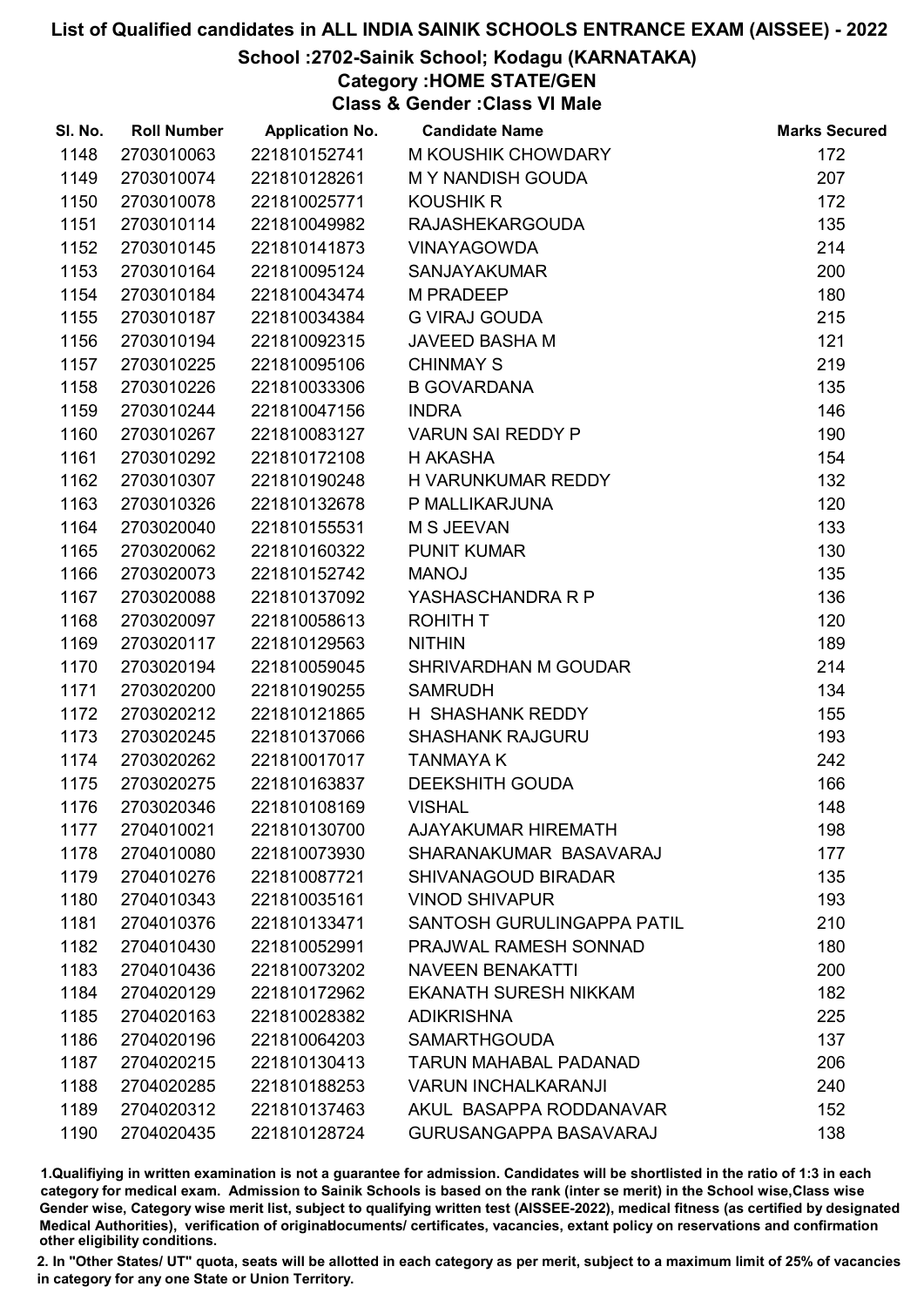### School :2702-Sainik School; Kodagu (KARNATAKA)

Category :HOME STATE/GEN

Class & Gender :Class VI Male

| SI. No. | <b>Roll Number</b> | <b>Application No.</b> | <b>Candidate Name</b>             | <b>Marks Secured</b> |
|---------|--------------------|------------------------|-----------------------------------|----------------------|
| 1191    | 2704020484         | 221810169944           | PRANAV VENKAPPA NANDI             | 122                  |
| 1192    | 2704020488         | 221810175254           | RAMESH KRISHNAPPA ARAKERI         | 136                  |
| 1193    | 2704020535         | 221810177874           | PRADEEP IRANNA DASANNAVAR         | 132                  |
| 1194    | 2704020719         | 221810087965           | SANGAMESH SHIKARESHWAR            | 160                  |
| 1195    | 2704020728         | 221810159475           | RAJAKUMAR CHANABASAPPA            | 184                  |
| 1196    | 2704020739         | 221810070975           | <b>ADARSH MAGADUM</b>             | 160                  |
| 1197    | 2704020754         | 221810078385           | <b>AKASH RAMESH AIGALI</b>        | 153                  |
| 1198    | 2704020836         | 221810060726           | <b>BHARAT ANIL ATHANI</b>         | 121                  |
| 1199    | 2704020893         | 221810152646           | <b>KRUPAL DESHPANDE</b>           | 165                  |
| 1200    | 2704021059         | 221810065137           | PRAVEEN KUMAR                     | 201                  |
| 1201    | 2704030030         | 221810149620           | PRAJWAL KUMARASWAMI               | 172                  |
| 1202    | 2704030032         | 221810083820           | KARTIK SHIVAGOUDA NEMAGOUD        | 159                  |
| 1203    | 2704030076         | 221810076650           | LOHIT VITTHAL YARAGUDRI           | 245                  |
| 1204    | 2704030086         | 221810111360           | <b>VIVEK SAMBHAJI MOHITE</b>      | 121                  |
| 1205    | 2704030241         | 221810141841           | <b>RAHUL R PATIL</b>              | 124                  |
| 1206    | 2704030405         | 221810131152           | <b>AKASH BANGER</b>               | 148                  |
| 1207    | 2704030445         | 221810157472           | <b>ABHISHEK</b>                   | 122                  |
| 1208    | 2704030459         | 221810126082           | <b>VENKATESH PRASAD</b>           | 163                  |
| 1209    | 2704030489         | 221810039992           | SWASTIK ASHOK CHAVAN              | 122                  |
| 1210    | 2704030520         | 221810150157           | <b>SHUBHAM CHAVAN</b>             | 130                  |
| 1211    | 2704030522         | 221810062257           | <b>VIRABHADRAYYA SWAMI</b>        | 174                  |
| 1212    | 2704030558         | 221810096077           | NEELAKANTHARAYAGOUDA              | 194                  |
| 1213    | 2704030684         | 221810134538           | <b>PRITAM PATIL</b>               | 206                  |
| 1214    | 2704030776         | 221810134098           | <b>GURULINGAYYA BALIGERI</b>      | 186                  |
| 1215    | 2704030800         | 221810074898           | <b>PANKAJ METI</b>                | 224                  |
| 1216    | 2704030832         | 221810153909           | PRAJWAL SHANKAR BADAGI            | 154                  |
| 1217    | 2704030906         | 221810124349           | SUJAY BHAGAVANT NANDESHWAR        | 252                  |
| 1218    | 2704030908         | 221810041449           | SHIDDALINGAYYA JADIMATH           | 157                  |
| 1219    | 2704030914         | 221810124649           | SAAMEER NAJEER AWATI              | 181                  |
| 1220    | 2704030976         | 221810173679           | <b>SHRIHARI KULAKARNI</b>         | 158                  |
| 1221    | 2704031010         | 221810060499           | SHIVANAND RAVINDRA KOUJALAGI      | 162                  |
| 1222    | 2704040096         | 221810136863           | OMKAR D H                         | 134                  |
| 1223    | 2704040310         | 221810066415           | <b>KIRAN KANDAGALLA</b>           | 146                  |
| 1224    | 2704040338         | 221810092935           | NAGABHUSHAN MAHANTAYYA            | 154                  |
| 1225    | 2704040463         | 221810196416           | SAMARTH METAGUDDA                 | 205                  |
| 1226    | 2704040584         | 221810083907           | A M SATHVIK                       | 183                  |
| 1227    | 2704040655         | 221810138357           | <b>SANKET</b>                     | 135                  |
| 1228    | 2704040707         | 221810034287           | DAKSH N JALARADDI                 | 235                  |
| 1229    | 2704040731         | 221810072308           | ROHAN BHAGAPPA CHOUGALA           | 172                  |
| 1230    | 2704040804         | 221810025758           | <b>OMSAI HEMADRI</b>              | 245                  |
| 1231    | 2704040882         | 221810033809           | SAMARTH SHAMBHULINGA KANAVI       | 194                  |
| 1232    | 2704040925         | 221810148639           | <b>BASAVARAJ SUBHASH BUKITGAR</b> | 176                  |
| 1233    | 2705010001         | 221810131510           | <b>BHUSHAN M R</b>                | 142                  |

1.Qualifiying in written examination is not a guarantee for admission. Candidates will be shortlisted in the ratio of 1:3 in each category for medical exam. Admission to Sainik Schools is based on the rank (inter se merit) in the School wise,Class wise Gender wise, Category wise merit list, subject to qualifying written test (AISSEE-2022), medical fitness (as certified by designated Medical Authorities), verification of originablocuments/ certificates, vacancies, extant policy on reservations and confirmation other eligibility conditions.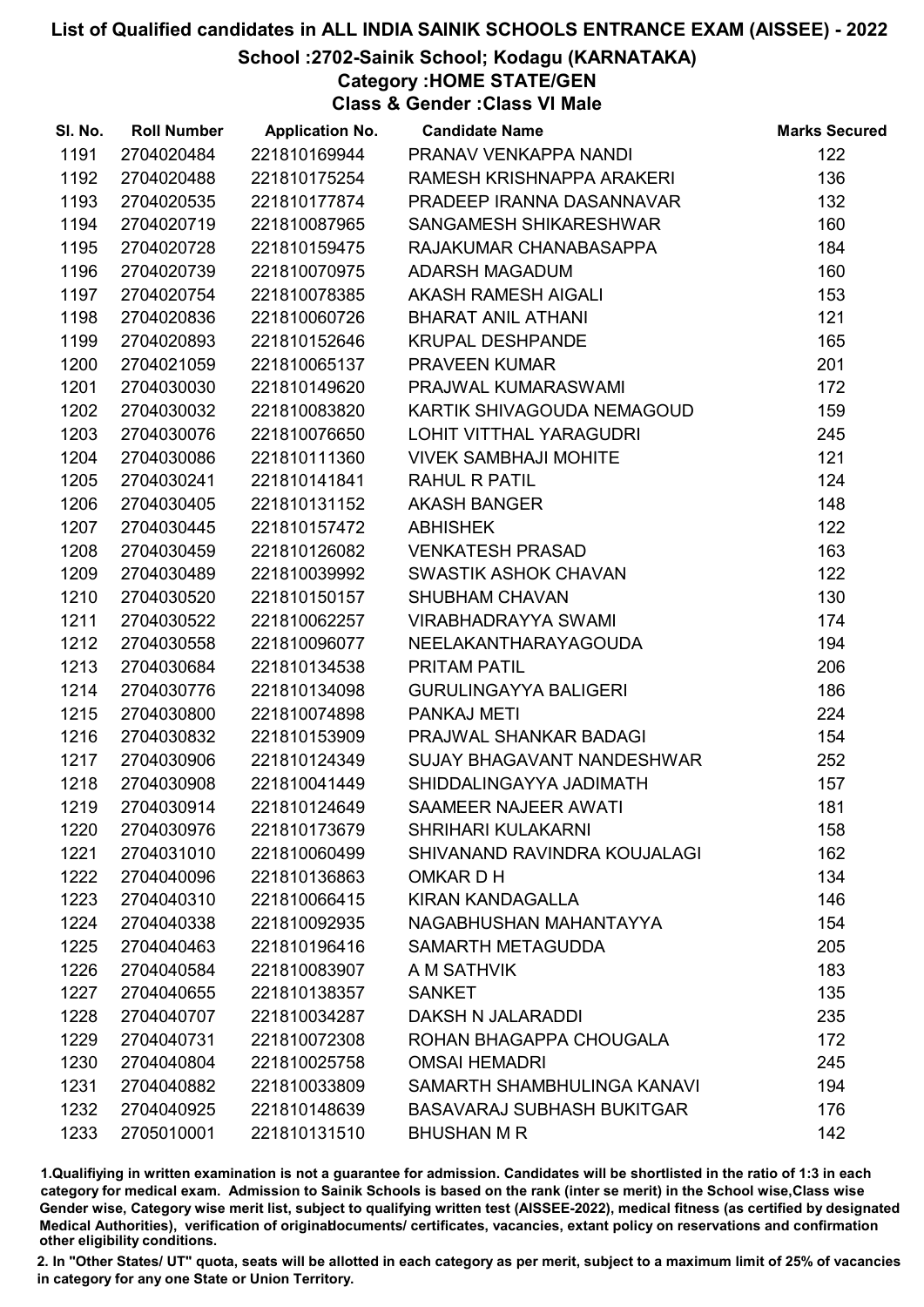### School :2702-Sainik School; Kodagu (KARNATAKA)

Category :HOME STATE/GEN

Class & Gender :Class VI Male

| SI. No. | <b>Roll Number</b> | <b>Application No.</b> | <b>Candidate Name</b>       | <b>Marks Secured</b> |
|---------|--------------------|------------------------|-----------------------------|----------------------|
| 1234    | 2705010016         | 221810178001           | <b>SACHIN CHOUDRY</b>       | 187                  |
| 1235    | 2705010024         | 221810056671           | <b>MALLIKARJUN SWAMI</b>    | 125                  |
| 1236    | 2705010048         | 221810178963           | <b>DAKSH SIRVI</b>          | 160                  |
| 1237    | 2705010052         | 221810107383           | <b>MALLIKARJUNA</b>         | 175                  |
| 1238    | 2705010053         | 221810192583           | <b>DHANVIN A</b>            | 131                  |
| 1239    | 2705010066         | 221810038205           | NIGAM NACHAPPA KU           | 143                  |
| 1240    | 2705010077         | 221810192575           | <b>DAIWIK S PRASAD</b>      | 157                  |
| 1241    | 2705010079         | 221810178285           | <b>TEJAS GOWDA C</b>        | 143                  |
| 1242    | 2705010105         | 221810146068           | ROHIT TELI                  | 210                  |
| 1243    | 2705010122         | 221810146730           | SAMARTHRADDI GIRADDI        | 187                  |
| 1244    | 2705010124         | 221810182640           | <b>PRANAV SUGUR</b>         | 167                  |
| 1245    | 2705010128         | 221810148060           | <b>KRUTHIK KUMAR K V</b>    | 146                  |
| 1246    | 2705010134         | 221810075231           | PRANAVA H                   | 241                  |
| 1247    | 2705010135         | 221810092631           | <b>PRAJWAL</b>              | 251                  |
| 1248    | 2705010163         | 221810165423           | <b>MANJUNATH MUNDAGANUR</b> | 126                  |
| 1249    | 2705010172         | 221810146963           | <b>THEJASKUMARK</b>         | 141                  |
| 1250    | 2705010177         | 221810098404           | YASHWANTH REDDY             | 157                  |
| 1251    | 2705010180         | 221810075024           | PRAVEEN KUMAR A             | 235                  |
| 1252    | 2705010181         | 221810049524           | <b>CHETHAN GOWDA S</b>      | 214                  |
| 1253    | 2705010193         | 221810185745           | P HIMAVANTH                 | 242                  |
| 1254    | 2705010195         | 221810080255           | <b>SOMASHEKHAR</b>          | 160                  |
| 1255    | 2705010203         | 221810182095           | <b>MALLIKARJUNA</b>         | 133                  |
| 1256    | 2705010209         | 221810106036           | <b>VILASA</b>               | 164                  |
| 1257    | 2705010225         | 221810068087           | ROHITH HOOVINABHAVI         | 223                  |
| 1258    | 2705010226         | 221810076108           | KISHOR GOUDA KANAKAGIRI     | 161                  |
| 1259    | 2705010241         | 221810098509           | <b>PRABHU</b>               | 165                  |
| 1260    | 2705010244         | 221810105219           | PRUTHVI POLICE PATEL        | 133                  |
| 1261    | 2705010246         | 221810066149           | <b>SANDEEP KUMAR</b>        | 256                  |
| 1262    | 2705010249         | 221810142469           | <b>NIKHIL KORI</b>          | 157                  |
| 1263    | 2705010253         | 221810091589           | <b>SAGAR SOPPIMATH</b>      | 266                  |
| 1264    | 2705010254         | 221810105199           | <b>PREETHAM</b>             | 188                  |
| 1265    | 2706010004         | 221810061620           | DHRUVA HARI S               | 210                  |
| 1266    | 2706010029         | 221810081751           | <b>JEEVAN P S</b>           | 141                  |
| 1267    | 2706010034         | 221810072681           | NUTHAN M S BILICHODRA       | 172                  |
| 1268    | 2706010037         | 221810179902           | PRATHAM M                   | 178                  |
| 1269    | 2706010038         | 221810043012           | JEEVAN MU                   | 222                  |
| 1270    | 2706010042         | 221810120032           | <b>JEEVAN V</b>             | 156                  |
| 1271    | 2706010044         | 221810058332           | <b>NEHAL KM</b>             | 131                  |
| 1272    | 2706010048         | 221810093042           | NISCHITH P PRABHU           | 207                  |
| 1273    | 2706010055         | 221810193382           | <b>SATHVIK JALDESH</b>      | 175                  |
| 1274    | 2706010060         | 221810136503           | <b>CHANDAN S K M</b>        | 145                  |
| 1275    | 2706010099         | 221810163854           | <b>KUSHAL GOWDA R</b>       | 122                  |
| 1276    | 2706010102         | 221810016274           | <b>TARUN CHANDRA B M</b>    | 152                  |

1.Qualifiying in written examination is not a guarantee for admission. Candidates will be shortlisted in the ratio of 1:3 in each category for medical exam. Admission to Sainik Schools is based on the rank (inter se merit) in the School wise,Class wise Gender wise, Category wise merit list, subject to qualifying written test (AISSEE-2022), medical fitness (as certified by designated Medical Authorities), verification of originablocuments/ certificates, vacancies, extant policy on reservations and confirmation other eligibility conditions.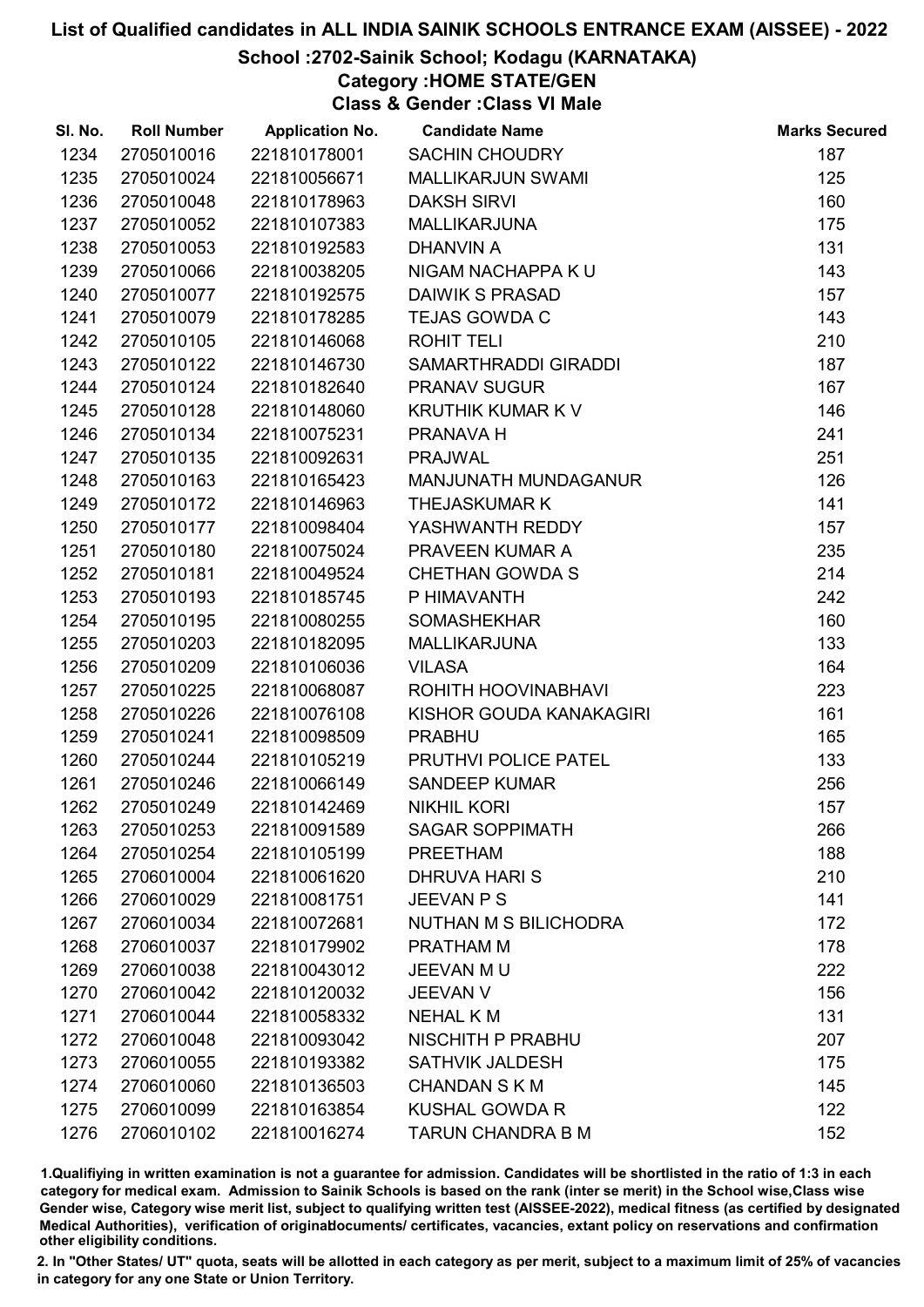### School :2702-Sainik School; Kodagu (KARNATAKA)

Category :HOME STATE/GEN

Class & Gender :Class VI Male

| SI. No. | <b>Roll Number</b> | <b>Application No.</b> | <b>Candidate Name</b>            | <b>Marks Secured</b> |
|---------|--------------------|------------------------|----------------------------------|----------------------|
| 1277    | 2706010105         | 221810126874           | <b>LAKSHITH DISHA GOWDA</b>      | 140                  |
| 1278    | 2706010121         | 221810146435           | SAMRUDDH K V                     | 133                  |
| 1279    | 2706010131         | 221810138075           | <b>TL SRUJAN</b>                 | 138                  |
| 1280    | 2706010132         | 221810156675           | <b>KEERTHAN KUMAR C R</b>        | 182                  |
| 1281    | 2706010137         | 221810077985           | <b>HARSHA H R</b>                | 235                  |
| 1282    | 2706010143         | 221810143716           | <b>PRANAV S P</b>                | 154                  |
| 1283    | 2706010150         | 221810057456           | YASHAS K S                       | 153                  |
| 1284    | 2706010179         | 221810061918           | ADHITHYA A M                     | 244                  |
| 1285    | 2706010210         | 221810171799           | <b>KARAN SAGAR C M</b>           | 135                  |
| 1286    | 2706010227         | 221810122440           | VARUN. D.R.                      | 194                  |
| 1287    | 2706010233         | 221810059860           | <b>NAVEEN KUMAR</b>              | 202                  |
| 1288    | 2706010261         | 221810165961           | <b>VIKRAM V</b>                  | 174                  |
| 1289    | 2706010273         | 221810048312           | PREM SAGAR M R                   | 178                  |
| 1290    | 2706010283         | 221810081642           | <b>SUMANTHA C</b>                | 157                  |
| 1291    | 2706010319         | 221810075833           | M U VINAY                        | 175                  |
| 1292    | 2706010320         | 221810179933           | PRUTHVI N                        | 152                  |
| 1293    | 2706010321         | 221810098243           | <b>MANIKANTHA</b>                | 179                  |
| 1294    | 2706010327         | 221810109553           | <b>RITHAN R C</b>                | 220                  |
| 1295    | 2706010333         | 221810102863           | SIDDHARTH S M                    | 127                  |
| 1296    | 2706010360         | 221810110034           | <b>GOOLANAGOUDA PATIL</b>        | 126                  |
| 1297    | 2706010366         | 221810168244           | VIDYASAGARA GADDIGOUDRA          | 151                  |
| 1298    | 2706010368         | 221810024444           | <b>VEERSAMARTH</b>               | 174                  |
| 1299    | 2706010373         | 221810095854           | <b>MANISH A</b>                  | 159                  |
| 1300    | 2706010430         | 221810147285           | DHANUSH GOWDA A M                | 128                  |
| 1301    | 2706010443         | 221810095626           | <b>VINAY PRAKASH UPPIN</b>       | 128                  |
| 1302    | 2706010459         | 221810122066           | <b>HEMANTH B V</b>               | 120                  |
| 1303    | 2706010460         | 221810103166           | NISHANTA A M                     | 191                  |
| 1304    | 2706010466         | 221810116176           | PRASAD M YAMMI                   | 168                  |
| 1305    | 2706010482         | 221810102607           | <b>K P DIGANTREDDY</b>           | 122                  |
| 1306    | 2706010485         | 221810120617           | NANAGOUDA SHRISHAIL              | 151                  |
| 1307    | 2706010497         | 221810030357           | <b>ASHWATH R P</b>               | 149                  |
| 1308    | 2706010530         | 221810083568           | <b>VISHVAGURU</b>                | 241                  |
| 1309    | 2706010536         | 221810109598           | <b>CHIRAJ P KAREGOUDAR</b>       | 189                  |
| 1310    | 2706010558         | 221810138849           | <b>KALLESH D</b>                 | 149                  |
| 1311    | 2707010051         | 221810030480           | <b>ULLAS M V</b>                 | 201                  |
| 1312    | 2707010054         | 221810041880           | CHINTAN. V M                     | 244                  |
| 1313    | 2707010055         | 221810098290           | <b>VINAYAK RUDRAYYA HIREMATH</b> | 169                  |
| 1314    | 2707010108         | 221810177181           | <b>SHREYAS GURIKAR</b>           | 174                  |
| 1315    | 2707010111         | 221810037381           | SAMARTH V KOTABAGI               | 160                  |
| 1316    | 2707010140         | 221810169442           | <b>VILOHITH REDDY A</b>          | 181                  |
| 1317    | 2707010163         | 221810053072           | <b>ABHAY KADUR</b>               | 126                  |
| 1318    | 2707010189         | 221810094810           | PRASANNA GADADAVAR               | 129                  |
| 1319    | 2707010332         | 221810134991           | PREETAM M ANGADI                 | 168                  |

1.Qualifiying in written examination is not a guarantee for admission. Candidates will be shortlisted in the ratio of 1:3 in each category for medical exam. Admission to Sainik Schools is based on the rank (inter se merit) in the School wise,Class wise Gender wise, Category wise merit list, subject to qualifying written test (AISSEE-2022), medical fitness (as certified by designated Medical Authorities), verification of originablocuments/ certificates, vacancies, extant policy on reservations and confirmation other eligibility conditions.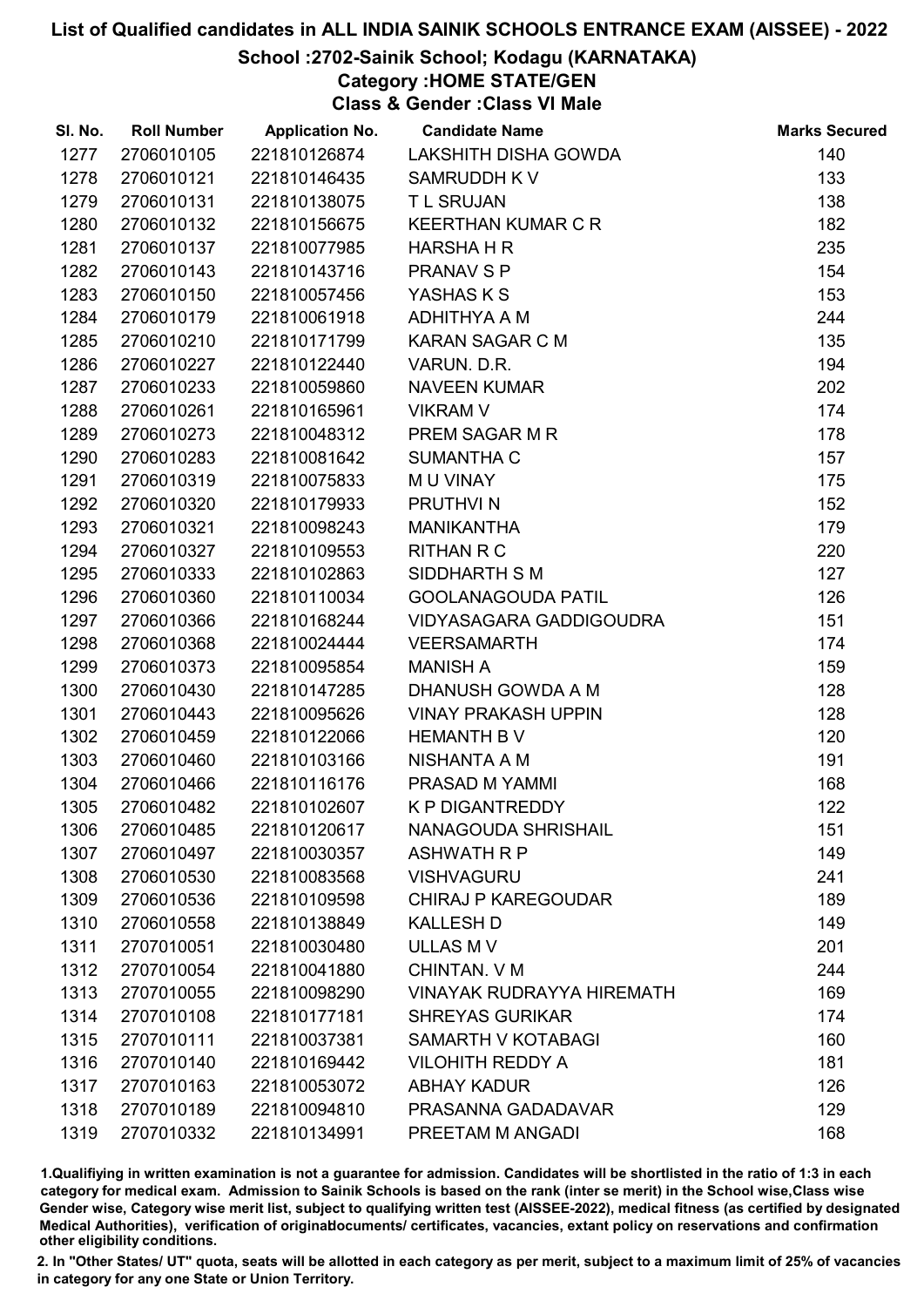### School :2702-Sainik School; Kodagu (KARNATAKA)

Category :HOME STATE/GEN

Class & Gender :Class VI Male

| SI. No. | <b>Roll Number</b> | <b>Application No.</b> | <b>Candidate Name</b>           | <b>Marks Secured</b> |
|---------|--------------------|------------------------|---------------------------------|----------------------|
| 1320    | 2707010392         | 221810168572           | SHIVAKUMAR ARJUN JADAV          | 181                  |
| 1321    | 2707010429         | 221810035523           | <b>AKHILKS</b>                  | 150                  |
| 1322    | 2707010441         | 221810144833           | SWAROOP MANOHAR HAMPALKAR       | 137                  |
| 1323    | 2707010493         | 221810121604           | <b>SRUJAN PATTANASHETTI</b>     | 206                  |
| 1324    | 2707010506         | 221810151714           | <b>VIVEKA GANJIGATTI</b>        | 199                  |
| 1325    | 2707010510         | 221810047914           | <b>SAGAR KAREPPANAVAR</b>       | 190                  |
| 1326    | 2707010517         | 221810134034           | NANDISH KADILGONNAVAR           | 148                  |
| 1327    | 2707010557         | 221810126384           | PRANEET BASAYYA                 | 207                  |
| 1328    | 2707010565         | 221810092294           | PRADEEP KARAGI                  | 122                  |
| 1329    | 2707010591         | 221810066915           | <b>MALLIKARJUN</b>              | 194                  |
| 1330    | 2707010592         | 221810090325           | CHANNABASAVA KALMATLA           | 144                  |
| 1331    | 2707010625         | 221810070075           | KARTIKEYA MELAVANKI             | 210                  |
| 1332    | 2707010680         | 221810154926           | <b>VINOD HOTTIN</b>             | 148                  |
| 1333    | 2707010687         | 221810172836           | <b>SHASHANK N K</b>             | 159                  |
| 1334    | 2707010719         | 221810123486           | PRAFUL HERAKALL                 | 147                  |
| 1335    | 2707010750         | 221810173237           | SUMANTA ADIGANNANAVAR           | 166                  |
| 1336    | 2707010753         | 221810115737           | <b>VIKAS VEERABHADRAPPA</b>     | 182                  |
| 1337    | 2707010787         | 221810084477           | <b>CHANDAN SATHE</b>            | 137                  |
| 1338    | 2707010788         | 221810129777           | ADITYA JAMYAL                   | 143                  |
| 1339    | 2707010789         | 221810175877           | ADITHYA R SUNAGAR               | 163                  |
| 1340    | 2707010813         | 221810173608           | <b>RAVI SULI</b>                | 150                  |
| 1341    | 2707010845         | 221810148838           | <b>SIDDLINGESHGOUDA</b>         | 139                  |
| 1342    | 2707010849         | 221810039248           | <b>BASANAGOUDA PATIL</b>        | 134                  |
| 1343    | 2707010857         | 221810078558           | <b>SADANAND JYOTI</b>           | 172                  |
| 1344    | 2707010900         | 221810170229           | <b>VIKAS HOTANAHALLI</b>        | 152                  |
| 1345    | 2707010923         | 221810125959           | <b>VINAYAGOUDA LINGANAGOUDA</b> | 130                  |
| 1346    | 2707010949         | 221810082399           | <b>CHINMAY</b>                  | 188                  |
| 1347    | 2707020015         | 221810179313           | ADITYA VISHNU KESREKAR          | 126                  |
| 1348    | 2707020044         | 221810131743           | <b>CHIRANTH B M</b>             | 186                  |
| 1349    | 2707020093         | 221810147724           | <b>PRANEEL M</b>                | 168                  |
| 1350    | 2707020108         | 221810097854           | <b>SAMARTH SULEBHAVI</b>        | 143                  |
| 1351    | 2707020112         | 221810120764           | <b>CHINMAY RAVIKUMAR</b>        | 149                  |
| 1352    | 2707020118         | 221810047074           | <b>SATVIK</b>                   | 151                  |
| 1353    | 2707020249         | 221810135956           | NAGARAJ MALLAPPA BALIGER        | 133                  |
| 1354    | 2707020312         | 221810041947           | REVANTHA KUMARA, R M            | 169                  |
| 1355    | 2707020314         | 221810098157           | <b>SAIPRASAD GOGERI</b>         | 131                  |
| 1356    | 2707020325         | 221810093567           | <b>VISHWANATH BALAGI</b>        | 129                  |
| 1357    | 2707020384         | 221810097748           | RAGHAVENDRA NARASANNAVAR        | 243                  |
| 1358    | 2707020394         | 221810194168           | <b>DARSHAN BANAKAR</b>          | 195                  |
| 1359    | 2707020396         | 221810189468           | <b>BHUVAN S NIRWANI</b>         | 261                  |
| 1360    | 2707020425         | 221810127509           | <b>MOHAMMED ZAKI</b>            | 160                  |
| 1361    | 2707020457         | 221810014069           | <b>MANOJ</b>                    | 140                  |
| 1362    | 2707020458         | 221810067269           | <b>CHETAN VEERESH AWARI</b>     | 133                  |

1.Qualifiying in written examination is not a guarantee for admission. Candidates will be shortlisted in the ratio of 1:3 in each category for medical exam. Admission to Sainik Schools is based on the rank (inter se merit) in the School wise,Class wise Gender wise, Category wise merit list, subject to qualifying written test (AISSEE-2022), medical fitness (as certified by designated Medical Authorities), verification of originablocuments/ certificates, vacancies, extant policy on reservations and confirmation other eligibility conditions.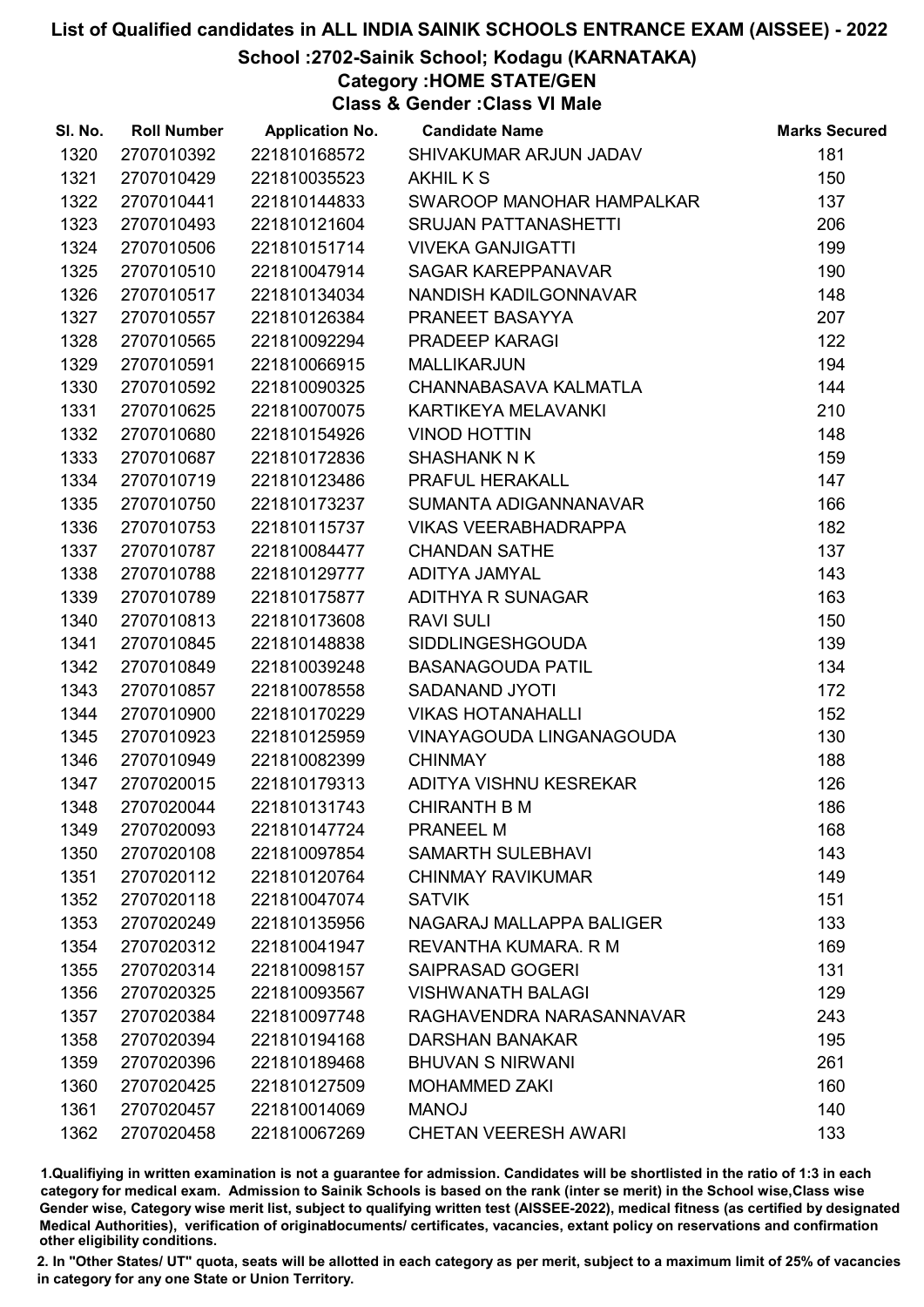### School :2702-Sainik School; Kodagu (KARNATAKA)

Category :HOME STATE/GEN

Class & Gender :Class VI Male

| SI. No. | <b>Roll Number</b> | <b>Application No.</b> | <b>Candidate Name</b>       | <b>Marks Secured</b> |
|---------|--------------------|------------------------|-----------------------------|----------------------|
| 1363    | 2708010071         | 221810122880           | <b>LINGANAND</b>            | 161                  |
| 1364    | 2708010176         | 221810146012           | <b>SHANTHKUMAR PATIL</b>    | 234                  |
| 1365    | 2708010241         | 221810126372           | PRAJWAL REDDY               | 164                  |
| 1366    | 2708010255         | 221810107982           | <b>TAJAMUL</b>              | 188                  |
| 1367    | 2708010331         | 221810109573           | <b>ADITYA</b>               | 164                  |
| 1368    | 2708010405         | 221810083664           | H AMAR                      | 247                  |
| 1369    | 2708010510         | 221810121695           | <b>KRITHISH K M</b>         | 180                  |
| 1370    | 2708010578         | 221810121896           | <b>PRANAV</b>               | 188                  |
| 1371    | 2708010804         | 221810167489           | <b>NITISH PATIL</b>         | 155                  |
| 1372    | 2708010808         | 221810110099           | <b>PRABHULINGAYYA</b>       | 136                  |
| 1373    | 2708020013         | 221810119140           | <b>VAIBHAV</b>              | 143                  |
| 1374    | 2708020023         | 221810144450           | <b>PREETAM</b>              | 128                  |
| 1375    | 2708020040         | 221810012370           | <b>SRIKAR</b>               | 152                  |
| 1376    | 2708020071         | 221810161790           | <b>VEERESH</b>              | 189                  |
| 1377    | 2708020075         | 221810157990           | <b>VEDANT</b>               | 151                  |
| 1378    | 2708020080         | 221810124301           | <b>PRAJVAL</b>              | 122                  |
| 1379    | 2708020116         | 221810144831           | <b>JABA KEDAR</b>           | 136                  |
| 1380    | 2708020141         | 221810141851           | SUMANTH REDDY. PATTEDAR     | 145                  |
| 1381    | 2708020208         | 221810112612           | <b>TANMAY</b>               | 122                  |
| 1382    | 2708020216         | 221810059122           | <b>ANANT</b>                | 162                  |
| 1383    | 2708020230         | 221810163032           | <b>ROHIT</b>                | 122                  |
| 1384    | 2708020256         | 221810035752           | <b>BHUVAN S BIRADAR</b>     | 134                  |
| 1385    | 2708020329         | 221810176423           | <b>GOURISH</b>              | 188                  |
| 1386    | 2708020346         | 221810029043           | <b>AADARSH</b>              | 139                  |
| 1387    | 2708020352         | 221810138843           | <b>GANESH</b>               | 143                  |
| 1388    | 2708020378         | 221810122373           | <b>NITESH</b>               | 208                  |
| 1389    | 2708020452         | 221810045354           | <b>SANSKAR MUDHOLE</b>      | 157                  |
| 1390    | 2708020475         | 221810011474           | <b>ANKUSH</b>               | 186                  |
| 1391    | 2708020494         | 221810113694           | <b>PRATHVIRAJ</b>           | 145                  |
| 1392    | 2708020532         | 221810095035           | <b>AVINASH</b>              | 172                  |
| 1393    | 2708020536         | 221810159335           | <b>ABHINAYA</b>             | 137                  |
| 1394    | 2708020545         | 221810003345           | <b>AVISHKAR</b>             | 220                  |
| 1395    | 2708030033         | 221810148626           | <b>SUHAS S.S</b>            | 175                  |
| 1396    | 2708030070         | 221810073956           | <b>JAYALINGA S MALAGE</b>   | 142                  |
| 1397    | 2708030084         | 221810122176           | <b>BASAVAVAIBHAV</b>        | 210                  |
| 1398    | 2708030104         | 221810073886           | <b>SHAURYA KULKARNI</b>     | 192                  |
| 1399    | 2708030110         | 221810122696           | <b>PRAJVAL</b>              | 141                  |
| 1400    | 2708030168         | 221810140357           | <b>SHRIRAM</b>              | 204                  |
| 1401    | 2708030173         | 221810053957           | <b>SHREEYASH</b>            | 165                  |
| 1402    | 2708030178         | 221810132567           | <b>AMIT ANILKUMAR PATIL</b> | 176                  |
| 1403    | 2708030181         | 221810157967           | <b>MADHUSIDHAN</b>          | 120                  |
| 1404    | 2708030183         | 221810030177           | <b>RISHIKESH</b>            | 137                  |
| 1405    | 2708030247         | 221810164038           | <b>PRANAV</b>               | 157                  |

1.Qualifiying in written examination is not a guarantee for admission. Candidates will be shortlisted in the ratio of 1:3 in each category for medical exam. Admission to Sainik Schools is based on the rank (inter se merit) in the School wise,Class wise Gender wise, Category wise merit list, subject to qualifying written test (AISSEE-2022), medical fitness (as certified by designated Medical Authorities), verification of originablocuments/ certificates, vacancies, extant policy on reservations and confirmation other eligibility conditions.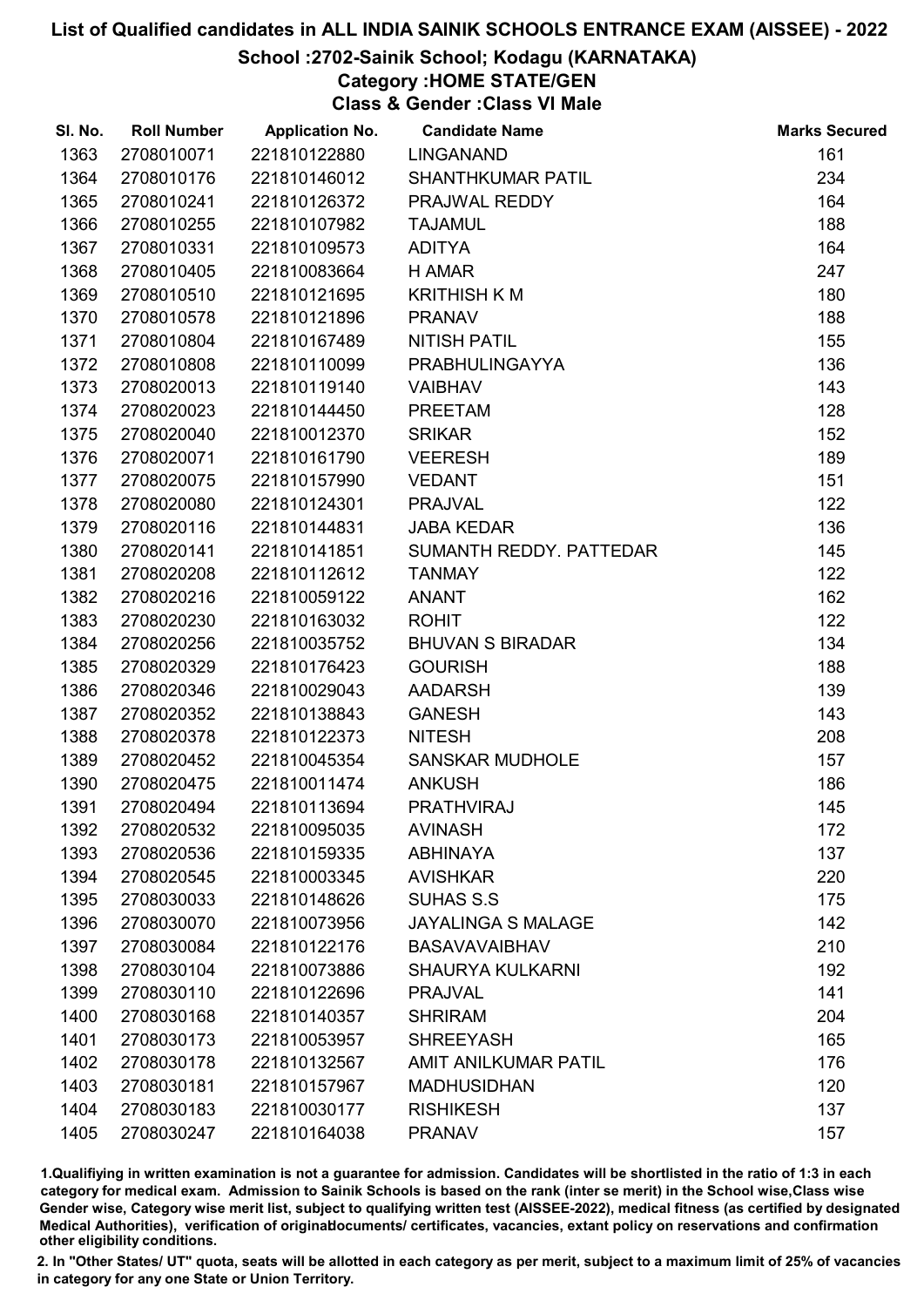### School :2702-Sainik School; Kodagu (KARNATAKA)

Category :HOME STATE/GEN

Class & Gender :Class VI Male

| SI. No. | <b>Roll Number</b> | <b>Application No.</b> | <b>Candidate Name</b>          | <b>Marks Secured</b> |
|---------|--------------------|------------------------|--------------------------------|----------------------|
| 1406    | 2708030304         | 221810115988           | <b>RITESH</b>                  | 125                  |
| 1407    | 2708030305         | 221810066198           | <b>VISHWAJEET</b>              | 137                  |
| 1408    | 2708030336         | 221810122519           | <b>VEERESH</b>                 | 229                  |
| 1409    | 2708030367         | 221810194449           | <b>SAIRAJ</b>                  | 148                  |
| 1410    | 2708030384         | 221810140569           | PRAJWAL PATIL                  | 189                  |
| 1411    | 2709010017         | 221810155860           | <b>BIMAL BELLIAPPA M M</b>     | 121                  |
| 1412    | 2709010021         | 221810138870           | PUNASHCHETH M R                | 169                  |
| 1413    | 2709010041         | 221810087461           | RAVI TEJA GOWDA                | 145                  |
| 1414    | 2709010042         | 221810126761           | SARTHAK BELLIAPPA K P          | 127                  |
| 1415    | 2709010044         | 221810167171           | <b>GUNAVARDHAN H A</b>         | 166                  |
| 1416    | 2709010045         | 221810125271           | <b>ULLAS GOWDA R</b>           | 148                  |
| 1417    | 2709010056         | 221810002902           | HAARDIK POOVANNA NAMERA        | 183                  |
| 1418    | 2709010061         | 221810090732           | MOHUL APPAIAH B G              | 164                  |
| 1419    | 2709010070         | 221810083262           | <b>B U KUSHALAPPA</b>          | 133                  |
| 1420    | 2709010086         | 221810160623           | <b>MANISH PONNANNA</b>         | 131                  |
| 1421    | 2709010091         | 221810016073           | <b>JAGANMAY K J</b>            | 142                  |
| 1422    | 2709010128         | 221810003115           | <b>CHIRAG G</b>                | 163                  |
| 1423    | 2709010170         | 221810138786           | <b>VEDHANTH KARIAPPA B S</b>   | 135                  |
| 1424    | 2709010177         | 221810050047           | <b>ARJUNS</b>                  | 195                  |
| 1425    | 2709010192         | 221810119097           | <b>BADRINATH A M</b>           | 224                  |
| 1426    | 2709010212         | 221810057248           | SOURAB CHAKALABBI              | 184                  |
| 1427    | 2709010214         | 221810081648           | <b>KUNAL S UDAY</b>            | 137                  |
| 1428    | 2709010236         | 221810113249           | <b>AYUSH M</b>                 | 164                  |
| 1429    | 2709010278         | 221810059912           | SUDARSHAN CHARINTIMAT          | 131                  |
| 1430    | 2709010280         | 221810000722           | <b>VISHAL M SUTAGATTI</b>      | 209                  |
| 1431    | 2709010288         | 221810097972           | <b>SACHIN GOLABHANVI</b>       | 154                  |
| 1432    | 2709010295         | 221810062113           | SANAGAMESH KAMATAGI            | 181                  |
| 1433    | 2709010299         | 221810146953           | RAJASHEKHAR MAHANTESH          | 146                  |
| 1434    | 2709010313         | 221810067064           | <b>LOHIT KADALAGI</b>          | 172                  |
| 1435    | 2709010318         | 221810060584           | <b>IRANNA BISAGUPPI</b>        | 127                  |
| 1436    | 2709010345         | 221810026236           | SANDEEP VENKAPPA               | 226                  |
| 1437    | 2709010353         | 221810172276           | PRASANNA VISHWANATH            | 162                  |
| 1438    | 2709010362         | 221810130437           | <b>SANGAMESH VYAPARI</b>       | 204                  |
| 1439    | 2709010368         | 221810096008           | <b>CHOUDESH HADAGINAL</b>      | 191                  |
| 1440    | 2709010389         | 221810097429           | <b>AKASH NAGAGOL</b>           | 125                  |
| 1441    | 2709010395         | 221810080479           | <b>RAJANISH GOUDA</b>          | 154                  |
| 1442    | 2710010011         | 221810181752           | <b>SHREYAS PATIL</b>           | 146                  |
| 1443    | 2710010016         | 221810187824           | <b>ALLEN SHREYAS FERNANDES</b> | 192                  |
| 1444    | 2710010026         | 221810064295           | <b>TANUSH SUDARSHANA RAO</b>   | 120                  |
| 1445    | 2710010031         | 221810046596           | <b>ARYA SHETTY M</b>           | 179                  |
| 1446    | 2710010036         | 221810162577           | ABHINANDAN KIRAN BIDI          | 175                  |
| 1447    | 2710010045         | 221810009749           | <b>AKSHAT MISHRA</b>           | 197                  |
| 1448    | 2710010051         | 221810173721           | AKANKSH U D                    | 189                  |

1.Qualifiying in written examination is not a guarantee for admission. Candidates will be shortlisted in the ratio of 1:3 in each category for medical exam. Admission to Sainik Schools is based on the rank (inter se merit) in the School wise,Class wise Gender wise, Category wise merit list, subject to qualifying written test (AISSEE-2022), medical fitness (as certified by designated Medical Authorities), verification of originablocuments/ certificates, vacancies, extant policy on reservations and confirmation other eligibility conditions.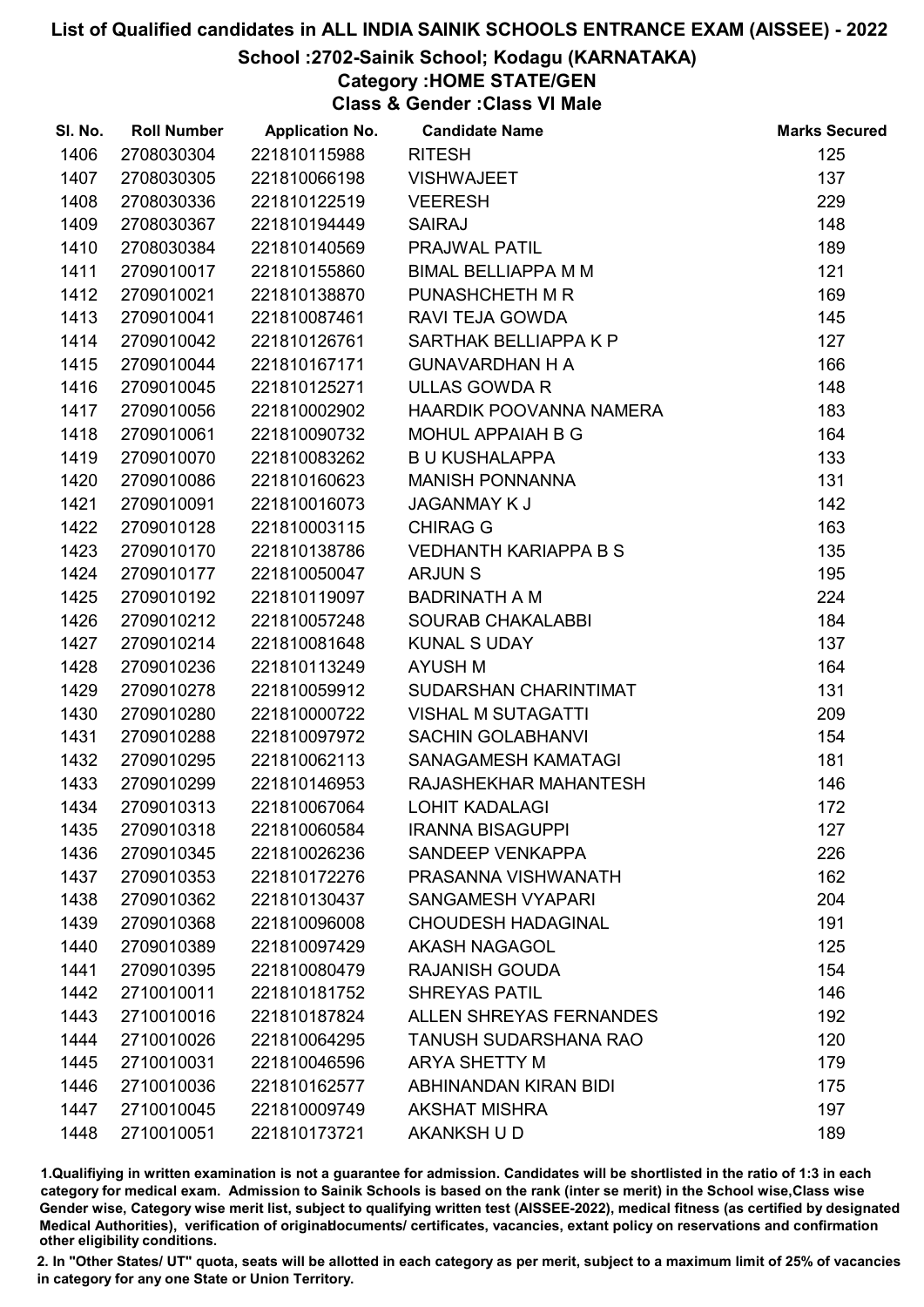### School :2702-Sainik School; Kodagu (KARNATAKA)

Category :HOME STATE/GEN

Class & Gender :Class VI Male

| SI. No. | <b>Roll Number</b> | <b>Application No.</b> | <b>Candidate Name</b>         | <b>Marks Secured</b> |
|---------|--------------------|------------------------|-------------------------------|----------------------|
| 1449    | 2711010001         | 221810081000           | ARUSH P ACHAR                 | 162                  |
| 1450    | 2711010013         | 221810027320           | M D ADVITH                    | 176                  |
| 1451    | 2711010019         | 221810027130           | <b>ABHINAV</b>                | 182                  |
| 1452    | 2711010024         | 221810116930           | <b>ABDHI NAVROOP</b>          | 125                  |
| 1453    | 2711010031         | 221810020450           | <b>KUSHAL H R</b>             | 179                  |
| 1454    | 2711010039         | 221810085460           | PABBISETTY ADITYA DATTA BALA  | 214                  |
| 1455    | 2711010041         | 221810083560           | <b>KARTHIK B M</b>            | 177                  |
| 1456    | 2711010055         | 221810049080           | <b>HIMESH R TEJUR</b>         | 122                  |
| 1457    | 2711010063         | 221810168790           | CHANDRADITYA PATIL S S        | 178                  |
| 1458    | 2711010065         | 221810148401           | <b>SATVIK C HIREMATH</b>      | 196                  |
| 1459    | 2711010073         | 221810101331           | SHREYAS L                     | 141                  |
| 1460    | 2711010075         | 221810154531           | ADVAITH. A                    | 149                  |
| 1461    | 2711010090         | 221810069161           | HEMACHANDRAGOWDA G R          | 129                  |
| 1462    | 2711010099         | 221810073971           | TANAY ULLAS SUPARSHWA         | 229                  |
| 1463    | 2711010106         | 221810078191           | <b>HIMANSHU</b>               | 135                  |
| 1464    | 2711010115         | 221810182402           | CHANDU C V                    | 207                  |
| 1465    | 2711010142         | 221810027572           | SAMARTH DODDI                 | 199                  |
| 1466    | 2711010148         | 221810054003           | <b>ZANEETHRAJ GR</b>          | 132                  |
| 1467    | 2711010153         | 221810195803           | YASHAS BELLIAPPA KT           | 140                  |
| 1468    | 2711010156         | 221810080213           | <b>VISMAI N</b>               | 123                  |
| 1469    | 2711010162         | 221810034423           | <b>PRATHYUSH B S</b>          | 153                  |
| 1470    | 2711010168         | 221810182153           | <b>DERRICK PHILIP FRANCIS</b> | 133                  |
| 1471    | 2711010184         | 221810068283           | NIDHEESH N                    | 218                  |
| 1472    | 2711010194         | 221810080620           | <b>KISHOR K S</b>             | 230                  |
| 1473    | 2711010212         | 221810150013           | HIMANTH CHANDRA               | 177                  |
| 1474    | 2711010246         | 221810173538           | <b>GAGANDEEP T P</b>          | 158                  |
| 1475    | 2711010247         | 221810155348           | <b>CHANDAN Y A</b>            | 160                  |
| 1476    | 2711020009         | 221810036934           | <b>LOCHAN P</b>               | 168                  |
| 1477    | 2711020014         | 221810016264           | <b>REVANTH P</b>              | 189                  |
| 1478    | 2711020030         | 221810055294           | <b>BHUVAN M</b>               | 149                  |
| 1479    | 2711020038         | 221810141705           | <b>PRATHAM V KUMAR</b>        | 128                  |
| 1480    | 2711020043         | 221810078525           | <b>DAIVIK S NIRMAAYA</b>      | 170                  |
| 1481    | 2711020047         | 221810122635           | YADHUVEER URS                 | 158                  |
| 1482    | 2711020050         | 221810149255           | PREETHAM B                    | 133                  |
| 1483    | 2711020060         | 221810039665           | <b>RISHI DEEPAK</b>           | 240                  |
| 1484    | 2711020076         | 221810146616           | <b>JEEVAN M</b>               | 124                  |
| 1485    | 2711020088         | 221810173256           | <b>THANUSH S</b>              | 127                  |
| 1486    | 2711020103         | 221810085586           | DAKSH H M                     | 146                  |
| 1487    | 2711020109         | 221810018996           | <b>KUSHAL B S</b>             | 128                  |
| 1488    | 2711020143         | 221810097687           | <b>KOWSHIK N</b>              | 184                  |
| 1489    | 2711020169         | 221810044638           | UJWAL MV                      | 168                  |
| 1490    | 2711020172         | 221810036248           | <b>RISHI BHARGAV SHROFF</b>   | 136                  |
| 1491    | 2711020173         | 221810185448           | <b>VIHAAN KRISHNA</b>         | 196                  |

1.Qualifiying in written examination is not a guarantee for admission. Candidates will be shortlisted in the ratio of 1:3 in each category for medical exam. Admission to Sainik Schools is based on the rank (inter se merit) in the School wise,Class wise Gender wise, Category wise merit list, subject to qualifying written test (AISSEE-2022), medical fitness (as certified by designated Medical Authorities), verification of originablocuments/ certificates, vacancies, extant policy on reservations and confirmation other eligibility conditions.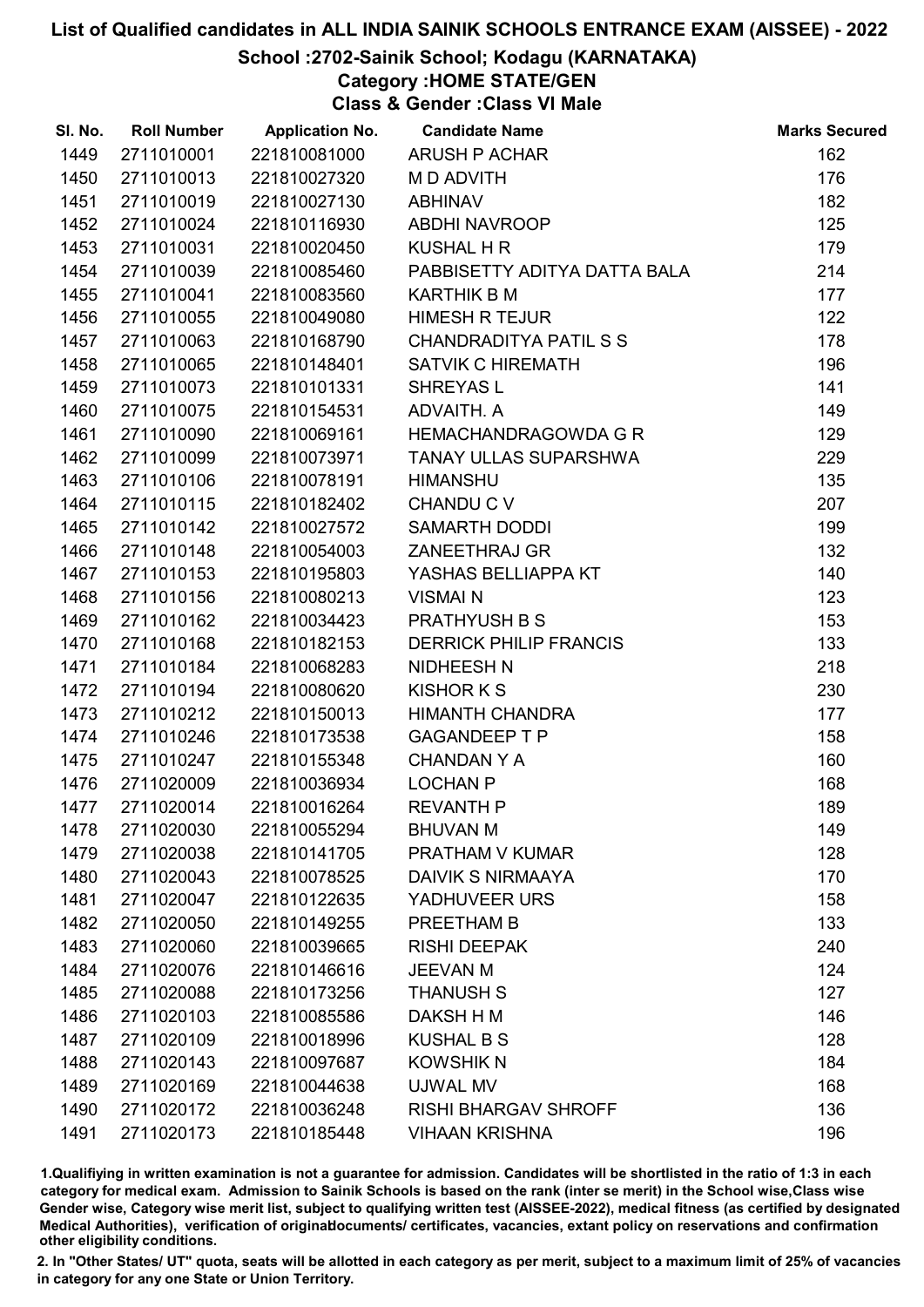#### School :2702-Sainik School; Kodagu (KARNATAKA)

Category :HOME STATE/GEN

Class & Gender :Class VI Male

| SI. No. | <b>Roll Number</b> | <b>Application No.</b> | <b>Candidate Name</b>      | <b>Marks Secured</b> |
|---------|--------------------|------------------------|----------------------------|----------------------|
| 1492    | 2711020177         | 221810089258           | VARUN.M.N                  | 121                  |
| 1493    | 2711020202         | 221810019029           | <b>MANOJ R</b>             | 188                  |
| 1494    | 2711020203         | 221810167129           | <b>ARJUN RAJ</b>           | 131                  |
| 1495    | 2711020204         | 221810081529           | ANOOP KRISHNA T A          | 202                  |
| 1496    | 2711020210         | 221810191439           | <b>CHIRANTH JAGADEESH</b>  | 124                  |
| 1497    | 2711020221         | 221810161459           | <b>VAIBHAV S SHETTY</b>    | 120                  |
| 1498    | 2711020228         | 221810162859           | KARTHIKEYA NIKHIL NARAYANA | 160                  |
| 1499    | 2712010030         | 221810058861           | <b>HARISHA M N</b>         | 142                  |
| 1500    | 2712010039         | 221810017222           | DARSHIL C S                | 188                  |
| 1501    | 2712010041         | 221810148422           | <b>GAGAN K S</b>           | 137                  |
| 1502    | 2712010044         | 221810079052           | JEEVAN M KYATAPPANAVAR     | 149                  |
| 1503    | 2712010085         | 221810163744           | <b>SURAJ G S</b>           | 158                  |
| 1504    | 2712010089         | 221810146864           | <b>SATHVIK B</b>           | 157                  |
| 1505    | 2712010103         | 221810048955           | <b>MITHUN M S</b>          | 165                  |
| 1506    | 2712010107         | 221810145285           | <b>H S CHIRAG</b>          | 124                  |
| 1507    | 2712010113         | 221810172216           | SADANAND CHANNAGOUDRA      | 165                  |
| 1508    | 2712010117         | 221810050236           | <b>AKARSH R</b>            | 122                  |
| 1509    | 2712010121         | 221810075946           | <b>VINEETH MK</b>          | 132                  |
| 1510    | 2712010132         | 221810139717           | <b>DUSHYANTH GOWDA</b>     | 235                  |
| 1511    | 2712010134         | 221810081327           | PRATHAM HU                 | 225                  |
| 1512    | 2712010141         | 221810075077           | SHREE HARI M GADDE         | 128                  |
| 1513    | 2712010156         | 221810063138           | NISHCHALAKUMAR H NINGAPURA | 179                  |
| 1514    | 2712010157         | 221810056438           | <b>MANOJA G R</b>          | 148                  |
| 1515    | 2712010167         | 221810134288           | <b>MUKOOL R B</b>          | 216                  |
| 1516    | 2712010210         | 221810144041           | <b>KUSHAL M S</b>          | 170                  |
| 1517    | 2712010220         | 221810077591           | RUDRUMUNI SWAMI PATIL      | 143                  |
| 1518    | 2712010227         | 221810177022           | NANDISH A R                | 158                  |
| 1519    | 2712010247         | 221810093914           | <b>AKHILESHA H</b>         | 195                  |
| 1520    | 2712010262         | 221810087345           | <b>ROHAN C V</b>           | 187                  |
| 1521    | 2712010271         | 221810105785           | <b>SHREYAS R</b>           | 228                  |
| 1522    | 2712010276         | 221810041426           | PRANAV GOWDA HALABHAVI     | 225                  |
| 1523    | 2712010285         | 221810140756           | NATARAJ IRAPPA GUBBER      | 144                  |
| 1524    | 2712010291         | 221810186507           | ARYAN M N                  | 237                  |
| 1525    | 2712010318         | 221810145519           | <b>BHAGATH PATEL S P</b>   | 131                  |
| 1526    | 3114020373         | 221810125983           | PRABHAT SANJUKUMAR BIRADAR | 169                  |
| 1527    | 3905020403         | 221810153605           | <b>NILESH VERMA</b>        | 130                  |
| 1528    | 4201060564         | 221810072858           | AARUSH BASUTHKAR           | 176                  |

1.Qualifiying in written examination is not a guarantee for admission. Candidates will be shortlisted in the ratio of 1:3 in each category for medical exam. Admission to Sainik Schools is based on the rank (inter se merit) in the School wise,Class wise Gender wise, Category wise merit list, subject to qualifying written test (AISSEE-2022), medical fitness (as certified by designated Medical Authorities), verification of originablocuments/ certificates, vacancies, extant policy on reservations and confirmation other eligibility conditions.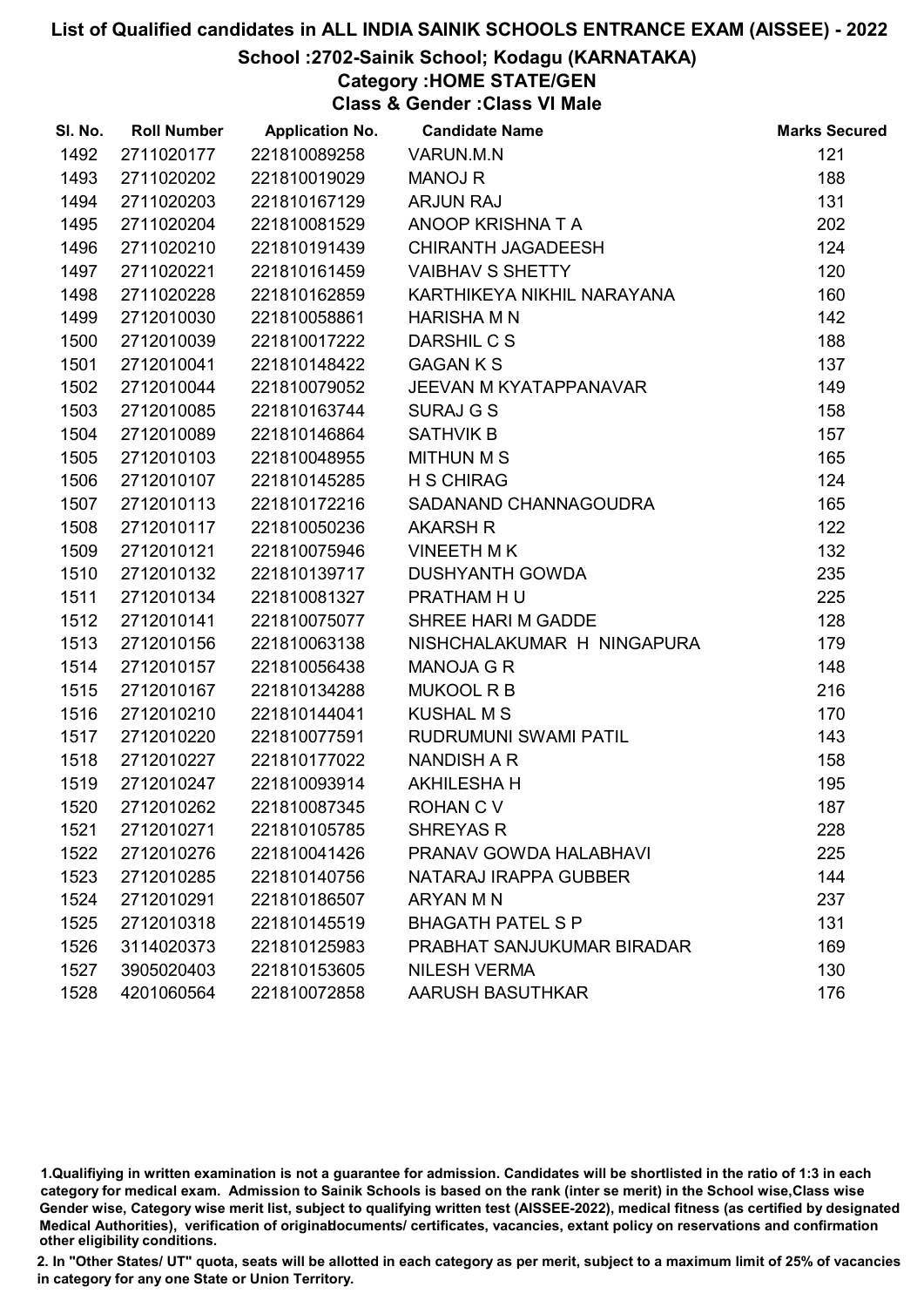### List of Qualified candidates in ALL INDIA SAINIK SCHOOLS ENTRANCE EXAM (AISSEE) - 2022 School :2702-Sainik School; Kodagu (KARNATAKA)

Category :OTHER STATE/SC

Class & Gender :Class VI Male

| SI. No. | <b>Roll Number</b> | <b>Application No.</b> | <b>Candidate Name</b>         | <b>Marks Secured</b> |
|---------|--------------------|------------------------|-------------------------------|----------------------|
| 1529    | 1201010119         | 221810195640           | GOPI CHAND KANDALAGUDUR       | 177                  |
| 1530    | 1203020233         | 221810062785           | <b>VARLA JUTHESWAR</b>        | 103                  |
| 1531    | 1203020501         | 221810118888           | MUTCHUMARRI PRANEETH          | 104                  |
| 1532    | 1205020301         | 221810168307           | <b>MADHIGA SAGAR</b>          | 78                   |
| 1533    | 1208030178         | 221810001709           | ASMATH SRI VENKATA SAI TANISH | 117                  |
| 1534    | 1210020321         | 221810068603           | <b>G MOKSHAGNA</b>            | 104                  |
| 1535    | 1210020571         | 221810069044           | P PUSHKHAR SRI HARSHA         | 115                  |
| 1536    | 1502010057         | 221810173072           | <b>ANIKET KUMAR</b>           | 97                   |
| 1537    | 1511060159         | 221810069146           | ASHISH KUMAR PRASAD           | 88                   |
| 1538    | 1512020159         | 221810116317           | ARYAN RAJ                     | 267                  |
| 1539    | 2701010045         | 221810134830           | M VED ADITHYA SAI             | 29                   |
| 1540    | 2701020163         | 221810086882           | P RISHI                       | 98                   |
| 1541    | 2701030018         | 221810139925           | <b>J S HERAM</b>              | 70                   |
| 1542    | 2701030267         | 221810118027           | KASI VISWANATHU THADIMALLA    | 115                  |
| 1543    | 2708020051         | 221810105380           | DODDA HANUMANTHA SOUKAR       | 75                   |
| 1544    | 2708020100         | 221810086121           | <b>UPPNOR SUGATH</b>          | 173                  |
| 1545    | 3116020016         | 221810047190           | <b>YASHVARDHAN</b>            | 175                  |
| 1546    | 3904040733         | 221810174666           | CHILAKALA LALITHYA            | 181                  |
| 1547    | 3905030196         | 221810167228           | <b>PRINCE</b>                 | 220                  |
| 1548    | 4103010318         | 221810009986           | AADITYA KUMAR                 | 119                  |
| 1549    | 4201060059         | 221810196617           | P RAGHAVENDER                 | 95                   |
| 1550    | 4202020234         | 221810025692           | <b>MUKKA NIKHIL RAJ</b>       | 91                   |
| 1551    | 4401010123         | 221810156911           | <b>AYUSH SHRIVAS</b>          | 213                  |
| 1552    | 4401020261         | 221810089654           | <b>VEDANSHU</b>               | 135                  |
| 1553    | 4408020037         | 221810110202           | <b>AMAN</b>                   | 160                  |
| 1554    | 4408020411         | 221810140228           | ADITYA GAUTAM                 | 94                   |

<sup>1.</sup>Qualifiying in written examination is not a guarantee for admission. Candidates will be shortlisted in the ratio of 1:3 in each category for medical exam. Admission to Sainik Schools is based on the rank (inter se merit) in the School wise,Class wise Gender wise, Category wise merit list, subject to qualifying written test (AISSEE-2022), medical fitness (as certified by designated Medical Authorities), verification of originablocuments/ certificates, vacancies, extant policy on reservations and confirmation other eligibility conditions.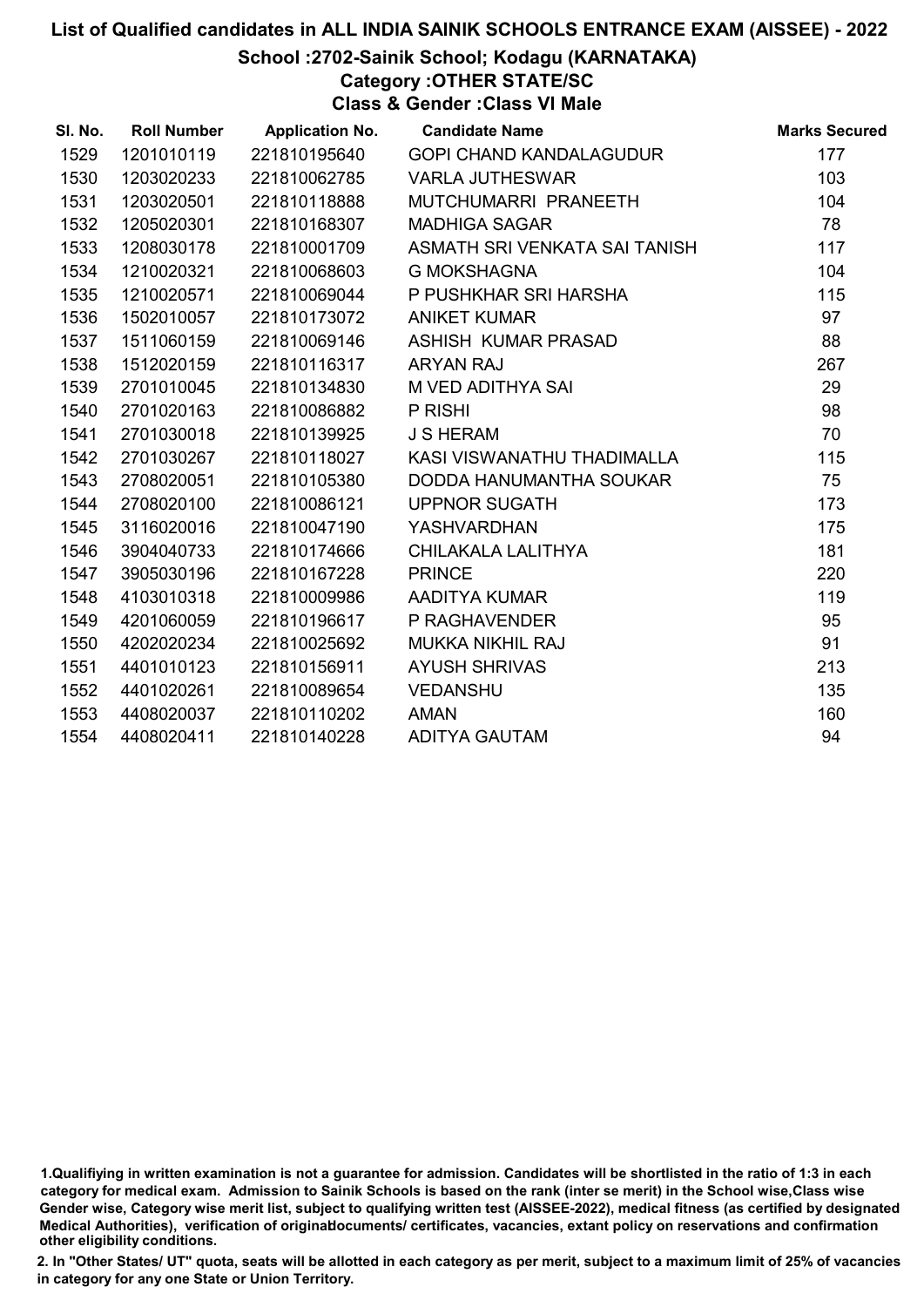# List of Qualified candidates in ALL INDIA SAINIK SCHOOLS ENTRANCE EXAM (AISSEE) - 2022 School :2702-Sainik School; Kodagu (KARNATAKA) Category :OTHER STATE/ST Class & Gender :Class VI Male

| SI. No. | <b>Roll Number</b> | <b>Application No.</b> | <b>Candidate Name</b>  | <b>Marks Secured</b> |
|---------|--------------------|------------------------|------------------------|----------------------|
| 1555    | 1201010207         | 221810066841           | DUNGAVATH THAMAN NAIK  | 113                  |
| 1556    | 1210040122         | 221810105947           | M KARTHIK NAIK         | 138                  |
| 1557    | 1211020059         | 221810174105           | KONETI LOKESH          | 134                  |
| 1558    | 2702020284         | 221810061600           | <b>DEV BANSKHO</b>     | 68                   |
| 1559    | 2708020225         | 221810123522           | <b>SIDHANT</b>         | 124                  |
| 1560    | 4201030256         | 221810182851           | BHUKYA AKSHITH KUMAR   | 72                   |
| 1561    | 4201030594         | 221810101452           | KATRAVATH RAHUL DRAVID | 171                  |
| 1562    | 4201040320         | 221810103304           | KATRAVATH SRISHANTH    | 89                   |
| 1563    | 4201050235         | 221810113495           | PUNITH KUMAR BANAVATHU | 165                  |
| 1564    | 4701010127         | 221810053419           | <b>TSERING CHOLDEN</b> | 116                  |

<sup>1.</sup>Qualifiying in written examination is not a guarantee for admission. Candidates will be shortlisted in the ratio of 1:3 in each category for medical exam. Admission to Sainik Schools is based on the rank (inter se merit) in the School wise,Class wise Gender wise, Category wise merit list, subject to qualifying written test (AISSEE-2022), medical fitness (as certified by designated Medical Authorities), verification of originablocuments/ certificates, vacancies, extant policy on reservations and confirmation other eligibility conditions.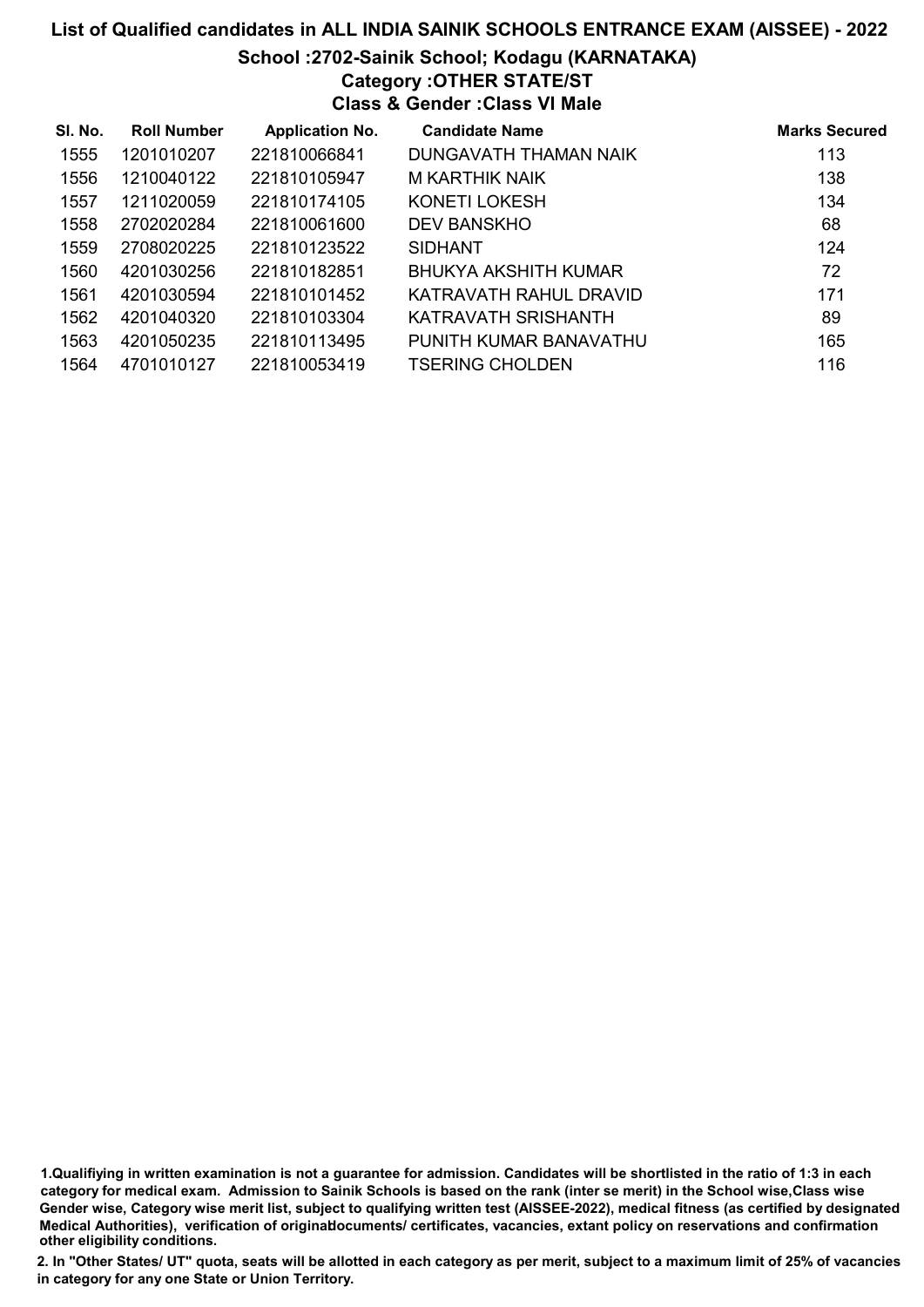### School :2702-Sainik School; Kodagu (KARNATAKA)

Category :OTHER STATE/OBC Class & Gender :Class VI Male

| 1201010375<br>HAMSANANDHA K<br>164<br>1565<br>221810104563<br>1566<br>1203010054<br>221810088392<br>120<br><b>BURUGU MAHIDHAR</b><br>1203020150<br>221810116694<br>226<br>1567<br>S RIYAZ AHMED<br>1210010119<br><b>GANGIREDDY CHETAN NARAYANA</b><br>135<br>1568<br>221810144700<br>175<br>1569<br>1210020220<br>221810144262<br><b>DUSARI MANAS GOUD</b><br>1210020489<br>221810102793<br>S CHAITANYA<br>193<br>1570<br>150<br>1571<br>1210030008<br>221810018225<br><b>GUNTI MAHESH MUKUND</b> |  |
|---------------------------------------------------------------------------------------------------------------------------------------------------------------------------------------------------------------------------------------------------------------------------------------------------------------------------------------------------------------------------------------------------------------------------------------------------------------------------------------------------|--|
|                                                                                                                                                                                                                                                                                                                                                                                                                                                                                                   |  |
|                                                                                                                                                                                                                                                                                                                                                                                                                                                                                                   |  |
|                                                                                                                                                                                                                                                                                                                                                                                                                                                                                                   |  |
|                                                                                                                                                                                                                                                                                                                                                                                                                                                                                                   |  |
|                                                                                                                                                                                                                                                                                                                                                                                                                                                                                                   |  |
|                                                                                                                                                                                                                                                                                                                                                                                                                                                                                                   |  |
|                                                                                                                                                                                                                                                                                                                                                                                                                                                                                                   |  |
| 1572<br>1210040066<br>139<br>221810035117<br><b>CHILEKAMPALLI GANESH</b>                                                                                                                                                                                                                                                                                                                                                                                                                          |  |
| 1210040086<br>141<br>1573<br>221810110127<br><b>JAIDEV</b>                                                                                                                                                                                                                                                                                                                                                                                                                                        |  |
| 196<br>1574<br>1210040207<br>221810048497<br>KADAPA MAHAMAD ZOHEB                                                                                                                                                                                                                                                                                                                                                                                                                                 |  |
| 150<br>1575<br>1212030386<br>221810074245<br><b>BADIPATLA LALITH AKHIL</b>                                                                                                                                                                                                                                                                                                                                                                                                                        |  |
| 206<br>1576<br>1501010502<br>221810173906<br><b>ABHINAV KUMAR</b>                                                                                                                                                                                                                                                                                                                                                                                                                                 |  |
| 220<br>1577<br>1505010689<br>221810033143<br><b>RAJNISH KUMAR</b>                                                                                                                                                                                                                                                                                                                                                                                                                                 |  |
| 1506020341<br>269<br>1578<br>221810147169<br><b>KRISH JAYSWAL</b>                                                                                                                                                                                                                                                                                                                                                                                                                                 |  |
| 229<br>1579<br>1509010116<br>221810165582<br>UTKARSH RAUSHAN                                                                                                                                                                                                                                                                                                                                                                                                                                      |  |
| 162<br>1509020109<br>1580<br>221810130880<br>PRANAV KUMAR                                                                                                                                                                                                                                                                                                                                                                                                                                         |  |
| 1510020018<br>148<br>1581<br>221810178910<br><b>HARINANDAN KUMAR</b>                                                                                                                                                                                                                                                                                                                                                                                                                              |  |
| 1582<br>1510030121<br>144<br>221810150745<br><b>KUMAR AMAN RAJ</b>                                                                                                                                                                                                                                                                                                                                                                                                                                |  |
| 270<br>1583<br>1511020007<br>221810120500<br><b>SHANTANU KUMAR</b>                                                                                                                                                                                                                                                                                                                                                                                                                                |  |
| 122<br>1584<br>1511020498<br>221810148034<br><b>LAVKUSH KUMAR</b>                                                                                                                                                                                                                                                                                                                                                                                                                                 |  |
| 253<br>1585<br>1511040442<br>221810084069<br><b>SATYAM RAJ</b>                                                                                                                                                                                                                                                                                                                                                                                                                                    |  |
| <b>RAVI KUMAR</b><br>201<br>1586<br>1511040450<br>221810108669                                                                                                                                                                                                                                                                                                                                                                                                                                    |  |
| 212<br>1587<br>1511070083<br>221810142778<br><b>MOHIT KUMAR</b>                                                                                                                                                                                                                                                                                                                                                                                                                                   |  |
| 263<br>1588<br>1512020171<br>221810030547<br>SHUBHRANSHU BHARTI                                                                                                                                                                                                                                                                                                                                                                                                                                   |  |
| 252<br>1589<br>1513010017<br>221810020830<br><b>SHIPU RAJ</b>                                                                                                                                                                                                                                                                                                                                                                                                                                     |  |
| 221<br>1590<br>1513010048<br>221810024711<br><b>ANSHU KUMAR</b>                                                                                                                                                                                                                                                                                                                                                                                                                                   |  |
| 241<br>1591<br>1513010239<br>221810023494<br>DIVYA PRAKASH KUMAR                                                                                                                                                                                                                                                                                                                                                                                                                                  |  |
| 1592<br>189<br>1514010017<br>221810107370<br><b>OM KUMAR</b>                                                                                                                                                                                                                                                                                                                                                                                                                                      |  |
| 133<br>1593<br>1514010038<br>221810081441<br><b>SHUBHAM KUMAR</b>                                                                                                                                                                                                                                                                                                                                                                                                                                 |  |
| 191<br>1594<br>1514010153<br>221810080868<br><b>SATYAM KUMAR</b>                                                                                                                                                                                                                                                                                                                                                                                                                                  |  |
| 1595<br>2601010123<br>221810067879<br><b>ANKIT KUMAR</b><br>171                                                                                                                                                                                                                                                                                                                                                                                                                                   |  |
| 138<br>1596<br>2701010178<br>221810116141<br>YOHAPRIYAN. P                                                                                                                                                                                                                                                                                                                                                                                                                                        |  |
| 1597<br>2708020268<br>221810041962<br><b>BASAVAPRASAD</b><br>120                                                                                                                                                                                                                                                                                                                                                                                                                                  |  |
| 163<br>1598<br>2708020385<br>221810118183<br><b>VISHWA</b>                                                                                                                                                                                                                                                                                                                                                                                                                                        |  |
| 140<br>1599<br>2711020122<br>221810071037<br>K.ARAVINDMURUGAN                                                                                                                                                                                                                                                                                                                                                                                                                                     |  |
| 3002010134<br>150<br>1600<br>221810093911<br>NITIN PRATAP SINGH                                                                                                                                                                                                                                                                                                                                                                                                                                   |  |
| 1601<br>3002020396<br>221810050136<br><b>SORAV DHAKAR</b><br>239                                                                                                                                                                                                                                                                                                                                                                                                                                  |  |
| 199<br>1602<br>3111020120<br>221810148793<br><b>SPANDAN RAVINDRA</b>                                                                                                                                                                                                                                                                                                                                                                                                                              |  |
| 253<br>1603<br>3111020171<br>221810147645<br><b>DEV NARENDRAKUMAR</b>                                                                                                                                                                                                                                                                                                                                                                                                                             |  |
| 1604<br>3115010180<br>221810090062<br><b>LAKHOLE CHAITANY PRAMOD</b><br>178                                                                                                                                                                                                                                                                                                                                                                                                                       |  |
| 1605<br>3115040269<br>221810061197<br>PRASAD SACHIN KARPE<br>196                                                                                                                                                                                                                                                                                                                                                                                                                                  |  |
| 231<br>1606<br>3901010192<br>221810033283<br><b>ATUL BHAWRIYA</b>                                                                                                                                                                                                                                                                                                                                                                                                                                 |  |
| 250<br>1607<br>3901010252<br>221810023505<br><b>RUNIT RAJ</b>                                                                                                                                                                                                                                                                                                                                                                                                                                     |  |

1.Qualifiying in written examination is not a guarantee for admission. Candidates will be shortlisted in the ratio of 1:3 in each category for medical exam. Admission to Sainik Schools is based on the rank (inter se merit) in the School wise,Class wise Gender wise, Category wise merit list, subject to qualifying written test (AISSEE-2022), medical fitness (as certified by designated Medical Authorities), verification of originablocuments/ certificates, vacancies, extant policy on reservations and confirmation other eligibility conditions.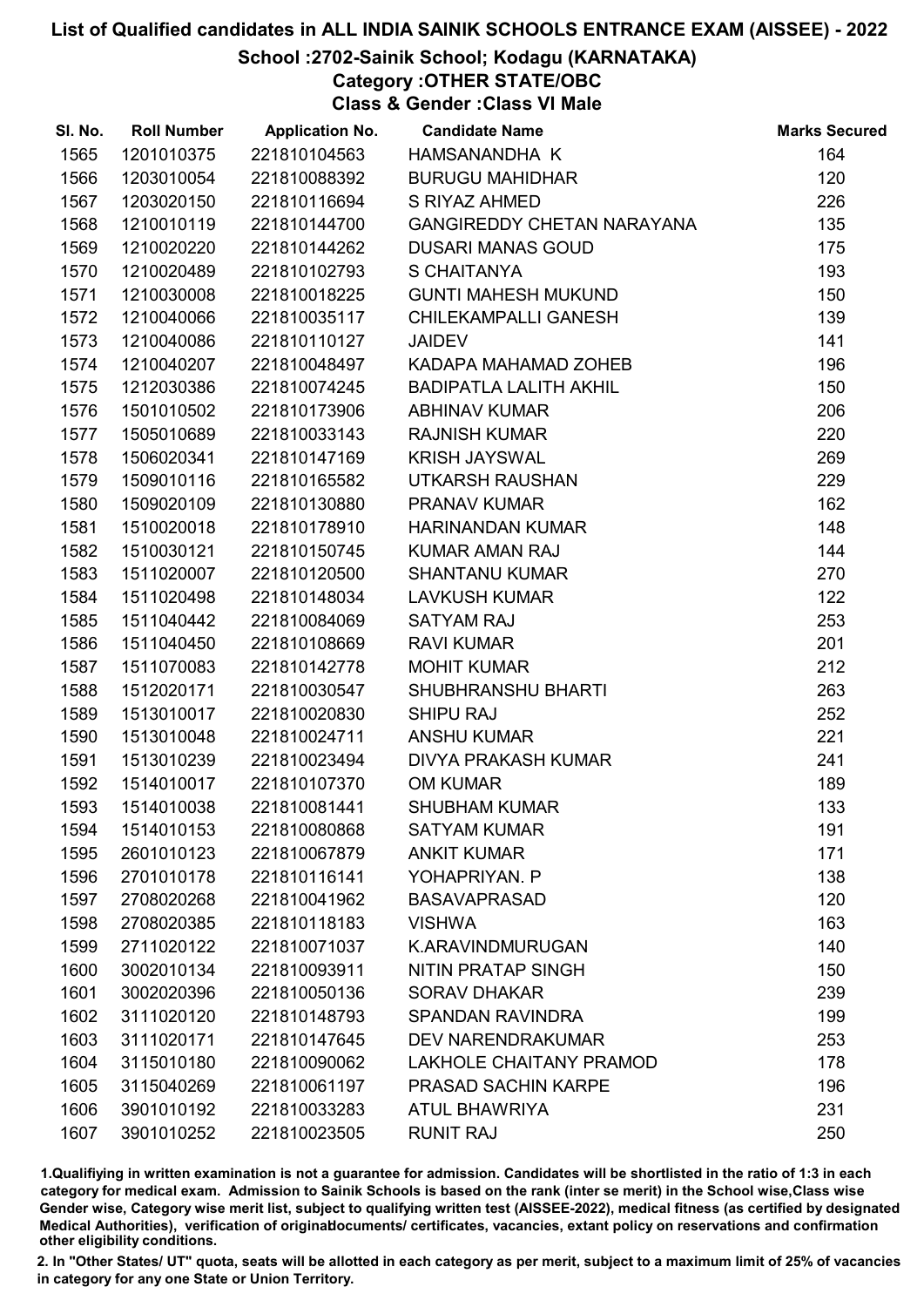### School :2702-Sainik School; Kodagu (KARNATAKA)

Category :OTHER STATE/OBC

Class & Gender :Class VI Male

| SI. No. | <b>Roll Number</b> | <b>Application No.</b> | <b>Candidate Name</b>            | <b>Marks Secured</b> |
|---------|--------------------|------------------------|----------------------------------|----------------------|
| 1608    | 3903010144         | 221810000233           | <b>LAKSHYA</b>                   | 247                  |
| 1609    | 3904040155         | 221810068722           | <b>GADIWAN PRATHAMESH JEEVAN</b> | 243                  |
| 1610    | 3904040751         | 221810069876           | <b>ANIL KUMAR</b>                | 220                  |
| 1611    | 3904040998         | 221810123068           | AMAN ADITYA                      | 178                  |
| 1612    | 3905020037         | 221810104922           | <b>NITESH KUMAR</b>              | 131                  |
| 1613    | 3905020387         | 221810108494           | <b>LAVISH KASHYAP</b>            | 185                  |
| 1614    | 3905030273         | 221810059978           | <b>DEV BENIWAL</b>               | 228                  |
| 1615    | 3905030302         | 221810024109           | ADITYA YADAV                     | 189                  |
| 1616    | 4103020541         | 221810059095           | <b>K S DHANESH</b>               | 128                  |
| 1617    | 4201040181         | 221810121953           | MARUPAKA ADHVAITH NAG PATEL      | 168                  |
| 1618    | 4201050258         | 221810119106           | <b>VUTTIPALLI NEIL NITIHIN</b>   | 270                  |
| 1619    | 4202020237         | 221810087892           | MAHESH CHANDRA KANUKUNTLA        | 161                  |
| 1620    | 4401010040         | 221810097730           | <b>DHEERAJ</b>                   | 144                  |
| 1621    | 4401020016         | 221810034302           | <b>VISHAL YADAV</b>              | 219                  |
| 1622    | 4401020023         | 221810063612           | YASH DHANGAR                     | 135                  |
| 1623    | 4405010073         | 221810136331           | <b>NIKHIL KUMAR</b>              | 213                  |
| 1624    | 4405010209         | 221810150393           | <b>ADARSH KUMAR</b>              | 225                  |
| 1625    | 4405020192         | 221810129996           | ASHUTOSH KUMAR YADAV             | 215                  |
| 1626    | 4411010378         | 221810008286           | SHASHWAT PRATAP                  | 261                  |
| 1627    | 4411010405         | 221810083057           | <b>RAJAT PAL</b>                 | 156                  |
| 1628    | 4411020277         | 221810048548           | <b>RISHABH KUMAR</b>             | 207                  |

<sup>1.</sup>Qualifiying in written examination is not a guarantee for admission. Candidates will be shortlisted in the ratio of 1:3 in each category for medical exam. Admission to Sainik Schools is based on the rank (inter se merit) in the School wise,Class wise Gender wise, Category wise merit list, subject to qualifying written test (AISSEE-2022), medical fitness (as certified by designated Medical Authorities), verification of originablocuments/ certificates, vacancies, extant policy on reservations and confirmation other eligibility conditions.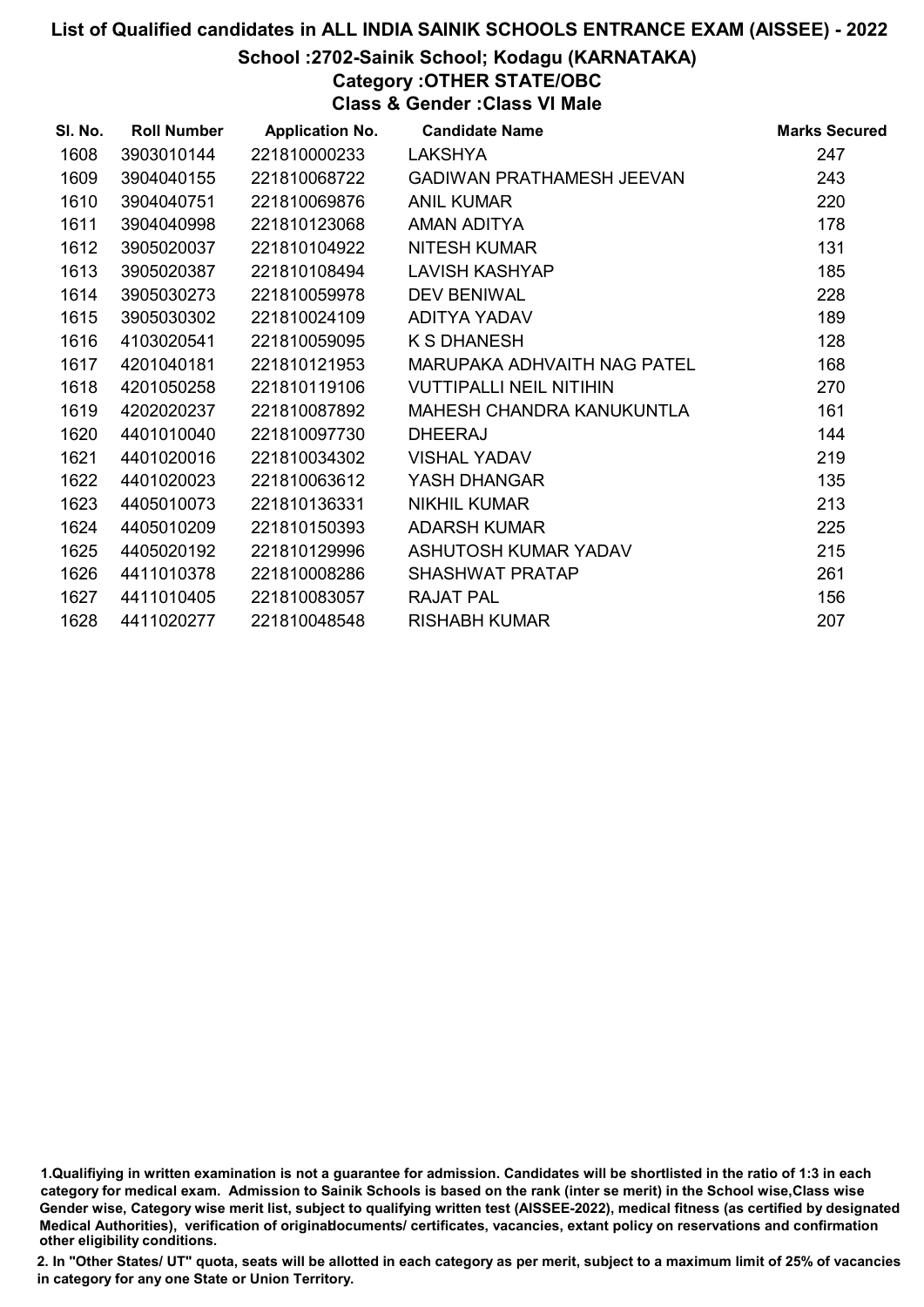### School :2702-Sainik School; Kodagu (KARNATAKA)

Category :OTHER STATE/DEF

Class & Gender :Class VI Male

| SI. No. | <b>Roll Number</b> | <b>Application No.</b> | <b>Candidate Name</b>         |           | <b>Marks Secured</b> |
|---------|--------------------|------------------------|-------------------------------|-----------|----------------------|
| 1629    | 1201020386         | 221810097659           | <b>B PUNITH KUMAR SAI</b>     | <b>AR</b> | 165                  |
| 1630    | 1210020633         | 221810056474           | P NAVTEJ                      |           | 147                  |
| 1631    | 1507010262         | 221810166799           | <b>SAURABH KUMAR</b>          |           | 204                  |
| 1632    | 1511020077         | 221810098170           | <b>ARYAN RAJ</b>              |           | 262                  |
| 1633    | 1511060113         | 221810103906           | <b>MD TEJAL</b>               |           | 141                  |
| 1634    | 1511060338         | 221810029847           | <b>MANISH KUMAR YADAV</b>     |           | 158                  |
| 1635    | 1511060388         | 221810049577           | ADITYA UPADHYAY               |           | 219                  |
| 1636    | 2701010060         | 221810010050           | <b>HARSHIT KUMAR RAI</b>      |           | 164                  |
| 1637    | 2701010102         | 221810048280           | <b>HIMANSHU</b>               |           | 186                  |
| 1638    | 2701020309         | 221810020093           | <b>MD ADNAN</b>               |           | 185                  |
| 1639    | 2701020387         | 221810019744           | AYUSH JHA                     |           | 163                  |
| 1640    | 2701030116         | 221810113716           | <b>SAHIL PODDAR</b>           |           | 122                  |
| 1641    | 2701030118         | 221810008816           | YAJURVEDANSH OM               |           | 150                  |
| 1642    | 2709010131         | 221810077425           | <b>KRISHNA RAJ</b>            |           | 150                  |
| 1643    | 3114020022         | 221810050910           | <b>VEDANT GANESH DHAWALE</b>  |           | 125                  |
| 1644    | 3115040148         | 221810089526           | <b>HIMANSHU KISHOR SHIRKE</b> |           | 158                  |
| 1645    | 3902010172         | 221810164882           | <b>ARYAN</b>                  |           | 151                  |
| 1646    | 3905010218         | 221810064161           | <b>AKHIL SINGH</b>            |           | 167                  |
| 1647    | 3905010270         | 221810102202           | <b>AMIT GURJAR</b>            |           | 179                  |
| 1648    | 4103020440         | 221810024025           | <b>SHRIYANS</b>               |           | 217                  |
| 1649    | 4103030089         | 221810007296           | <b>S SATHISH KUMAR</b>        |           | 154                  |
| 1650    | 4401020022         | 221810035312           | <b>DEVANSH KUMAR</b>          |           | 148                  |
| 1651    | 4401020349         | 221810029555           | <b>KRISHNA</b>                |           | 142                  |
| 1652    | 4401030350         | 221810052583           | <b>RAJ</b>                    |           | 255                  |

<sup>1.</sup>Qualifiying in written examination is not a guarantee for admission. Candidates will be shortlisted in the ratio of 1:3 in each category for medical exam. Admission to Sainik Schools is based on the rank (inter se merit) in the School wise,Class wise Gender wise, Category wise merit list, subject to qualifying written test (AISSEE-2022), medical fitness (as certified by designated Medical Authorities), verification of originablocuments/ certificates, vacancies, extant policy on reservations and confirmation other eligibility conditions.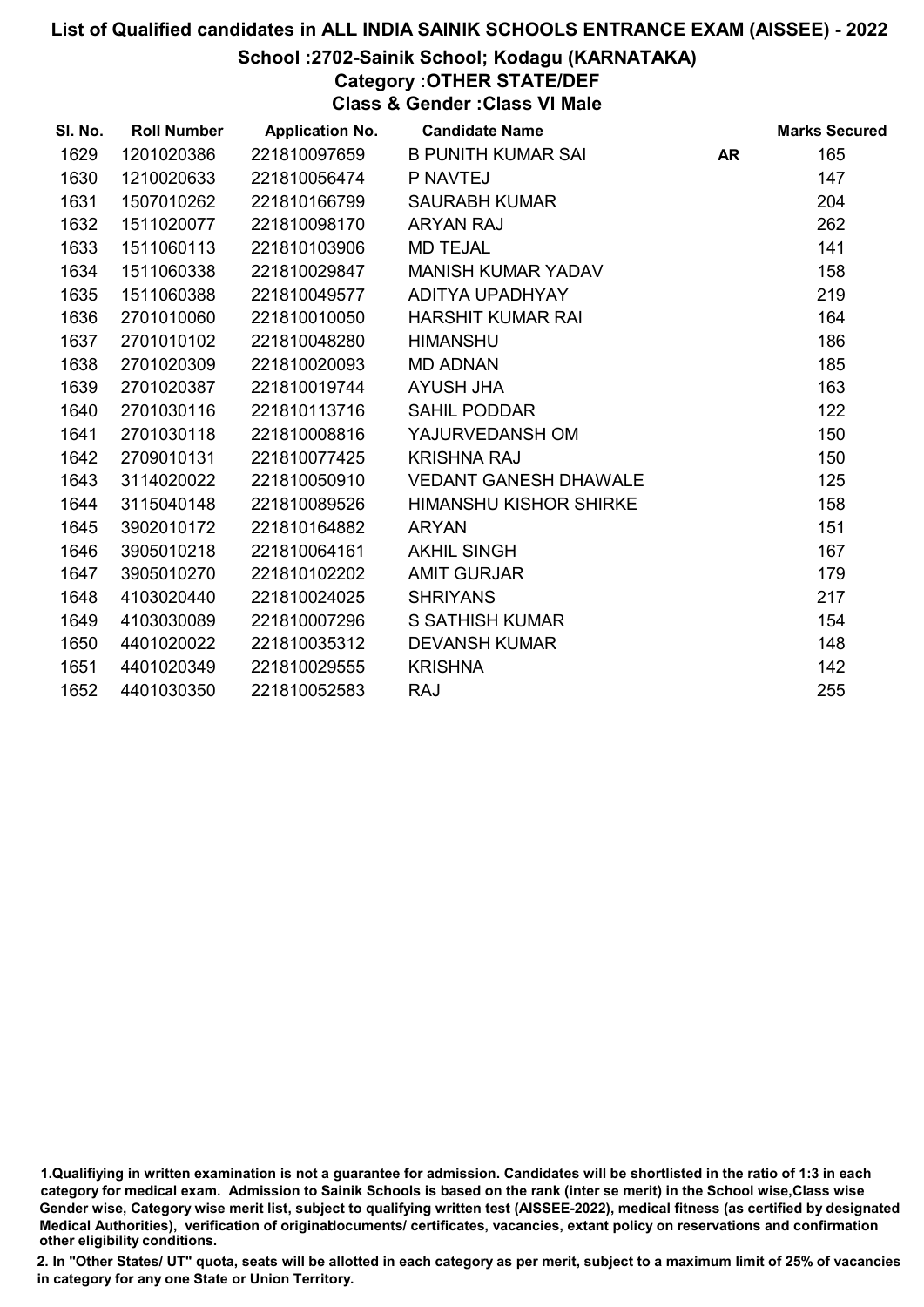### School :2702-Sainik School; Kodagu (KARNATAKA)

Category :OTHER STATE/GEN Class & Gender :Class VI Male

| SI. No. | <b>Roll Number</b> | <b>Application No.</b> | <b>Candidate Name</b>           | <b>Marks Secured</b> |
|---------|--------------------|------------------------|---------------------------------|----------------------|
| 1653    | 1101010018         | 221810183076           | <b>SUPRITO DEB</b>              | 177                  |
| 1654    | 1201020404         | 221810060489           | UMMADI KARTHIKEYA REDDY         | 215                  |
| 1655    | 1203020005         | 221810031913           | CHINNA KONDURU MAHESH RAJU      | 259                  |
| 1656    | 1203020081         | 221810052114           | PALUGULLA RUTWIK REDDY          | 151                  |
| 1657    | 1203020224         | 221810036975           | <b>VANKADARI SAI VEDESH</b>     | 160                  |
| 1658    | 1203020383         | 221810045557           | KONA JAYA SHREYANSH REDDY       | 226                  |
| 1659    | 1203020446         | 221810084228           | <b>VURAGAYALA KARTHIK REDDY</b> | 138                  |
| 1660    | 1203020488         | 221810072978           | <b>CHAKRALA VINAY KUMAR</b>     | 171                  |
| 1661    | 1210010292         | 221810016101           | CHIRAPU REDDY DISILVA REDDY     | 131                  |
| 1662    | 1210010327         | 221810114911           | PONNAGANTI SIREESH DHANUJ       | 228                  |
| 1663    | 1210010362         | 221810054731           | <b>VARADAM SETTY GURU</b>       | 152                  |
| 1664    | 1210020311         | 221810034403           | P VISHAL                        | 131                  |
| 1665    | 1210020478         | 221810031093           | <b>G HARSHITH REDDY</b>         | 133                  |
| 1666    | 1210030007         | 221810043225           | CHADULLA NIKHILESH REDDY        | 196                  |
| 1667    | 1210030154         | 221810020495           | DAGUPATI BHARATH CHOWDARY       | 151                  |
| 1668    | 1210040250         | 221810026118           | PYDIPATI VENKATA SUSHANTH       | 255                  |
| 1669    | 1210050183         | 221810116939           | <b>BUDIDETI NAVANEETH REDDY</b> | 215                  |
| 1670    | 1501010445         | 221810184364           | <b>RISHABH RAJ</b>              | 153                  |
| 1671    | 1503010100         | 221810144522           | <b>SHUBHAM KUMAR</b>            | 238                  |
| 1672    | 1503010111         | 221810045762           | ANKIT KUMAR THAKUR              | 253                  |
| 1673    | 1503020214         | 221810063306           | <b>ANGAD KUMAR</b>              | 213                  |
| 1674    | 1505010978         | 221810019997           | <b>RAHISH KUMAR SINGH</b>       | 255                  |
| 1675    | 1509020313         | 221810163235           | <b>YUVRAJ</b>                   | 211                  |
| 1676    | 1509030140         | 221810167713           | <b>KINJAL KUMAR</b>             | 240                  |
| 1677    | 1509030163         | 221810115233           | <b>ASHISH KUMAR</b>             | 219                  |
| 1678    | 1509040184         | 221810083557           | PRATIKSHAN KUMAR                | 160                  |
| 1679    | 1511020248         | 221810149522           | <b>AYUSH RAJ</b>                | 131                  |
| 1680    | 1511030345         | 221810123757           | <b>SHANTANU KUMAR</b>           | 170                  |
| 1681    | 1511040013         | 221810127600           | <b>MOHIT KUMAR</b>              | 220                  |
| 1682    | 1511040169         | 221810112011           | <b>ANANT PANDEY</b>             | 166                  |
| 1683    | 1511060029         | 221810152345           | PARTH KUMAR PANDEY              | 221                  |
| 1684    | 1511060385         | 221810137477           | <b>AAYANSH</b>                  | 199                  |
| 1685    | 1513020021         | 221810153331           | <b>TARUN ANAND</b>              | 167                  |
| 1686    | 1513020061         | 221810014714           | <b>RAUNAK KUMAR</b>             | 254                  |
| 1687    | 1513020129         | 221810029687           | OM JI SINGH                     | 251                  |
| 1688    | 1513020143         | 221810026388           | SHIVENDRA PRATAP SINGH          | 258                  |
| 1689    | 1514010157         | 221810107739           | <b>ARYAN KUMAR</b>              | 217                  |
| 1690    | 2001060247         | 221810025447           | <b>BHORANSH CHAUDHARY</b>       | 171                  |
| 1691    | 2701010174         | 221810196731           | SAMYADARSHI GHOSH BISWAS        | 219                  |
| 1692    | 2701010215         | 221810140961           | <b>BHOFINN SANJEEVAREDDY</b>    | 143                  |
| 1693    | 2701020088         | 221810084242           | <b>JAYESH SINGH</b>             | 143                  |
| 1694    | 2701020195         | 221810069803           | PRATYUSH KUMAR JHA              | 142                  |
| 1695    | 2701020272         | 221810098663           | <b>HARSH SINGH</b>              | 148                  |

1.Qualifiying in written examination is not a guarantee for admission. Candidates will be shortlisted in the ratio of 1:3 in each category for medical exam. Admission to Sainik Schools is based on the rank (inter se merit) in the School wise,Class wise Gender wise, Category wise merit list, subject to qualifying written test (AISSEE-2022), medical fitness (as certified by designated Medical Authorities), verification of originablocuments/ certificates, vacancies, extant policy on reservations and confirmation other eligibility conditions.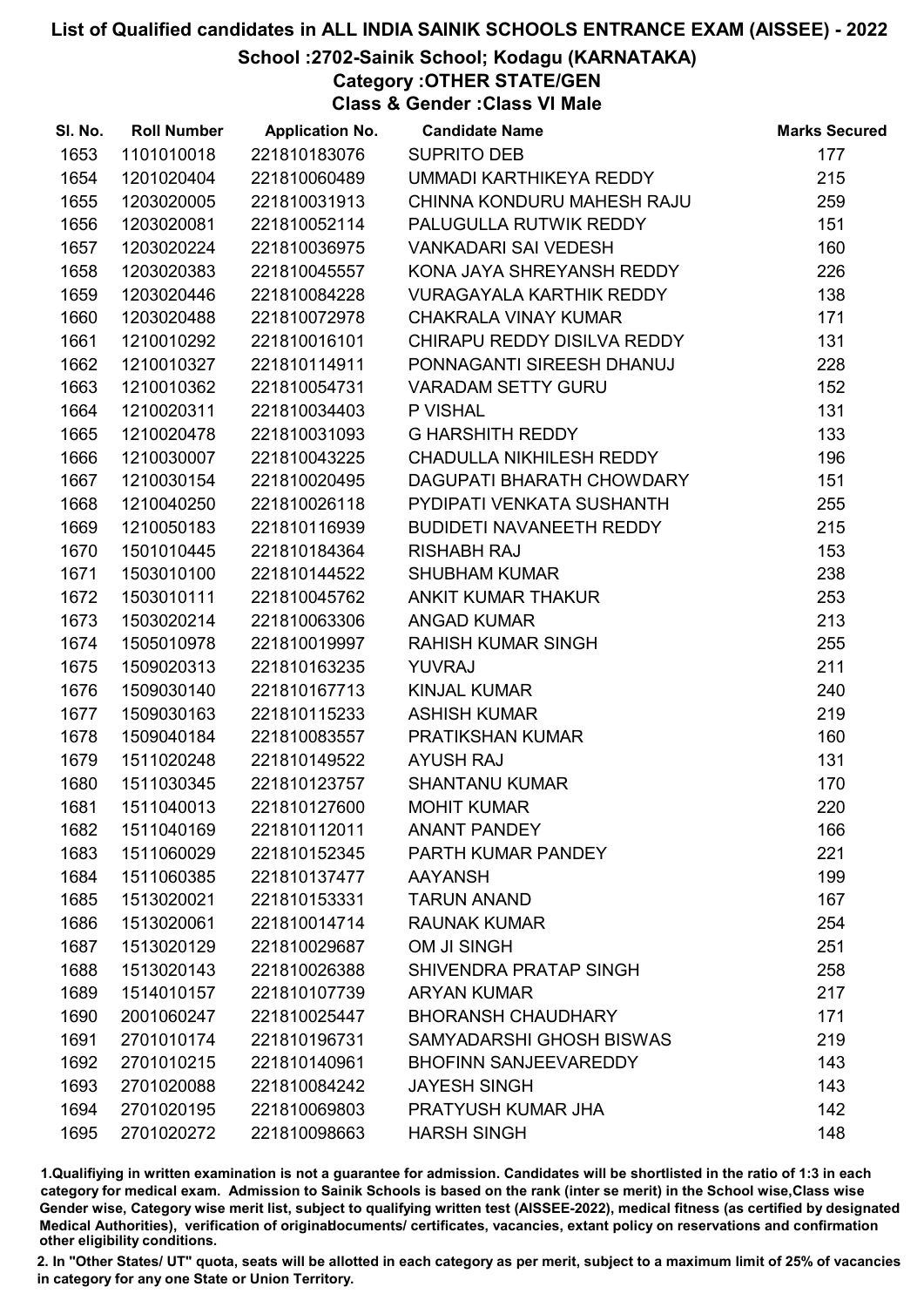### School :2702-Sainik School; Kodagu (KARNATAKA)

Category :OTHER STATE/GEN

Class & Gender :Class VI Male

| SI. No. | <b>Roll Number</b> | <b>Application No.</b> | <b>Candidate Name</b>        | <b>Marks Secured</b> |
|---------|--------------------|------------------------|------------------------------|----------------------|
| 1696    | 2701020273         | 221810097763           | MADHIRA PHANEESWARA REDDY    | 253                  |
| 1697    | 2701030107         | 221810166506           | NAVANITH TU                  | 122                  |
| 1698    | 2701030125         | 221810067226           | <b>MUKESH GANDHI</b>         | 226                  |
| 1699    | 2701030259         | 221810004317           | <b>SATYAM HAIT</b>           | 202                  |
| 1700    | 2701030367         | 221810135108           | K.MALLIKARJUNA REDDY         | 189                  |
| 1701    | 2701040014         | 221810014358           | DHRUV CHOUDHARY              | 182                  |
| 1702    | 2702020100         | 221810144551           | <b>ANKIT SHARMA</b>          | 144                  |
| 1703    | 2710010018         | 221810099744           | K SHASHIDHAR KAMATH          | 167                  |
| 1704    | 2712010180         | 221810044289           | AVIKAAR KUMAR PANDIT         | 144                  |
| 1705    | 2803010161         | 221810107642           | DEV RAJ KT                   | 129                  |
| 1706    | 2803010293         | 221810124487           | <b>ADITH M</b>               | 152                  |
| 1707    | 3002020215         | 221810094174           | ARUN SINGH TOMAR             | 194                  |
| 1708    | 3107030022         | 221810045021           | RUDRA AMAL LAD               | 216                  |
| 1709    | 3110020025         | 221810067443           | NEIL SHRIKANT WAGHMODE       | 152                  |
| 1710    | 3110020475         | 221810017299           | <b>ISHAAN PRADEEP MISHRA</b> | 217                  |
| 1711    | 3114030396         | 221810104809           | ADWAIT SAGAR BABAR           | 211                  |
| 1712    | 3115010046         | 221810053180           | RAGHAV RAVIKIRAN JADHAV      | 179                  |
| 1713    | 3115020303         | 221810077546           | SOHAM SACHIN CHAVAN          | 193                  |
| 1714    | 3115030110         | 221810145151           | MAYURESH MANGESH JADHAV      | 143                  |
| 1715    | 3115030274         | 221810057493           | <b>SHARDUL SUNIL SHINDE</b>  | 145                  |
| 1716    | 3115040128         | 221810079006           | AARYAN AMOL YADAV            | 128                  |
| 1717    | 3901010230         | 221810023664           | <b>SHIVAM KUMAR</b>          | 250                  |
| 1718    | 3904020258         | 221810044313           | YASHVARDHAN SINGH BHATI      | 235                  |
| 1719    | 3904040094         | 221810067271           | <b>JAYVARDHAN SINGH</b>      | 170                  |
| 1720    | 3905020359         | 221810063274           | <b>NISHANK</b>               | 216                  |
| 1721    | 3905020422         | 221810029915           | <b>AMAN SAHU</b>             | 178                  |
| 1722    | 3905030285         | 221810029888           | <b>ANKIT KUMAR</b>           | 133                  |
| 1723    | 4201020132         | 221810112000           | MUPPALA GAUTAM VARMA         | 236                  |
| 1724    | 4201030175         | 221810056531           | <b>MANNAM PARDHU SAI</b>     | 205                  |
| 1725    | 4201040219         | 221810001273           | <b>L.KAMALESH</b>            | 231                  |
| 1726    | 4201040417         | 221810003924           | NADIMPALLI ABHIRAM VARMA     | 207                  |
| 1727    | 4401010085         | 221810021570           | <b>ANANT PRATAP VATSA</b>    | 213                  |
| 1728    | 4401010118         | 221810067311           | <b>ACHAL THENUA</b>          | 257                  |
| 1729    | 4401020427         | 221810029346           | <b>KARTIK SHARMA</b>         | 237                  |
| 1730    | 4401020648         | 221810168688           | <b>LUCKY CHAUDHARY</b>       | 251                  |
| 1731    | 4406020048         | 221810111450           | <b>AKSHIT CHAHAL</b>         | 201                  |
| 1732    | 4406030152         | 221810085975           | <b>ARJIT SINGH</b>           | 218                  |
| 1733    | 4408020098         | 221810119803           | <b>VIKRAM PRATAP SINGH</b>   | 208                  |

1.Qualifiying in written examination is not a guarantee for admission. Candidates will be shortlisted in the ratio of 1:3 in each category for medical exam. Admission to Sainik Schools is based on the rank (inter se merit) in the School wise,Class wise Gender wise, Category wise merit list, subject to qualifying written test (AISSEE-2022), medical fitness (as certified by designated Medical Authorities), verification of originablocuments/ certificates, vacancies, extant policy on reservations and confirmation other eligibility conditions.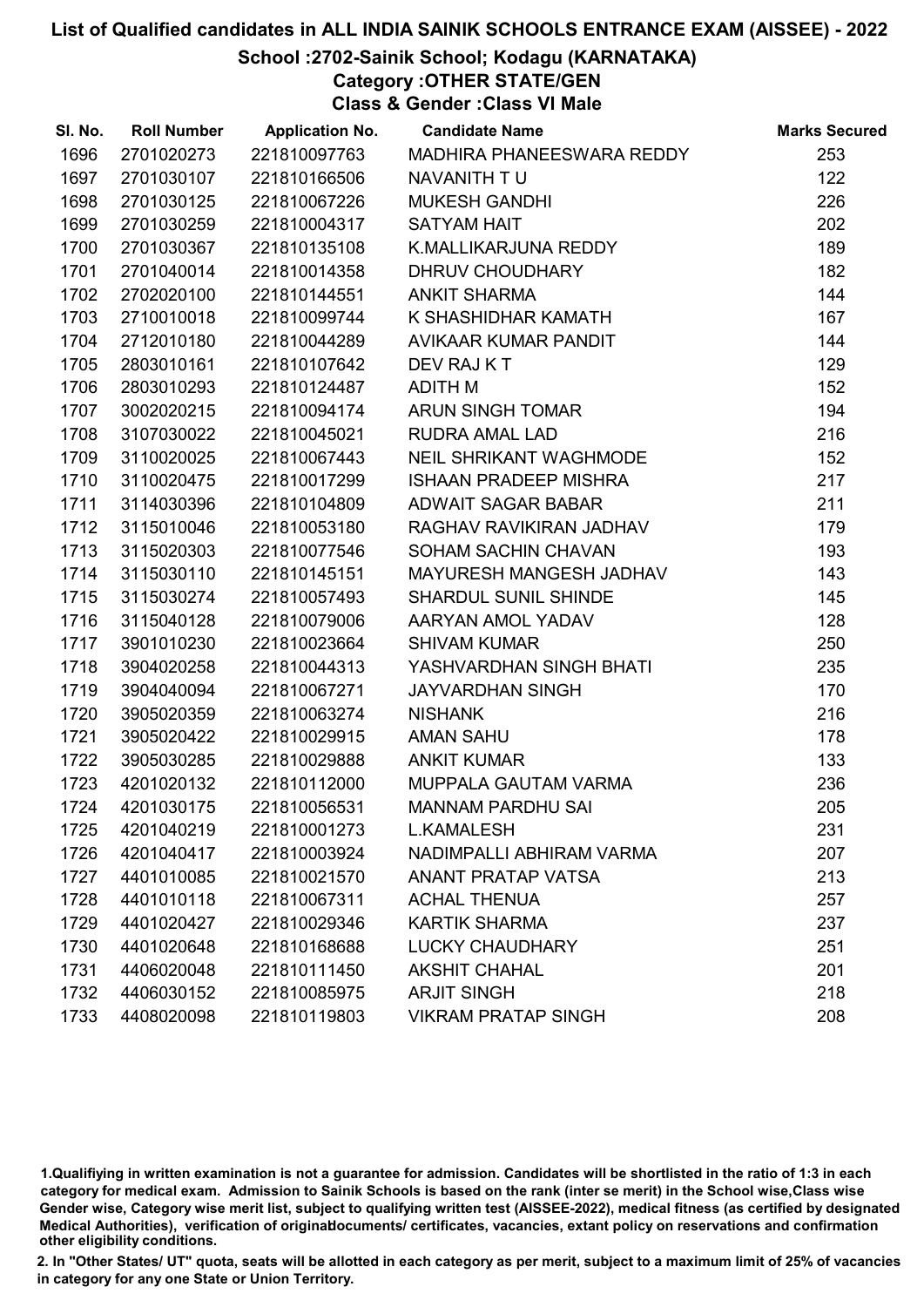### School :2702-Sainik School; Kodagu (KARNATAKA)

### Category :HOME STATE/SC

Class & Gender :Class VI Female

| SI. No. | <b>Roll Number</b> | <b>Application No.</b> | <b>Candidate Name</b>       | <b>Marks Secured</b> |
|---------|--------------------|------------------------|-----------------------------|----------------------|
| 1734    | 1205020397         | 221810180997           | <b>VARSHINI SHEKAR S</b>    | 122                  |
| 1735    | 2701010142         | 221810058211           | <b>TRUPTHIV</b>             | 82                   |
| 1736    | 2701010177         | 221810173141           | <b>VEDIKAK</b>              | 101                  |
| 1737    | 2701010179         | 221810133341           | PARINITHA S                 | 82                   |
| 1738    | 2701010245         | 221810161160           | <b>SAHANA</b>               | 90                   |
| 1739    | 2701010247         | 221810186801           | <b>INCHARA A</b>            | 87                   |
| 1740    | 2701010286         | 221810189698           | <b>BANASHANKARI B</b>       | 91                   |
| 1741    | 2701020005         | 221810019391           | <b>KEERTHANA G C</b>        | 121                  |
| 1742    | 2701020035         | 221810089012           | <b>JANAVI S NAIK</b>        | 78                   |
| 1743    | 2701020037         | 221810140112           | <b>AISHWARYA C</b>          | 88                   |
| 1744    | 2701020145         | 221810123872           | <b>VISMITHAN</b>            | 121                  |
| 1745    | 2701020166         | 221810034192           | <b>CHAITHANYA V</b>         | 76                   |
| 1746    | 2701020216         | 221810092133           | <b>SHARANYA R</b>           | 68                   |
| 1747    | 2701020247         | 221810052053           | AMOGA ANIL KUMAR            | 201                  |
| 1748    | 2701020356         | 221810061324           | <b>ANUSHREE R</b>           | $\mathbf 0$          |
| 1749    | 2701030019         | 221810132135           | YASHASWINI.L                | 82                   |
| 1750    | 2701030026         | 221810055635           | <b>SHAYA V</b>              | 51                   |
| 1751    | 2701030184         | 221810114566           | A N NANDITHA MYTHRI         | 112                  |
| 1752    | 2701030194         | 221810046966           | <b>THUSHITHA S</b>          | 148                  |
| 1753    | 2701030392         | 221810049718           | <b>AMRUTHA</b>              | 161                  |
| 1754    | 2701040013         | 221810142258           | LIKHITHA K M                | 149                  |
| 1755    | 2701040097         | 221810056219           | <b>CHAITHANYA LAKSHMI N</b> | 92                   |
| 1756    | 2701040205         | 221810196089           | Y MANISHA                   | 71                   |
| 1757    | 2702010011         | 221810188110           | SOUJANYA SHANKAR            | 171                  |
| 1758    | 2702010049         | 221810090660           | RUTHIKA GANAGAPPA           | 116                  |
| 1759    | 2702010380         | 221810159885           | <b>SRUSTI CHANNADASAR</b>   | 226                  |
| 1760    | 2702010480         | 221810179657           | <b>SPANDANA KAMBLE</b>      | 113                  |
| 1761    | 2702020119         | 221810186381           | <b>SAMIKSHA R DODAMANI</b>  | 97                   |
| 1762    | 2702020212         | 221810113933           | <b>VIDYA V</b>              | 113                  |
| 1763    | 2702030127         | 221810176846           | SAKSHI UDAYAKUMAR MUGALI    | 71                   |
| 1764    | 2703010008         | 221810128210           | BHAVANA K A                 | 94                   |
| 1765    | 2703010038         | 221810108280           | <b>NIHARIKA V</b>           | 196                  |
| 1766    | 2703010081         | 221810126581           | <b>BHUMIKA K A</b>          | 70                   |
| 1767    | 2703010085         | 221810130202           | <b>PRATIBHA</b>             | 152                  |
| 1768    | 2703010090         | 221810127222           | YASHODA N H                 | 153                  |
| 1769    | 2703010135         | 221810141553           | PADMAVATHI H                | 155                  |
| 1770    | 2703010157         | 221810071204           | <b>INDU</b>                 | 85                   |
| 1771    | 2703010217         | 221810169965           | <b>MR SAHITYA</b>           | 62                   |
| 1772    | 2703010227         | 221810136506           | <b>BHOOMIKA R P</b>         | 116                  |
| 1773    | 2703010251         | 221810167376           | <b>INCHARA S</b>            | 108                  |
| 1774    | 2703010323         | 221810146378           | <b>INDU METHRE</b>          | 73                   |
| 1775    | 2703010327         | 221810129978           | <b>SNEHA</b>                | 105                  |
| 1776    | 2703020128         | 221810145093           | <b>PRERANA</b>              | 92                   |

1.Qualifiying in written examination is not a guarantee for admission. Candidates will be shortlisted in the ratio of 1:3 in each category for medical exam. Admission to Sainik Schools is based on the rank (inter se merit) in the School wise,Class wise Gender wise, Category wise merit list, subject to qualifying written test (AISSEE-2022), medical fitness (as certified by designated Medical Authorities), verification of originablocuments/ certificates, vacancies, extant policy on reservations and confirmation other eligibility conditions.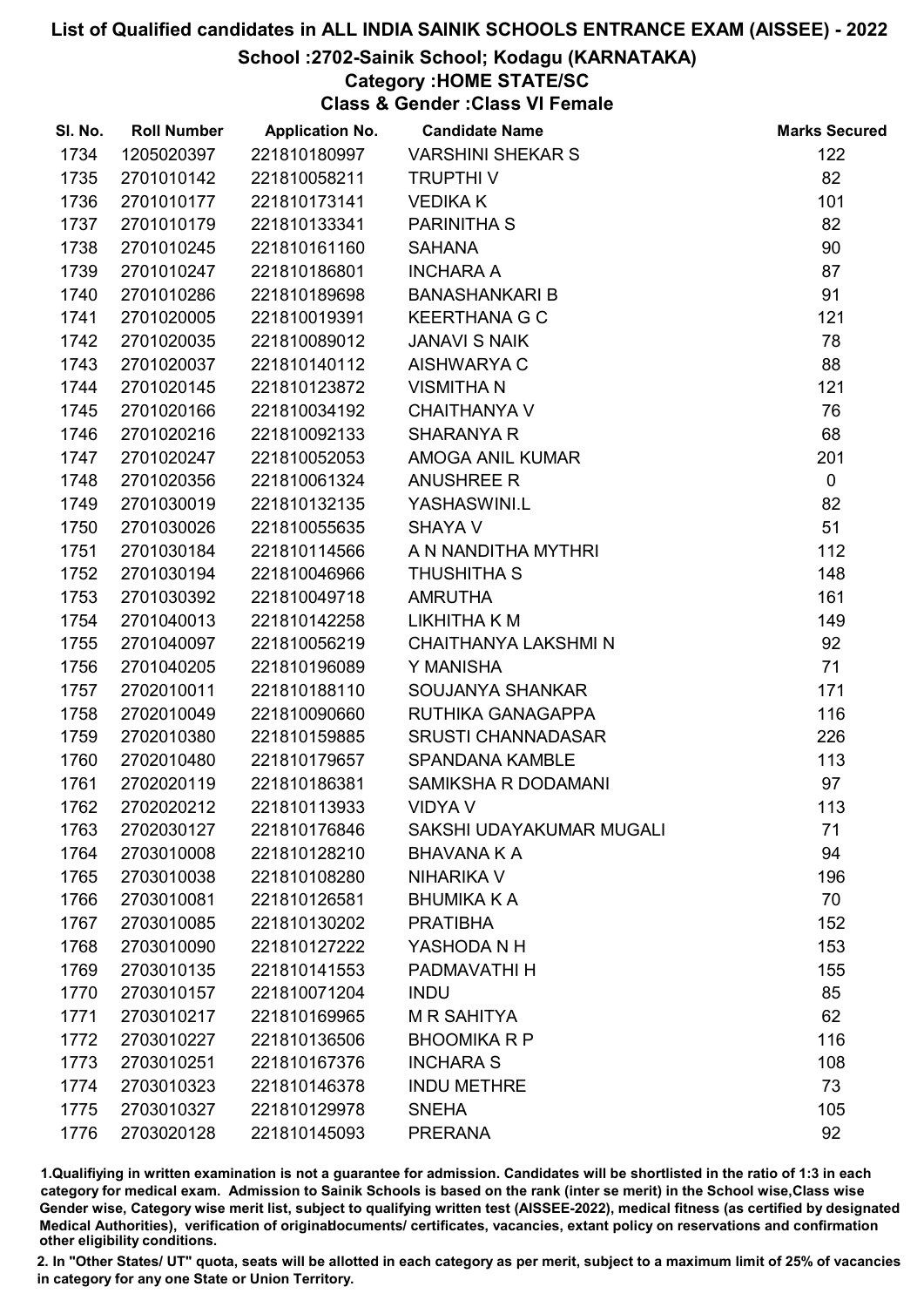### School :2702-Sainik School; Kodagu (KARNATAKA)

### Category :HOME STATE/SC

Class & Gender :Class VI Female

| SI. No. | <b>Roll Number</b> | <b>Application No.</b> | <b>Candidate Name</b>        | <b>Marks Secured</b> |
|---------|--------------------|------------------------|------------------------------|----------------------|
| 1777    | 2703020329         | 221810142219           | <b>PRARTHANA</b>             | 122                  |
| 1778    | 2704010061         | 221810054720           | <b>KRUTI KALLAPPA KAMBLE</b> | 152                  |
| 1779    | 2704010379         | 221810098571           | <b>SHREYA NAIK</b>           | 184                  |
| 1780    | 2704020023         | 221810171022           | <b>SHILPA</b>                | 96                   |
| 1781    | 2704020328         | 221810155073           | PRIYA AJIT SHINDE            | 141                  |
| 1782    | 2704020422         | 221810147024           | <b>BHARATI MOHAN RATHOD</b>  | 108                  |
| 1783    | 2704021079         | 221810172247           | <b>GAYATRI JADHAV</b>        | 97                   |
| 1784    | 2704030620         | 221810172008           | <b>DEESHA JADHAV</b>         | 178                  |
| 1785    | 2704030637         | 221810136218           | <b>SONAKSHI</b>              | 96                   |
| 1786    | 2704030726         | 221810074468           | SINCHANA RAJENDRA KAMBLE     | 108                  |
| 1787    | 2704030785         | 221810158398           | KHIRTI ANIL PAWAR            | 110                  |
| 1788    | 2704040070         | 221810178553           | <b>SNEHA MYAGERI</b>         | 69                   |
| 1789    | 2704040672         | 221810176167           | KAVYA C MALINGAPUR           | 75                   |
| 1790    | 2704040959         | 221810097859           | <b>SNEHA</b>                 | 95                   |
| 1791    | 2704041010         | 221810035599           | <b>BHOOMIKA CHAVAN</b>       | 214                  |
| 1792    | 2705010063         | 221810170074           | PRERANA SANCHI MOURYA        | 158                  |
| 1793    | 2705010106         | 221810028368           | <b>JITHYA KRISHNA C K</b>    | 62                   |
| 1794    | 2705010166         | 221810194333           | <b>ANKITA G RATHOD</b>       | 103                  |
| 1795    | 2705010174         | 221810110383           | <b>MANASA</b>                | 95                   |
| 1796    | 2705010211         | 221810096536           | <b>TANUSHREE</b>             | 151                  |
| 1797    | 2705010212         | 221810107456           | <b>SNEHA</b>                 | 146                  |
| 1798    | 2705010217         | 221810068007           | <b>VANDANA</b>               | 239                  |
| 1799    | 2705010227         | 221810147408           | AISHWARYA PRASAD             | 111                  |
| 1800    | 2705010251         | 221810104669           | K DRAKSHAYANI                | 90                   |
| 1801    | 2706010006         | 221810083830           | SAMEEKSHASWAMY KT            | 82                   |
| 1802    | 2706010016         | 221810063111           | NESHA MYTHRI ALAGHATTA       | 119                  |
| 1803    | 2706010083         | 221810130383           | PRUTHVIKA M P                | 198                  |
| 1804    | 2706010135         | 221810186585           | <b>CHAARITHA G S</b>         | 119                  |
| 1805    | 2706010168         | 221810017877           | <b>HITHAISHIK</b>            | 144                  |
| 1806    | 2706010257         | 221810134551           | <b>SHREYA MADARA</b>         | 93                   |
| 1807    | 2706010298         | 221810055282           | <b>RUCHITHA B K</b>          | 85                   |
| 1808    | 2706010303         | 221810120092           | <b>ARPITA ANGADI</b>         | 81                   |
| 1809    | 2706010334         | 221810135963           | <b>SHRAVANTHI K R</b>        | 114                  |
| 1810    | 2706010356         | 221810173514           | <b>DIVYA SHREE A</b>         | 80                   |
| 1811    | 2706010357         | 221810107614           | <b>BHANUPRIYA MK</b>         | 110                  |
| 1812    | 2706010359         | 221810098224           | <b>SAMPREETI</b>             | 98                   |
| 1813    | 2706010411         | 221810095945           | <b>JANAVI</b>                | 141                  |
| 1814    | 2706010508         | 221810104197           | <b>ANVIKA M S</b>            | 210                  |
| 1815    | 2706010535         | 221810089988           | SHREYA V VANDAL              | 198                  |
| 1816    | 2706010549         | 221810187429           | <b>SAHANA CHAVHAN</b>        | 131                  |
| 1817    | 2706010550         | 221810147729           | <b>SWAPNA M</b>              | 119                  |
| 1818    | 2706010555         | 221810195149           | ANJALI MUTTANNA RATHOD       | 106                  |
| 1819    | 2706010567         | 221810150589           | <b>POOJA</b>                 | 128                  |

1.Qualifiying in written examination is not a guarantee for admission. Candidates will be shortlisted in the ratio of 1:3 in each category for medical exam. Admission to Sainik Schools is based on the rank (inter se merit) in the School wise,Class wise Gender wise, Category wise merit list, subject to qualifying written test (AISSEE-2022), medical fitness (as certified by designated Medical Authorities), verification of originablocuments/ certificates, vacancies, extant policy on reservations and confirmation other eligibility conditions.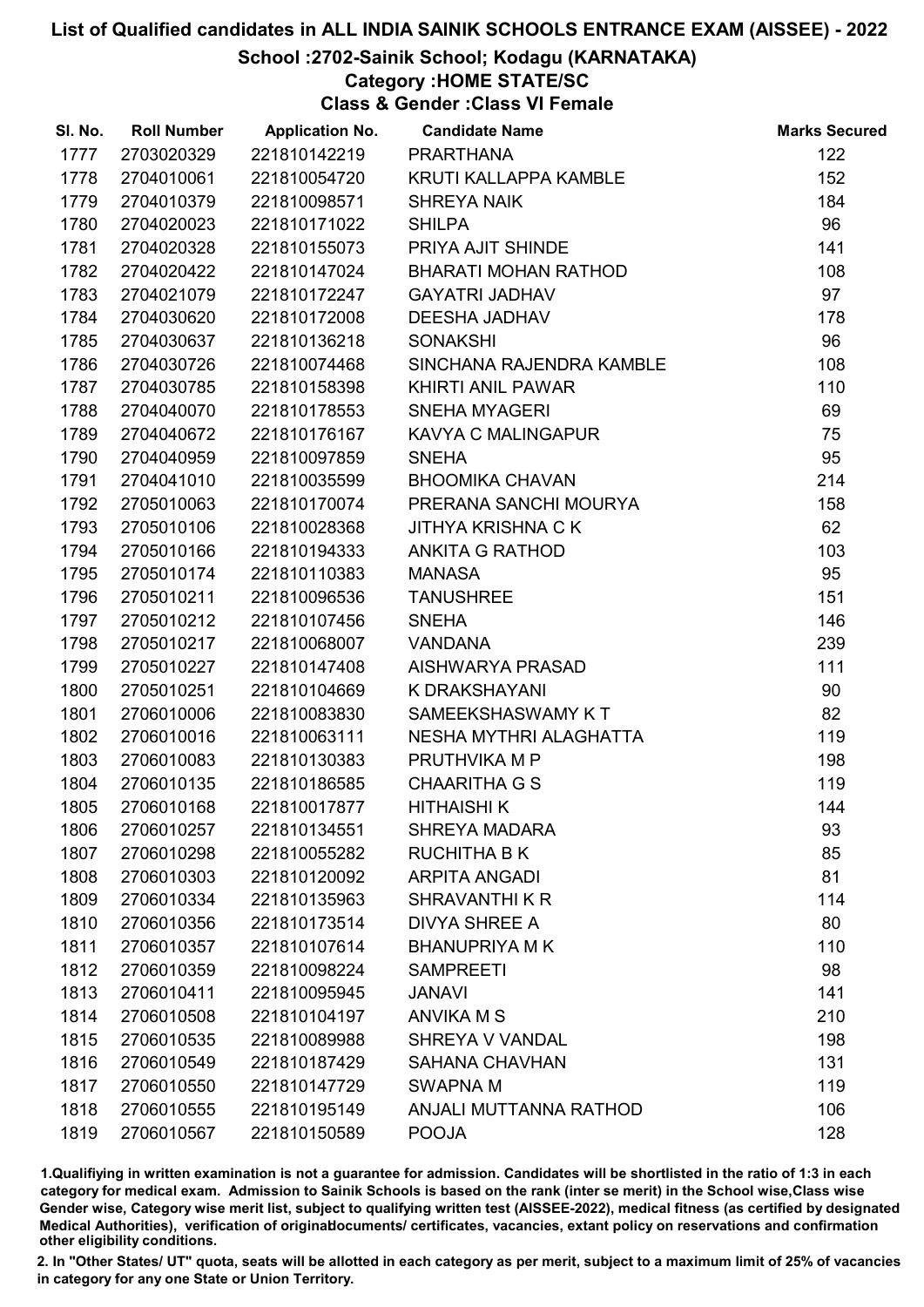### School :2702-Sainik School; Kodagu (KARNATAKA)

Category :HOME STATE/SC

Class & Gender :Class VI Female

| SI. No. | <b>Roll Number</b> | <b>Application No.</b> | <b>Candidate Name</b>             | <b>Marks Secured</b> |
|---------|--------------------|------------------------|-----------------------------------|----------------------|
| 1820    | 2707010186         | 221810164610           | <b>MADUSHRI</b>                   | 109                  |
| 1821    | 2707010191         | 221810123220           | SINCHANA KALLAVADDAR              | 166                  |
| 1822    | 2707010431         | 221810149623           | SHALINI VEERABHADRAPPA            | 185                  |
| 1823    | 2707010452         | 221810190063           | <b>RASHMI B GALAGANATH</b>        | 133                  |
| 1824    | 2707010573         | 221810168594           | <b>STUTI DEBORA</b>               | 186                  |
| 1825    | 2707010614         | 221810142655           | <b>BHOOMIKA MANJUNATH GHODAKE</b> | 185                  |
| 1826    | 2707010643         | 221810098585           | <b>TANUSHRI MAHESHWAR</b>         | 144                  |
| 1827    | 2707010721         | 221810141686           | <b>SAKSHI HANUMANTH</b>           | 179                  |
| 1828    | 2707010726         | 221810089096           | ARUSHI B RATHODA                  | 86                   |
| 1829    | 2707010744         | 221810152027           | <b>BHAGYA BHAJANTRI</b>           | 67                   |
| 1830    | 2707010827         | 221810124128           | ROHINI RATHOD                     | 79                   |
| 1831    | 2707010837         | 221810172038           | <b>CHAITRA A LAMANI</b>           | 145                  |
| 1832    | 2707020075         | 221810062693           | <b>VEEKSHA.K</b>                  | 115                  |
| 1833    | 2707020098         | 221810090144           | PRAKRUTHI POL                     | 180                  |
| 1834    | 2707020174         | 221810197055           | <b>VARSH KESHAV LAMANI</b>        | 84                   |
| 1835    | 2707020307         | 221810127937           | <b>ASHWINI D</b>                  | 93                   |
| 1836    | 2708010160         | 221810080291           | <b>SHASHIKALA</b>                 | 107                  |
| 1837    | 2708010215         | 221810181932           | <b>YASHODA</b>                    | 73                   |
| 1838    | 2708010351         | 221810150504           | <b>LATAKUMARI</b>                 | 139                  |
| 1839    | 2708010401         | 221810180064           | <b>SRIDEVI</b>                    | 144                  |
| 1840    | 2708010612         | 221810066737           | <b>BINDU</b>                      | 121                  |
| 1841    | 2708010660         | 221810107008           | <b>KIRTI</b>                      | 148                  |
| 1842    | 2708010689         | 221810099728           | <b>SARA</b>                       | 124                  |
| 1843    | 2708010705         | 221810064148           | <b>KAAVERI</b>                    | 105                  |
| 1844    | 2708010716         | 221810189558           | K H SHARDDHA                      | 121                  |
| 1845    | 2708010748         | 221810107698           | <b>VEDA SHREE</b>                 | 131                  |
| 1846    | 2708010783         | 221810139749           | <b>ANUSREE</b>                    | 148                  |
| 1847    | 2708020226         | 221810053522           | <b>DHEEKSHITHA M</b>              | 113                  |
| 1848    | 2708020287         | 221810114092           | <b>SWATI</b>                      | 96                   |
| 1849    | 2708020384         | 221810124183           | <b>POOJA</b>                      | 108                  |
| 1850    | 2708030106         | 221810178096           | <b>MAHALAXMI</b>                  | 203                  |
| 1851    | 2708030198         | 221810125387           | <b>SHAILAJA SINGH</b>             | 138                  |
| 1852    | 2708030242         | 221810125828           | <b>PRITI</b>                      | 241                  |
| 1853    | 2708030362         | 221810192049           | <b>VAISHNAVI</b>                  | 96                   |
| 1854    | 2709010068         | 221810158152           | <b>GANAVI</b>                     | 81                   |
| 1855    | 2709010094         | 221810156183           | <b>IMPANA R</b>                   | 64                   |
| 1856    | 2709010112         | 221810172654           | <b>CHARISHMA C H</b>              | 155                  |
| 1857    | 2709010113         | 221810062364           | <b>TY KALPANA</b>                 | 65                   |
| 1858    | 2709010185         | 221810099177           | <b>KRUTHIKA P</b>                 | 92<br><b>WOS</b>     |
| 1859    | 2709010225         | 221810174588           | <b>BHOOMIKA SD</b>                | 84                   |
| 1860    | 2709010256         | 221810097240           | <b>SPOORTI HULENNAVAR</b>         | 130                  |
| 1861    | 2709010290         | 221810162282           | PRANATHI MAHESH                   | 101                  |
| 1862    | 2709010311         | 221810175244           | <b>ANKITA</b>                     | 136                  |

1.Qualifiying in written examination is not a guarantee for admission. Candidates will be shortlisted in the ratio of 1:3 in each category for medical exam. Admission to Sainik Schools is based on the rank (inter se merit) in the School wise,Class wise Gender wise, Category wise merit list, subject to qualifying written test (AISSEE-2022), medical fitness (as certified by designated Medical Authorities), verification of originablocuments/ certificates, vacancies, extant policy on reservations and confirmation other eligibility conditions.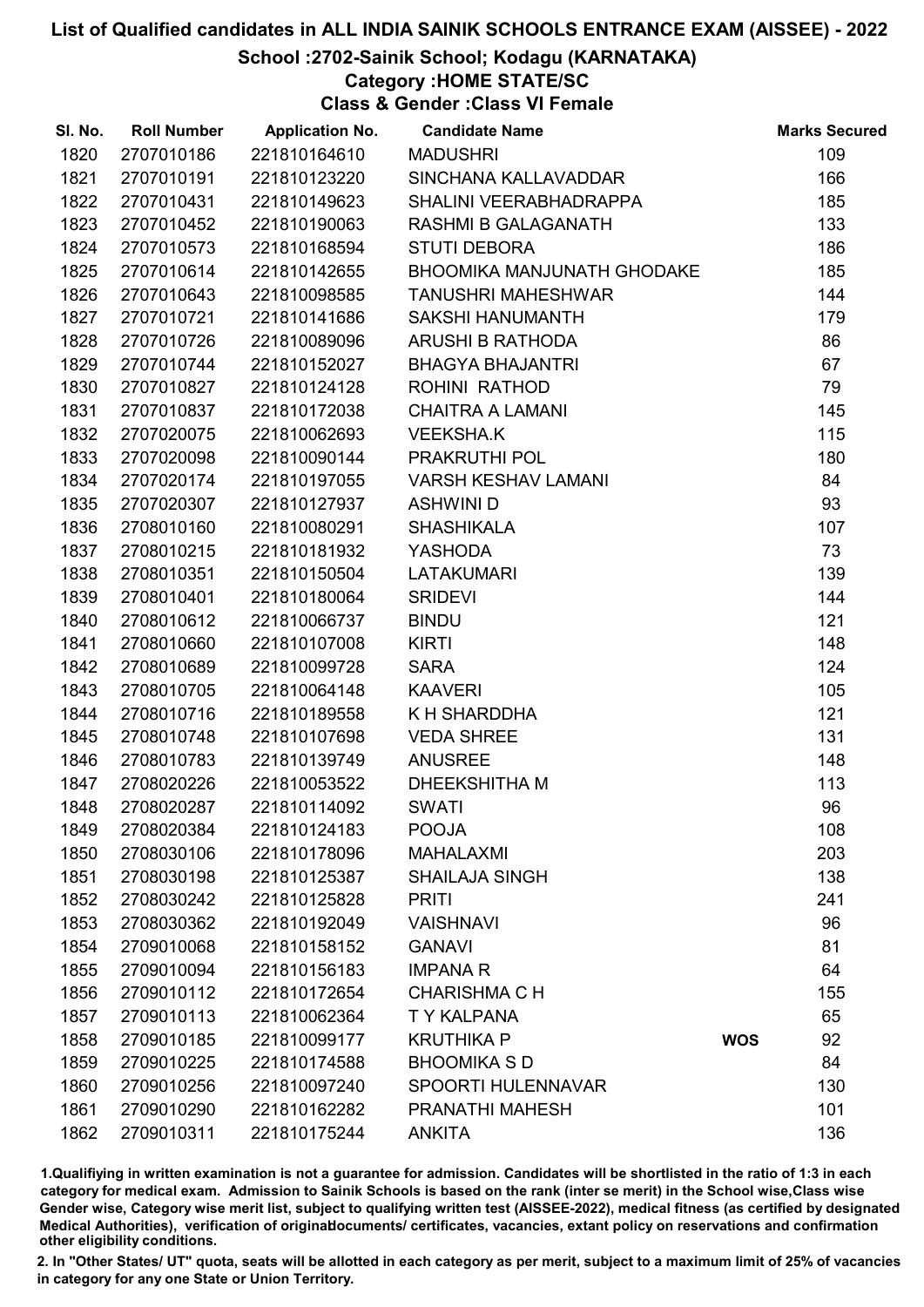#### School :2702-Sainik School; Kodagu (KARNATAKA)

### Category :HOME STATE/SC

Class & Gender :Class VI Female

| SI. No. | <b>Roll Number</b> | <b>Application No.</b> | <b>Candidate Name</b> | <b>Marks Secured</b> |
|---------|--------------------|------------------------|-----------------------|----------------------|
| 1863    | 2709010399         | 221810192989           | <b>KALPANA</b>        | 70                   |
| 1864    | 2710010034         | 221810017567           | PRACHI PAWAR A G      | 112                  |
| 1865    | 2711010005         | 221810166010           | <b>MOUNASHREE S</b>   | 115                  |
| 1866    | 2711010034         | 221810194650           | <b>NAMITHA H K</b>    | 99                   |
| 1867    | 2711010036         | 221810109950           | <b>NAYANA S</b>       | 146                  |
| 1868    | 2711010052         | 221810197770           | <b>MOWLYA</b>         | 93                   |
| 1869    | 2711010057         | 221810155580           | NANDITHA B.           | 19                   |
| 1870    | 2711010077         | 221810076731           | <b>SANDHYA R</b>      | 69                   |
| 1871    | 2711010079         | 221810138041           | AMULYA AJAY TUMANEY   | 169                  |
| 1872    | 2711010122         | 221810132022           | <b>MANISHA</b>        | 66                   |
| 1873    | 2711010129         | 221810085342           | SAMPADA M P           | 131                  |
| 1874    | 2711010155         | 221810153903           | LAKSHYA MU            | 117                  |
| 1875    | 2711010182         | 221810076773           | SINCHANA B C          | 79                   |
| 1876    | 2711010211         | 221810094682           | <b>BHAVITHA M N</b>   | 178                  |
| 1877    | 2711010227         | 221810093055           | <b>KRUPA</b>          | 113                  |
| 1878    | 2711010231         | 221810058385           | <b>IMPANA V M</b>     | 128                  |
| 1879    | 2711010252         | 221810127099           | <b>MANYASHREE T S</b> | 135                  |
| 1880    | 2711020100         | 221810135286           | <b>DAMANI VIJAY</b>   | 96                   |
| 1881    | 2711020105         | 221810083986           | <b>SHREYAS S</b>      | 99                   |
| 1882    | 2711020112         | 221810105707           | <b>C THANUSHREE</b>   | 99                   |
| 1883    | 2711020116         | 221810085617           | <b>DIVYASHREE N</b>   | 66                   |
| 1884    | 2711020147         | 221810108097           | <b>THANVITHA</b>      | 127                  |
| 1885    | 2711020213         | 221810029839           | <b>VAISHNAVIK</b>     | 106                  |
| 1886    | 2711020229         | 221810175069           | <b>TEJASVI S G</b>    | 112                  |
| 1887    | 2712010024         | 221810097631           | PRIYADARSHINI T S     | 72                   |
| 1888    | 2712010151         | 221810131708           | <b>ASHA</b>           | 81                   |
| 1889    | 2712010152         | 221810043808           | YUKTHA M NAIK         | 86                   |
| 1890    | 2712010155         | 221810152138           | <b>THANMAYEE Y</b>    | 110                  |
| 1891    | 2712010177         | 221810063359           | <b>NEHA DEV</b>       | 94                   |
| 1892    | 2712010189         | 221810085999           | <b>DIYA YALLUR</b>    | 69                   |
| 1893    | 2712010223         | 221810195102           | <b>GOUTHAMI S U</b>   | 86                   |
| 1894    | 2712010241         | 221810193083           | <b>BHOOMIKA K S</b>   | 99                   |
| 1895    | 2712010266         | 221810189665           | PRATEEKSHA PRABHAYYA  | 173                  |
| 1896    | 3603010197         | 221810153550           | <b>NIHARIKA R N</b>   | 118                  |

<sup>1.</sup>Qualifiying in written examination is not a guarantee for admission. Candidates will be shortlisted in the ratio of 1:3 in each category for medical exam. Admission to Sainik Schools is based on the rank (inter se merit) in the School wise,Class wise Gender wise, Category wise merit list, subject to qualifying written test (AISSEE-2022), medical fitness (as certified by designated Medical Authorities), verification of originablocuments/ certificates, vacancies, extant policy on reservations and confirmation other eligibility conditions.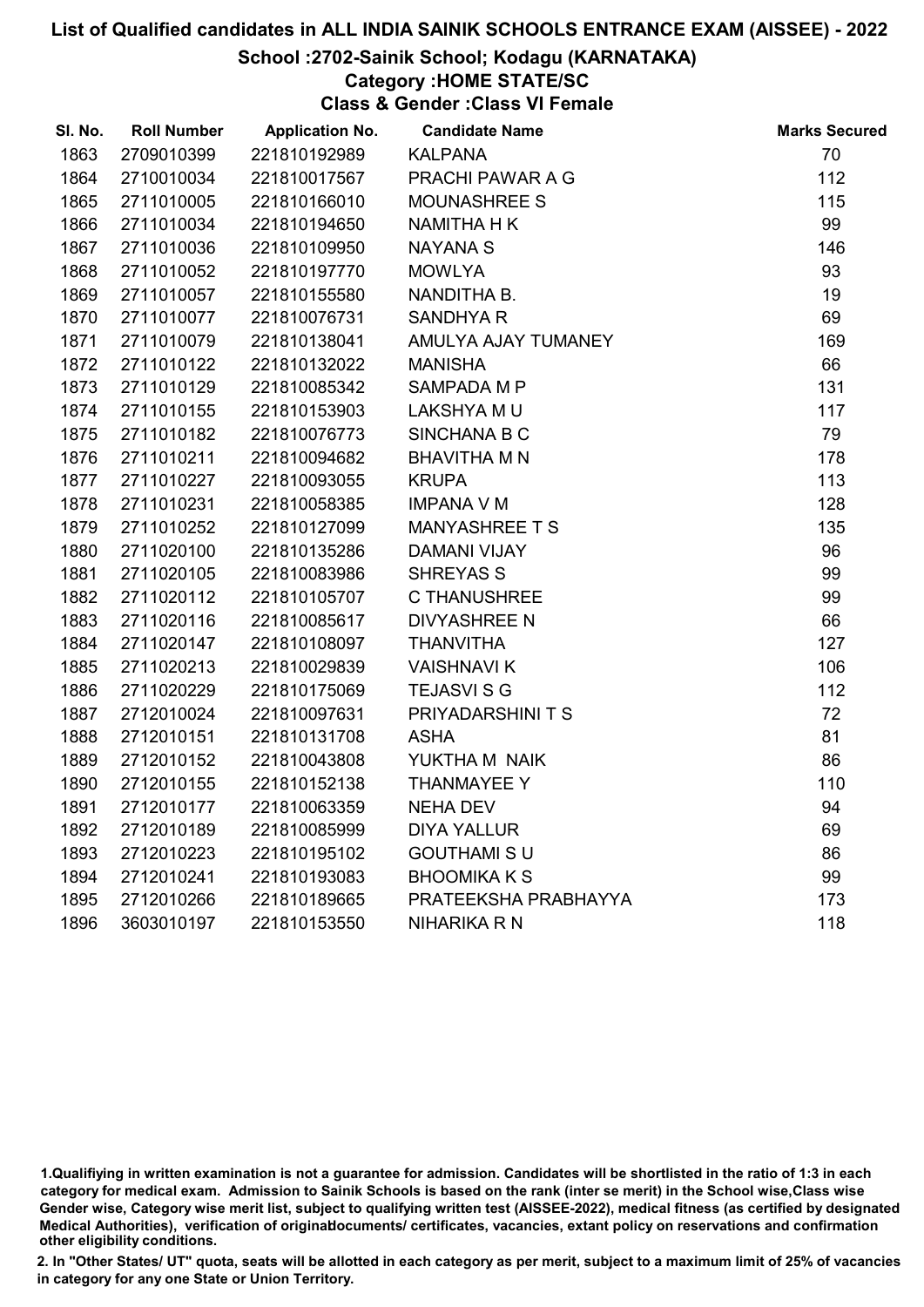### School :2702-Sainik School; Kodagu (KARNATAKA)

### Category :HOME STATE/ST

Class & Gender :Class VI Female

| SI. No. | <b>Roll Number</b> | <b>Application No.</b> | <b>Candidate Name</b>           |    | <b>Marks Secured</b> |
|---------|--------------------|------------------------|---------------------------------|----|----------------------|
| 1897    | 2701010032         | 221810037420           | <b>DEEPSHIKHA SHERIKAR</b>      |    | 121                  |
| 1898    | 2701010137         | 221810148701           | <b>SINCHANA G</b>               |    | 81                   |
| 1899    | 2701010274         | 221810150065           | <b>TEJASWINI</b>                |    | 99                   |
| 1900    | 2701020368         | 221810118234           | <b>VISHAKHA C HIREMATH</b>      |    | 71                   |
| 1901    | 2701030148         | 221810094836           | <b>DIYA KYASAKKI</b>            |    | 131                  |
| 1902    | 2702010264         | 221810171004           | KEERTHI KRISHNA BALANAIK        |    | 112                  |
| 1903    | 2703010116         | 221810017392           | <b>NIKHITHA T</b>               |    | 205                  |
| 1904    | 2703010122         | 221810144413           | <b>PRIYADARSHINI</b>            |    | 152                  |
| 1905    | 2703010195         | 221810017515           | <b>T NIKHITHA</b>               |    | 209                  |
| 1906    | 2703010205         | 221810028145           | SANJANA ULIGADA                 | CG | 131                  |
| 1907    | 2703010207         | 221810106155           | <b>SUPRIYA A</b>                |    | 140                  |
| 1908    | 2703010258         | 221810159796           | <b>VIDHYASHREE Y L</b>          |    | 136                  |
| 1909    | 2703010281         | 221810196457           | <b>TANU</b>                     |    | 110                  |
| 1910    | 2703010286         | 221810174767           | <b>B N DIVYA SHREE</b>          |    | 96                   |
| 1911    | 2703010309         | 221810123058           | <b>VARSHITHA D B</b>            |    | 124                  |
| 1912    | 2703020334         | 221810143429           | M A DEEPIKA                     |    | 99                   |
| 1913    | 2703020360         | 221810051499           | <b>MEGHANA H</b>                | CG | 99                   |
| 1914    | 2704020609         | 221810180515           | <b>SPOORTI MEDAR</b>            |    | 85                   |
| 1915    | 2704020742         | 221810151975           | <b>VAISHNAVI HAWALDAR</b>       |    | 115                  |
| 1916    | 2704020883         | 221810107246           | <b>SRUSTI PATRI.</b>            |    | 173                  |
| 1917    | 2704030826         | 221810151709           | <b>VAIBHAVI VIRESH HAVALDAR</b> |    | 213                  |
| 1918    | 2704030869         | 221810064929           | <b>DHANUSHREE ASKI</b>          |    | 109                  |
| 1919    | 2704040444         | 221810100506           | <b>BHOOMIKA BALACHANDRA</b>     |    | 96                   |
| 1920    | 2705010130         | 221810128760           | <b>KAVYASHREE K P</b>           |    | 140                  |
| 1921    | 2705010148         | 221810190712           | <b>MARIDEVI</b>                 |    | 120                  |
| 1922    | 2705010186         | 221810107864           | SHREYA NAYAK                    |    | 117                  |
| 1923    | 2705010189         | 221810130105           | APOORVA NAYAK                   |    | 158                  |
| 1924    | 2705010197         | 221810172555           | <b>KHUSHIM</b>                  |    | 158                  |
| 1925    | 2706010018         | 221810022021           | <b>VISMAYA T</b>                |    | 100                  |
| 1926    | 2706010050         | 221810149742           | SIRI MU                         |    | 95                   |
| 1927    | 2706010125         | 221810080945           | NIDHI H                         |    | 198                  |
| 1928    | 2706010203         | 221810143079           | ANAGRA K R                      |    | 106                  |
| 1929    | 2706010225         | 221810126630           | <b>VAISHNAVI DEGINAL</b>        |    | 127                  |
| 1930    | 2706010284         | 221810075842           | J N POOJAGANDHI                 |    | 150                  |
| 1931    | 2706010364         | 221810121834           | NAGAMMA AMBADAS MANE            |    | 87                   |
| 1932    | 2706010424         | 221810121475           | <b>VAISHNAVI CHIGAROLLI</b>     |    | 82                   |
| 1933    | 2706010469         | 221810136976           | <b>RADHIKA K</b>                |    | 109                  |
| 1934    | 2706010476         | 221810178896           | <b>NAMRATHA A</b>               |    | 140                  |
| 1935    | 2707010037         | 221810174750           | <b>SANVI</b>                    |    | 89                   |
| 1936    | 2707010401         | 221810170782           | KHUSHI TIPPANNANAVAR            |    | 133                  |
| 1937    | 2707010560         | 221810152684           | NIVEDITA TALAWAR                |    | 99                   |
| 1938    | 2707010602         | 221810152245           | <b>BHAGYALAXMI JIGERI</b>       |    | 63                   |
| 1939    | 2707010612         | 221810152455           | <b>BHIMAMBIKA KADARALLI</b>     |    | 76                   |

1.Qualifiying in written examination is not a guarantee for admission. Candidates will be shortlisted in the ratio of 1:3 in each category for medical exam. Admission to Sainik Schools is based on the rank (inter se merit) in the School wise,Class wise Gender wise, Category wise merit list, subject to qualifying written test (AISSEE-2022), medical fitness (as certified by designated Medical Authorities), verification of originablocuments/ certificates, vacancies, extant policy on reservations and confirmation other eligibility conditions.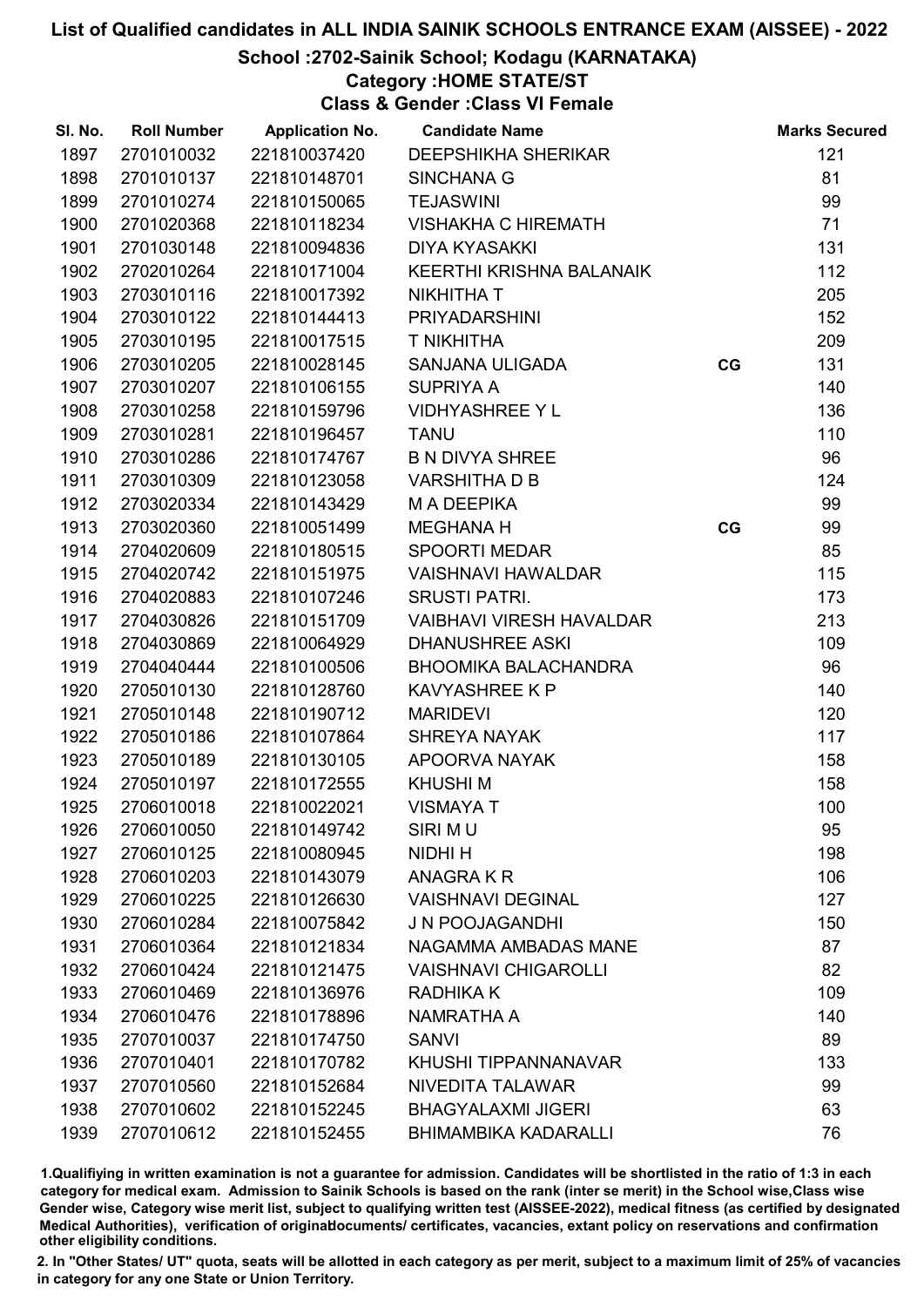### School :2702-Sainik School; Kodagu (KARNATAKA)

Category :HOME STATE/ST

Class & Gender :Class VI Female

| 124<br>1940<br>2707010657<br>221810080106<br>SNEHA SHARANAPPA VALMIKI<br>141<br>1941<br>2707010785<br>221810129377<br>SHRILAXMI RAMESH KATARAKI<br>99<br>1942<br>2707010871<br>221810037478<br><b>BHARATI RAGHAVENDRA</b><br>1943<br>146<br>2707010943<br>221810033589<br><b>PRIYANKA</b><br>91<br>1944<br><b>SNEHA</b><br>2707020146<br>221810134215<br><b>PRATIKSHASB</b><br>219<br>1945<br>2708010242<br>221810006572<br>1946<br>2708010325<br><b>RENUKA</b><br>156<br>221810076863<br>74<br>1947<br>2708010413<br>221810141274<br><b>PAVITRA</b><br>135<br><b>SNEHA</b><br>1948<br>2708010559<br>221810098176<br>139<br>1949<br>2708010670<br>221810011018<br><b>POURNIMI</b><br>SRI RANGA VEDAA<br>152<br>1950<br>2708010776<br>221810103539<br>153<br>1951<br>2708010795<br>221810057969<br><b>ANUSHKA NAYAK</b><br>109<br>1952<br>2708020099<br>221810147021<br><b>MEGHANA</b><br>100<br>1953<br>2708020125<br>221810142341<br><b>VAISHNAVAI</b><br>2708020175<br><b>KRATIKA</b><br>100<br>1954<br>221810177281<br>150<br>1955<br>2708020325<br>221810079023<br><b>VAISHNAVI B V</b><br>102<br>2708020389<br>1956<br>221810137983<br><b>DEVIKA</b><br>2708020488<br>233<br>1957<br>221810028984<br><b>SOUJANYA</b><br>1958<br>2708030412<br><b>KALPANA</b><br>103<br>221810072889<br>127<br>1959<br>2709010063<br>221810167242<br><b>S KUJA</b><br>72<br>2709010165<br>1960<br>221810063476<br><b>HARSHIKA R N</b><br>PALLAVE NAGARAJ TALAVAR<br>106<br>1961<br>2709010264<br>221810175380<br>SOUMYA HULLANNAVAR<br>131<br>1962<br>2709010277<br>221810124812<br>100<br>1963<br>2709010287<br>221810088572<br>ANNAPURNA NINGANNA KOLIHAL<br>109<br>1964<br>2709010310<br>221810116044<br><b>SHANTAMMA GADDI</b><br>101<br>1965<br>2709010319<br>221810060594<br><b>ANKITA KADADARAL</b><br>70<br>1966<br>2709010324<br>221810087815<br><b>REKHA BUDIHAL</b><br>99<br>1967<br>2709010343<br>221810115726<br>SOUPARNIKA KADADARAL<br>1968<br>100<br>2709010354<br>221810088376<br><b>SUSMITA BOMMANALLI</b><br><b>SEEMA IRANNA ADDODAGI</b><br>111<br>1969<br>2709010373<br>221810091228<br>1970<br>115<br>2709010379<br>221810064168<br>SNEHA VENKATESH MARALBHAVI<br>74<br>1971<br>2709010386<br>221810087509<br>MUDDAMMA ILAKAL<br>1972<br>130<br>2709010391<br>221810141259<br>PALLAVI NINGANNA BIRADAR<br>1973<br>2709010396<br>221810063779<br><b>BHAGYA KOLIHAL</b><br>102<br>89<br><b>SUSHMITHAKS</b><br>1974<br>2711010085<br>221810115251<br>141<br>1975<br>2711010213<br>221810124913<br><b>BHANUSHREE</b><br>116<br>1976<br>2711010225<br>221810125345<br><b>INDUSHREE M</b><br>99<br>1977<br>2711020027<br>221810035584<br>SWATHI NAYAKA<br>106<br>1978<br>2711020061<br>221810179665<br><b>SHALINI P</b><br>1979<br>2711020102<br>221810035586<br>POSHITHA H<br>170<br>1980<br>2712010060<br>221810101743<br>N J BRUNDASHREE<br>131<br>1981<br>2712010124<br>221810095066<br>SAHANA L J<br>109<br>1982<br>130<br>2712010140<br>221810033367<br>SHREELAKSHMI C P | SI. No. | <b>Roll Number</b> | <b>Application No.</b> | <b>Candidate Name</b> | <b>Marks Secured</b> |
|------------------------------------------------------------------------------------------------------------------------------------------------------------------------------------------------------------------------------------------------------------------------------------------------------------------------------------------------------------------------------------------------------------------------------------------------------------------------------------------------------------------------------------------------------------------------------------------------------------------------------------------------------------------------------------------------------------------------------------------------------------------------------------------------------------------------------------------------------------------------------------------------------------------------------------------------------------------------------------------------------------------------------------------------------------------------------------------------------------------------------------------------------------------------------------------------------------------------------------------------------------------------------------------------------------------------------------------------------------------------------------------------------------------------------------------------------------------------------------------------------------------------------------------------------------------------------------------------------------------------------------------------------------------------------------------------------------------------------------------------------------------------------------------------------------------------------------------------------------------------------------------------------------------------------------------------------------------------------------------------------------------------------------------------------------------------------------------------------------------------------------------------------------------------------------------------------------------------------------------------------------------------------------------------------------------------------------------------------------------------------------------------------------------------------------------------------------------------------------------------------------------------------------------------------------------------------------------------------------------------------------------------------------------------------------------------------------------------------------------------------------------------------------------------------------------------------------------------------------------------------------------------------------------------------------------------------------------------------------|---------|--------------------|------------------------|-----------------------|----------------------|
|                                                                                                                                                                                                                                                                                                                                                                                                                                                                                                                                                                                                                                                                                                                                                                                                                                                                                                                                                                                                                                                                                                                                                                                                                                                                                                                                                                                                                                                                                                                                                                                                                                                                                                                                                                                                                                                                                                                                                                                                                                                                                                                                                                                                                                                                                                                                                                                                                                                                                                                                                                                                                                                                                                                                                                                                                                                                                                                                                                                    |         |                    |                        |                       |                      |
|                                                                                                                                                                                                                                                                                                                                                                                                                                                                                                                                                                                                                                                                                                                                                                                                                                                                                                                                                                                                                                                                                                                                                                                                                                                                                                                                                                                                                                                                                                                                                                                                                                                                                                                                                                                                                                                                                                                                                                                                                                                                                                                                                                                                                                                                                                                                                                                                                                                                                                                                                                                                                                                                                                                                                                                                                                                                                                                                                                                    |         |                    |                        |                       |                      |
|                                                                                                                                                                                                                                                                                                                                                                                                                                                                                                                                                                                                                                                                                                                                                                                                                                                                                                                                                                                                                                                                                                                                                                                                                                                                                                                                                                                                                                                                                                                                                                                                                                                                                                                                                                                                                                                                                                                                                                                                                                                                                                                                                                                                                                                                                                                                                                                                                                                                                                                                                                                                                                                                                                                                                                                                                                                                                                                                                                                    |         |                    |                        |                       |                      |
|                                                                                                                                                                                                                                                                                                                                                                                                                                                                                                                                                                                                                                                                                                                                                                                                                                                                                                                                                                                                                                                                                                                                                                                                                                                                                                                                                                                                                                                                                                                                                                                                                                                                                                                                                                                                                                                                                                                                                                                                                                                                                                                                                                                                                                                                                                                                                                                                                                                                                                                                                                                                                                                                                                                                                                                                                                                                                                                                                                                    |         |                    |                        |                       |                      |
|                                                                                                                                                                                                                                                                                                                                                                                                                                                                                                                                                                                                                                                                                                                                                                                                                                                                                                                                                                                                                                                                                                                                                                                                                                                                                                                                                                                                                                                                                                                                                                                                                                                                                                                                                                                                                                                                                                                                                                                                                                                                                                                                                                                                                                                                                                                                                                                                                                                                                                                                                                                                                                                                                                                                                                                                                                                                                                                                                                                    |         |                    |                        |                       |                      |
|                                                                                                                                                                                                                                                                                                                                                                                                                                                                                                                                                                                                                                                                                                                                                                                                                                                                                                                                                                                                                                                                                                                                                                                                                                                                                                                                                                                                                                                                                                                                                                                                                                                                                                                                                                                                                                                                                                                                                                                                                                                                                                                                                                                                                                                                                                                                                                                                                                                                                                                                                                                                                                                                                                                                                                                                                                                                                                                                                                                    |         |                    |                        |                       |                      |
|                                                                                                                                                                                                                                                                                                                                                                                                                                                                                                                                                                                                                                                                                                                                                                                                                                                                                                                                                                                                                                                                                                                                                                                                                                                                                                                                                                                                                                                                                                                                                                                                                                                                                                                                                                                                                                                                                                                                                                                                                                                                                                                                                                                                                                                                                                                                                                                                                                                                                                                                                                                                                                                                                                                                                                                                                                                                                                                                                                                    |         |                    |                        |                       |                      |
|                                                                                                                                                                                                                                                                                                                                                                                                                                                                                                                                                                                                                                                                                                                                                                                                                                                                                                                                                                                                                                                                                                                                                                                                                                                                                                                                                                                                                                                                                                                                                                                                                                                                                                                                                                                                                                                                                                                                                                                                                                                                                                                                                                                                                                                                                                                                                                                                                                                                                                                                                                                                                                                                                                                                                                                                                                                                                                                                                                                    |         |                    |                        |                       |                      |
|                                                                                                                                                                                                                                                                                                                                                                                                                                                                                                                                                                                                                                                                                                                                                                                                                                                                                                                                                                                                                                                                                                                                                                                                                                                                                                                                                                                                                                                                                                                                                                                                                                                                                                                                                                                                                                                                                                                                                                                                                                                                                                                                                                                                                                                                                                                                                                                                                                                                                                                                                                                                                                                                                                                                                                                                                                                                                                                                                                                    |         |                    |                        |                       |                      |
|                                                                                                                                                                                                                                                                                                                                                                                                                                                                                                                                                                                                                                                                                                                                                                                                                                                                                                                                                                                                                                                                                                                                                                                                                                                                                                                                                                                                                                                                                                                                                                                                                                                                                                                                                                                                                                                                                                                                                                                                                                                                                                                                                                                                                                                                                                                                                                                                                                                                                                                                                                                                                                                                                                                                                                                                                                                                                                                                                                                    |         |                    |                        |                       |                      |
|                                                                                                                                                                                                                                                                                                                                                                                                                                                                                                                                                                                                                                                                                                                                                                                                                                                                                                                                                                                                                                                                                                                                                                                                                                                                                                                                                                                                                                                                                                                                                                                                                                                                                                                                                                                                                                                                                                                                                                                                                                                                                                                                                                                                                                                                                                                                                                                                                                                                                                                                                                                                                                                                                                                                                                                                                                                                                                                                                                                    |         |                    |                        |                       |                      |
|                                                                                                                                                                                                                                                                                                                                                                                                                                                                                                                                                                                                                                                                                                                                                                                                                                                                                                                                                                                                                                                                                                                                                                                                                                                                                                                                                                                                                                                                                                                                                                                                                                                                                                                                                                                                                                                                                                                                                                                                                                                                                                                                                                                                                                                                                                                                                                                                                                                                                                                                                                                                                                                                                                                                                                                                                                                                                                                                                                                    |         |                    |                        |                       |                      |
|                                                                                                                                                                                                                                                                                                                                                                                                                                                                                                                                                                                                                                                                                                                                                                                                                                                                                                                                                                                                                                                                                                                                                                                                                                                                                                                                                                                                                                                                                                                                                                                                                                                                                                                                                                                                                                                                                                                                                                                                                                                                                                                                                                                                                                                                                                                                                                                                                                                                                                                                                                                                                                                                                                                                                                                                                                                                                                                                                                                    |         |                    |                        |                       |                      |
|                                                                                                                                                                                                                                                                                                                                                                                                                                                                                                                                                                                                                                                                                                                                                                                                                                                                                                                                                                                                                                                                                                                                                                                                                                                                                                                                                                                                                                                                                                                                                                                                                                                                                                                                                                                                                                                                                                                                                                                                                                                                                                                                                                                                                                                                                                                                                                                                                                                                                                                                                                                                                                                                                                                                                                                                                                                                                                                                                                                    |         |                    |                        |                       |                      |
|                                                                                                                                                                                                                                                                                                                                                                                                                                                                                                                                                                                                                                                                                                                                                                                                                                                                                                                                                                                                                                                                                                                                                                                                                                                                                                                                                                                                                                                                                                                                                                                                                                                                                                                                                                                                                                                                                                                                                                                                                                                                                                                                                                                                                                                                                                                                                                                                                                                                                                                                                                                                                                                                                                                                                                                                                                                                                                                                                                                    |         |                    |                        |                       |                      |
|                                                                                                                                                                                                                                                                                                                                                                                                                                                                                                                                                                                                                                                                                                                                                                                                                                                                                                                                                                                                                                                                                                                                                                                                                                                                                                                                                                                                                                                                                                                                                                                                                                                                                                                                                                                                                                                                                                                                                                                                                                                                                                                                                                                                                                                                                                                                                                                                                                                                                                                                                                                                                                                                                                                                                                                                                                                                                                                                                                                    |         |                    |                        |                       |                      |
|                                                                                                                                                                                                                                                                                                                                                                                                                                                                                                                                                                                                                                                                                                                                                                                                                                                                                                                                                                                                                                                                                                                                                                                                                                                                                                                                                                                                                                                                                                                                                                                                                                                                                                                                                                                                                                                                                                                                                                                                                                                                                                                                                                                                                                                                                                                                                                                                                                                                                                                                                                                                                                                                                                                                                                                                                                                                                                                                                                                    |         |                    |                        |                       |                      |
|                                                                                                                                                                                                                                                                                                                                                                                                                                                                                                                                                                                                                                                                                                                                                                                                                                                                                                                                                                                                                                                                                                                                                                                                                                                                                                                                                                                                                                                                                                                                                                                                                                                                                                                                                                                                                                                                                                                                                                                                                                                                                                                                                                                                                                                                                                                                                                                                                                                                                                                                                                                                                                                                                                                                                                                                                                                                                                                                                                                    |         |                    |                        |                       |                      |
|                                                                                                                                                                                                                                                                                                                                                                                                                                                                                                                                                                                                                                                                                                                                                                                                                                                                                                                                                                                                                                                                                                                                                                                                                                                                                                                                                                                                                                                                                                                                                                                                                                                                                                                                                                                                                                                                                                                                                                                                                                                                                                                                                                                                                                                                                                                                                                                                                                                                                                                                                                                                                                                                                                                                                                                                                                                                                                                                                                                    |         |                    |                        |                       |                      |
|                                                                                                                                                                                                                                                                                                                                                                                                                                                                                                                                                                                                                                                                                                                                                                                                                                                                                                                                                                                                                                                                                                                                                                                                                                                                                                                                                                                                                                                                                                                                                                                                                                                                                                                                                                                                                                                                                                                                                                                                                                                                                                                                                                                                                                                                                                                                                                                                                                                                                                                                                                                                                                                                                                                                                                                                                                                                                                                                                                                    |         |                    |                        |                       |                      |
|                                                                                                                                                                                                                                                                                                                                                                                                                                                                                                                                                                                                                                                                                                                                                                                                                                                                                                                                                                                                                                                                                                                                                                                                                                                                                                                                                                                                                                                                                                                                                                                                                                                                                                                                                                                                                                                                                                                                                                                                                                                                                                                                                                                                                                                                                                                                                                                                                                                                                                                                                                                                                                                                                                                                                                                                                                                                                                                                                                                    |         |                    |                        |                       |                      |
|                                                                                                                                                                                                                                                                                                                                                                                                                                                                                                                                                                                                                                                                                                                                                                                                                                                                                                                                                                                                                                                                                                                                                                                                                                                                                                                                                                                                                                                                                                                                                                                                                                                                                                                                                                                                                                                                                                                                                                                                                                                                                                                                                                                                                                                                                                                                                                                                                                                                                                                                                                                                                                                                                                                                                                                                                                                                                                                                                                                    |         |                    |                        |                       |                      |
|                                                                                                                                                                                                                                                                                                                                                                                                                                                                                                                                                                                                                                                                                                                                                                                                                                                                                                                                                                                                                                                                                                                                                                                                                                                                                                                                                                                                                                                                                                                                                                                                                                                                                                                                                                                                                                                                                                                                                                                                                                                                                                                                                                                                                                                                                                                                                                                                                                                                                                                                                                                                                                                                                                                                                                                                                                                                                                                                                                                    |         |                    |                        |                       |                      |
|                                                                                                                                                                                                                                                                                                                                                                                                                                                                                                                                                                                                                                                                                                                                                                                                                                                                                                                                                                                                                                                                                                                                                                                                                                                                                                                                                                                                                                                                                                                                                                                                                                                                                                                                                                                                                                                                                                                                                                                                                                                                                                                                                                                                                                                                                                                                                                                                                                                                                                                                                                                                                                                                                                                                                                                                                                                                                                                                                                                    |         |                    |                        |                       |                      |
|                                                                                                                                                                                                                                                                                                                                                                                                                                                                                                                                                                                                                                                                                                                                                                                                                                                                                                                                                                                                                                                                                                                                                                                                                                                                                                                                                                                                                                                                                                                                                                                                                                                                                                                                                                                                                                                                                                                                                                                                                                                                                                                                                                                                                                                                                                                                                                                                                                                                                                                                                                                                                                                                                                                                                                                                                                                                                                                                                                                    |         |                    |                        |                       |                      |
|                                                                                                                                                                                                                                                                                                                                                                                                                                                                                                                                                                                                                                                                                                                                                                                                                                                                                                                                                                                                                                                                                                                                                                                                                                                                                                                                                                                                                                                                                                                                                                                                                                                                                                                                                                                                                                                                                                                                                                                                                                                                                                                                                                                                                                                                                                                                                                                                                                                                                                                                                                                                                                                                                                                                                                                                                                                                                                                                                                                    |         |                    |                        |                       |                      |
|                                                                                                                                                                                                                                                                                                                                                                                                                                                                                                                                                                                                                                                                                                                                                                                                                                                                                                                                                                                                                                                                                                                                                                                                                                                                                                                                                                                                                                                                                                                                                                                                                                                                                                                                                                                                                                                                                                                                                                                                                                                                                                                                                                                                                                                                                                                                                                                                                                                                                                                                                                                                                                                                                                                                                                                                                                                                                                                                                                                    |         |                    |                        |                       |                      |
|                                                                                                                                                                                                                                                                                                                                                                                                                                                                                                                                                                                                                                                                                                                                                                                                                                                                                                                                                                                                                                                                                                                                                                                                                                                                                                                                                                                                                                                                                                                                                                                                                                                                                                                                                                                                                                                                                                                                                                                                                                                                                                                                                                                                                                                                                                                                                                                                                                                                                                                                                                                                                                                                                                                                                                                                                                                                                                                                                                                    |         |                    |                        |                       |                      |
|                                                                                                                                                                                                                                                                                                                                                                                                                                                                                                                                                                                                                                                                                                                                                                                                                                                                                                                                                                                                                                                                                                                                                                                                                                                                                                                                                                                                                                                                                                                                                                                                                                                                                                                                                                                                                                                                                                                                                                                                                                                                                                                                                                                                                                                                                                                                                                                                                                                                                                                                                                                                                                                                                                                                                                                                                                                                                                                                                                                    |         |                    |                        |                       |                      |
|                                                                                                                                                                                                                                                                                                                                                                                                                                                                                                                                                                                                                                                                                                                                                                                                                                                                                                                                                                                                                                                                                                                                                                                                                                                                                                                                                                                                                                                                                                                                                                                                                                                                                                                                                                                                                                                                                                                                                                                                                                                                                                                                                                                                                                                                                                                                                                                                                                                                                                                                                                                                                                                                                                                                                                                                                                                                                                                                                                                    |         |                    |                        |                       |                      |
|                                                                                                                                                                                                                                                                                                                                                                                                                                                                                                                                                                                                                                                                                                                                                                                                                                                                                                                                                                                                                                                                                                                                                                                                                                                                                                                                                                                                                                                                                                                                                                                                                                                                                                                                                                                                                                                                                                                                                                                                                                                                                                                                                                                                                                                                                                                                                                                                                                                                                                                                                                                                                                                                                                                                                                                                                                                                                                                                                                                    |         |                    |                        |                       |                      |
|                                                                                                                                                                                                                                                                                                                                                                                                                                                                                                                                                                                                                                                                                                                                                                                                                                                                                                                                                                                                                                                                                                                                                                                                                                                                                                                                                                                                                                                                                                                                                                                                                                                                                                                                                                                                                                                                                                                                                                                                                                                                                                                                                                                                                                                                                                                                                                                                                                                                                                                                                                                                                                                                                                                                                                                                                                                                                                                                                                                    |         |                    |                        |                       |                      |
|                                                                                                                                                                                                                                                                                                                                                                                                                                                                                                                                                                                                                                                                                                                                                                                                                                                                                                                                                                                                                                                                                                                                                                                                                                                                                                                                                                                                                                                                                                                                                                                                                                                                                                                                                                                                                                                                                                                                                                                                                                                                                                                                                                                                                                                                                                                                                                                                                                                                                                                                                                                                                                                                                                                                                                                                                                                                                                                                                                                    |         |                    |                        |                       |                      |
|                                                                                                                                                                                                                                                                                                                                                                                                                                                                                                                                                                                                                                                                                                                                                                                                                                                                                                                                                                                                                                                                                                                                                                                                                                                                                                                                                                                                                                                                                                                                                                                                                                                                                                                                                                                                                                                                                                                                                                                                                                                                                                                                                                                                                                                                                                                                                                                                                                                                                                                                                                                                                                                                                                                                                                                                                                                                                                                                                                                    |         |                    |                        |                       |                      |
|                                                                                                                                                                                                                                                                                                                                                                                                                                                                                                                                                                                                                                                                                                                                                                                                                                                                                                                                                                                                                                                                                                                                                                                                                                                                                                                                                                                                                                                                                                                                                                                                                                                                                                                                                                                                                                                                                                                                                                                                                                                                                                                                                                                                                                                                                                                                                                                                                                                                                                                                                                                                                                                                                                                                                                                                                                                                                                                                                                                    |         |                    |                        |                       |                      |
|                                                                                                                                                                                                                                                                                                                                                                                                                                                                                                                                                                                                                                                                                                                                                                                                                                                                                                                                                                                                                                                                                                                                                                                                                                                                                                                                                                                                                                                                                                                                                                                                                                                                                                                                                                                                                                                                                                                                                                                                                                                                                                                                                                                                                                                                                                                                                                                                                                                                                                                                                                                                                                                                                                                                                                                                                                                                                                                                                                                    |         |                    |                        |                       |                      |
|                                                                                                                                                                                                                                                                                                                                                                                                                                                                                                                                                                                                                                                                                                                                                                                                                                                                                                                                                                                                                                                                                                                                                                                                                                                                                                                                                                                                                                                                                                                                                                                                                                                                                                                                                                                                                                                                                                                                                                                                                                                                                                                                                                                                                                                                                                                                                                                                                                                                                                                                                                                                                                                                                                                                                                                                                                                                                                                                                                                    |         |                    |                        |                       |                      |
|                                                                                                                                                                                                                                                                                                                                                                                                                                                                                                                                                                                                                                                                                                                                                                                                                                                                                                                                                                                                                                                                                                                                                                                                                                                                                                                                                                                                                                                                                                                                                                                                                                                                                                                                                                                                                                                                                                                                                                                                                                                                                                                                                                                                                                                                                                                                                                                                                                                                                                                                                                                                                                                                                                                                                                                                                                                                                                                                                                                    |         |                    |                        |                       |                      |
|                                                                                                                                                                                                                                                                                                                                                                                                                                                                                                                                                                                                                                                                                                                                                                                                                                                                                                                                                                                                                                                                                                                                                                                                                                                                                                                                                                                                                                                                                                                                                                                                                                                                                                                                                                                                                                                                                                                                                                                                                                                                                                                                                                                                                                                                                                                                                                                                                                                                                                                                                                                                                                                                                                                                                                                                                                                                                                                                                                                    |         |                    |                        |                       |                      |
|                                                                                                                                                                                                                                                                                                                                                                                                                                                                                                                                                                                                                                                                                                                                                                                                                                                                                                                                                                                                                                                                                                                                                                                                                                                                                                                                                                                                                                                                                                                                                                                                                                                                                                                                                                                                                                                                                                                                                                                                                                                                                                                                                                                                                                                                                                                                                                                                                                                                                                                                                                                                                                                                                                                                                                                                                                                                                                                                                                                    |         |                    |                        |                       |                      |
|                                                                                                                                                                                                                                                                                                                                                                                                                                                                                                                                                                                                                                                                                                                                                                                                                                                                                                                                                                                                                                                                                                                                                                                                                                                                                                                                                                                                                                                                                                                                                                                                                                                                                                                                                                                                                                                                                                                                                                                                                                                                                                                                                                                                                                                                                                                                                                                                                                                                                                                                                                                                                                                                                                                                                                                                                                                                                                                                                                                    |         |                    |                        |                       |                      |
|                                                                                                                                                                                                                                                                                                                                                                                                                                                                                                                                                                                                                                                                                                                                                                                                                                                                                                                                                                                                                                                                                                                                                                                                                                                                                                                                                                                                                                                                                                                                                                                                                                                                                                                                                                                                                                                                                                                                                                                                                                                                                                                                                                                                                                                                                                                                                                                                                                                                                                                                                                                                                                                                                                                                                                                                                                                                                                                                                                                    |         |                    |                        |                       |                      |
|                                                                                                                                                                                                                                                                                                                                                                                                                                                                                                                                                                                                                                                                                                                                                                                                                                                                                                                                                                                                                                                                                                                                                                                                                                                                                                                                                                                                                                                                                                                                                                                                                                                                                                                                                                                                                                                                                                                                                                                                                                                                                                                                                                                                                                                                                                                                                                                                                                                                                                                                                                                                                                                                                                                                                                                                                                                                                                                                                                                    |         |                    |                        |                       |                      |

1.Qualifiying in written examination is not a guarantee for admission. Candidates will be shortlisted in the ratio of 1:3 in each category for medical exam. Admission to Sainik Schools is based on the rank (inter se merit) in the School wise,Class wise Gender wise, Category wise merit list, subject to qualifying written test (AISSEE-2022), medical fitness (as certified by designated Medical Authorities), verification of originablocuments/ certificates, vacancies, extant policy on reservations and confirmation other eligibility conditions.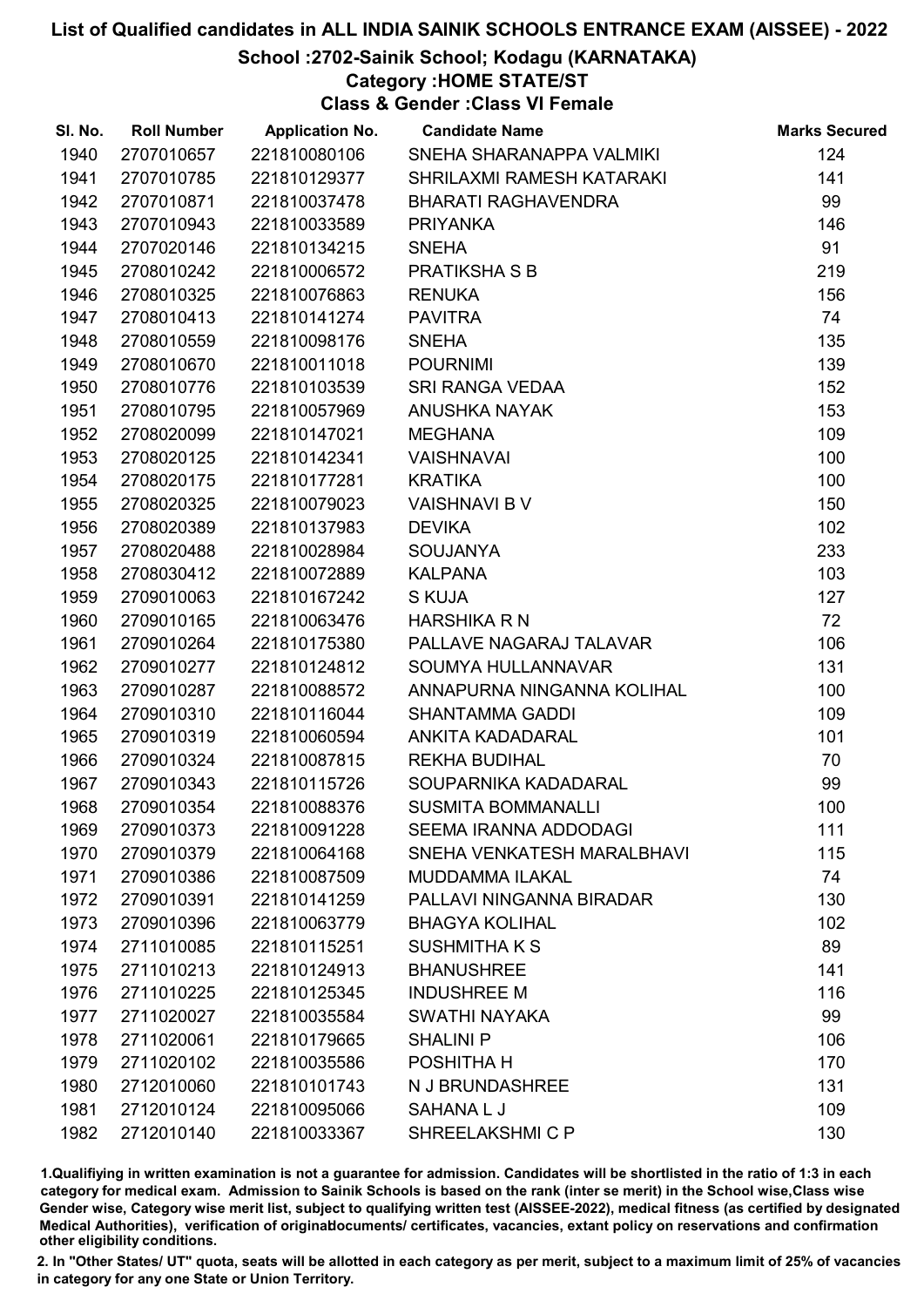### List of Qualified candidates in ALL INDIA SAINIK SCHOOLS ENTRANCE EXAM (AISSEE) - 2022 School :2702-Sainik School; Kodagu (KARNATAKA) Category :HOME STATE/ST Class & Gender :Class VI Female

| SI. No. | <b>Roll Number</b> | <b>Application No.</b> | <b>Candidate Name</b> | <b>Marks Secured</b> |
|---------|--------------------|------------------------|-----------------------|----------------------|
| 1983    | 2712010238         | 221810133033           | CHINMAYA V R          | 87                   |
| 1984    | 2712010251         | 221810173234           | APEKSHA R             | 72                   |
| 1985    | 2712010254         | 221810099554           | VARSHINI K            | 95                   |

1.Qualifiying in written examination is not a guarantee for admission. Candidates will be shortlisted in the ratio of 1:3 in each category for medical exam. Admission to Sainik Schools is based on the rank (inter se merit) in the School wise,Class wise Gender wise, Category wise merit list, subject to qualifying written test (AISSEE-2022), medical fitness (as certified by designated Medical Authorities), verification of originablocuments/ certificates, vacancies, extant policy on reservations and confirmation other eligibility conditions.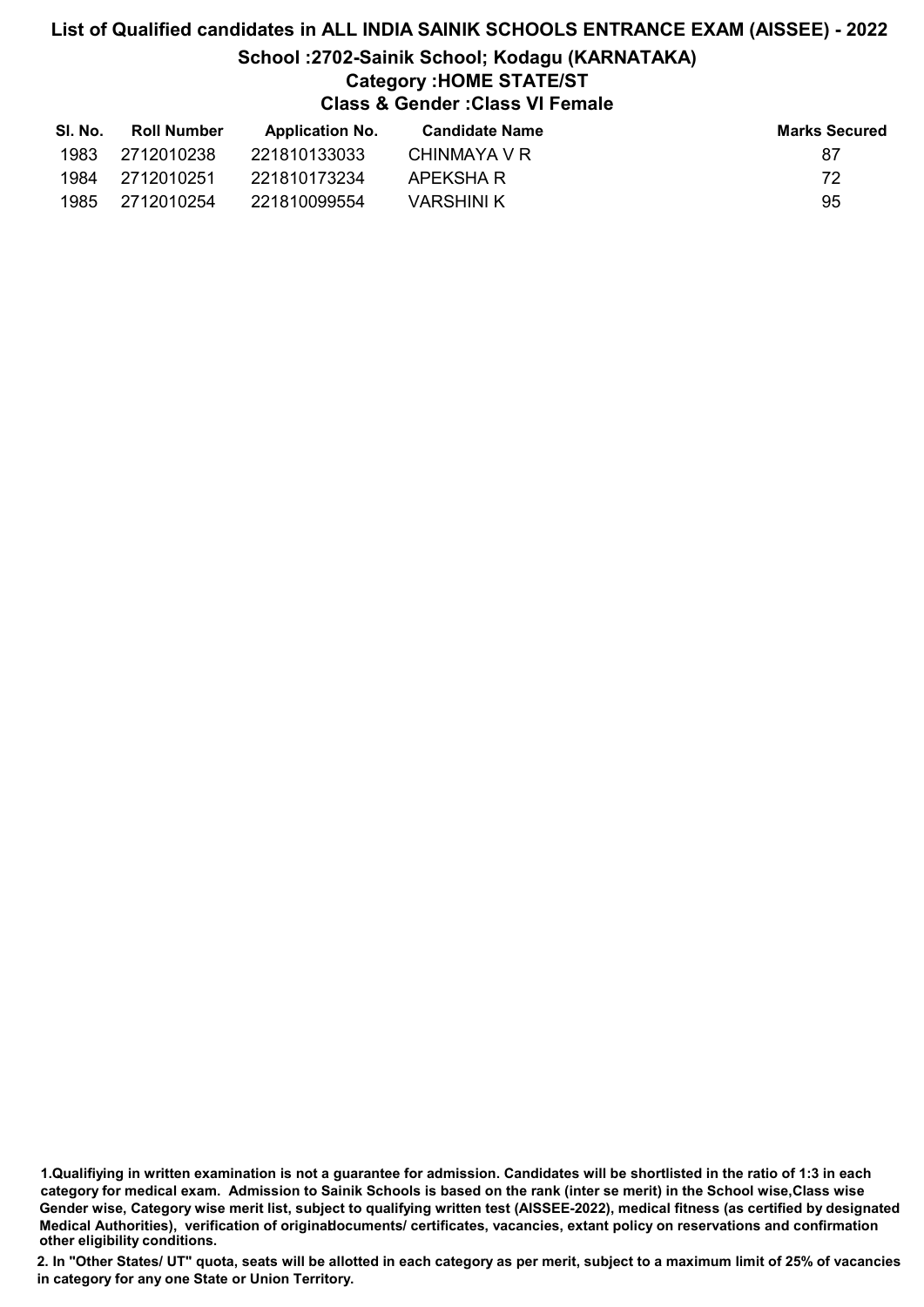### School :2702-Sainik School; Kodagu (KARNATAKA)

### Category :HOME STATE/OBC

Class & Gender :Class VI Female

| SI. No. | <b>Roll Number</b> | <b>Application No.</b> | <b>Candidate Name</b>           | <b>Marks Secured</b> |
|---------|--------------------|------------------------|---------------------------------|----------------------|
| 1986    | 2701010006         | 221810095600           | <b>KAVERIM</b>                  | 173                  |
| 1987    | 2701010034         | 221810170620           | <b>JANANI P D</b>               | 133                  |
| 1988    | 2701010113         | 221810044190           | <b>SREYA REDDY B</b>            | 145                  |
| 1989    | 2701010252         | 221810113312           | <b>SREESHANTHI S</b>            | 122                  |
| 1990    | 2701010265         | 221810150194           | <b>DEEPIKA M</b>                | 139                  |
| 1991    | 2701010290         | 221810107869           | POORVIGS                        | 134                  |
| 1992    | 2701020013         | 221810109002           | <b>LAVANYA A</b>                | 136                  |
| 1993    | 2701020122         | 221810131262           | <b>VAISHNAVI GOWDA K</b>        | 122                  |
| 1994    | 2701020129         | 221810093662           | <b>MANASI M KOTEBAVI</b>        | 174                  |
| 1995    | 2701020175         | 221810048892           | <b>TANMAYI C E</b>              | 173                  |
| 1996    | 2701020210         | 221810051423           | <b>DHANVITHA R</b>              | 234                  |
| 1997    | 2701020218         | 221810116133           | <b>KUNKUM CHINMAI</b>           | 133                  |
| 1998    | 2701020292         | 221810083973           | <b>CHAITANYA M</b>              | 163                  |
| 1999    | 2701020375         | 221810147144           | <b>ANAGHAMS</b>                 | 134                  |
| 2000    | 2701020398         | 221810152854           | <b>MANASSU KISHORE</b>          | 197                  |
| 2001    | 2701020401         | 221810193264           | <b>GOPIKA C S</b>               | 187                  |
| 2002    | 2701020470         | 221810116905           | <b>GANIKA K SWAMY</b>           | 139                  |
| 2003    | 2701030011         | 221810193425           | POOJA K GOUDAR                  | 122                  |
| 2004    | 2701030047         | 221810036845           | TERLI VAISHNAVI RITHWIKA        | 152                  |
| 2005    | 2701030111         | 221810073906           | <b>DISHA RAJ</b>                | 178                  |
| 2006    | 2701030117         | 221810077716           | LIKITHA M                       | 146                  |
| 2007    | 2701030182         | 221810165166           | <b>SURAKSHA</b>                 | 159                  |
| 2008    | 2701030201         | 221810013776           | NAVYASHREE V                    | 212                  |
| 2009    | 2701030256         | 221810178217           | <b>B.S. VINDHYA</b>             | 121                  |
| 2010    | 2701030278         | 221810182727           | <b>HARSHA SHREE N</b>           | 138                  |
| 2011    | 2701030296         | 221810064937           | PRANATHI P M                    | 139                  |
| 2012    | 2701040011         | 221810014158           | YASHASWINI M N                  | 145                  |
| 2013    | 2701040050         | 221810035578           | <b>IMPANAY</b>                  | 132                  |
| 2014    | 2701040192         | 221810016379           | T.BHAVYA                        | 122                  |
| 2015    | 2701040193         | 221810010579           | <b>SANA B ARUN</b>              | 146                  |
| 2016    | 2701040216         | 221810099799           | <b>ANJUTHA VIBAKER</b>          | 190                  |
| 2017    | 2702010027         | 221810020530           | <b>VAISHNAVI BASAPPA GADADI</b> | 184                  |
| 2018    | 2702010086         | 221810090931           | <b>DEEPA ADRUSHAPPA</b>         | 142                  |
| 2019    | 2702010128         | 221810019612           | SOUMYA PANDAPPA                 | 156                  |
| 2020    | 2702010228         | 221810176853           | PAVITRA VANTAGUDI               | 123                  |
| 2021    | 2702010229         | 221810118853           | <b>VARSHINI SIDDAPPA</b>        | 210                  |
| 2022    | 2702010232         | 221810011063           | <b>ANU SOUDATTI</b>             | 208                  |
| 2023    | 2702010294         | 221810114834           | <b>SINCHANA HIREMATH</b>        | 168                  |
| 2024    | 2702010296         | 221810064144           | PRATIKSHA GAVADE                | 174                  |
| 2025    | 2702010321         | 221810167684           | <b>LAXMI KAMBALI</b>            | 150                  |
| 2026    | 2702010341         | 221810177715           | SAHANA RAMAPPA MURARI           | 181                  |
| 2027    | 2702010344         | 221810064525           | SPANDANA BANAJ                  | 130                  |
| 2028    | 2702010436         | 221810161396           | <b>VAISHNAVI BADADAVAR</b>      | 178                  |

1.Qualifiying in written examination is not a guarantee for admission. Candidates will be shortlisted in the ratio of 1:3 in each category for medical exam. Admission to Sainik Schools is based on the rank (inter se merit) in the School wise,Class wise Gender wise, Category wise merit list, subject to qualifying written test (AISSEE-2022), medical fitness (as certified by designated Medical Authorities), verification of originablocuments/ certificates, vacancies, extant policy on reservations and confirmation other eligibility conditions.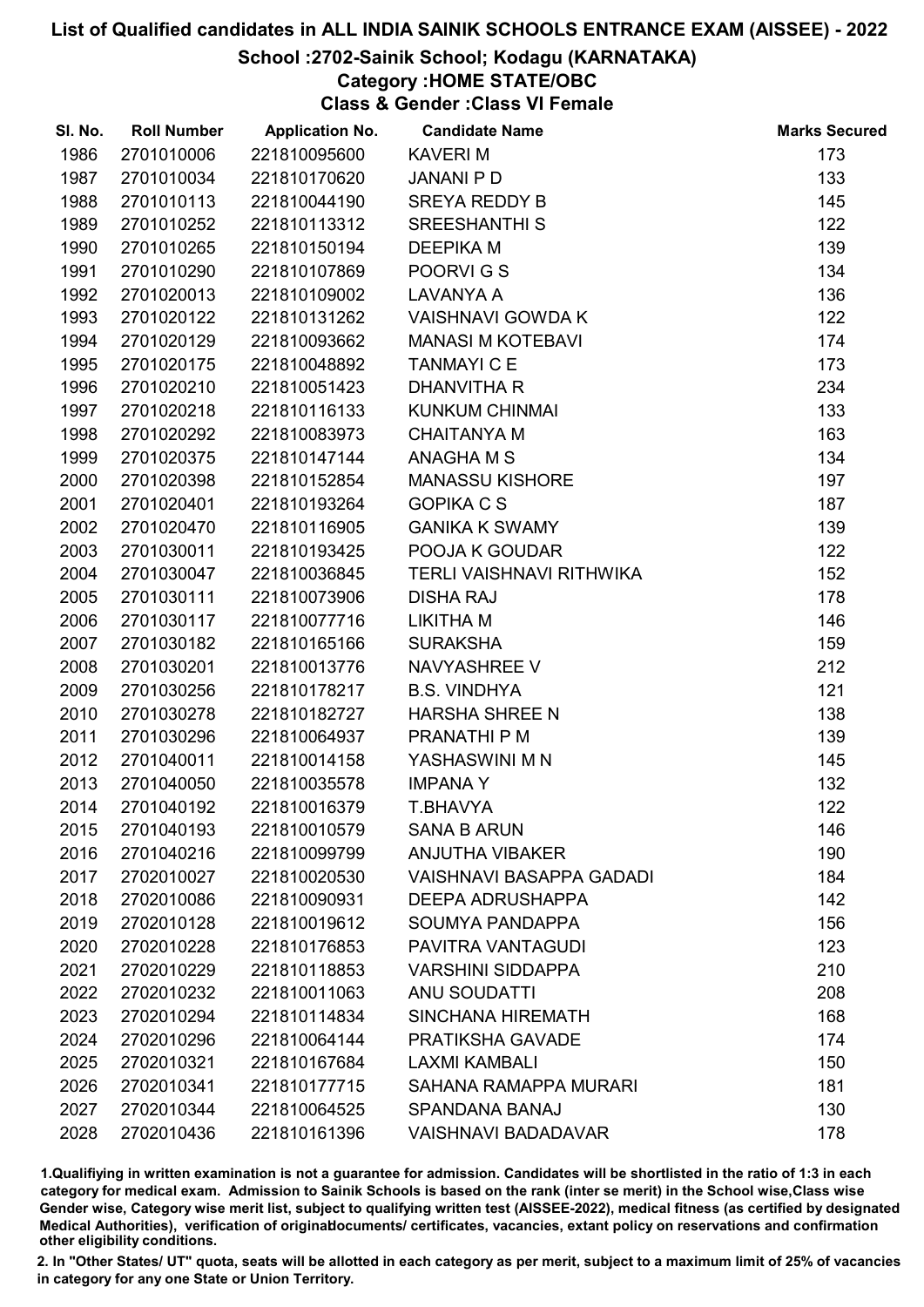### School :2702-Sainik School; Kodagu (KARNATAKA)

Category :HOME STATE/OBC

Class & Gender :Class VI Female

| SI. No. | <b>Roll Number</b> | <b>Application No.</b> | <b>Candidate Name</b>        |            | <b>Marks Secured</b> |
|---------|--------------------|------------------------|------------------------------|------------|----------------------|
| 2029    | 2702010468         | 221810139837           | <b>SPOORTI NAGASHETTI</b>    |            | 139                  |
| 2030    | 2702020053         | 221810080980           | <b>NIDA I TASHILDAR</b>      |            | 135                  |
| 2031    | 2702020088         | 221810159231           | NIDA ABDULRAZAK ANDAGI       |            | 171                  |
| 2032    | 2702020210         | 221810194833           | <b>BHAGYALAXMI KAREPPA</b>   |            | 129                  |
| 2033    | 2703010017         | 221810141620           | NAMRATA HADAGALI             |            | 189                  |
| 2034    | 2703010026         | 221810083850           | <b>DEEPA</b>                 |            | 154                  |
| 2035    | 2703010190         | 221810184494           | SAKSHI C BATTADA             |            | 167                  |
| 2036    | 2703010203         | 221810131335           | P KASIMBEE                   |            | 142                  |
| 2037    | 2703010220         | 221810157285           | <b>NAVYA</b>                 |            | 213                  |
| 2038    | 2703020055         | 221810176391           | <b>TANVI RAJEEV BAGADE</b>   |            | 183                  |
| 2039    | 2703020148         | 221810074744           | <b>AKSHATHA PATIL R</b>      |            | 129                  |
| 2040    | 2703020151         | 221810027654           | <b>SANJANA NANIKERI</b>      |            | 168                  |
| 2041    | 2703020174         | 221810104105           | <b>G NISARGA PRASAD</b>      |            | 152                  |
| 2042    | 2703020211         | 221810152765           | <b>SRUJANA</b>               |            | 215                  |
| 2043    | 2703020229         | 221810125416           | <b>PUNARVA HALLI</b>         |            | 184                  |
| 2044    | 2703020268         | 221810184027           | <b>G DEVIKA</b>              |            | 151                  |
| 2045    | 2703020284         | 221810145567           | PRATIKSHA METI               |            | 235                  |
| 2046    | 2704010116         | 221810180750           | <b>KAVYASHREE K</b>          |            | 131                  |
| 2047    | 2704010183         | 221810133880           | ANKITA HANAMANT BUSARADDI    |            | 175                  |
| 2048    | 2704010242         | 221810151311           | PRATIBHA NAGAPPA BHAVANI     |            | 134                  |
| 2049    | 2704010247         | 221810128611           | SHRADDHA SHRISHAIL SHARAN    |            | 160                  |
| 2050    | 2704020036         | 221810122522           | ANANYA RANJANAGI             |            | 143                  |
| 2051    | 2704020052         | 221810096922           | TANUSHRI VIRUPAKSHAYYA       |            | 143                  |
| 2052    | 2704020307         | 221810124263           | CHANDRAKALA BASAPPA KUMBAR   |            | 161                  |
| 2053    | 2704020319         | 221810180863           | <b>SPOORTIK</b>              |            | 154                  |
| 2054    | 2704020577         | 221810165005           | VIJAYALAXMI HANAMANT ALUR    |            | 200                  |
| 2055    | 2704020881         | 221810181146           | <b>SRUSHTI MOORABANDI</b>    |            | 123                  |
| 2056    | 2704020903         | 221810137056           | <b>MADHUSHRI</b>             |            | 217                  |
| 2057    | 2704020983         | 221810074396           | APOORVA MUDDANNA BINGI       |            | 158                  |
| 2058    | 2704020984         | 221810097396           | <b>LAXMI SANGAPPA ALAGUR</b> |            | 177                  |
| 2059    | 2704020988         | 221810154496           | <b>BHOOMIKA D H</b>          |            | 123                  |
| 2060    | 2704030422         | 221810144162           | LAXMI MALLANAGOUD BIRADAR    |            | 129                  |
| 2061    | 2704030719         | 221810177858           | <b>ALSAFA</b>                |            | 131                  |
| 2062    | 2704030764         | 221810098188           | <b>NEHA MALLAPPA KOTI</b>    |            | 137                  |
| 2063    | 2704030895         | 221810095639           | <b>HARIPRIYA</b>             |            | 159                  |
| 2064    | 2704030935         | 221810161659           | SHRUSHTI YADAVANNAVAR        |            | 127                  |
| 2065    | 2704040060         | 221810091943           | <b>BRAHMI DONI</b>           |            | 131                  |
| 2066    | 2704040749         | 221810114218           | <b>ASHMITHA</b>              |            | 136                  |
| 2067    | 2705010013         | 221810177090           | DHANYASHREE GOWDA            |            | 139                  |
| 2068    | 2705010090         | 221810171607           | YASHASWI M                   |            | 128                  |
| 2069    | 2705010110         | 221810103339           | AVANI B.R.                   |            | 166                  |
| 2070    | 2705010112         | 221810083749           | <b>NITIKA KUMARI</b>         | <b>WOS</b> | 195                  |
| 2071    | 2705010142         | 221810111061           | <b>ADITI</b>                 |            | 131                  |

1.Qualifiying in written examination is not a guarantee for admission. Candidates will be shortlisted in the ratio of 1:3 in each category for medical exam. Admission to Sainik Schools is based on the rank (inter se merit) in the School wise,Class wise Gender wise, Category wise merit list, subject to qualifying written test (AISSEE-2022), medical fitness (as certified by designated Medical Authorities), verification of originablocuments/ certificates, vacancies, extant policy on reservations and confirmation other eligibility conditions.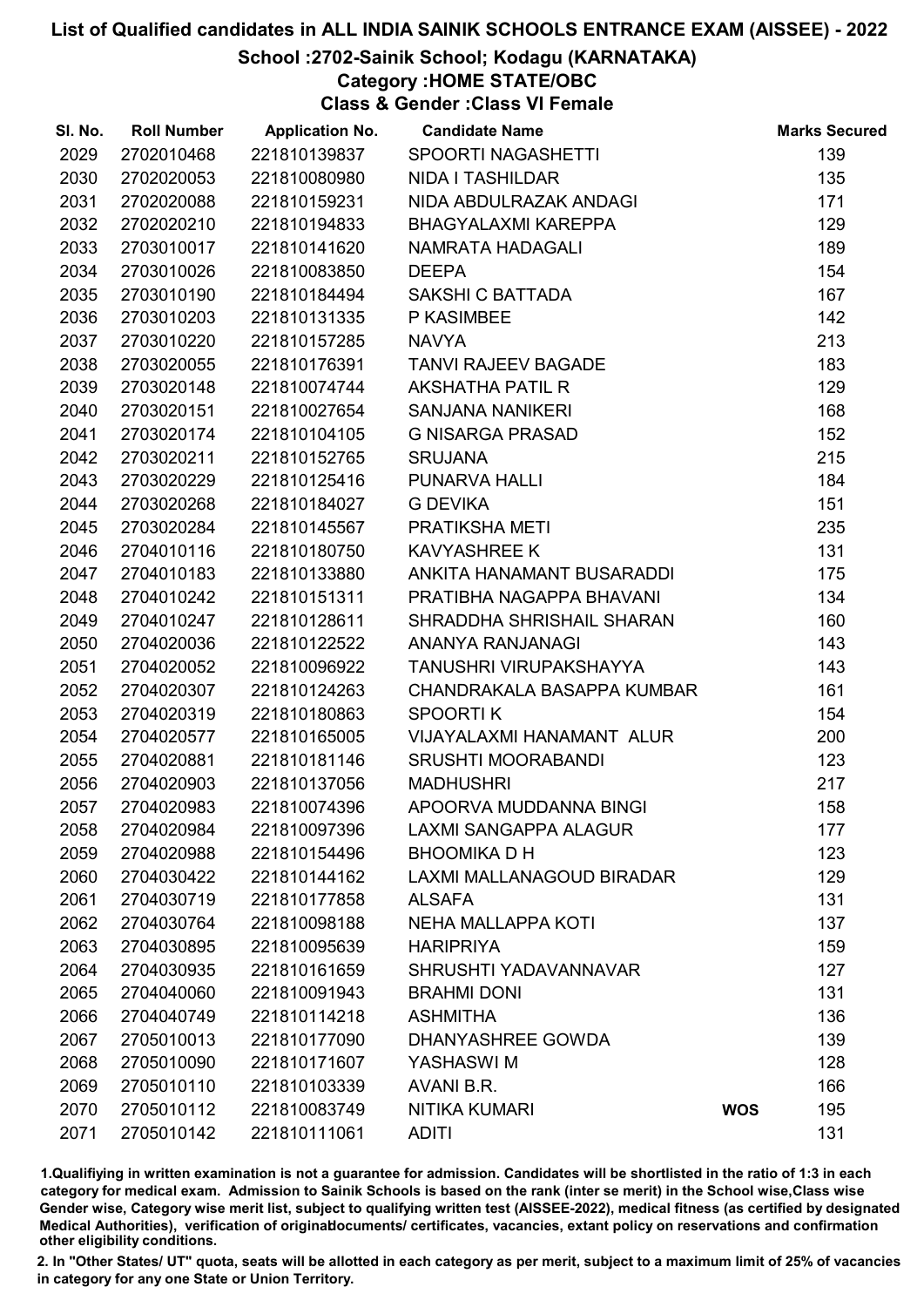### School :2702-Sainik School; Kodagu (KARNATAKA)

### Category :HOME STATE/OBC

Class & Gender :Class VI Female

| SI. No. | <b>Roll Number</b> | <b>Application No.</b> | <b>Candidate Name</b>              |    | <b>Marks Secured</b> |
|---------|--------------------|------------------------|------------------------------------|----|----------------------|
| 2072    | 2705010147         | 221810130712           | <b>MADHURI JALIMINCHI</b>          |    | 163                  |
| 2073    | 2705010159         | 221810108692           | NAYANA A M                         |    | 235                  |
| 2074    | 2705010160         | 221810137203           | <b>SHRUTI HONNAL</b>               |    | 180                  |
| 2075    | 2705010183         | 221810182454           | <b>S G KRUTHIKA</b>                |    | 165                  |
| 2076    | 2705010190         | 221810143825           | <b>SHREYA</b>                      |    | 248                  |
| 2077    | 2705010191         | 221810104925           | <b>SHIVANI NANDIHAL</b>            |    | 165                  |
| 2078    | 2705010198         | 221810081765           | <b>BINDUSHREE</b>                  |    | 164                  |
| 2079    | 2705010205         | 221810100016           | <b>VAISHNAVI</b>                   |    | 137                  |
| 2080    | 2705010239         | 221810107278           | <b>VIDYASHREE</b>                  |    | 164                  |
| 2081    | 2706010002         | 221810161910           | PRATIBHA DAMBAL                    |    | 147                  |
| 2082    | 2706010014         | 221810115501           | <b>VARUNYA B S</b>                 |    | 131                  |
| 2083    | 2706010079         | 221810003463           | <b>APOORVAK</b>                    |    | 203                  |
| 2084    | 2706010103         | 221810035374           | SHARVARY B VIJETHA                 |    | 211                  |
| 2085    | 2706010163         | 221810140747           | <b>RAKSHITHA</b>                   |    | 125                  |
| 2086    | 2706010184         | 221810004728           | <b>SUMADHURA S</b>                 |    | 189                  |
| 2087    | 2706010200         | 221810082469           | <b>OVIYA S</b>                     | CG | 199                  |
| 2088    | 2706010216         | 221810134900           | <b>NASRIN BANU</b>                 |    | 120                  |
| 2089    | 2706010295         | 221810109072           | BHAVAN HONNAPPA KANAVALLI          |    | 124                  |
| 2090    | 2706010297         | 221810137872           | <b>MANYASHREE KOSHTAVAR</b>        |    | 138                  |
| 2091    | 2706010353         | 221810170114           | <b>PRERANA</b>                     |    | 176                  |
| 2092    | 2706010355         | 221810141514           | SPOORTIGS                          |    | 145                  |
| 2093    | 2706010365         | 221810090244           | AMRUTA NARAYAN POOJARI             |    | 199                  |
| 2094    | 2706010378         | 221810117464           | <b>SASMITHAKT</b>                  |    | 173                  |
| 2095    | 2706010412         | 221810144055           | K J ANNAPURNESHWARI                |    | 187                  |
| 2096    | 2706010419         | 221810145565           | <b>DIVYASHRI H</b>                 |    | 178                  |
| 2097    | 2706010464         | 221810079666           | <b>KUSHI</b>                       |    | 141                  |
| 2098    | 2706010512         | 221810062818           | <b>SHREYA Y PUJAR</b>              |    | 188                  |
| 2099    | 2706010516         | 221810121828           | <b>TRISHIKA RACHANA</b>            |    | 145                  |
| 2100    | 2707010233         | 221810074370           | SAVITA MAILARAPPA BIJJUR           |    | 146                  |
| 2101    | 2707010244         | 221810146780           | <b>PAVANI PUTTI</b>                |    | 194                  |
| 2102    | 2707010298         | 221810138941           | RAJESHWARI SHARANAPPA WALI         |    | 173                  |
| 2103    | 2707010347         | 221810099512           | ANUSHA BHIMAPPA UPPAR              |    | 123                  |
| 2104    | 2707010373         | 221810137252           | <b>HEENAKOUSAR HAIDAR HUBBALLI</b> |    | 126                  |
| 2105    | 2707010486         | 221810178793           | <b>SADHANA NARGUND</b>             |    | 178                  |
| 2106    | 2707010501         | 221810163214           | NAYANA RAMESH PUJAR                |    | 137                  |
| 2107    | 2707010566         | 221810096394           | VIJAYALAXMI                        |    | 195                  |
| 2108    | 2707010627         | 221810161275           | SAHANA DANANNANAVAR                |    | 133                  |
| 2109    | 2707010668         | 221810098816           | <b>SRUSHTI KAMADOLLI</b>           |    | 232                  |
| 2110    | 2707010698         | 221810170256           | <b>VIDYA SANGAPPA GADAGOLI</b>     |    | 125                  |
| 2111    | 2707010758         | 221810173347           | <b>SANIYA KHALIF</b>               |    | 127                  |
| 2112    | 2707010774         | 221810144657           | <b>TANUSHREE</b>                   |    | 130                  |
| 2113    | 2707010806         | 221810157897           | <b>SOUJANYA BIRADAR</b>            |    | 128                  |
| 2114    | 2707010808         | 221810039897           | <b>LAXMI MALAPPA NARUTI</b>        |    | 164                  |

1.Qualifiying in written examination is not a guarantee for admission. Candidates will be shortlisted in the ratio of 1:3 in each category for medical exam. Admission to Sainik Schools is based on the rank (inter se merit) in the School wise,Class wise Gender wise, Category wise merit list, subject to qualifying written test (AISSEE-2022), medical fitness (as certified by designated Medical Authorities), verification of originablocuments/ certificates, vacancies, extant policy on reservations and confirmation other eligibility conditions.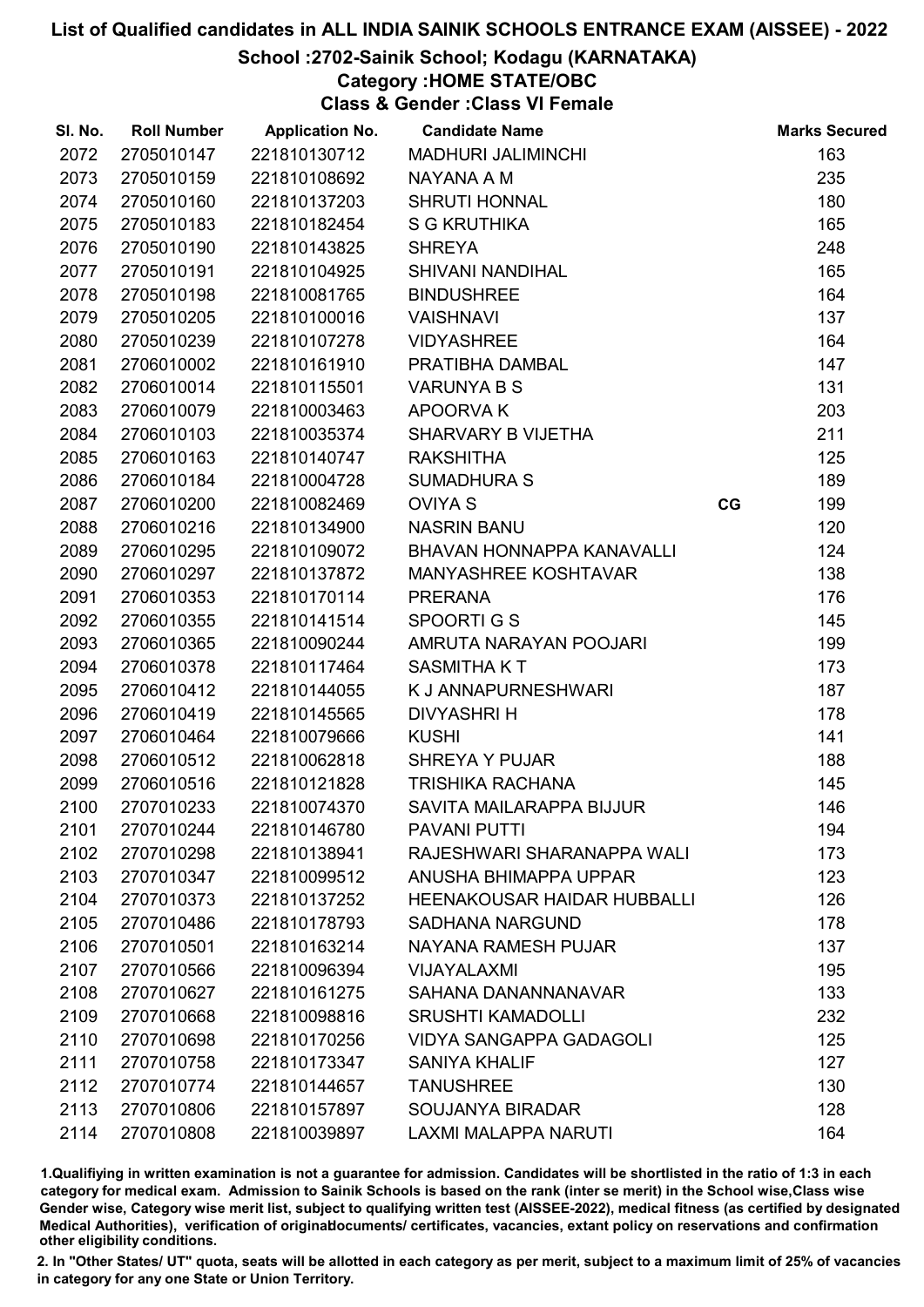### School :2702-Sainik School; Kodagu (KARNATAKA)

### Category :HOME STATE/OBC

Class & Gender :Class VI Female

| SI. No. | <b>Roll Number</b> | <b>Application No.</b> | <b>Candidate Name</b>       |            | <b>Marks Secured</b> |
|---------|--------------------|------------------------|-----------------------------|------------|----------------------|
| 2115    | 2707010811         | 221810104108           | POORNIMA PATIL              |            | 145                  |
| 2116    | 2707010814         | 221810180708           | <b>ARUNA</b>                |            | 122                  |
| 2117    | 2707010869         | 221810154078           | <b>SRUSHTI KOLLAR</b>       |            | 143                  |
| 2118    | 2707010872         | 221810164578           | SINCHANA PARAMESHAPPA       |            | 157                  |
| 2119    | 2707010924         | 221810120369           | <b>ANUSHREE HANCHINALA</b>  |            | 150                  |
| 2120    | 2707020073         | 221810189493           | POORVI RAVI AMBIGER         |            | 155                  |
| 2121    | 2707020106         | 221810095554           | <b>SRUSHTI HANCHINAMANI</b> |            | 198                  |
| 2122    | 2707020382         | 221810091548           | ANANYA KOTTRASHETTI         |            | 239                  |
| 2123    | 2707020399         | 221810052768           | <b>AMRUTHA HMP</b>          |            | 133                  |
| 2124    | 2708010031         | 221810176620           | <b>BASALINGAMMA</b>         |            | 175                  |
| 2125    | 2708010056         | 221810071660           | <b>SAHANA</b>               |            | 157                  |
| 2126    | 2708010188         | 221810175812           | <b>SUMA</b>                 |            | 147                  |
| 2127    | 2708010193         | 221810026912           | <b>ARPITHA</b>              |            | 132                  |
| 2128    | 2708010277         | 221810111013           | <b>RAKSHITA</b>             |            | 218                  |
| 2129    | 2708010352         | 221810061504           | <b>PAVITRA</b>              |            | 144                  |
| 2130    | 2708010415         | 221810098574           | <b>SAJEEDA</b>              |            | 166                  |
| 2131    | 2708010475         | 221810117555           | <b>BHOOMIKA WALIKAR</b>     |            | 215                  |
| 2132    | 2708010532         | 221810083926           | <b>ANUSHKA</b>              |            | 207                  |
| 2133    | 2708010548         | 221810136166           | <b>POOJA</b>                |            | 122                  |
| 2134    | 2708010582         | 221810171107           | <b>POORVI</b>               |            | 183                  |
| 2135    | 2708010610         | 221810079637           | LAXMI                       |            | 127                  |
| 2136    | 2708010620         | 221810063947           | <b>GOURI</b>                |            | 166                  |
| 2137    | 2708010626         | 221810060667           | <b>TEJASHWINI</b>           |            | 138                  |
| 2138    | 2708010661         | 221810047008           | <b>MEGHANA</b>              |            | 132                  |
| 2139    | 2708010735         | 221810127578           | <b>SHIVANI</b>              |            | 134                  |
| 2140    | 2708020412         | 221810034614           | <b>GOPEKAA</b>              |            | 131                  |
| 2141    | 2709010015         | 221810068460           | <b>JAYASHREE H C</b>        |            | 124                  |
| 2142    | 2709010032         | 221810046931           | KANURI TEJA SRI             | <b>WOS</b> | 170                  |
| 2143    | 2709010090         | 221810106863           | <b>AMRUTA</b>               |            | 234                  |
| 2144    | 2709010143         | 221810158285           | <b>AMRUTHA V S</b>          |            | 125                  |
| 2145    | 2709010178         | 221810042647           | AHANA M S                   |            | 158                  |
| 2146    | 2709010197         | 221810088608           | <b>AHANTI Y G</b>           |            | 140                  |
| 2147    | 2709010198         | 221810104218           | PRAGATHI K K                |            | 145                  |
| 2148    | 2709010250         | 221810193999           | <b>EEKSHA SANJAY H</b>      |            | 159                  |
| 2149    | 2709010258         | 221810092050           | <b>PRANATHIS</b>            |            | 172                  |
| 2150    | 2709010274         | 221810127671           | <b>SEVANTI BYAKUD</b>       |            | 141                  |
| 2151    | 2709010275         | 221810125491           | SUNITA CHANNAPPAGOUDAR      |            | 137                  |
| 2152    | 2709010298         | 221810065753           | <b>LAKSHMI BASALIGUNDI</b>  |            | 123                  |
| 2153    | 2709010315         | 221810072264           | AMRUTA VEERANNA MALAGI      |            | 131                  |
| 2154    | 2709010342         | 221810153326           | SHREYA MAHESH KURIYAVAR     |            | 158                  |
| 2155    | 2709010344         | 221810127136           | <b>JAHNAVI MADIWALAR</b>    |            | 162                  |
| 2156    | 2710010001         | 221810144330           | <b>ANVI R KARKERA</b>       |            | 149                  |
| 2157    | 2710010023         | 221810137815           | <b>SANVI MENDON</b>         |            | 200                  |

1.Qualifiying in written examination is not a guarantee for admission. Candidates will be shortlisted in the ratio of 1:3 in each category for medical exam. Admission to Sainik Schools is based on the rank (inter se merit) in the School wise,Class wise Gender wise, Category wise merit list, subject to qualifying written test (AISSEE-2022), medical fitness (as certified by designated Medical Authorities), verification of originablocuments/ certificates, vacancies, extant policy on reservations and confirmation other eligibility conditions.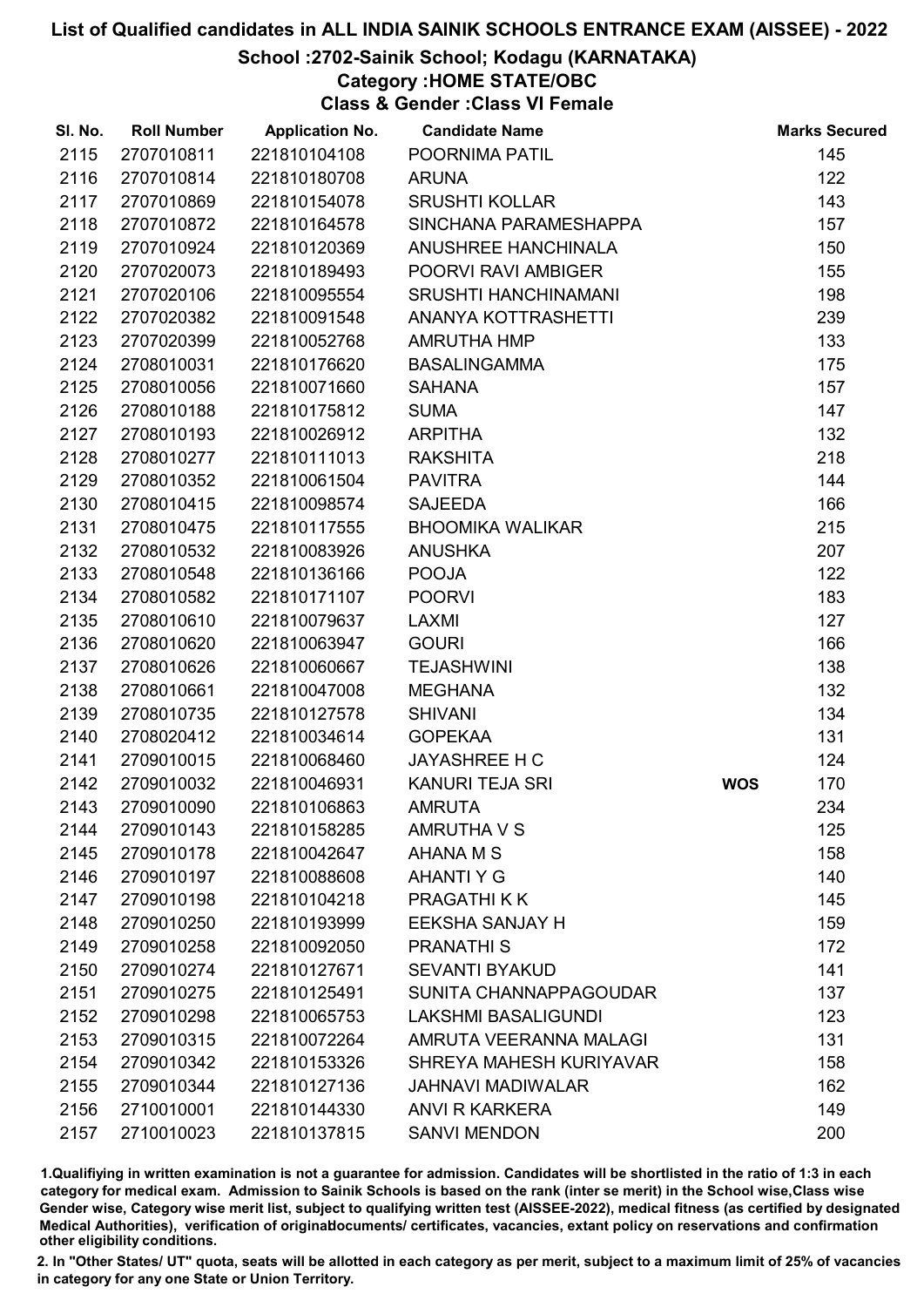### School :2702-Sainik School; Kodagu (KARNATAKA)

### Category :HOME STATE/OBC

Class & Gender :Class VI Female

| SI. No. | <b>Roll Number</b> | <b>Application No.</b> | <b>Candidate Name</b>      | <b>Marks Secured</b> |
|---------|--------------------|------------------------|----------------------------|----------------------|
| 2158    | 2711010010         | 221810106710           | SWATI GANESH RAYKAR        | 124                  |
| 2159    | 2711010054         | 221810097970           | <b>MADHUMITHA S</b>        | 125                  |
| 2160    | 2711010078         | 221810166831           | SABHYATA YB                | 141                  |
| 2161    | 2711010114         | 221810063302           | <b>KUMKUM K BHANGE</b>     | 135                  |
| 2162    | 2711010120         | 221810116412           | SIMRAH FATHIMA             | 144                  |
| 2163    | 2711010146         | 221810084092           | POORVIKA G                 | 222                  |
| 2164    | 2711010160         | 221810154713           | <b>DURGASHREE B M</b>      | 135                  |
| 2165    | 2711010175         | 221810120063           | <b>BELAKU SHREE R</b>      | 120                  |
| 2166    | 2711010201         | 221810057661           | SAANVIKA G                 | 143                  |
| 2167    | 2711010234         | 221810149626           | A N TOSHITA                | 162                  |
| 2168    | 2711010240         | 221810175447           | <b>NIREEKSHAB</b>          | 126                  |
| 2169    | 2711020052         | 221810091755           | <b>SHRIYANI SHETTY M</b>   | 152                  |
| 2170    | 2711020104         | 221810194786           | POORVIKA V J               | 130                  |
| 2171    | 2711020212         | 221810163839           | <b>BHUMIKA A RANAGATTI</b> | 150                  |
| 2172    | 2711020240         | 221810049999           | NAMRATA R                  | 141                  |
| 2173    | 2712010055         | 221810086013           | <b>SHRAVYA BOVER</b>       | 134                  |
| 2174    | 2712010067         | 221810093983           | <b>BRUNDA A M</b>          | 152                  |
| 2175    | 2712010082         | 221810197144           | <b>MUSKAN R S</b>          | 146                  |

1.Qualifiying in written examination is not a guarantee for admission. Candidates will be shortlisted in the ratio of 1:3 in each category for medical exam. Admission to Sainik Schools is based on the rank (inter se merit) in the School wise,Class wise Gender wise, Category wise merit list, subject to qualifying written test (AISSEE-2022), medical fitness (as certified by designated Medical Authorities), verification of originablocuments/ certificates, vacancies, extant policy on reservations and confirmation other eligibility conditions.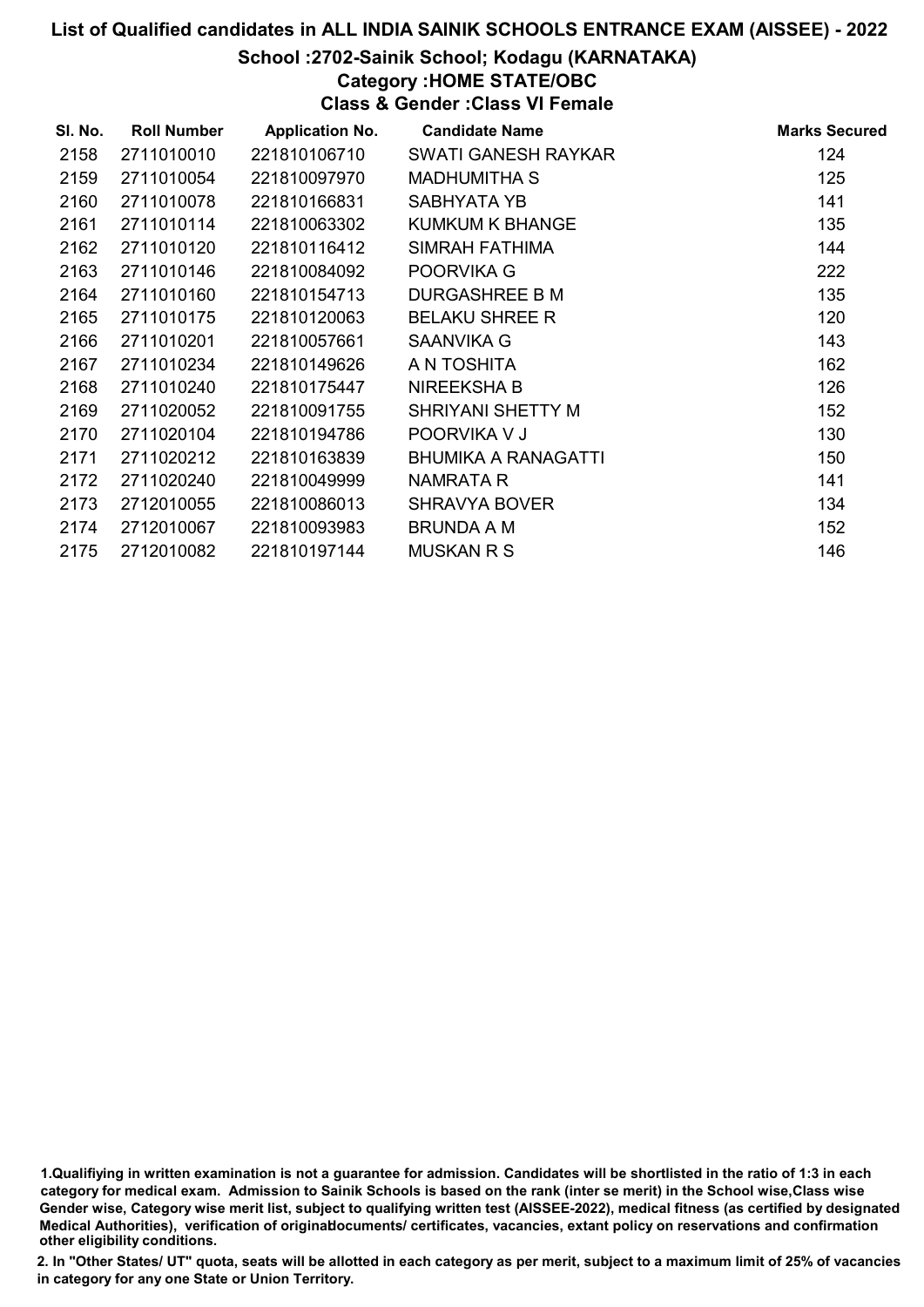### School :2702-Sainik School; Kodagu (KARNATAKA)

### Category :HOME STATE/DEF

Class & Gender :Class VI Female

| SI. No. | <b>Roll Number</b> | <b>Application No.</b> | <b>Candidate Name</b>        |            | <b>Marks Secured</b> |
|---------|--------------------|------------------------|------------------------------|------------|----------------------|
| 2176    | 2701020015         | 221810100102           | PRATHIBA NN                  |            | 142                  |
| 2177    | 2701020100         | 221810195842           | <b>TEJSHWINI S ANKALAGI</b>  |            | 133                  |
| 2178    | 2701020390         | 221810038054           | DISHA B R                    |            | 141                  |
| 2179    | 2701030101         | 221810095006           | <b>AYUSHI TIWARI</b>         |            | 152                  |
| 2180    | 2701030205         | 221810143086           | <b>SHRIYYAA</b>              |            | 208                  |
| 2181    | 2701040083         | 221810150409           | PARVATHI KRISHNA             |            | 154                  |
| 2182    | 2701040175         | 221810197469           | <b>IKSHA VASANTH</b>         |            | 186                  |
| 2183    | 2701040194         | 221810016579           | M YASHVANTHRA                |            | 170                  |
| 2184    | 2702010310         | 221810127764           | <b>TEJASWINI BASAVARAJ</b>   |            | 127                  |
| 2185    | 2702020378         | 221810159949           | ANKITA JAGADISH JAKKANNAVAR  |            | 152                  |
| 2186    | 2705010043         | 221810145643           | <b>SANVIKA B</b>             |            | 155                  |
| 2187    | 2707010171         | 221810061972           | <b>SANJANA</b>               |            | 199                  |
| 2188    | 2707010500         | 221810094114           | VARSHA CHANNAPPAGOUDA        |            | 176                  |
| 2189    | 2707010572         | 221810063594           | <b>VAISHNAVI DASANAKOPPA</b> |            | 246                  |
| 2190    | 2708030122         | 221810079407           | <b>SOUMYA</b>                |            | 132                  |
| 2191    | 2709010200         | 221810014418           | <b>BENITA EPURI</b>          | <b>WOS</b> | 130                  |
| 2192    | 2710010005         | 221810093970           | <b>ADITI G</b>               |            | 180                  |
| 2193    | 2711010074         | 221810019331           | <b>VISHRUTHA G</b>           |            | 198                  |
| 2194    | 3111020144         | 221810000874           | NITIKA NARAYAN SINGH         |            | 209                  |
| 2195    | 3901020131         | 221810041675           | <b>JANVI PUJERI</b>          |            | 170                  |

1.Qualifiying in written examination is not a guarantee for admission. Candidates will be shortlisted in the ratio of 1:3 in each category for medical exam. Admission to Sainik Schools is based on the rank (inter se merit) in the School wise,Class wise Gender wise, Category wise merit list, subject to qualifying written test (AISSEE-2022), medical fitness (as certified by designated Medical Authorities), verification of originablocuments/ certificates, vacancies, extant policy on reservations and confirmation other eligibility conditions.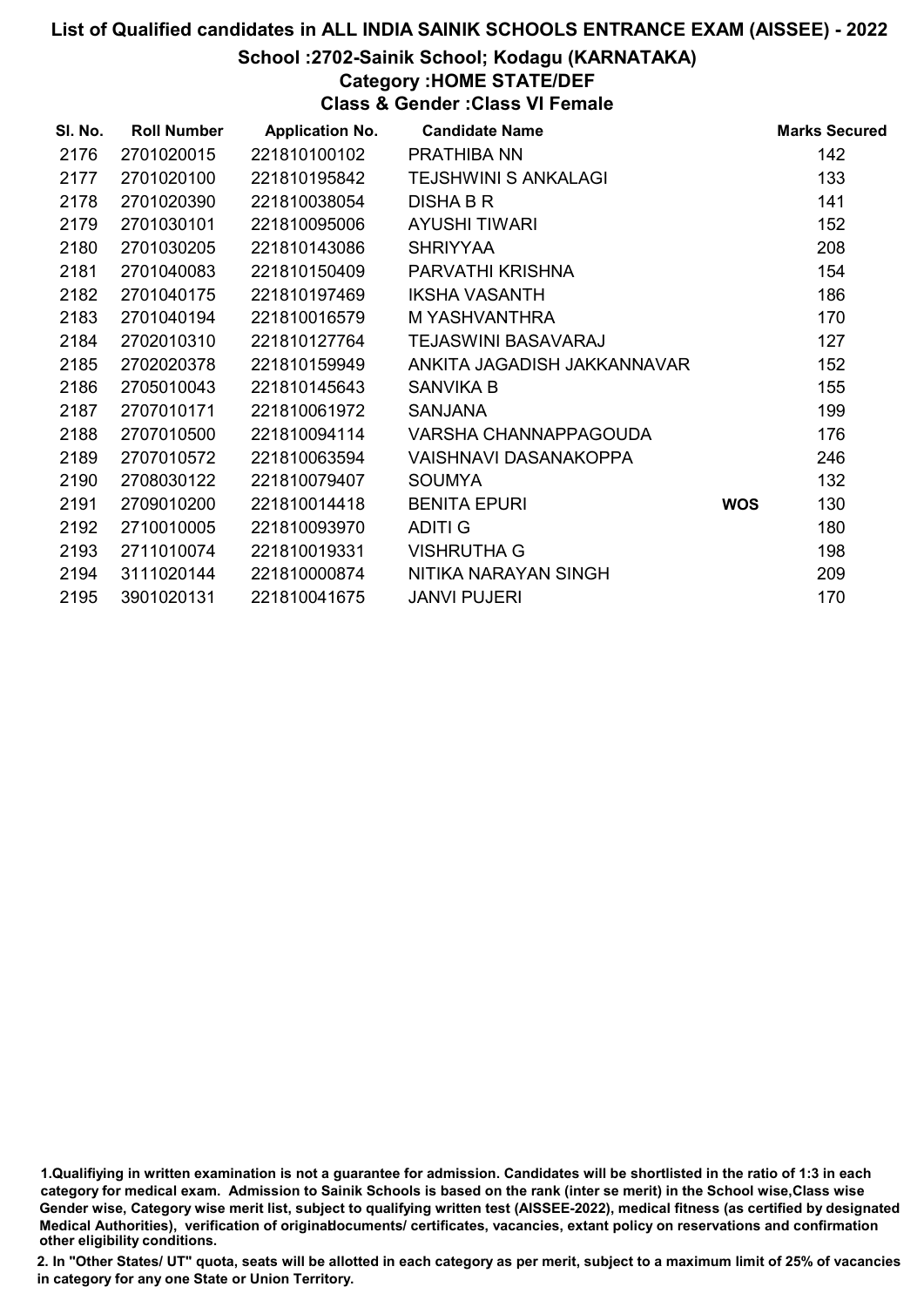### School :2702-Sainik School; Kodagu (KARNATAKA)

### Category :HOME STATE/GEN

Class & Gender :Class VI Female

| SI. No. | <b>Roll Number</b> | <b>Application No.</b> | <b>Candidate Name</b>           | <b>Marks Secured</b> |
|---------|--------------------|------------------------|---------------------------------|----------------------|
| 2196    | 2001030158         | 221810166750           | <b>UNNATI JAIN</b>              | 202                  |
| 2197    | 2201020056         | 221810066801           | DIYA JAGDEESH KUDUKULI          | 205                  |
| 2198    | 2701010015         | 221810066010           | <b>CHETHANA J</b>               | 135                  |
| 2199    | 2701010020         | 221810173310           | RUTU GANGADHAR THALANGE         | 166                  |
| 2200    | 2701010041         | 221810148430           | SAI KEERTHI R S                 | 145                  |
| 2201    | 2701010132         | 221810009301           | KONDA SUMA DHATHRI              | 211                  |
| 2202    | 2701010150         | 221810019711           | <b>DISHA BIRADAR</b>            | 202                  |
| 2203    | 2701010156         | 221810000321           | <b>VEEKSHA.K.T</b>              | 194                  |
| 2204    | 2701010199         | 221810000651           | HITHA M                         | 152                  |
| 2205    | 2701010221         | 221810042471           | CHINNAVULA PRANAVI              | 164                  |
| 2206    | 2701010232         | 221810099781           | <b>GUNASHREE ML</b>             | 148                  |
| 2207    | 2701020017         | 221810028102           | <b>DEEPANSHI TIWARI</b>         | 140                  |
| 2208    | 2701020021         | 221810020402           | BRUHATISREE NIMMAGADDA          | 151                  |
| 2209    | 2701020032         | 221810098902           | <b>DEVESHI GUPTA</b>            | 141                  |
| 2210    | 2701020049         | 221810142612           | <b>HITHA S</b>                  | 199                  |
| 2211    | 2701020068         | 221810147132           | <b>CHINMAYI R M</b>             | 165                  |
| 2212    | 2701020074         | 221810044532           | <b>HAASINI J</b>                | 234                  |
| 2213    | 2701020077         | 221810062732           | <b>ANVI TELASANG</b>            | 269                  |
| 2214    | 2701020095         | 221810137542           | <b>SHREYA S</b>                 | 236                  |
| 2215    | 2701020097         | 221810003642           | ANJALI SRIVASTAVA               | 208                  |
| 2216    | 2701020102         | 221810197942           | <b>SHAMBHAVI R</b>              | 204                  |
| 2217    | 2701020103         | 221810109942           | <b>JESSICA DAPHNE J</b>         | 210                  |
| 2218    | 2701020109         | 221810045552           | RACHANA.M                       | 137                  |
| 2219    | 2701020133         | 221810053962           | MONISHA M GOWDA                 | 182                  |
| 2220    | 2701020188         | 221810059403           | <b>TANMAYII D</b>               | 180                  |
| 2221    | 2701020312         | 221810085093           | DHANYASHREE KY                  | 222                  |
| 2222    | 2701020318         | 221810028393           | THUMMALAKUNTA GNANADHA          | 147                  |
| 2223    | 2701020351         | 221810104714           | <b>KRUTHI PURUSHOTHAMA</b>      | 190                  |
| 2224    | 2701020371         | 221810045434           | <b>SAANVI SANTOSH CHEBBI</b>    | 185                  |
| 2225    | 2701020382         | 221810013544           | ANANYA A SHINGANAGUTTI          | 184                  |
| 2226    | 2701020389         | 221810068944           | <b>MANCHALA MOKSHAGNA REDDY</b> | 132                  |
| 2227    | 2701020439         | 221810052094           | <b>CHARVI PRATAP JIDDIMANI</b>  | 203                  |
| 2228    | 2701020447         | 221810044494           | <b>VEENA TUWAR</b>              | 154                  |
| 2229    | 2701020456         | 221810134794           | <b>BHUVANA A</b>                | 236                  |
| 2230    | 2701020465         | 221810127505           | PRACHI M MAALMANE               | 151                  |
| 2231    | 2701020467         | 221810023705           | <b>BHOOMIKA.U</b>               | 268                  |
| 2232    | 2701030029         | 221810068635           | <b>ARSHITA BHAVI</b>            | 242                  |
| 2233    | 2701030037         | 221810197045           | <b>SHALINI R</b>                | 139                  |
| 2234    | 2701030045         | 221810083845           | <b>VAIBHAVI SHARMA</b>          | 152                  |
| 2235    | 2701030053         | 221810113155           | <b>MEDHAM</b>                   | 192                  |
| 2236    | 2701030065         | 221810049755           | <b>CHINMAYEE S KUMAR</b>        | 136                  |
| 2237    | 2701030067         | 221810033955           | PURVISHA MADIREDDY              | 176                  |
| 2238    | 2701030070         | 221810050865           | <b>MOHITA G R</b>               | 140                  |

1.Qualifiying in written examination is not a guarantee for admission. Candidates will be shortlisted in the ratio of 1:3 in each category for medical exam. Admission to Sainik Schools is based on the rank (inter se merit) in the School wise,Class wise Gender wise, Category wise merit list, subject to qualifying written test (AISSEE-2022), medical fitness (as certified by designated Medical Authorities), verification of originablocuments/ certificates, vacancies, extant policy on reservations and confirmation other eligibility conditions.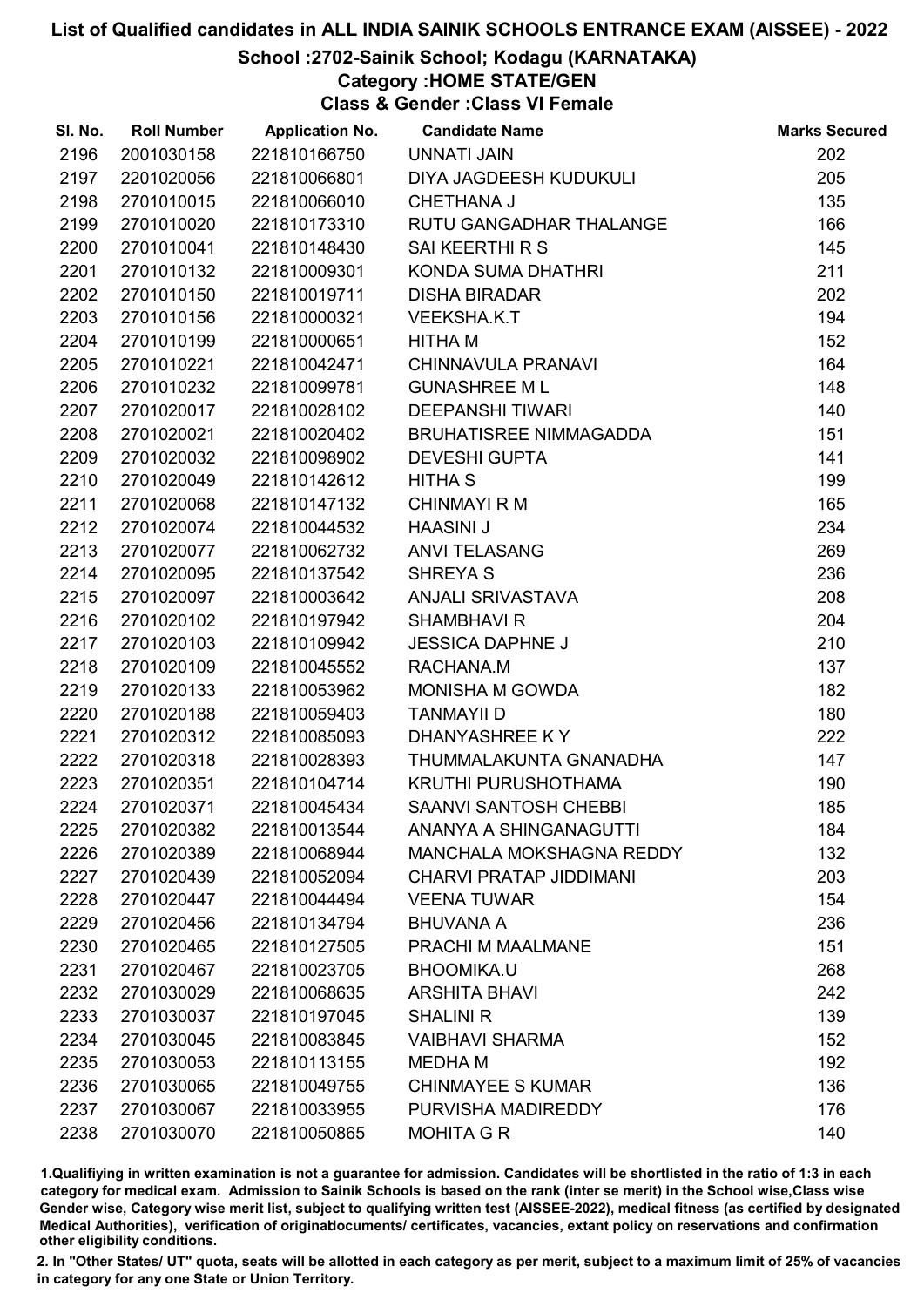### School :2702-Sainik School; Kodagu (KARNATAKA)

### Category :HOME STATE/GEN

Class & Gender :Class VI Female

| SI. No. | <b>Roll Number</b> | <b>Application No.</b> | <b>Candidate Name</b>          | <b>Marks Secured</b> |
|---------|--------------------|------------------------|--------------------------------|----------------------|
| 2239    | 2701030076         | 221810043575           | KALYANA DEEKSHA M D            | 169                  |
| 2240    | 2701030088         | 221810101385           | <b>ANVI SHETTY</b>             | 269                  |
| 2241    | 2701030100         | 221810111006           | <b>MAHATHI N REDDY</b>         | 141                  |
| 2242    | 2701030110         | 221810121906           | DIYA U S                       | 181                  |
| 2243    | 2701030133         | 221810183626           | <b>ABHINAVI P</b>              | 150                  |
| 2244    | 2701030158         | 221810156646           | <b>GEETHIKA REDDY B</b>        | 217                  |
| 2245    | 2701030192         | 221810088866           | <b>RASHI N CHOUDHARI</b>       | 203                  |
| 2246    | 2701030198         | 221810023376           | <b>SAANVI SINGH</b>            | 122                  |
| 2247    | 2701030212         | 221810195386           | SANJANA R GOWDA                | 203                  |
| 2248    | 2701030217         | 221810194586           | THUSHARA N S                   | 150                  |
| 2249    | 2701030257         | 221810051317           | <b>SANVI M SHANBOG</b>         | 148                  |
| 2250    | 2701030258         | 221810053317           | <b>ANSHIKA ROSHAN</b>          | 141                  |
| 2251    | 2701030366         | 221810125108           | <b>SIRI CHANDANA</b>           | 183                  |
| 2252    | 2701030396         | 221810045028           | AANYA ABHISHEK                 | 130                  |
| 2253    | 2701040021         | 221810046858           | <b>SONIKA MAHESH</b>           | 207                  |
| 2254    | 2701040038         | 221810023768           | SIRI H. N.                     | 129                  |
| 2255    | 2701040039         | 221810044768           | ADITI H G                      | 150                  |
| 2256    | 2701040071         | 221810010498           | <b>TRISHA TANVI</b>            | 202                  |
| 2257    | 2701040073         | 221810111498           | DHRITI S BHOJ                  | 181                  |
| 2258    | 2701040090         | 221810117709           | SMERA BASAVARAJ SAHUKAR        | 135                  |
| 2259    | 2701040105         | 221810089519           | <b>VARNIKA V BAVIMANE</b>      | 128                  |
| 2260    | 2701040141         | 221810125249           | <b>TANVI</b>                   | 240                  |
| 2261    | 2701040160         | 221810061659           | <b>ANUSHREE E</b>              | 146                  |
| 2262    | 2702010014         | 221810102510           | <b>BHAGYASHRI YALADAGI</b>     | 154                  |
| 2263    | 2702010028         | 221810062730           | PADMASHREE JINNAPPA BELAVI     | 168                  |
| 2264    | 2702010041         | 221810064150           | APURVA KHANAPUR                | 201                  |
| 2265    | 2702010078         | 221810148621           | PARVATI CHAMBANNA PARANDI      | 163                  |
| 2266    | 2702010091         | 221810067841           | <b>BHOOMIKA NAGAPPA TUBAKI</b> | 173                  |
| 2267    | 2702010151         | 221810180162           | <b>BHAGYASHRI BYALIGOUDAR</b>  | 140                  |
| 2268    | 2702010158         | 221810122072           | RADHIKA RAJENDRA JADHAV        | 173                  |
| 2269    | 2702010160         | 221810168072           | <b>TEJASHWINI NAVI</b>         | 222                  |
| 2270    | 2702010174         | 221810119582           | <b>SRUSHTI HIPPARAGI</b>       | 157                  |
| 2271    | 2702010203         | 221810109023           | <b>GANGA RAVASAB B PATIL</b>   | 135                  |
| 2272    | 2702010205         | 221810178223           | <b>PRUTHVI SANKRATTI</b>       | 168                  |
| 2273    | 2702010209         | 221810070033           | <b>KEERTI DEMAPPA HATTI</b>    | 195                  |
| 2274    | 2702010235         | 221810064263           | ASMITA SANTOSH NAVALAGER       | 162                  |
| 2275    | 2702010239         | 221810064963           | PRAGATI ASHOK PATIL            | 176                  |
| 2276    | 2702010271         | 221810063114           | <b>SUSHMITA SANTOSH TELI</b>   | 199                  |
| 2277    | 2702010284         | 221810077724           | SHRUSTI HANAMANTH PATIL        | 137                  |
| 2278    | 2702010348         | 221810174825           | <b>SPOORTI PRAKASH MALALI</b>  | 219                  |
| 2279    | 2702010386         | 221810177006           | <b>DEEPA KOUJALAGI</b>         | 205                  |
| 2280    | 2702010388         | 221810126506           | <b>SHREYA SHRIDHAR GODDI</b>   | 130                  |
| 2281    | 2702010446         | 221810156107           | <b>KEERTI PATTANAKODI</b>      | 149                  |

1.Qualifiying in written examination is not a guarantee for admission. Candidates will be shortlisted in the ratio of 1:3 in each category for medical exam. Admission to Sainik Schools is based on the rank (inter se merit) in the School wise,Class wise Gender wise, Category wise merit list, subject to qualifying written test (AISSEE-2022), medical fitness (as certified by designated Medical Authorities), verification of originablocuments/ certificates, vacancies, extant policy on reservations and confirmation other eligibility conditions.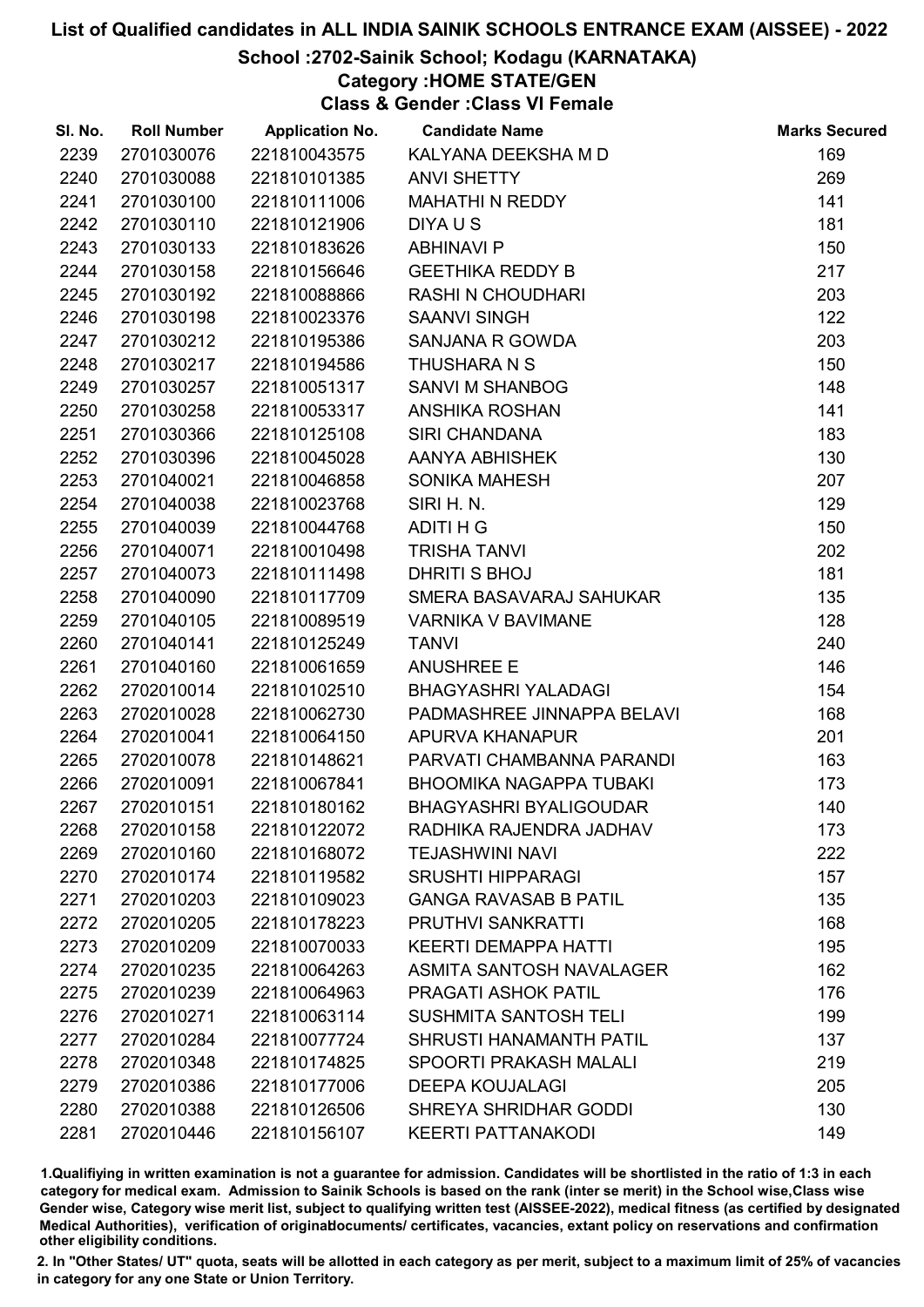### School :2702-Sainik School; Kodagu (KARNATAKA)

Category :HOME STATE/GEN

Class & Gender :Class VI Female

| SI. No. | <b>Roll Number</b> | <b>Application No.</b> | <b>Candidate Name</b>           | <b>Marks Secured</b> |
|---------|--------------------|------------------------|---------------------------------|----------------------|
| 2282    | 2702020044         | 221810135770           | SPANDANA JAINAPUR               | 207                  |
| 2283    | 2702020132         | 221810066402           | <b>DHANYA KK</b>                | 177                  |
| 2284    | 2702020292         | 221810159197           | SAHANA DUNDAPPA MAGADUM         | 160                  |
| 2285    | 2702020377         | 221810146949           | POOJA HIREMATH                  | 165                  |
| 2286    | 2702020379         | 221810148259           | SANCHANA MAHADEV SALASKAR       | 148                  |
| 2287    | 2702020391         | 221810129669           | <b>KSHITIJA PATIL</b>           | 193                  |
| 2288    | 2702020411         | 221810170689           | AKSHATA MURAGAJJAGOL            | 139                  |
| 2289    | 2702030001         | 221810181534           | SHRUSTI PARAMANAND PATTAR       | 126                  |
| 2290    | 2702030019         | 221810055464           | <b>LAXMI HIREMATH</b>           | 202                  |
| 2291    | 2702030106         | 221810063026           | SHIVANI DAYANAND PANDHARE       | 208                  |
| 2292    | 2702030160         | 221810155096           | SHRUSHTI MALLAYYA PUJERI        | 122                  |
| 2293    | 2703010020         | 221810088440           | C AMULYA                        | 139                  |
| 2294    | 2703010064         | 221810140841           | YASHASWINI                      | 211                  |
| 2295    | 2703010126         | 221810144523           | <b>PRIYANKA</b>                 | 138                  |
| 2296    | 2703010148         | 221810135483           | <b>GOWTHAMI H S</b>             | 128                  |
| 2297    | 2703010179         | 221810135954           | <b>M KEERTHANA</b>              | 128                  |
| 2298    | 2703010182         | 221810195864           | A G ANANYA                      | 181                  |
| 2299    | 2703010196         | 221810064715           | A P GANGAMMA                    | 179                  |
| 2300    | 2703010249         | 221810020766           | <b>VARSHITHA S M</b>            | 191                  |
| 2301    | 2703010288         | 221810170077           | <b>M B POORVIKA</b>             | 196                  |
| 2302    | 2703010334         | 221810082409           | H P POORVI                      | 182                  |
| 2303    | 2703020016         | 221810190360           | <b>SHANVITS</b>                 | 130                  |
| 2304    | 2703020023         | 221810103680           | <b>VARSHINI MANJUNATH HUDED</b> | 179                  |
| 2305    | 2703020059         | 221810102112           | <b>MADHAVI VARAVINA</b>         | 162                  |
| 2306    | 2703020087         | 221810082092           | <b>PRATHIKSH</b>                | 157                  |
| 2307    | 2703020093         | 221810107603           | SHREYA Y V                      | 127                  |
| 2308    | 2703020169         | 221810043494           | M M. GUNASHREE                  | 168                  |
| 2309    | 2703020184         | 221810013515           | SINCHANA H M                    | 132                  |
| 2310    | 2703020193         | 221810160935           | YASHIKA REDDY B                 | 121                  |
| 2311    | 2703020296         | 221810077018           | <b>SINCHANA R M</b>             | 230                  |
| 2312    | 2703020356         | 221810032989           | <b>ANVAYI</b>                   | 194                  |
| 2313    | 2704010181         | 221810133680           | <b>TANUJA TIMMANNA KOLACHI</b>  | 192                  |
| 2314    | 2704010375         | 221810180271           | <b>ARPITA</b>                   | 140                  |
| 2315    | 2704020150         | 221810076672           | SPOORTHI PARAPPANAVAR           | 124                  |
| 2316    | 2704020241         | 221810107033           | ROHINI MAHANTESH NANDIMATH      | 183                  |
| 2317    | 2704020325         | 221810072963           | <b>SHRIRAKSHA</b>               | 156                  |
| 2318    | 2704020398         | 221810195114           | <b>AVANEETA PATIL</b>           | 146                  |
| 2319    | 2704020509         | 221810122264           | <b>AKSHATA BABU PATIL</b>       | 121                  |
| 2320    | 2704020853         | 221810107236           | <b>TRIVENI HUNAGUNDI</b>        | 131                  |
| 2321    | 2704030016         | 221810111510           | SHRSHTI SHEKHAR NAIK            | 179                  |
| 2322    | 2704030122         | 221810040280           | <b>NEEHARIKA MANTHALE</b>       | 136                  |
| 2323    | 2704030287         | 221810057171           | <b>SHIVANI GUDDI</b>            | 146                  |
| 2324    | 2704030505         | 221810112703           | <b>KRUTIKA S HIREMATH</b>       | 141                  |

1.Qualifiying in written examination is not a guarantee for admission. Candidates will be shortlisted in the ratio of 1:3 in each category for medical exam. Admission to Sainik Schools is based on the rank (inter se merit) in the School wise,Class wise Gender wise, Category wise merit list, subject to qualifying written test (AISSEE-2022), medical fitness (as certified by designated Medical Authorities), verification of originablocuments/ certificates, vacancies, extant policy on reservations and confirmation other eligibility conditions.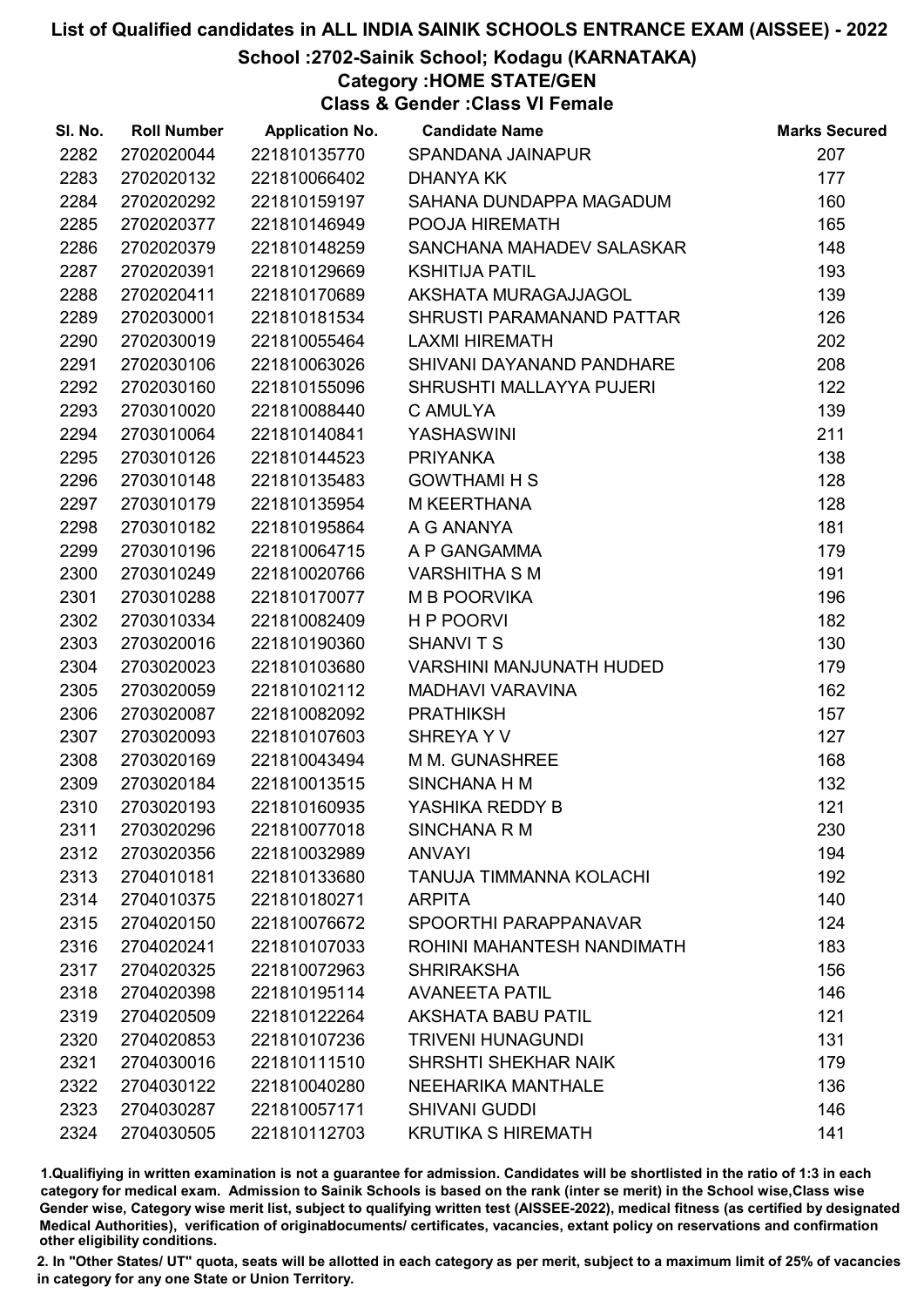### School :2702-Sainik School; Kodagu (KARNATAKA)

Category :HOME STATE/GEN

Class & Gender :Class VI Female

| SI. No. | <b>Roll Number</b> | <b>Application No.</b> | <b>Candidate Name</b>        |            | <b>Marks Secured</b> |
|---------|--------------------|------------------------|------------------------------|------------|----------------------|
| 2325    | 2704030705         | 221810075948           | <b>VANSHIKA V PALLED</b>     |            | 166                  |
| 2326    | 2704030812         | 221810156209           | LAXMI SHIVAPPA BENKATTI      |            | 129                  |
| 2327    | 2704030821         | 221810189409           | PRADNYA YELAGI               |            | 125                  |
| 2328    | 2704030860         | 221810065629           | <b>PRATIKSHA</b>             |            | 153                  |
| 2329    | 2704030984         | 221810084389           | <b>KAVYA</b>                 |            | 195                  |
| 2330    | 2704040202         | 221810136244           | <b>SUMAN SURESH SANAGOND</b> |            | 151                  |
| 2331    | 2704040248         | 221810173864           | TRISHA BALAPPA JARAGU        |            | 133                  |
| 2332    | 2704040408         | 221810155185           | SNEHAL KUMAR DHARIGOUDA      |            | 123                  |
| 2333    | 2704040500         | 221810107846           | <b>SHRINIDHI MAGI</b>        |            | 190                  |
| 2334    | 2704040869         | 221810080898           | SHREYA CHANDRASHEKAR NAIK    |            | 152                  |
| 2335    | 2705010005         | 221810072330           | <b>SHREYA</b>                |            | 182                  |
| 2336    | 2705010032         | 221810086732           | NARAPURAM RANGA ESWARI       | <b>WOS</b> | 192                  |
| 2337    | 2705010073         | 221810094625           | <b>SAKSHI PATIL</b>          |            | 215                  |
| 2338    | 2705010085         | 221810166486           | <b>RAKSHA B</b>              |            | 162                  |
| 2339    | 2705010111         | 221810186349           | <b>SNEHA PAATIL</b>          |            | 163                  |
| 2340    | 2705010120         | 221810146030           | <b>SPOORTHI</b>              |            | 130                  |
| 2341    | 2705010144         | 221810196971           | <b>RASMITHA PYATAL</b>       |            | 178                  |
| 2342    | 2705010153         | 221810105642           | <b>ANANYA</b>                |            | 202                  |
| 2343    | 2705010156         | 221810065262           | S VASAVANTHI                 |            | 227                  |
| 2344    | 2705010165         | 221810068133           | RAKSHA HOOVINABHAVI          |            | 141                  |
| 2345    | 2705010213         | 221810130166           | <b>SPANDANA</b>              |            | 177                  |
| 2346    | 2705010221         | 221810184747           | <b>AISHWARYA</b>             |            | 212                  |
| 2347    | 2705010224         | 221810181977           | <b>GOUTHAMI</b>              |            | 155                  |
| 2348    | 2705010238         | 221810098568           | <b>BHARATHIMH</b>            |            | 153                  |
| 2349    | 2705010250         | 221810036569           | <b>SINCHANA</b>              |            | 165                  |
| 2350    | 2706010009         | 221810108960           | <b>HASHINI RAMESHA</b>       |            | 143                  |
| 2351    | 2706010039         | 221810135712           | <b>DEEPTHI PATIL</b>         |            | 187                  |
| 2352    | 2706010088         | 221810127804           | <b>THANMAYI SH</b>           |            | 168                  |
| 2353    | 2706010092         | 221810152824           | SHRADDHA M                   |            | 154                  |
| 2354    | 2706010180         | 221810079918           | <b>RITHIKSHAHT</b>           |            | 123                  |
| 2355    | 2706010211         | 221810083799           | ADYA K T                     |            | 171                  |
| 2356    | 2706010262         | 221810176671           | <b>MT HARSHITHA</b>          |            | 123                  |
| 2357    | 2706010271         | 221810170402           | SHUBHASHREE KOTE U           |            | 166                  |
| 2358    | 2706010277         | 221810197232           | <b>B M SANJANA</b>           |            | 226                  |
| 2359    | 2706010280         | 221810133732           | <b>KAVERISS</b>              |            | 200                  |
| 2360    | 2706010294         | 221810195962           | <b>M N AKSHATHA</b>          |            | 152                  |
| 2361    | 2706010307         | 221810150603           | <b>B SHRADDHA</b>            |            | 222                  |
| 2362    | 2706010361         | 221810055334           | <b>KUMUDA C H</b>            |            | 135                  |
| 2363    | 2706010386         | 221810119194           | <b>ANUSHREE L</b>            |            | 159                  |
| 2364    | 2706010442         | 221810057026           | ASHWINI PANDAPPA NELAGADDI   |            | 205                  |
| 2365    | 2706010478         | 221810142407           | <b>GANAVI H K</b>            |            | 132                  |
| 2366    | 2706010493         | 221810058137           | <b>SWATHI S SAJJAN</b>       |            | 149                  |
| 2367    | 2706010561         | 221810073959           | <b>CHANDANA G R</b>          |            | 139                  |

1.Qualifiying in written examination is not a guarantee for admission. Candidates will be shortlisted in the ratio of 1:3 in each category for medical exam. Admission to Sainik Schools is based on the rank (inter se merit) in the School wise,Class wise Gender wise, Category wise merit list, subject to qualifying written test (AISSEE-2022), medical fitness (as certified by designated Medical Authorities), verification of originablocuments/ certificates, vacancies, extant policy on reservations and confirmation other eligibility conditions.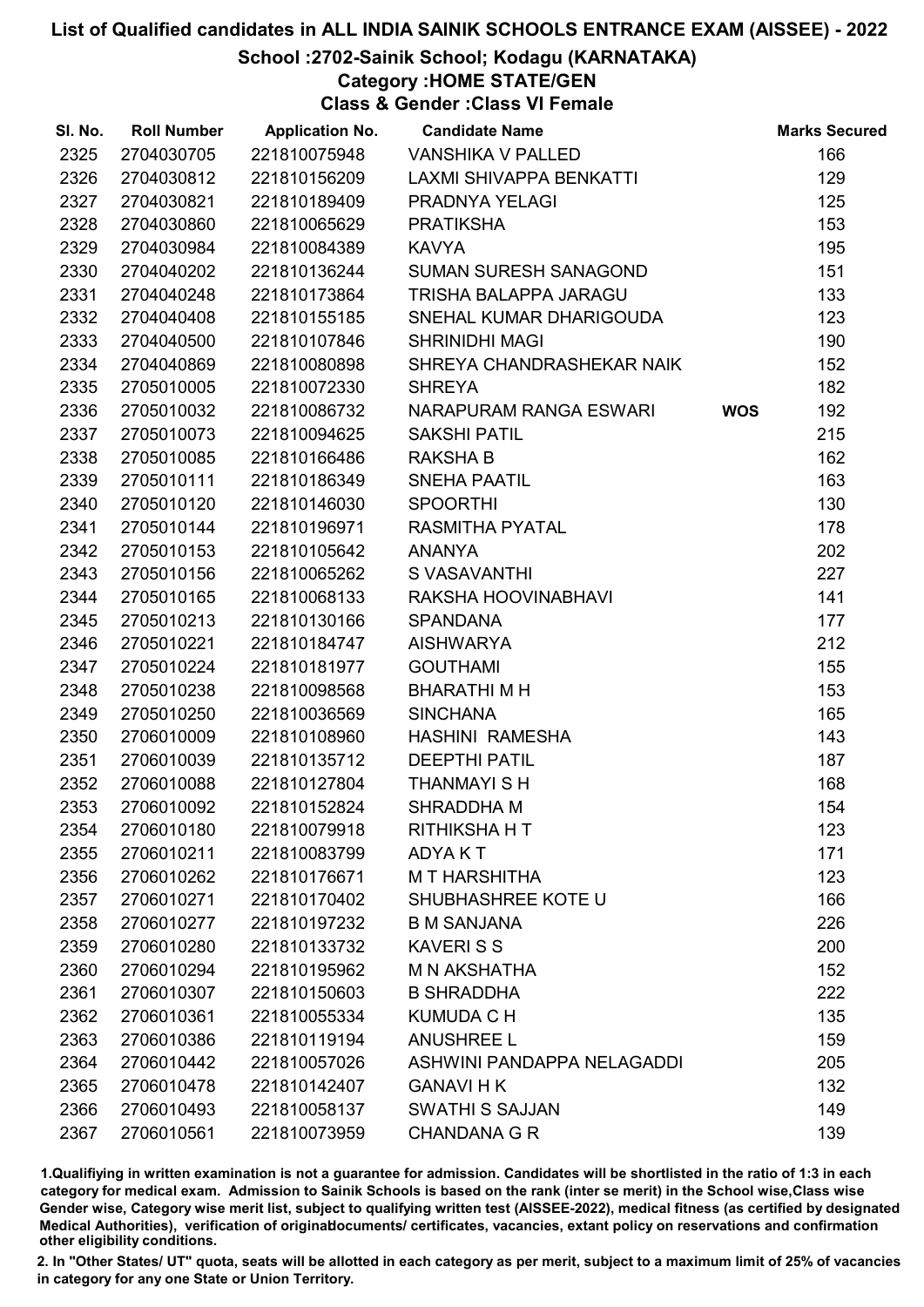### School :2702-Sainik School; Kodagu (KARNATAKA)

### Category :HOME STATE/GEN

Class & Gender :Class VI Female

| 2368<br>121<br>2706010566<br>221810098189<br><b>SANGEETHA</b><br>2369<br>2707010027<br><b>SRUSHTI BADIGER</b><br>121<br>221810148440<br>133<br>2370<br>2707010115<br>221810168191<br>PRIYANSHI NITIN NAIK<br>2371<br><b>DHRITI PATIL</b><br>249<br>2707010145<br>221810088252<br>167<br>2372<br>2707010182<br><b>DEEKSHA HIREMATH</b><br>221810162010<br>124<br>2373<br>2707010194<br>POOJA MAHANTESH KARAGI<br>221810141320<br>2707010251<br>SHRADDHA M DEVALAPUR<br>209<br>2374<br>221810049690<br>172<br>2375<br>2707010296<br>221810150941<br><b>SAKSHI</b><br>130<br>2376<br>2707010306<br>221810151061<br><b>BHAGYASHREE</b><br>208<br>2377<br>2707010336<br>221810069102<br><b>TANAVI HANABARATTI</b><br>136<br>2378<br>2707010343<br>221810057902<br><b>SHIVALILA BADIGER</b><br>135<br>2379<br>2707010344<br>221810152312<br><b>APOORVA</b><br>178<br>2707010420<br>2380<br>221810169213<br><b>MEGHANA HIREMATH</b><br>2381<br>142<br>2707010435<br>221810164233<br>NIKITA BASAVARAJ KODLI<br>2382<br>2707010529<br><b>SOUMYA TADAS</b><br>125<br>221810074544<br>2383<br>143<br>2707010564<br>221810082194<br><b>VAISHNAVI MATHAD</b><br>136<br><b>KRUTIKA SHRISHAIL</b><br>2384<br>2707010588<br>221810097615<br>2385<br>NEELAMMA M BASANAKOPPA<br>162<br>2707010675<br>221810079526<br>2386<br>2707010679<br><b>GAYATRI</b><br>148<br>221810045826<br>143<br>2387<br>2707010700<br>221810055356<br><b>VARSHINI ANGADI</b><br>134<br>2388<br>2707010761<br>221810115547<br><b>SHREYA PATIL</b><br><b>VARSHA VEERESH ANGADI</b><br>215<br>2389<br>2707010816<br>221810094808<br>PRATIKSHA VENKATESH DESAYI<br>192<br>2390<br>2707010867<br>221810039668<br>145<br>2391<br>2707010911<br>221810130449<br><b>SANMATI PATIL</b><br>162<br>2392<br>2707010929<br>221810118769<br><b>APURVA PATIL</b><br>2707020035<br><b>MINAL HALYAL</b><br>172<br>2393<br>221810079333<br>253<br>2394<br>2707020055<br>221810051363<br><b>DEEKSHA GUGRI</b><br>133<br>2395<br>2707020155<br>221810158825<br><b>SHREYA APPAJI</b><br>128<br>2396<br>2707020194<br>221810005385<br><b>ANUSHREE R PATIL</b><br>2397<br>RUTHU BASAVARAJ MUDHOL<br>185<br>2707020212<br>221810167416<br>127<br>2398<br>2707020285<br>221810020507<br><b>BRUNDHA E S</b><br>2399<br>2707020343<br>221810069087<br>SRUSHTI RAMESH LAYADAGUNDI<br>211<br>126<br>2400<br>2707020429<br>221810031119<br><b>GANGA</b><br>2401<br>2707020446<br>221810009939<br><b>JAGRITHI GIRISH KOLAMBE</b><br>203<br>2402<br>151<br>2708010020<br>221810186420<br><b>SAKSHI</b><br>179<br>2403<br>2708010279<br>221810078213<br><b>DEEKSHA</b><br>181<br>2404<br>2708010364<br>221810105024<br><b>USHADEVI</b><br>2405<br>2708010502<br>221810150385<br><b>SOUMYASHREE</b><br>161<br>190<br>2406<br>2708010573<br><b>POOJA</b><br>221810162496<br>2407<br>2708020038<br>221810134270<br><b>VACHANASHREE</b><br>185<br>2408<br>2708020130<br>221810066741<br><b>SAMRUDDHI</b><br>171<br>2409<br>2708020294<br><b>PRANGALI</b><br>165<br>221810194492 | SI. No. | <b>Roll Number</b> | <b>Application No.</b> | <b>Candidate Name</b> | <b>Marks Secured</b> |
|-----------------------------------------------------------------------------------------------------------------------------------------------------------------------------------------------------------------------------------------------------------------------------------------------------------------------------------------------------------------------------------------------------------------------------------------------------------------------------------------------------------------------------------------------------------------------------------------------------------------------------------------------------------------------------------------------------------------------------------------------------------------------------------------------------------------------------------------------------------------------------------------------------------------------------------------------------------------------------------------------------------------------------------------------------------------------------------------------------------------------------------------------------------------------------------------------------------------------------------------------------------------------------------------------------------------------------------------------------------------------------------------------------------------------------------------------------------------------------------------------------------------------------------------------------------------------------------------------------------------------------------------------------------------------------------------------------------------------------------------------------------------------------------------------------------------------------------------------------------------------------------------------------------------------------------------------------------------------------------------------------------------------------------------------------------------------------------------------------------------------------------------------------------------------------------------------------------------------------------------------------------------------------------------------------------------------------------------------------------------------------------------------------------------------------------------------------------------------------------------------------------------------------------------------------------------------------------------------------------------------------------------------------------------------------------------------------------------------------------------------------------------------------------------------------------------------------------------------------------------------------------------------------------------------------------------------------------------------------------------------------|---------|--------------------|------------------------|-----------------------|----------------------|
|                                                                                                                                                                                                                                                                                                                                                                                                                                                                                                                                                                                                                                                                                                                                                                                                                                                                                                                                                                                                                                                                                                                                                                                                                                                                                                                                                                                                                                                                                                                                                                                                                                                                                                                                                                                                                                                                                                                                                                                                                                                                                                                                                                                                                                                                                                                                                                                                                                                                                                                                                                                                                                                                                                                                                                                                                                                                                                                                                                                                     |         |                    |                        |                       |                      |
|                                                                                                                                                                                                                                                                                                                                                                                                                                                                                                                                                                                                                                                                                                                                                                                                                                                                                                                                                                                                                                                                                                                                                                                                                                                                                                                                                                                                                                                                                                                                                                                                                                                                                                                                                                                                                                                                                                                                                                                                                                                                                                                                                                                                                                                                                                                                                                                                                                                                                                                                                                                                                                                                                                                                                                                                                                                                                                                                                                                                     |         |                    |                        |                       |                      |
|                                                                                                                                                                                                                                                                                                                                                                                                                                                                                                                                                                                                                                                                                                                                                                                                                                                                                                                                                                                                                                                                                                                                                                                                                                                                                                                                                                                                                                                                                                                                                                                                                                                                                                                                                                                                                                                                                                                                                                                                                                                                                                                                                                                                                                                                                                                                                                                                                                                                                                                                                                                                                                                                                                                                                                                                                                                                                                                                                                                                     |         |                    |                        |                       |                      |
|                                                                                                                                                                                                                                                                                                                                                                                                                                                                                                                                                                                                                                                                                                                                                                                                                                                                                                                                                                                                                                                                                                                                                                                                                                                                                                                                                                                                                                                                                                                                                                                                                                                                                                                                                                                                                                                                                                                                                                                                                                                                                                                                                                                                                                                                                                                                                                                                                                                                                                                                                                                                                                                                                                                                                                                                                                                                                                                                                                                                     |         |                    |                        |                       |                      |
|                                                                                                                                                                                                                                                                                                                                                                                                                                                                                                                                                                                                                                                                                                                                                                                                                                                                                                                                                                                                                                                                                                                                                                                                                                                                                                                                                                                                                                                                                                                                                                                                                                                                                                                                                                                                                                                                                                                                                                                                                                                                                                                                                                                                                                                                                                                                                                                                                                                                                                                                                                                                                                                                                                                                                                                                                                                                                                                                                                                                     |         |                    |                        |                       |                      |
|                                                                                                                                                                                                                                                                                                                                                                                                                                                                                                                                                                                                                                                                                                                                                                                                                                                                                                                                                                                                                                                                                                                                                                                                                                                                                                                                                                                                                                                                                                                                                                                                                                                                                                                                                                                                                                                                                                                                                                                                                                                                                                                                                                                                                                                                                                                                                                                                                                                                                                                                                                                                                                                                                                                                                                                                                                                                                                                                                                                                     |         |                    |                        |                       |                      |
|                                                                                                                                                                                                                                                                                                                                                                                                                                                                                                                                                                                                                                                                                                                                                                                                                                                                                                                                                                                                                                                                                                                                                                                                                                                                                                                                                                                                                                                                                                                                                                                                                                                                                                                                                                                                                                                                                                                                                                                                                                                                                                                                                                                                                                                                                                                                                                                                                                                                                                                                                                                                                                                                                                                                                                                                                                                                                                                                                                                                     |         |                    |                        |                       |                      |
|                                                                                                                                                                                                                                                                                                                                                                                                                                                                                                                                                                                                                                                                                                                                                                                                                                                                                                                                                                                                                                                                                                                                                                                                                                                                                                                                                                                                                                                                                                                                                                                                                                                                                                                                                                                                                                                                                                                                                                                                                                                                                                                                                                                                                                                                                                                                                                                                                                                                                                                                                                                                                                                                                                                                                                                                                                                                                                                                                                                                     |         |                    |                        |                       |                      |
|                                                                                                                                                                                                                                                                                                                                                                                                                                                                                                                                                                                                                                                                                                                                                                                                                                                                                                                                                                                                                                                                                                                                                                                                                                                                                                                                                                                                                                                                                                                                                                                                                                                                                                                                                                                                                                                                                                                                                                                                                                                                                                                                                                                                                                                                                                                                                                                                                                                                                                                                                                                                                                                                                                                                                                                                                                                                                                                                                                                                     |         |                    |                        |                       |                      |
|                                                                                                                                                                                                                                                                                                                                                                                                                                                                                                                                                                                                                                                                                                                                                                                                                                                                                                                                                                                                                                                                                                                                                                                                                                                                                                                                                                                                                                                                                                                                                                                                                                                                                                                                                                                                                                                                                                                                                                                                                                                                                                                                                                                                                                                                                                                                                                                                                                                                                                                                                                                                                                                                                                                                                                                                                                                                                                                                                                                                     |         |                    |                        |                       |                      |
|                                                                                                                                                                                                                                                                                                                                                                                                                                                                                                                                                                                                                                                                                                                                                                                                                                                                                                                                                                                                                                                                                                                                                                                                                                                                                                                                                                                                                                                                                                                                                                                                                                                                                                                                                                                                                                                                                                                                                                                                                                                                                                                                                                                                                                                                                                                                                                                                                                                                                                                                                                                                                                                                                                                                                                                                                                                                                                                                                                                                     |         |                    |                        |                       |                      |
|                                                                                                                                                                                                                                                                                                                                                                                                                                                                                                                                                                                                                                                                                                                                                                                                                                                                                                                                                                                                                                                                                                                                                                                                                                                                                                                                                                                                                                                                                                                                                                                                                                                                                                                                                                                                                                                                                                                                                                                                                                                                                                                                                                                                                                                                                                                                                                                                                                                                                                                                                                                                                                                                                                                                                                                                                                                                                                                                                                                                     |         |                    |                        |                       |                      |
|                                                                                                                                                                                                                                                                                                                                                                                                                                                                                                                                                                                                                                                                                                                                                                                                                                                                                                                                                                                                                                                                                                                                                                                                                                                                                                                                                                                                                                                                                                                                                                                                                                                                                                                                                                                                                                                                                                                                                                                                                                                                                                                                                                                                                                                                                                                                                                                                                                                                                                                                                                                                                                                                                                                                                                                                                                                                                                                                                                                                     |         |                    |                        |                       |                      |
|                                                                                                                                                                                                                                                                                                                                                                                                                                                                                                                                                                                                                                                                                                                                                                                                                                                                                                                                                                                                                                                                                                                                                                                                                                                                                                                                                                                                                                                                                                                                                                                                                                                                                                                                                                                                                                                                                                                                                                                                                                                                                                                                                                                                                                                                                                                                                                                                                                                                                                                                                                                                                                                                                                                                                                                                                                                                                                                                                                                                     |         |                    |                        |                       |                      |
|                                                                                                                                                                                                                                                                                                                                                                                                                                                                                                                                                                                                                                                                                                                                                                                                                                                                                                                                                                                                                                                                                                                                                                                                                                                                                                                                                                                                                                                                                                                                                                                                                                                                                                                                                                                                                                                                                                                                                                                                                                                                                                                                                                                                                                                                                                                                                                                                                                                                                                                                                                                                                                                                                                                                                                                                                                                                                                                                                                                                     |         |                    |                        |                       |                      |
|                                                                                                                                                                                                                                                                                                                                                                                                                                                                                                                                                                                                                                                                                                                                                                                                                                                                                                                                                                                                                                                                                                                                                                                                                                                                                                                                                                                                                                                                                                                                                                                                                                                                                                                                                                                                                                                                                                                                                                                                                                                                                                                                                                                                                                                                                                                                                                                                                                                                                                                                                                                                                                                                                                                                                                                                                                                                                                                                                                                                     |         |                    |                        |                       |                      |
|                                                                                                                                                                                                                                                                                                                                                                                                                                                                                                                                                                                                                                                                                                                                                                                                                                                                                                                                                                                                                                                                                                                                                                                                                                                                                                                                                                                                                                                                                                                                                                                                                                                                                                                                                                                                                                                                                                                                                                                                                                                                                                                                                                                                                                                                                                                                                                                                                                                                                                                                                                                                                                                                                                                                                                                                                                                                                                                                                                                                     |         |                    |                        |                       |                      |
|                                                                                                                                                                                                                                                                                                                                                                                                                                                                                                                                                                                                                                                                                                                                                                                                                                                                                                                                                                                                                                                                                                                                                                                                                                                                                                                                                                                                                                                                                                                                                                                                                                                                                                                                                                                                                                                                                                                                                                                                                                                                                                                                                                                                                                                                                                                                                                                                                                                                                                                                                                                                                                                                                                                                                                                                                                                                                                                                                                                                     |         |                    |                        |                       |                      |
|                                                                                                                                                                                                                                                                                                                                                                                                                                                                                                                                                                                                                                                                                                                                                                                                                                                                                                                                                                                                                                                                                                                                                                                                                                                                                                                                                                                                                                                                                                                                                                                                                                                                                                                                                                                                                                                                                                                                                                                                                                                                                                                                                                                                                                                                                                                                                                                                                                                                                                                                                                                                                                                                                                                                                                                                                                                                                                                                                                                                     |         |                    |                        |                       |                      |
|                                                                                                                                                                                                                                                                                                                                                                                                                                                                                                                                                                                                                                                                                                                                                                                                                                                                                                                                                                                                                                                                                                                                                                                                                                                                                                                                                                                                                                                                                                                                                                                                                                                                                                                                                                                                                                                                                                                                                                                                                                                                                                                                                                                                                                                                                                                                                                                                                                                                                                                                                                                                                                                                                                                                                                                                                                                                                                                                                                                                     |         |                    |                        |                       |                      |
|                                                                                                                                                                                                                                                                                                                                                                                                                                                                                                                                                                                                                                                                                                                                                                                                                                                                                                                                                                                                                                                                                                                                                                                                                                                                                                                                                                                                                                                                                                                                                                                                                                                                                                                                                                                                                                                                                                                                                                                                                                                                                                                                                                                                                                                                                                                                                                                                                                                                                                                                                                                                                                                                                                                                                                                                                                                                                                                                                                                                     |         |                    |                        |                       |                      |
|                                                                                                                                                                                                                                                                                                                                                                                                                                                                                                                                                                                                                                                                                                                                                                                                                                                                                                                                                                                                                                                                                                                                                                                                                                                                                                                                                                                                                                                                                                                                                                                                                                                                                                                                                                                                                                                                                                                                                                                                                                                                                                                                                                                                                                                                                                                                                                                                                                                                                                                                                                                                                                                                                                                                                                                                                                                                                                                                                                                                     |         |                    |                        |                       |                      |
|                                                                                                                                                                                                                                                                                                                                                                                                                                                                                                                                                                                                                                                                                                                                                                                                                                                                                                                                                                                                                                                                                                                                                                                                                                                                                                                                                                                                                                                                                                                                                                                                                                                                                                                                                                                                                                                                                                                                                                                                                                                                                                                                                                                                                                                                                                                                                                                                                                                                                                                                                                                                                                                                                                                                                                                                                                                                                                                                                                                                     |         |                    |                        |                       |                      |
|                                                                                                                                                                                                                                                                                                                                                                                                                                                                                                                                                                                                                                                                                                                                                                                                                                                                                                                                                                                                                                                                                                                                                                                                                                                                                                                                                                                                                                                                                                                                                                                                                                                                                                                                                                                                                                                                                                                                                                                                                                                                                                                                                                                                                                                                                                                                                                                                                                                                                                                                                                                                                                                                                                                                                                                                                                                                                                                                                                                                     |         |                    |                        |                       |                      |
|                                                                                                                                                                                                                                                                                                                                                                                                                                                                                                                                                                                                                                                                                                                                                                                                                                                                                                                                                                                                                                                                                                                                                                                                                                                                                                                                                                                                                                                                                                                                                                                                                                                                                                                                                                                                                                                                                                                                                                                                                                                                                                                                                                                                                                                                                                                                                                                                                                                                                                                                                                                                                                                                                                                                                                                                                                                                                                                                                                                                     |         |                    |                        |                       |                      |
|                                                                                                                                                                                                                                                                                                                                                                                                                                                                                                                                                                                                                                                                                                                                                                                                                                                                                                                                                                                                                                                                                                                                                                                                                                                                                                                                                                                                                                                                                                                                                                                                                                                                                                                                                                                                                                                                                                                                                                                                                                                                                                                                                                                                                                                                                                                                                                                                                                                                                                                                                                                                                                                                                                                                                                                                                                                                                                                                                                                                     |         |                    |                        |                       |                      |
|                                                                                                                                                                                                                                                                                                                                                                                                                                                                                                                                                                                                                                                                                                                                                                                                                                                                                                                                                                                                                                                                                                                                                                                                                                                                                                                                                                                                                                                                                                                                                                                                                                                                                                                                                                                                                                                                                                                                                                                                                                                                                                                                                                                                                                                                                                                                                                                                                                                                                                                                                                                                                                                                                                                                                                                                                                                                                                                                                                                                     |         |                    |                        |                       |                      |
|                                                                                                                                                                                                                                                                                                                                                                                                                                                                                                                                                                                                                                                                                                                                                                                                                                                                                                                                                                                                                                                                                                                                                                                                                                                                                                                                                                                                                                                                                                                                                                                                                                                                                                                                                                                                                                                                                                                                                                                                                                                                                                                                                                                                                                                                                                                                                                                                                                                                                                                                                                                                                                                                                                                                                                                                                                                                                                                                                                                                     |         |                    |                        |                       |                      |
|                                                                                                                                                                                                                                                                                                                                                                                                                                                                                                                                                                                                                                                                                                                                                                                                                                                                                                                                                                                                                                                                                                                                                                                                                                                                                                                                                                                                                                                                                                                                                                                                                                                                                                                                                                                                                                                                                                                                                                                                                                                                                                                                                                                                                                                                                                                                                                                                                                                                                                                                                                                                                                                                                                                                                                                                                                                                                                                                                                                                     |         |                    |                        |                       |                      |
|                                                                                                                                                                                                                                                                                                                                                                                                                                                                                                                                                                                                                                                                                                                                                                                                                                                                                                                                                                                                                                                                                                                                                                                                                                                                                                                                                                                                                                                                                                                                                                                                                                                                                                                                                                                                                                                                                                                                                                                                                                                                                                                                                                                                                                                                                                                                                                                                                                                                                                                                                                                                                                                                                                                                                                                                                                                                                                                                                                                                     |         |                    |                        |                       |                      |
|                                                                                                                                                                                                                                                                                                                                                                                                                                                                                                                                                                                                                                                                                                                                                                                                                                                                                                                                                                                                                                                                                                                                                                                                                                                                                                                                                                                                                                                                                                                                                                                                                                                                                                                                                                                                                                                                                                                                                                                                                                                                                                                                                                                                                                                                                                                                                                                                                                                                                                                                                                                                                                                                                                                                                                                                                                                                                                                                                                                                     |         |                    |                        |                       |                      |
|                                                                                                                                                                                                                                                                                                                                                                                                                                                                                                                                                                                                                                                                                                                                                                                                                                                                                                                                                                                                                                                                                                                                                                                                                                                                                                                                                                                                                                                                                                                                                                                                                                                                                                                                                                                                                                                                                                                                                                                                                                                                                                                                                                                                                                                                                                                                                                                                                                                                                                                                                                                                                                                                                                                                                                                                                                                                                                                                                                                                     |         |                    |                        |                       |                      |
|                                                                                                                                                                                                                                                                                                                                                                                                                                                                                                                                                                                                                                                                                                                                                                                                                                                                                                                                                                                                                                                                                                                                                                                                                                                                                                                                                                                                                                                                                                                                                                                                                                                                                                                                                                                                                                                                                                                                                                                                                                                                                                                                                                                                                                                                                                                                                                                                                                                                                                                                                                                                                                                                                                                                                                                                                                                                                                                                                                                                     |         |                    |                        |                       |                      |
|                                                                                                                                                                                                                                                                                                                                                                                                                                                                                                                                                                                                                                                                                                                                                                                                                                                                                                                                                                                                                                                                                                                                                                                                                                                                                                                                                                                                                                                                                                                                                                                                                                                                                                                                                                                                                                                                                                                                                                                                                                                                                                                                                                                                                                                                                                                                                                                                                                                                                                                                                                                                                                                                                                                                                                                                                                                                                                                                                                                                     |         |                    |                        |                       |                      |
|                                                                                                                                                                                                                                                                                                                                                                                                                                                                                                                                                                                                                                                                                                                                                                                                                                                                                                                                                                                                                                                                                                                                                                                                                                                                                                                                                                                                                                                                                                                                                                                                                                                                                                                                                                                                                                                                                                                                                                                                                                                                                                                                                                                                                                                                                                                                                                                                                                                                                                                                                                                                                                                                                                                                                                                                                                                                                                                                                                                                     |         |                    |                        |                       |                      |
|                                                                                                                                                                                                                                                                                                                                                                                                                                                                                                                                                                                                                                                                                                                                                                                                                                                                                                                                                                                                                                                                                                                                                                                                                                                                                                                                                                                                                                                                                                                                                                                                                                                                                                                                                                                                                                                                                                                                                                                                                                                                                                                                                                                                                                                                                                                                                                                                                                                                                                                                                                                                                                                                                                                                                                                                                                                                                                                                                                                                     |         |                    |                        |                       |                      |
|                                                                                                                                                                                                                                                                                                                                                                                                                                                                                                                                                                                                                                                                                                                                                                                                                                                                                                                                                                                                                                                                                                                                                                                                                                                                                                                                                                                                                                                                                                                                                                                                                                                                                                                                                                                                                                                                                                                                                                                                                                                                                                                                                                                                                                                                                                                                                                                                                                                                                                                                                                                                                                                                                                                                                                                                                                                                                                                                                                                                     |         |                    |                        |                       |                      |
|                                                                                                                                                                                                                                                                                                                                                                                                                                                                                                                                                                                                                                                                                                                                                                                                                                                                                                                                                                                                                                                                                                                                                                                                                                                                                                                                                                                                                                                                                                                                                                                                                                                                                                                                                                                                                                                                                                                                                                                                                                                                                                                                                                                                                                                                                                                                                                                                                                                                                                                                                                                                                                                                                                                                                                                                                                                                                                                                                                                                     |         |                    |                        |                       |                      |
|                                                                                                                                                                                                                                                                                                                                                                                                                                                                                                                                                                                                                                                                                                                                                                                                                                                                                                                                                                                                                                                                                                                                                                                                                                                                                                                                                                                                                                                                                                                                                                                                                                                                                                                                                                                                                                                                                                                                                                                                                                                                                                                                                                                                                                                                                                                                                                                                                                                                                                                                                                                                                                                                                                                                                                                                                                                                                                                                                                                                     |         |                    |                        |                       |                      |
|                                                                                                                                                                                                                                                                                                                                                                                                                                                                                                                                                                                                                                                                                                                                                                                                                                                                                                                                                                                                                                                                                                                                                                                                                                                                                                                                                                                                                                                                                                                                                                                                                                                                                                                                                                                                                                                                                                                                                                                                                                                                                                                                                                                                                                                                                                                                                                                                                                                                                                                                                                                                                                                                                                                                                                                                                                                                                                                                                                                                     |         |                    |                        |                       |                      |
|                                                                                                                                                                                                                                                                                                                                                                                                                                                                                                                                                                                                                                                                                                                                                                                                                                                                                                                                                                                                                                                                                                                                                                                                                                                                                                                                                                                                                                                                                                                                                                                                                                                                                                                                                                                                                                                                                                                                                                                                                                                                                                                                                                                                                                                                                                                                                                                                                                                                                                                                                                                                                                                                                                                                                                                                                                                                                                                                                                                                     |         |                    |                        |                       |                      |
|                                                                                                                                                                                                                                                                                                                                                                                                                                                                                                                                                                                                                                                                                                                                                                                                                                                                                                                                                                                                                                                                                                                                                                                                                                                                                                                                                                                                                                                                                                                                                                                                                                                                                                                                                                                                                                                                                                                                                                                                                                                                                                                                                                                                                                                                                                                                                                                                                                                                                                                                                                                                                                                                                                                                                                                                                                                                                                                                                                                                     |         |                    |                        |                       |                      |
| 2410<br>210<br>2708020311<br>221810010113<br>AMRUTA N R                                                                                                                                                                                                                                                                                                                                                                                                                                                                                                                                                                                                                                                                                                                                                                                                                                                                                                                                                                                                                                                                                                                                                                                                                                                                                                                                                                                                                                                                                                                                                                                                                                                                                                                                                                                                                                                                                                                                                                                                                                                                                                                                                                                                                                                                                                                                                                                                                                                                                                                                                                                                                                                                                                                                                                                                                                                                                                                                             |         |                    |                        |                       |                      |

1.Qualifiying in written examination is not a guarantee for admission. Candidates will be shortlisted in the ratio of 1:3 in each category for medical exam. Admission to Sainik Schools is based on the rank (inter se merit) in the School wise,Class wise Gender wise, Category wise merit list, subject to qualifying written test (AISSEE-2022), medical fitness (as certified by designated Medical Authorities), verification of originablocuments/ certificates, vacancies, extant policy on reservations and confirmation other eligibility conditions.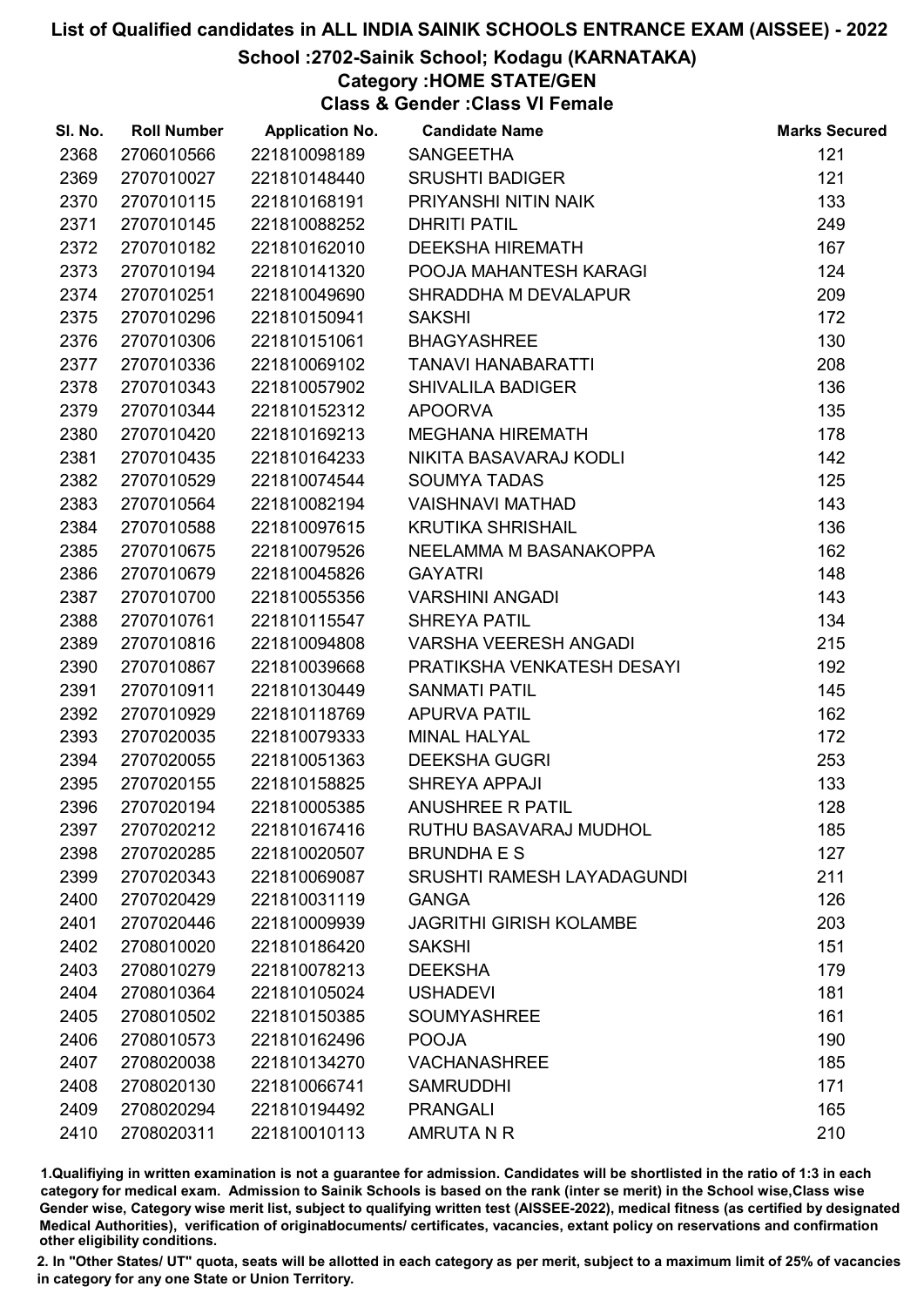### School :2702-Sainik School; Kodagu (KARNATAKA)

### Category :HOME STATE/GEN

Class & Gender :Class VI Female

| SI. No. | <b>Roll Number</b> | <b>Application No.</b> | <b>Candidate Name</b>       |    | <b>Marks Secured</b> |
|---------|--------------------|------------------------|-----------------------------|----|----------------------|
| 2411    | 2708020455         | 221810101654           | <b>SAACHI</b>               |    | 140                  |
| 2412    | 2708020472         | 221810132964           | <b>ANKITA</b>               |    | 131                  |
| 2413    | 2708020581         | 221810096185           | <b>NEELAM REDDY</b>         |    | 191                  |
| 2414    | 2708030275         | 221810065858           | <b>VAISHNAVI</b>            |    | 198                  |
| 2415    | 2708030345         | 221810102129           | <b>SAANVI</b>               |    | 178                  |
| 2416    | 2708030378         | 221810185359           | <b>ANUSHKA</b>              |    | 136                  |
| 2417    | 2708030387         | 221810066869           | <b>SHUBHANGI</b>            |    | 186                  |
| 2418    | 2709010077         | 221810176192           | <b>THRISHA A S</b>          |    | 132                  |
| 2419    | 2709010137         | 221810100075           | YASHIKA BOJAMMA N T         |    | 130                  |
| 2420    | 2709010162         | 221810115166           | SAANVI DECHAMMA P D         |    | 153                  |
| 2421    | 2709010173         | 221810117407           | <b>TANISHA MK</b>           |    | 128                  |
| 2422    | 2709010182         | 221810072167           | SAKSHI MUTHAMMA M S         |    | 172                  |
| 2423    | 2709010201         | 221810072618           | <b>SRUSTI KAVERAMMA M S</b> |    | 124                  |
| 2424    | 2709010207         | 221810118238           | <b>NISARGA S B</b>          |    | 182                  |
| 2425    | 2709010255         | 221810097630           | POORVI KOTAGI               |    | 144                  |
| 2426    | 2709010260         | 221810109460           | <b>KEERTHI BISAGUPPI</b>    |    | 128                  |
| 2427    | 2709010270         | 221810097951           | AMRUTA UPPAR                |    | 200                  |
| 2428    | 2709010273         | 221810140571           | POORVI MURAGESH TALIKOTI    |    | 141                  |
| 2429    | 2709010302         | 221810131193           | PALLAVI HADIMANI            |    | 198                  |
| 2430    | 2709010317         | 221810095384           | <b>BHOOMIKA NAGAGOL</b>     |    | 185                  |
| 2431    | 2709010330         | 221810122065           | ANUSHKA HANCHINAL           |    | 168                  |
| 2432    | 2709010370         | 221810081908           | <b>BHAGYASHRI</b>           |    | 209                  |
| 2433    | 2709010376         | 221810038048           | <b>HARIPRIYA M</b>          |    | 171                  |
| 2434    | 2709010380         | 221810041568           | <b>ANUPAMA TOLI</b>         |    | 182                  |
| 2435    | 2710010062         | 221810120306           | <b>LAVANYA K</b>            |    | 163                  |
| 2436    | 2711010040         | 221810072560           | <b>ADVIKA S K</b>           |    | 162                  |
| 2437    | 2711010044         | 221810142960           | <b>LEKHANA B S</b>          |    | 254                  |
| 2438    | 2711010084         | 221810166151           | <b>GUNASANJEEVINI</b>       |    | 132                  |
| 2439    | 2711010158         | 221810194413           | ANAGHA RASHMISR             |    | 173                  |
| 2440    | 2711010163         | 221810055833           | <b>LISHAR</b>               |    | 248                  |
| 2441    | 2711010248         | 221810191909           | <b>DEEPTHIM</b>             | CG | 142                  |
| 2442    | 2711020020         | 221810068774           | <b>HEMAPRIYA G R</b>        |    | 195                  |
| 2443    | 2711020084         | 221810026546           | <b>GOWRI BHARATH</b>        |    | 197                  |
| 2444    | 2711020158         | 221810044908           | <b>CHARVI MALLESH</b>       |    | 183                  |
| 2445    | 2711020190         | 221810138198           | <b>JANISHA RAJPUT</b>       |    | 157                  |
| 2446    | 2711020197         | 221810092319           | <b>GINI M GOWDA</b>         |    | 134                  |
| 2447    | 2712010023         | 221810133131           | <b>DEEKSHA SOPPIN</b>       |    | 138                  |
| 2448    | 2712010069         | 221810088983           | <b>SPHATIKA C R</b>         |    | 181                  |
| 2449    | 2712010194         | 221810191640           | JYOTHI U M                  |    | 136                  |
| 2450    | 2712010218         | 221810138491           | <b>SHREYA B M</b>           |    | 121                  |
| 2451    | 2712010237         | 221810195003           | KRUTHIKA BASAVARAJ BANAKAR  |    | 150                  |
| 2452    | 2712010295         | 221810124637           | NITHYA HAREESH KATTI        |    | 255                  |
| 2453    | 2712010314         | 221810053598           | <b>VARNIKA S G</b>          |    | 160                  |

1.Qualifiying in written examination is not a guarantee for admission. Candidates will be shortlisted in the ratio of 1:3 in each category for medical exam. Admission to Sainik Schools is based on the rank (inter se merit) in the School wise,Class wise Gender wise, Category wise merit list, subject to qualifying written test (AISSEE-2022), medical fitness (as certified by designated Medical Authorities), verification of originablocuments/ certificates, vacancies, extant policy on reservations and confirmation other eligibility conditions.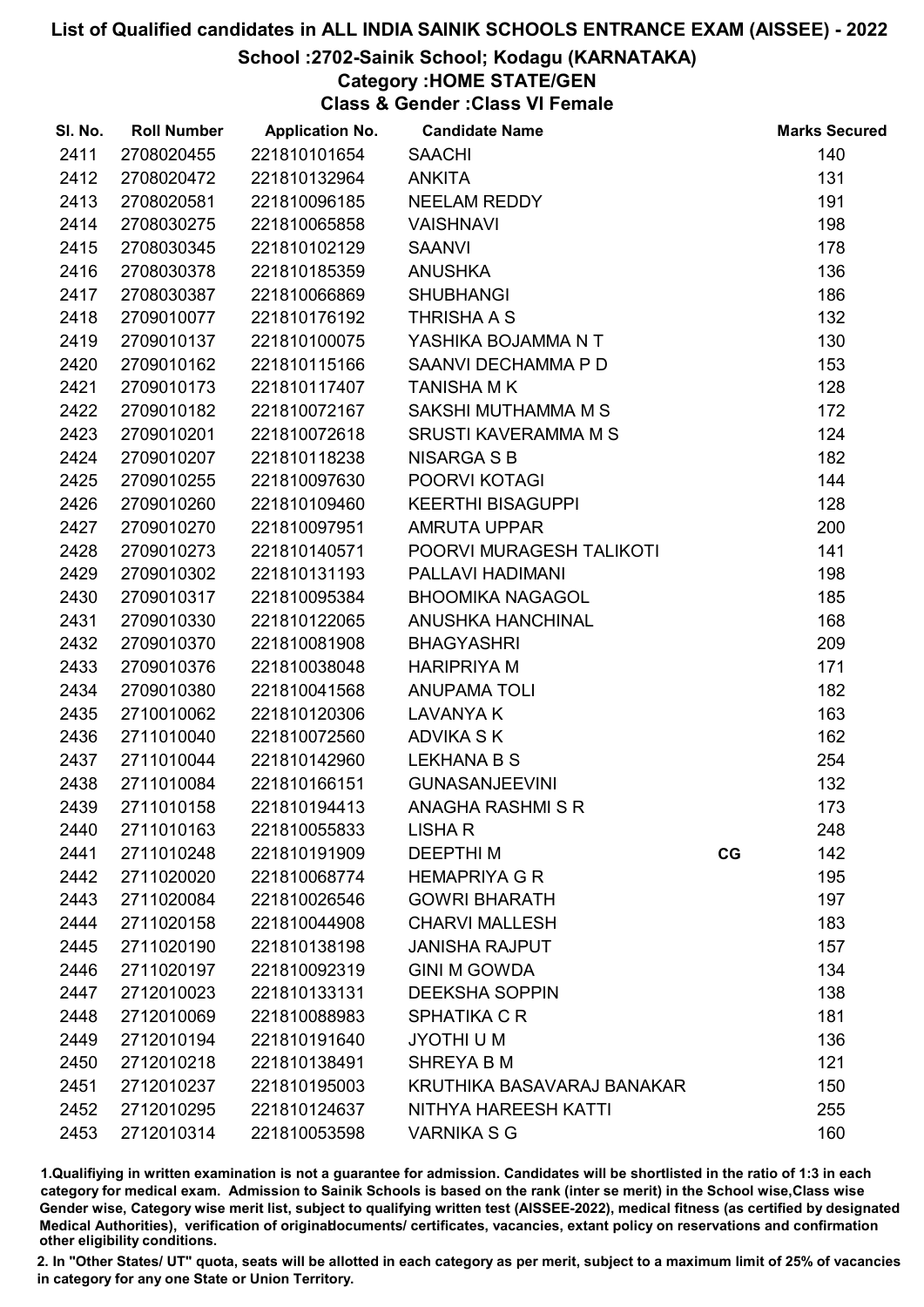## School :2702-Sainik School; Kodagu (KARNATAKA)

### Category :HOME STATE/GEN

Class & Gender :Class VI Female

| SI. No. | <b>Roll Number</b> | <b>Application No.</b> | <b>Candidate Name</b> | <b>Marks Secured</b> |
|---------|--------------------|------------------------|-----------------------|----------------------|
| 2454    | 2712010321         | 221810139949           | <b>BHOOMIKA K</b>     | 154                  |

1.Qualifiying in written examination is not a guarantee for admission. Candidates will be shortlisted in the ratio of 1:3 in each category for medical exam. Admission to Sainik Schools is based on the rank (inter se merit) in the School wise,Class wise Gender wise, Category wise merit list, subject to qualifying written test (AISSEE-2022), medical fitness (as certified by designated Medical Authorities), verification of originablocuments/ certificates, vacancies, extant policy on reservations and confirmation other eligibility conditions.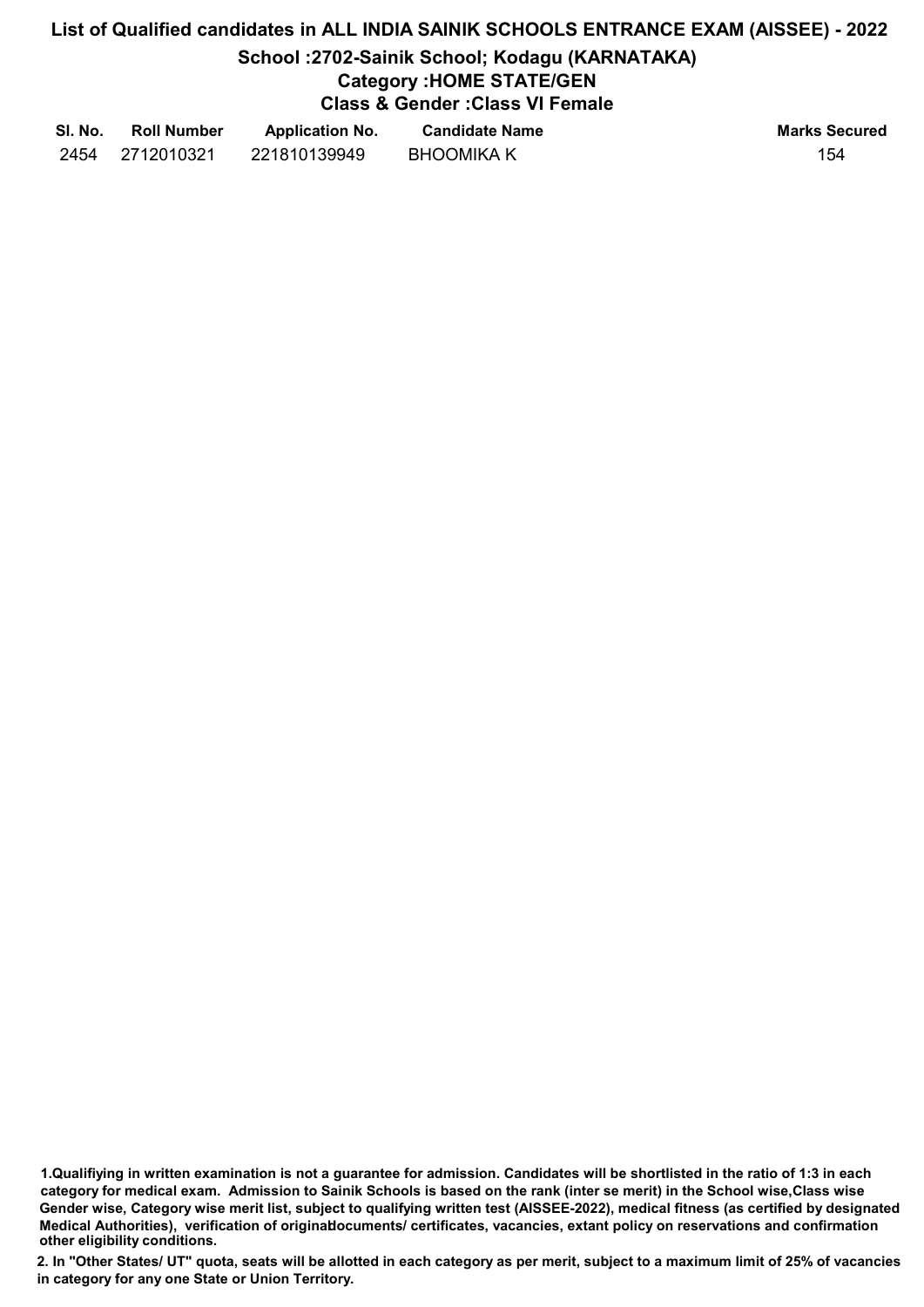### List of Qualified candidates in ALL INDIA SAINIK SCHOOLS ENTRANCE EXAM (AISSEE) - 2022 School :2702-Sainik School; Kodagu (KARNATAKA) Category :OTHER STATE/SC Class & Gender :Class VI Female

| SI. No. | <b>Roll Number</b> | <b>Application No.</b> | <b>Candidate Name</b>  | <b>Marks Secured</b> |
|---------|--------------------|------------------------|------------------------|----------------------|
| 2455    | 1201010461         | 221810196174           | SIRI HARSHITHA MADDELA | 148                  |
| 2456    | 1210020438         | 221810191863           | B MEGHANA              | 98                   |
| 2457    | 1507010001         | 221810133400           | ANIMA RAJ              | 102                  |
| 2458    | 2701020002         | 221810050191           | BHOOMIKA SURYAVANSHI   | 97                   |
| 2459    | 2712010123         | 221810111066           | TRINAM K R             | 180                  |

1.Qualifiying in written examination is not a guarantee for admission. Candidates will be shortlisted in the ratio of 1:3 in each category for medical exam. Admission to Sainik Schools is based on the rank (inter se merit) in the School wise,Class wise Gender wise, Category wise merit list, subject to qualifying written test (AISSEE-2022), medical fitness (as certified by designated Medical Authorities), verification of originablocuments/ certificates, vacancies, extant policy on reservations and confirmation other eligibility conditions.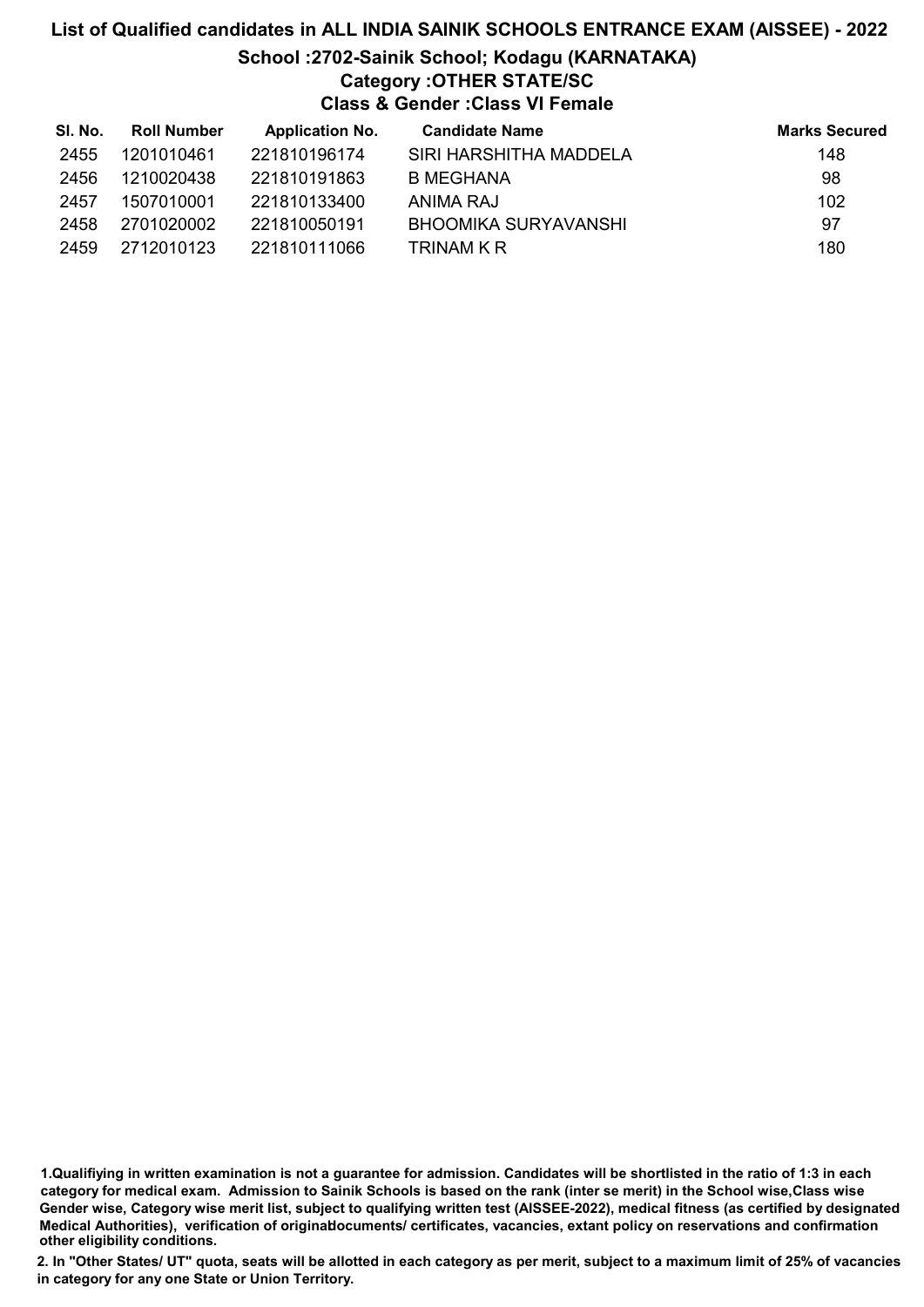### List of Qualified candidates in ALL INDIA SAINIK SCHOOLS ENTRANCE EXAM (AISSEE) - 2022 School :2702-Sainik School; Kodagu (KARNATAKA) Category :OTHER STATE/ST Class & Gender :Class VI Female

| SI. No. | <b>Roll Number</b> | <b>Application No.</b> | <b>Candidate Name</b> | <b>Marks Secured</b> |
|---------|--------------------|------------------------|-----------------------|----------------------|
| 2460    | 1201010328         | 221810196503           | BHAVYASREE VADITHE    | 94                   |
| 2461    | 4202020306         | 221810175653           | MOODU SRUTHI          | 107                  |

<sup>1.</sup>Qualifiying in written examination is not a guarantee for admission. Candidates will be shortlisted in the ratio of 1:3 in each category for medical exam. Admission to Sainik Schools is based on the rank (inter se merit) in the School wise,Class wise Gender wise, Category wise merit list, subject to qualifying written test (AISSEE-2022), medical fitness (as certified by designated Medical Authorities), verification of originablocuments/ certificates, vacancies, extant policy on reservations and confirmation other eligibility conditions.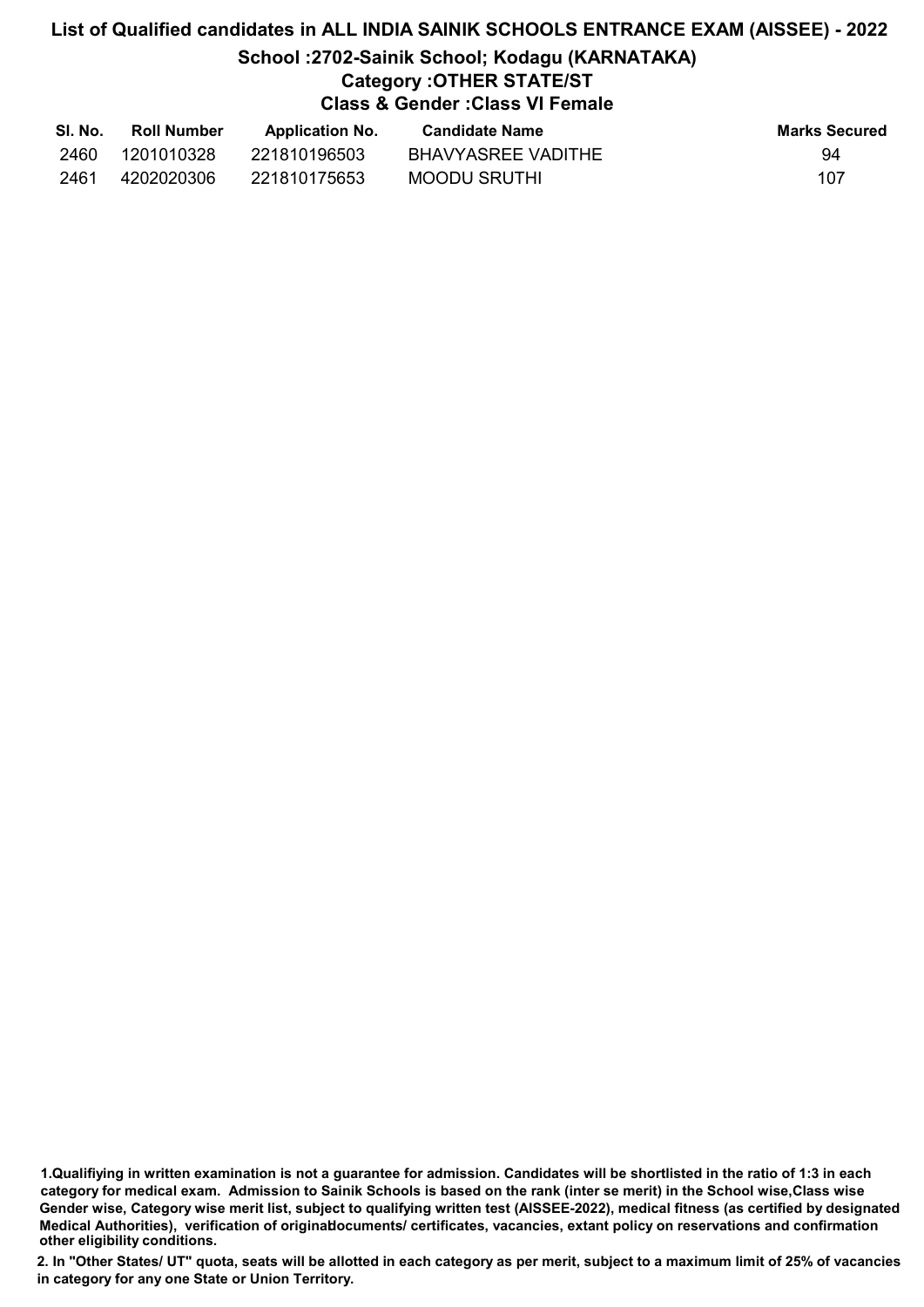### School :2702-Sainik School; Kodagu (KARNATAKA) Category :OTHER STATE/OBC

Class & Gender :Class VI Female

| SI. No. | <b>Roll Number</b> | <b>Application No.</b> | <b>Candidate Name</b>          | <b>Marks Secured</b> |
|---------|--------------------|------------------------|--------------------------------|----------------------|
| 2462    | 1201010079         | 221810076200           | <b>REDDYSHIVANI B</b>          | 152                  |
| 2463    | 1203010218         | 221810139930           | NALLAMALA SOMA SREE            | 140                  |
| 2464    | 1203010317         | 221810182051           | BODEM NAGA NAVYATHA YADAV      | 130                  |
| 2465    | 1203020284         | 221810075446           | <b>GADDAMEEDI VENKATA SUMA</b> | 154                  |
| 2466    | 1203020444         | 221810029128           | <b>BODEM LOHITHA</b>           | 156                  |
| 2467    | 1511030433         | 221810102528           | ADITI RAJ                      | 229                  |
| 2468    | 1511040274         | 221810099571           | <b>SWATI YADAV</b>             | 152                  |
| 2469    | 1513010162         | 221810172043           | <b>SHRUTI KUMARI</b>           | 247                  |
| 2470    | 2701010133         | 221810017601           | <b>SHREYA P</b>                | 152                  |
| 2471    | 2701030005         | 221810091715           | J RAGADEEPIKA                  | 237                  |
| 2472    | 3108010521         | 221810136957           | RADHIKA RAM ANCHULE            | 168                  |
| 2473    | 3905050159         | 221810067206           | <b>DEEPTI YADAV</b>            | 262                  |
| 2474    | 4201020287         | 221810099730           | <b>GAJULA SAMHITA</b>          | 165                  |

1.Qualifiying in written examination is not a guarantee for admission. Candidates will be shortlisted in the ratio of 1:3 in each category for medical exam. Admission to Sainik Schools is based on the rank (inter se merit) in the School wise,Class wise Gender wise, Category wise merit list, subject to qualifying written test (AISSEE-2022), medical fitness (as certified by designated Medical Authorities), verification of originablocuments/ certificates, vacancies, extant policy on reservations and confirmation other eligibility conditions.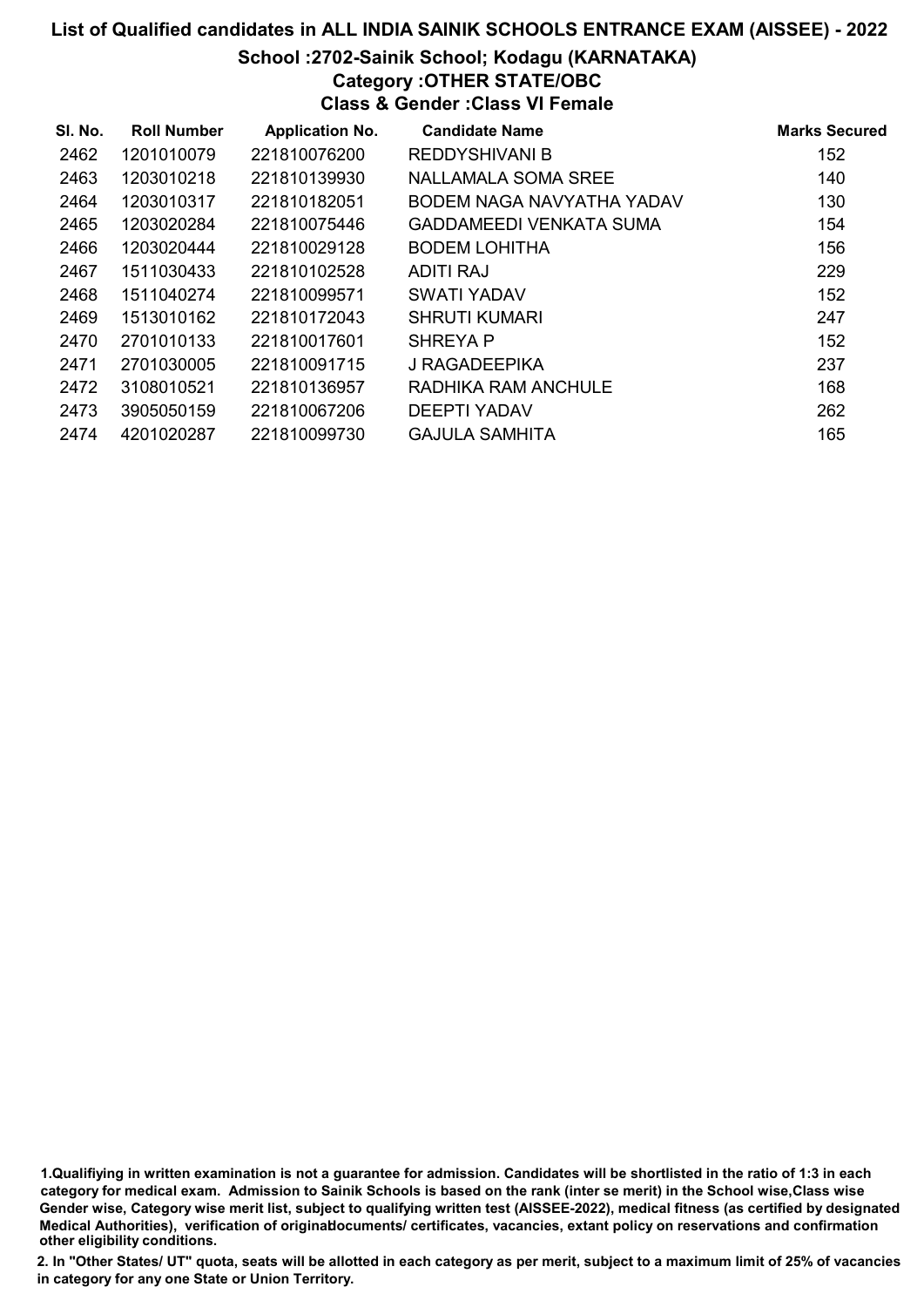### List of Qualified candidates in ALL INDIA SAINIK SCHOOLS ENTRANCE EXAM (AISSEE) - 2022 School :2702-Sainik School; Kodagu (KARNATAKA) Category :OTHER STATE/DEF Class & Gender :Class VI Female

| SI. No. | <b>Roll Number</b> | <b>Application No.</b> | <b>Candidate Name</b>  | <b>Marks Secured</b> |
|---------|--------------------|------------------------|------------------------|----------------------|
| 2475    | 2701010194         | 221810014451           | S JYESHTHA             | 130                  |
| 2476    | 2701020029         | 221810132702           | SHIVANI YADAV          | 170                  |
| 2477    | 2701020151         | 221810127082           | BOVILLA KANISHKA REDDY | 152                  |
| 2478    | 2710010046         | 221810001849           | <b>PAVNA SINGH</b>     | 214                  |
| 2479    | 4103030423         | 221810038429           | M DARSHINI             | 129                  |

<sup>1.</sup>Qualifiying in written examination is not a guarantee for admission. Candidates will be shortlisted in the ratio of 1:3 in each category for medical exam. Admission to Sainik Schools is based on the rank (inter se merit) in the School wise,Class wise Gender wise, Category wise merit list, subject to qualifying written test (AISSEE-2022), medical fitness (as certified by designated Medical Authorities), verification of originablocuments/ certificates, vacancies, extant policy on reservations and confirmation other eligibility conditions.